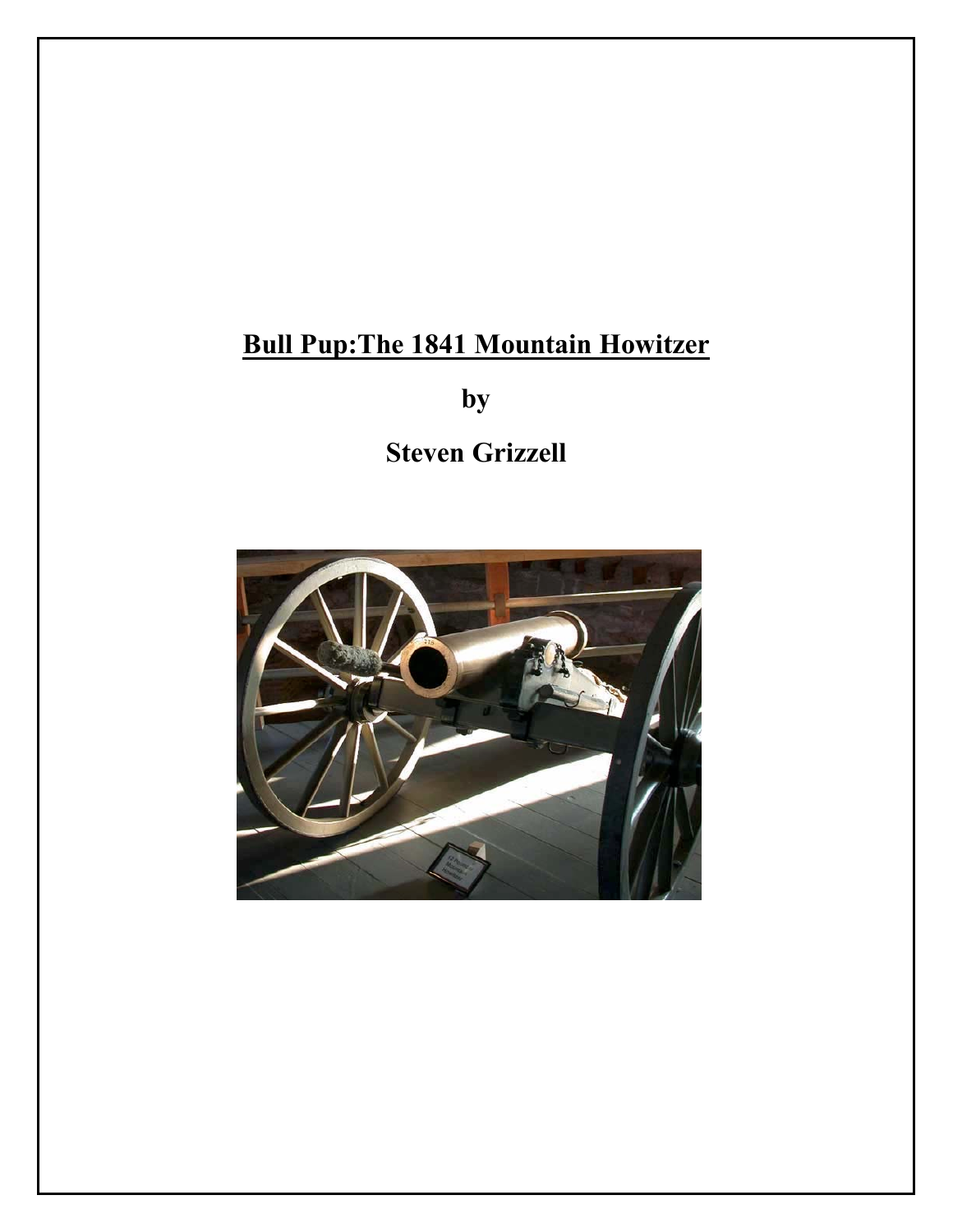#### **CHAPTER 1: INTRODUCTION**

Artillery has long been known as the queen of battle. Cannons first came into their own around the start of the nineteenth century. On Napoleonic-era battlefields all across Europe cannons devastated attacking infantry and it changed the course of a number of battles. The biggest limitation of the pieces was that they were large, heavy and cumbersome to move. The 1841 Mountain Howitzer, the smallest artillery piece and the one most neglected by historians, was invented by the French to fill the role of a lightweight, easily moveable gun that could keep up with infantry more easily than the bigger cannons. This gun has long been ignored, and yet the concepts that it embodied, including light weight and ease of movement, are in use even to today. Part of the reason it has been long ignored is that professional artillerists, such as the Army of the Potomac's commander of artillery Major General Henry J. Hunt, felt that the howitzer was so outclassed that it was essentially useless. However, soldiers of other branches of the service were not as concerned with its short range as they were with its ability to magnify their own firepower in close-range duels between cavalry or infantry units.

The 1841 Mountain Howitzer was the smallest artillery piece to see any widespread use by the United States in the Mexican, Civil and Indian Wars. It was of light weight, but its short range turned many military officials against the gun. The mountain howitzer was most often made of bronze, with the barrel being 37 inches long and weighing only 220 pounds. By comparison the 12-pound Field Howitzer's barrel weighed 788 pounds, and the 1857 12-pound Napoleon Field Gun weighed 1,200 pounds. The howitzer was a 12-pounder, shooting the same projectiles as bigger 12-pounders, such as the Field Howitzer or the Bronze Napoleon,but it used less powder per round giving it a shorter range than that of other 12-pounders. It used half a pound of powder per round, as opposed to two and a half pounds in the Napoleon and a pound in the Field Howitzer. The Napoleon could fire a solid shot 1,619 yards at an elevation of 5 degrees, and the Field Howitzer could fire a shot 1,072 yards, while the Mountain Howitzer could only fire 970 yards. Rifled pieces outranged all of the smoothbores, with the 10-pound Parrot Rifle firing rounds 2,000 yards and the 3-inch Ordinance Rifle hitting targets up to 1,835 yards away. This short range quickly lead to the Mountain Howitzer's replacement in most units on both sides in the Civil War. $\frac{(1)}{2}$ 

However, in spite of its limitations, the Mountain Howitzer saw service in the 1846-1848 Mexican/American War and in various Indian conflicts both before and after the Civil War, in which it saw action in every theater. The Howitzer's 700+ pound weight meant it could keep up with fast-moving cavalry units. The piece was designed with two different carriages to allow it to be flexible for the army's changing needs. The Pack Carriage was designed so that three horses or mules with special saddles could transport the gun. One animal carried the barrel, another carried the carriage and a third carried the ammunition. The Prairie Carriage was similar to the carriages used by all the other field pieces. It was designed to be towed behind a two-wheeled cart, called a limber, by one or two animals, as opposed to the six that were required to move the Napoleon or the rifled guns. This conservation of horsepower made the piece popular in the South where horses were often hard to come by, and the ones on hand were in limited supply and often undernourished.<sup>(2)</sup> This versatility made it very popular with the cavalry leaders on both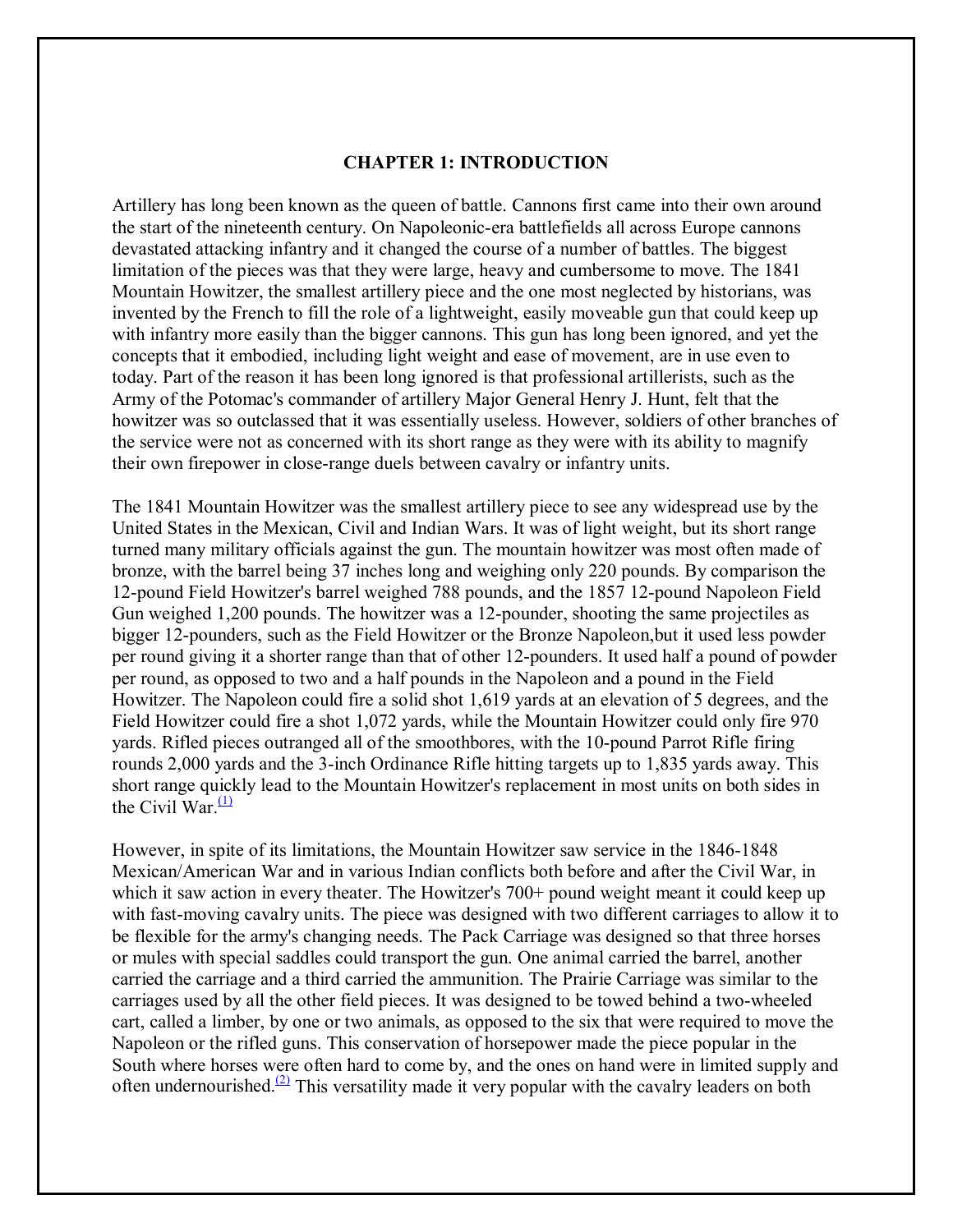sides, such as Confederate commanders Nathan Bedford Forrest, John Singleton Mosby and John Hunt Morgan and with Union leaders John Chivington, Abel D. Streight, and James H. Wilson.

The mountain howitzer had a long duration of service, and served over much of the American continent. It was introduced to Federal service around 1840. The cannon was used in various Indian conflicts before 1846 and with numerous American units in the Mexican War. It resumed fighting in the Indian conflicts after 1848, serving almost continuously against various tribes until the end of the Indian Wars in the latter part of the nineteenth century. The howitzer was widely used by both sides in the bloody American Civil War. It saw action in conflicts over many thousands of square miles, ranging from Honduras to the Canadian border and from California to the defenses of Washington, D.C.

As a result of these factors the author has structured this thesis to present the record of the howitzer in the most concise manner, broken down by year and region. This will help to follow the evolution of its usage from a front-line artillery piece to its specialized use as a support for infantry and cavalry.

Primary sources were most important in identifying the usages of the mountain howitzer. Most historians neglect to distinguish between various types of artillery. They usually only refer to "artillery" or "cannons." The men who actually used the howitzers are usually the only ones who thought the mountain howitzer was important enough that it deserved specific identification. They also give insights into why the mountain howitzer was preferable in some situations to the bigger artillery pieces. Many of these cannoneers loved their howitzers, and did not want to exchange them for bigger cannons. They were the ones who had to haul them up the sides of steep mountains or keep up with swift-moving cavalry raids, and they appreciated the howitzer's light weight. Infantry and cavalry units that had attached mountain howitzers fought to keep them. They appreciated the extra firepower it brought to their skirmish lines. There is no shortage of first-hand accounts from all areas of the Civil War, and most who dealt with the howitzer had few complaints about its abilities and service.

1. Dean S. Thomas, Cannons: An Introduction to Civil War Artillery (Gettysburg: Thomas Publications, 1985), pp. 28-41.

2. Thomas, Cannons, p. 32.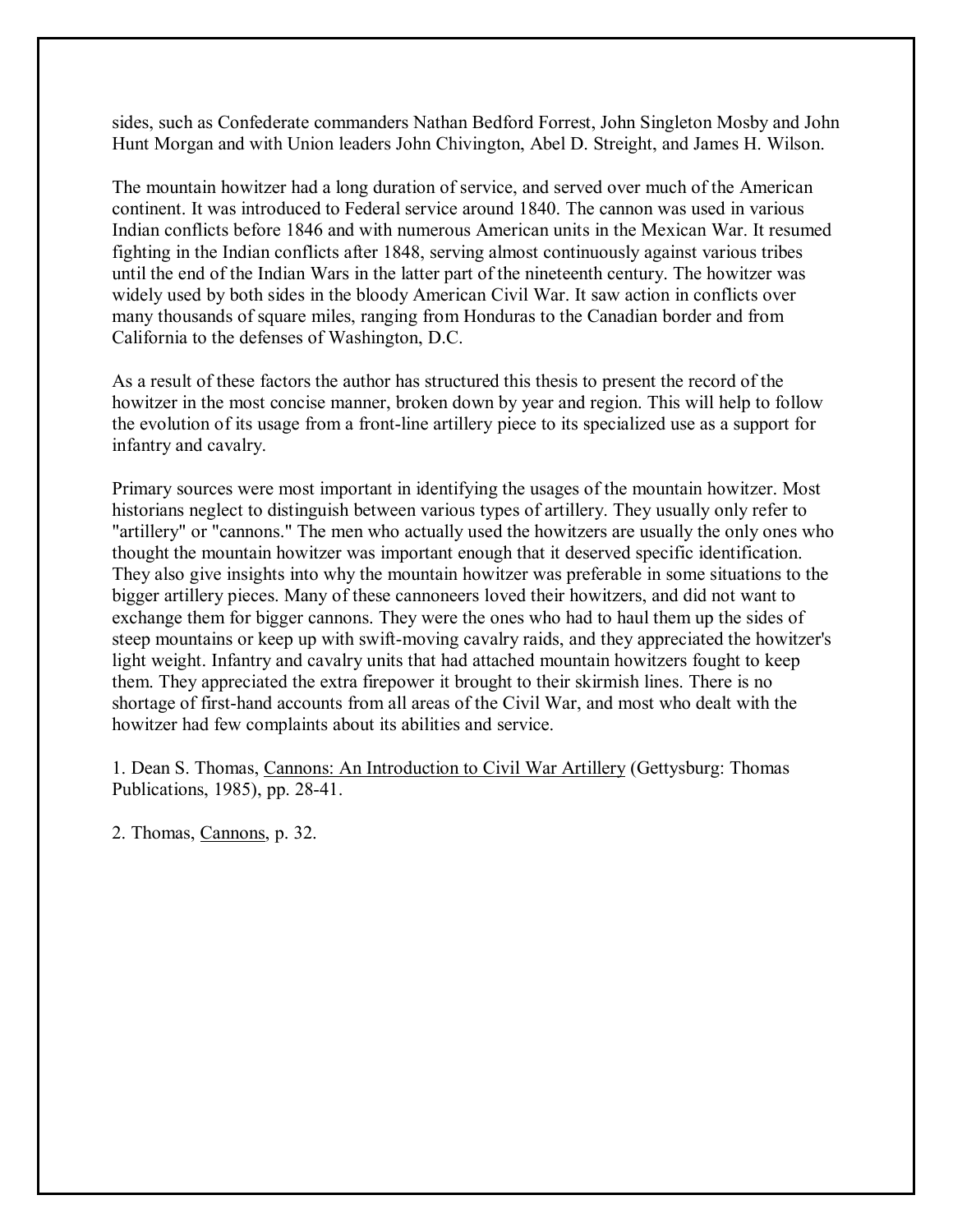#### **CHAPTER 2: DEVELOPMENT AND PRODUCTION**

The development of a viable mountain artillery cannon began in France in 1821. The French had learned in the Napoleonic Wars that regular field artillery pieces were often too cumbersome to be able to go into many mountainous regions. The Spanish had used small howitzers that proved to be superior in mobility and usefulness to the opposing French guns. Development of a French model had stalled at the end of the Napoleonic era, but by 1821 the French army began again to look for a useful mountain gun. They tested 10 existing barrels from the earlier program and 50 prototype tubes, 30 guns and 20 howitzers. A gun was designed to shoot a projectile on a flat trajectory at a target, while the howitzer fired a round in a much higher, arcing flight. A howitzer could fire over friendly forces without the need of very much of an elevation, while guns required high elevations or clear fields of fire so that they did not endanger friendly soldiers. Finally they decided to go with the howitzer system for the new cannon.

Twenty-six prototypes were then tested and modified while looking for the optimum new system. On May 17, 1828, the French Ministry of War formally added the mountain howitzer to their inventory. Within a couple of years the French had developed the standard field carriage and the pack carriage for use with the new gun. The French never used the cannon in a war, but they licensed its production in America in the early  $1830s$ .<sup>(1)</sup> In 1836 Secretary of War Lewis Cass added the French Mountain Howitzer to the artillery system of the United States Army. By 1839-1840 howitzers were beginning to equip several American artillery batteries.<sup>(2)</sup> The Americans found ways to use the guns that had never occurred to the French, and they put it to widespread use against Indian warriors and each other.

Only three American companies are known to have produced mountain howitzer tubes, Cyrus Alger and Nathan P. Ames Companies of Boston, and Tredegar Iron Works of Richmond. Alger's foundry received the first contract to produce the mountain howitzer, and he delivered the first twelve tubes in May, 1837. Alger and Ames only produced a few barrels each year, but never in the large numbers that other types of artillery pieces were manufactured in, even in the tight budgets of the pre-Civil War years. By 1846 the ones made by Ames were only up to barrel number 25 in the army's records. In December, 1846, Ames received a contract to provide twelve new barrels to replace twelve lost in a shipwreck off the coast of Mexico in the war, but five of the "lost" barrels are known to exist today around the country. One was even found in the chapel at Fort Jay, Governor's Island, New York in its original packing crate, having never been removed or used after it was cast. The foundries also provided barrels for other buyers, such as one lost by Free-Staters in the fighting in Kansas in the 1850s, which later saw use by Missouri Confederates in the War. Two Alger barrels were also provided to the Navy for testing, and a smaller naval version would later see service with the Navy in every theater of the Civil War. Tredegar Iron Works of Richmond, the top Confederate foundry, is not known to have made any mountain howitzers before the War, but it did produce a few during the War for Southern use. Only 21 or so howitzers were known to have been made between February, 1862, and March, 1863, by Tredegar. Neither Ames nor Alger is known to have produced any barrels during the Civil War, but at least two Alger barrels have been found dated 1870 and with numbers outside of the original production series indicating that the army continued to see a use for them after the War was over. Over the production run these two companies made at least 442 mountain howitzers, 328 barrels by Alger and 114 by Ames.  $(3)$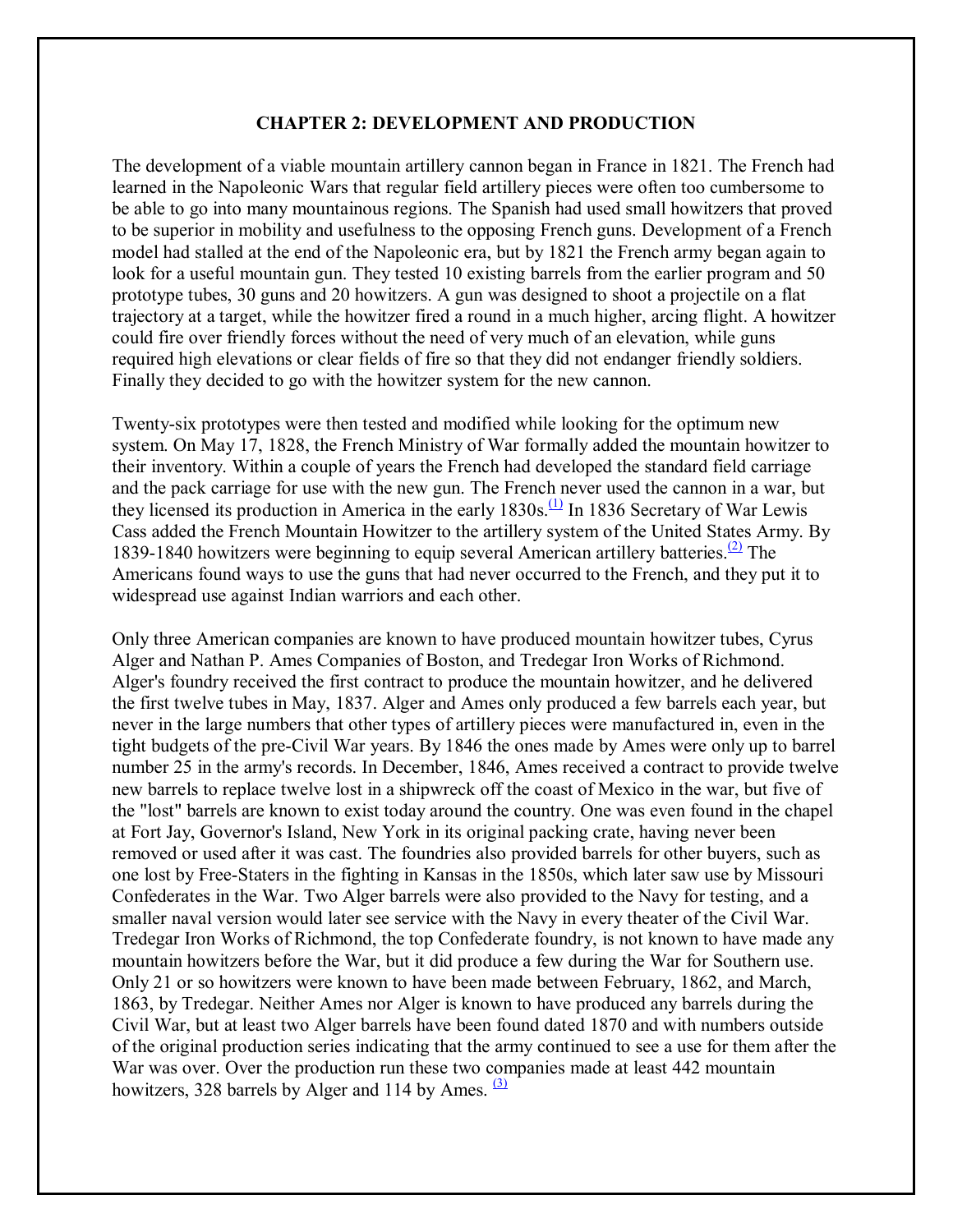The following pages will detail much of the actions that the howitzer participated in throughout its career. These actions are broken down by theater and year. The combats described are exhaustive, but are probably not all inclusive.

1. Heinrich Dietz, "Guns of Interest," The Artilleryman, Spring, 1997, pp. 10-11.

2. William E. Birkhimer, Historical Sketch of the Organization, Administration, Materiel and Tactics of the Artillery, United States Army (New York: Greenwood Press, Publishers, 1968), p. 282.

3. James C. Hazlett, Edwin Olmstead, and M. Hume Parks, eds., Field Artillery Weapons of the Civil War (Newark, DE: University of Delaware Press, 1988), pp. 134-39 and 294-97.

# **CHAPTER 3: 1840s MILITARY ENGAGEMENTS**

The mountain howitzer quickly entered active service with the small Army of the United States. In 1843, Philip St. George Cooke's  $1<sup>st</sup>$  Dragoons used two Mountain Howitzers to end the rampage of a group of Texans along the Santa Fe Trail. "Colonel" Jacob Snively and a force of Texas Militiamen were raiding the Santa Fe Trail for goods which would aid the cause of the Texas Republic. Cooke cornered the Texans and induced their surrender by aiming the howitzers at them. Snively and his men quickly gave in to a superior force with two cannons. The lightweight howitzers had been able to keep up with a fast-moving force of cavalry through areas where heavier guns, which required more horses to move them, would have been unable to go. $\frac{(1)}{(1)}$ "The Pathfinder" John C. Fremont took a Mountain Howitzer with his expedition from Fort Laramie, Wyoming to the Northwest Territory (Oregon and Washington) in 1843. The howitzer was intended to impress the Sioux and keep them from interfering with the expedition. He ended up losing the gun in a high mountain pass.  $(2)$  The U. S. army decided to use howitzers in demonstrations for various Indian tribes to show them the might of America. In the spring of 1844 Major John A. Wharton and five companies of Dragoons demonstrated the howitzers for the Pawnees, Otoes and Sauks. Stephen Kearny had one to impress the Arapahos with in 1855. According to witnesses the Arapahos ran away and were very scared of the cannons and the exploding case shot they were firing. $(3)$ 

1. William A. Kupke, The Indian and The Thunderwagon: A History of the Mountain Howitzer (Tyrone, NM: Printed by the author, 1996), p. 9.

2. Ibid, p. 9.

3. Ibid, p. 9.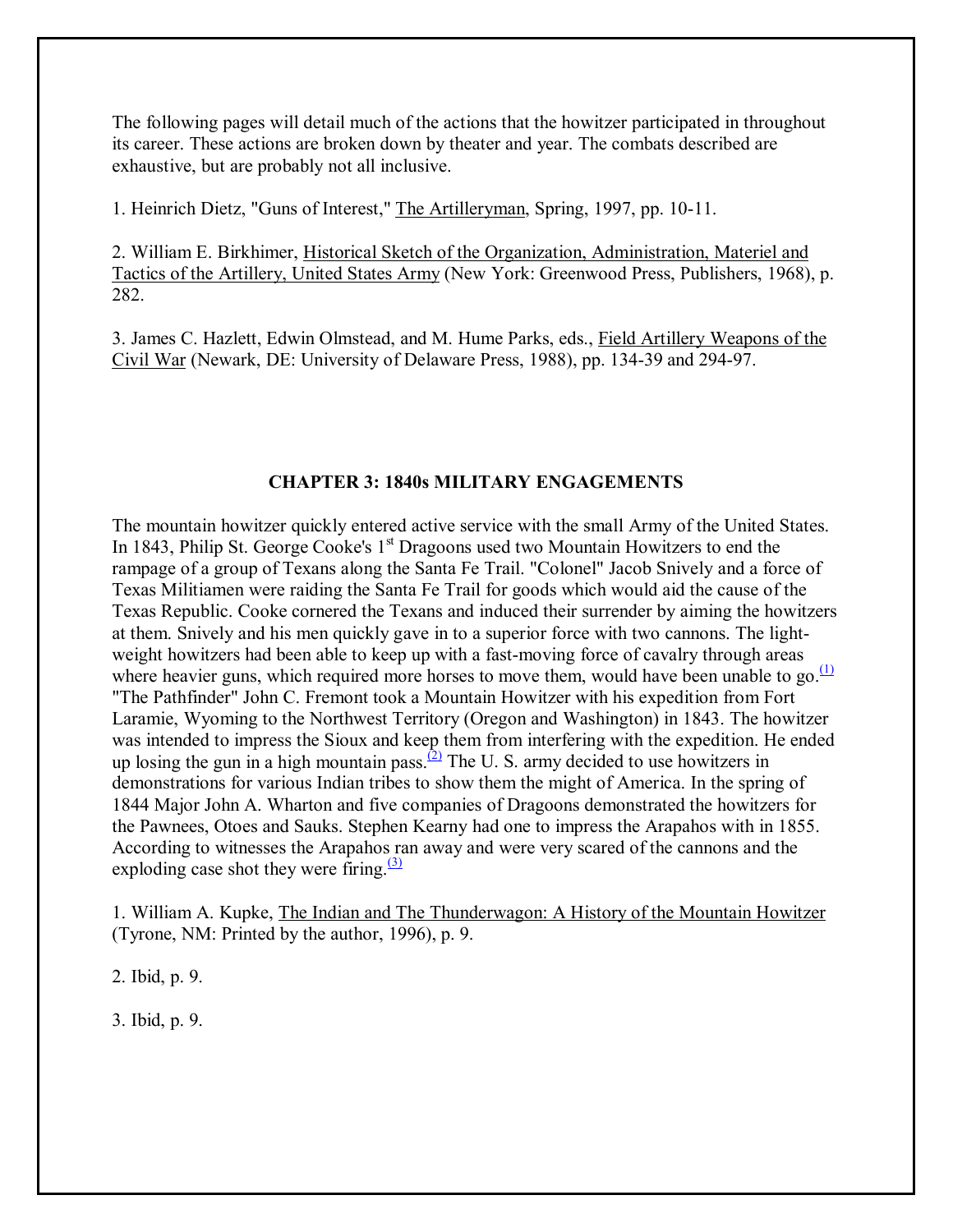#### **CHAPTER 4: THE MEXICAN/AMERICAN WAR OF 1846-1848**

The Mountain Howitzer fared very well in the first war where it faced opposing artillery. Most of the howitzers saw action with the units fighting in what would soon become the southwestern United States. Stephen Kearny had several Mountain Howitzers with him as he moved along the Santa Fe Trail into New Mexico and then into California. He conquered New Mexico without a fight and soon moved off with part of his force to help conquer California. On December 6, 1846, Kearny, with 400 men and two howitzers, ran into a Mexican force at San Pascal, California, 40 miles east of San Diego. Kearny's force was surrounded at a location that was without water. Commodore Stockton sent 40 marines from San Diego to rescue Kearny. The reinforcements encountered the Mexicans and helped to drive them away, but not before Kearny's force had lost one of its howitzers to the Mexicans. The howitzer was later surrendered to John Fremont.<sup>(1)</sup> Kearny had left behind several howitzers with Sterling Price and the occupation forces in New Mexico. What had seemed to be a bloodless conquest of New Mexico ended on January 19, 1847 when local Mexicans and Pueblo Indians attacked the Americans at Taos, Mora, Arroyo Honda and the Rio Colorado.

Among the Americans killed in the uprising was Territorial Governor Charles Bent, Taos Sheriff Stephen Luis Lee, and circuit attorney James W. Leal. Sterling Price quickly departed Santa Fe with the  $1<sup>st</sup>$  U. S. Dragoons and the  $2<sup>nd</sup>$  Missouri Infantry to attack Taos which was the center of this rebellion. They had to fight at Canada and Embudo just to be able to reach Taos. On February 1-3, 1847, the U. S. forces battled the rebels around Taos, but were finally able to corner them in the nearby Pueblo and its church. They fired a six-pound Field Howitzer and four Mountain Howitzers at the thick adobe walls of the Pueblo and the church, but were not doing much damage to the walls. Holes were dug in the walls by the infantry, and shells from the howitzers were lit and rolled through the holes. Then the infantry rushed into the buildings and quickly conquered the rebellious locals. Price rounded up the leaders and executed 15 within a couple of weeks. This ended the resistance to American rule in the southwestern United States.<sup>(2)</sup>

In the early phases of the Mexican War Alexander Doniphan's Missouri force moved south from Santa Fe into Chihuahua to help conquer northern Mexico and join up with Zachary Taylor's forces. The Missouri Light Artillery Battalion was equipped with several batteries. Included was a section (two) of mountain howitzers, which were used against Mexican forces at Sacramento, Mexico on February 28, 1847. The section was detached from the rest of the Missouri Light Artillery's battery, and sent to the right to participate in an attack on the left flank of the Mexican forces. The Missouri Cavalry charged the Mexican lines and the howitzers accompanied them. The guns were unlimbered at fifty yards and they poured a destructive fire on the enemy's flank. This fire led to the rout of the Mexican forces and the fall of Sacramento. The Missouri soldiers captured two 9-pounders, one 6-pounder, seven 4-pounder cannons and three, small wallmounted pieces.<sup>(3)</sup> Doniphan's men soon joined with Zachary Taylor's forces and rather peacefully occupied most of northern Mexico.

Only a few mountain howitzers accompanied the main force under Winfield Scott into central Mexico. After the fall of Vera Cruz on March  $27<sup>th</sup>$  the next American target was Jalapa. On April 8<sup>th</sup> David Twiggs led his division towards the town. It included a battery armed with mountain howitzers and rockets, and manned by detachments from the Ordnance Corps. They fired a few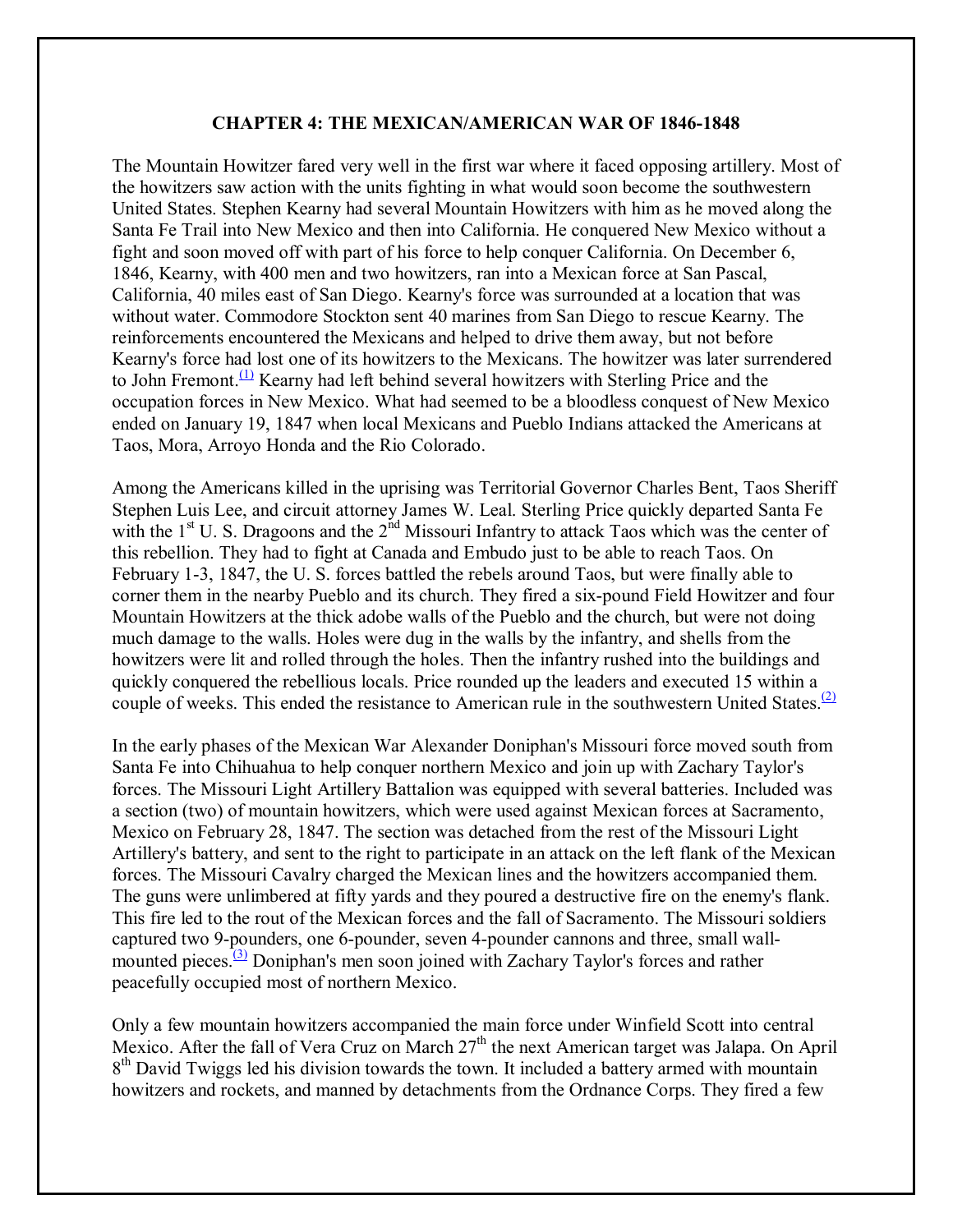rounds in the Battle of Cerro Gordo from April 12-18, but most of the Mexican guns were longer-range, heavier caliber and behind fortifications so the howitzers played only a minor part in the fighting. $(4)$  At Contreras, Mexico a United States battery under Lieutenant Franklin Callender fought on August  $19<sup>th</sup>$ . Gideon Pillow ordered John B. Magruder's battery to keep the Mexican defenders occupied while infantry moved to attack them in the flank. Callender's battery was assigned to assist Magruder. The two batteries faced more and larger guns placed behind thick fortifications. The American guns were pounded by the Mexican pieces. Many of the cannoneers were wounded, including Franklin Callender. When night fell the decimated batteries were withdrawn. According to Magruder both of the batteries were crippled after that day's battle.<sup>(5)</sup> Jesse Reno's battery fought at El Molino and Chapultepec. On September 12, 1847 Reno's howitzers were used to support a brigade of infantry in street fighting in El Molino. After the town was pacified Reno's howitzers helped to drive off multiple attacks from Mexican soldiers attacking from Chapultepec. On the 13<sup>th</sup> Reno's howitzers gave cover fire to Pillow's division as it attacked Chapultepec. They moved forward with the troops to give covering fire. The Americans were pinned at the base of the walls despite the attempts of the howitzers to drive off the Mexican defenders. In the end reinforcements joined Pillow's men and the fortress fell. The howitzers played an important part in the fall of the Mexican fortress. $\frac{(6)}{6}$ 

One of the most famous uses of mountain howitzers was by Hiram Ulysses Grant, better known as Ulysses S. Grant, at the San Cosme Gate of Mexico City. On September 13, 1847 American forces were approaching Mexico City from the southwest after the fall of Chapultepec. They were wanting to take two heavily fortified gates into the city, Belen and San Cosme. Grant was with the force attacking San Cosme. The Mexicans were entrenched behind stone walls and had artillery in the road to repulse any assaults. Grant and a force of volunteers crossed the road under a brisk covering fire from other Americans. He then discovered a church whose belfry would enable fire to be brought on the back of the San Cosme garrison. A force of Voltigeurs was discovered who had a mountain howitzer and Grant led them to the church. Several ditches were in-between the men and the church, but the howitzer was taken apart and the pieces carried by the men. They reached the church, climbed to the belfry and reassembled the gun. According to Grant their fire had a big effect on the morale of both the Mexican defenders and the Americans attempting to take the gate.

The shots from our little gun dropped in upon the enemy and created great confusion. . . . The effect of the gun upon the troops about the gate of the city was so marked that General Worth [commander of the forces attacking San Cosme] saw it from his position. . . . He expressed his gratification at the services the howitzer in the church steeple was doing, saying that every shot was effective, and ordered a captain of voltigeurs to report to me with another howitzer to be placed along with the one already rendering so much service. I could not tell the General that there was not room enough in the steeple for another gun. $\frac{1}{2}$ 

The mountain howitzer saw active service with many officers who would later use it in the Civil War and the Indian Wars which followed. They learned that it was out ranged by most other guns, but its light weight of the howitzer allowed it to keep up with the armies on the unimproved roads of Mexico and thus it proved its worth to many officers.

1. Ibid, p. 10.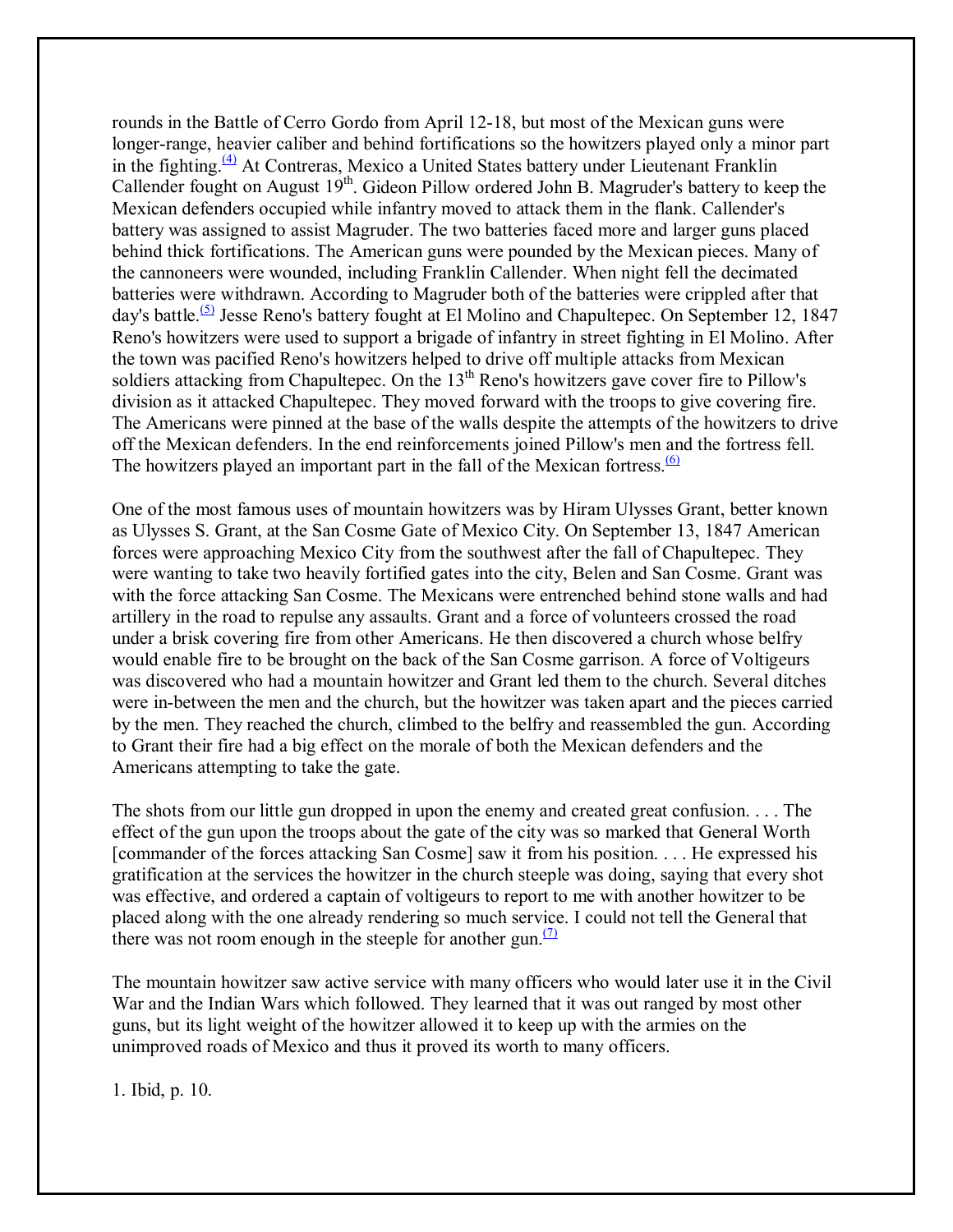2. John C. Waugh, Class of 1846: From West Point to Appomattox: Stonewall Jackson, George McClellan and Their Brothers (New York: Warner Books, 1994), pp. 84-86. Waugh discusses Price's military actions. Also, Kupke, The Indian and The Thunderwagon, p. 10. Kupke details the capture and execution of the ringleaders after the end of the rebellion at Taos.

3. Major M. Lewis Clark, Official Report of the Battle of Sacramento, March 2, 1847. Found at the University of Kansas Alexander Doniphan Web Site. Available: http://kuhttp.cc.ukans.edu/carrie/kancoll/books/edwards/eapp.html. 19 January 1997.

4. U. S. Office of the Chief of Military History, American Military History: Army Historical Series, pp. 175-76. Found at the Official Army Web Site. Available at: http://www.army.mil/cmh-pg/books/amh/AMH-08.htm. 22 June 1998.

5. Stephen W. Sears, George B. McClellan: The Young Napoleon (New York: Ticknor and Fields, 1988), pp. 22-23.

6. Nathaniel C. Hughes, The Life and Wars of Gideon J. Pillow (Chapel Hill, NC: University of North Carolina Press, 1993), pp. 98-101.

7. Ulysses S. Grant, Memoirs and Selected Letters: Personal Letters of U. S. Grant, Selected Letters 1839-1865 (New York: Library of America, 1990), pp. 105-09.

## **CHAPTER 5: 1850s MILITARY ENGAGEMENTS**

In the summer of 1850 Companies G and I of the  $1<sup>st</sup>$  Dragoons used a mountain howitzer at Rayado, New Mexico in an attempt to control the Navajos. There were never any battles with the Navajos, but the gun accompanied several punitive expeditions and it was fired as a demonstration on several occasions to discourage any resistance to American rule of the region. $\frac{(1)}{(1)}$ 

Battery B, 2<sup>nd</sup> U.S. Artillery used them in a second campaign against the Navajos in Arizona and New Mexico in August-September 1851. Colonel Edwin V. Sumner led a U.S. force of several companies of infantry, four dragoon companies and Battery B, which had a 6-pound and a 12 pound field howitzer and two mountain howitzers. They departed Santa Fe on August  $17<sup>th</sup>$ . heading first south to Albuquerque and then west to Cubero by the  $27<sup>th</sup>$  of August. There they learned that Navajos had just raided the area and run off the towns livestock, so the Americans went in pursuit. They went all over northwestern New Mexico, in the area of modern Grants and Laguna Pueblo, in a vain attempt to attack the raiding Navajos. The American force recovered a number of stolen animals, but never encountered the Navajos they were pursuing. Finally the force gave up and returned to Santa Fe by September 24, 1851. The mountain howitzers were able to keep up through an area with little water or grass much easier than the larger howitzers because they required fewer horses to move them. $\frac{(2)}{2}$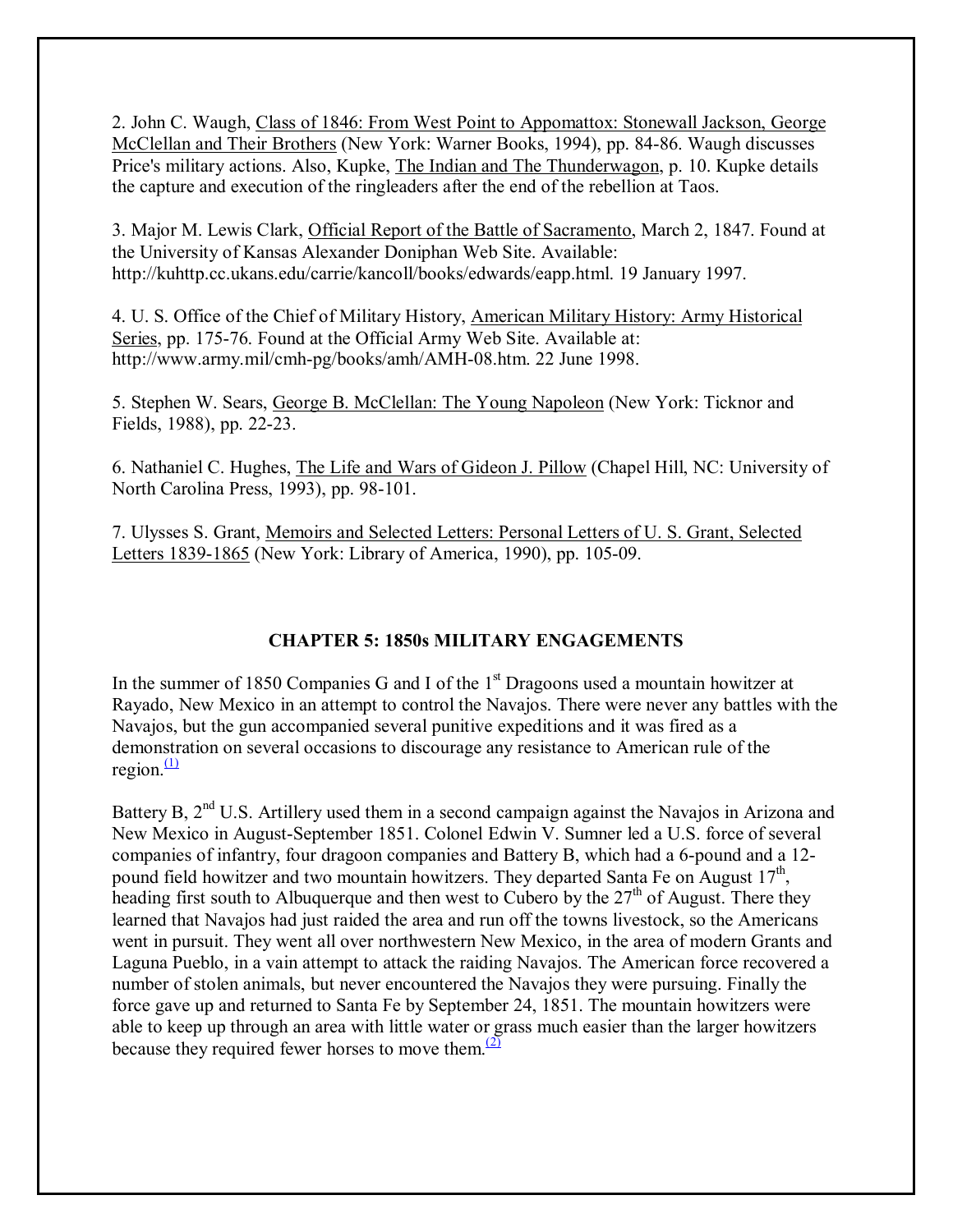Howitzers were used at Fort Laramie, Wyoming by the  $6<sup>th</sup>$  U. S. Infantry. On August 19, 1854, Lieutenant John Grattan led a force of  $6<sup>th</sup>$  Infantry and one mountain howitzer to retake a cow stolen by local Indians 15 miles east of Fort Laramie, Wyoming. The interpreter shouted insults at the warriors and acted like the Americans were planning to attack. The soldiers rode into the middle of the village and demanded the return of the cow and the arrest of the guilty parties. Historians are unsure what started the fighting or who fired first, but a short, brutal fight ensued. The soldiers and the warriors exchanged shots, and the mountain howitzer was also fired. In the end all of the soldiers were killed or died soon thereafter of their wounds. A larger force soon recovered the howitzer and the bodies. Within a year retaliatory expeditions began crushing all villages anywhere close to Fort Laramie who offered the least resistance to American domination. Dr. Robert Munkres points to this incident as the start of a period of almost a halfcentury of vicious and bloody Indian wars all over the western United States. $\frac{(3)}{2}$ 

The mountain howitzers saw a lot of action in the campaigns in the northwest against several different tribes. In 1856, U.S. Marines used them near Seattle. The Yakima and several other coastal tribes were fighting with American settlers. A force of 120 Marines, 55 local militiamen and one mountain howitzer skirmished with the Indians near Seattle and drove them away from the area. $\frac{(4)}{1}$  Another American unit used one at Big Meadow, Oregon. In March, 1856, U.S. regulars and Oregon Volunteers began a campaign to force most of the Indian tribes onto reservations and to end their resistance to American rule. A few small skirmishes were fought with the various hostile bands. Three bands had agreed to surrender to the Americans at Big Meadows, Oregon on May 26, 1856. 50 dragoons, 30 infantry and a mountain howitzer arrived to take the surrender, but the bands were not planning to give in without a fight. On the evening of the  $26<sup>th</sup>$  two Indian women came to the American's camp and warned them that the bands were planning to attack the next day.

The U.S. force moved to a small, nearby hill and dug in. The battle began at 10:00 a.m. on the  $27<sup>th</sup>$  when the Indians attacked from all sides at once, while others occupied nearby heights to snipe at the Americans. The howitzer and the infantry did most of the fighting as the short-range carbines carried by the dragoons were only useful when the assaults reached the defensive lines. The Americans improved their fortifications during the evening while the Indians kept up a constant harassing fire. A third of the U.S. force was killed or wounded, and a large portion of their ammunition was gone. The Indians massed for an assault from two sides on the tired Americans, but just as they began their assault reinforcements arrived to relieve the pinned-down Americans. The Indians were attacked from both sides at once and quickly routed. The howitzer enabled the trapped force to beat off several assaults and then helped break the back of the major Indian resistance in Oregon. $(5)$ 

Several mountain howitzers saw action in William Walker's 1856-1857 Nicaraguan Campaign. Nicaragua in the 1850s had few road systems and what roads were in existence were in very poor condition. The howitzers were the best cannon for fighting in the rugged hills and thick jungles which any army would have to move in. William Walker bought several cannons from America after his initial conquest of the country, including several mountain howitzers. In September and October, a rebellion began against his rule, led by conservative Nicaraguans and the armies of several neighboring states. On October 11<sup>th</sup> Walker attacked General Belloso's army at Masaya. Two howitzers were set up on a nearby hill and used to shell troops in a small plaza. A few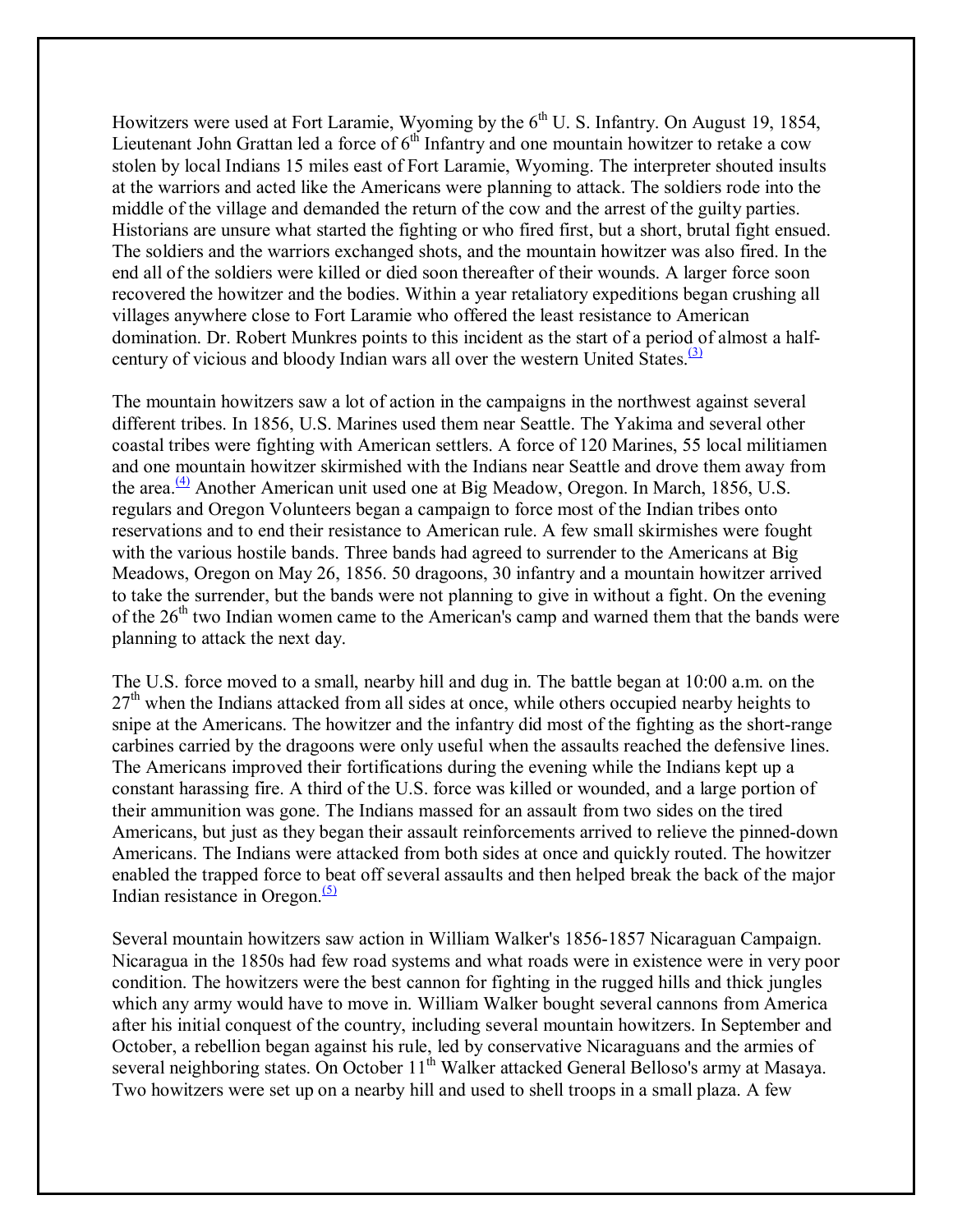rounds and a charge by the infantry caused the enemy forces to break and retreat. Walker had to retreat when he found that his capital at Granada was under assault. Walker's force was shelled by artillery as they neared the capital, and a howitzer was rushed forward. It fired one blast at the enemy's battery, decimating the enemy cannoneers and Walker's men were soon able to seize it.

The rapid return of Walker saved Granada and the howitzers were vital to his successes against much larger armies with larger guns. Eventually the howitzers, and all of Walker's other artillery, were spiked and dumped in swamps before he was forced to leave the country in the early fall of 1856. The howitzers were the optimum type of gun for this region with few roads and thick forests  $\frac{(6)}{6}$ 

Once again mountain howitzers served in a second major campaign in the northwest in 1858. The U. S. Infantry used them against the Palouse Indians in Washington. The Indians had raided the Walla Walla Valley and killed two men. The other settlers petitioned the army to do something to stop the Palouses. Edward Steptoe led 158 horsemen out of Fort Walla Walla on May  $6<sup>th</sup>$  to stop the raiding. This force included two mountain howitzers and a detachment of mounted U. S. Infantrymen to man them. They pursued the Palouses north into the lands of the friendly Coeur d' Alene and Spokanes. On May 14th Steptoe was warned that the Spokane planned to resist his entry into their land. He ignored the warning and kept pursuing the Palouses. On May 16<sup>th</sup> the soldiers discovered 1,000 Spokane, Yakima and Couer d'Alene drawn up awaiting them. A brief parley was held, in which Major Steptoe told the Indians that he was not planning to attack anyone, but was going to Colville, Washington to bring peace between the local Indians and the Anglo settlers. This seemed to satisfy the Indian leaders, but Steptoe decided to find a defensible position just in case the Indian force decided to attack him.

After the soldiers moved to place their backs to a nearby lake the talks with the hostile Indians resumed. The Indian leaders informed Steptoe that they considered his roundabout route to Colville, and the two mountain howitzers with his force, as proof that he had hostile intentions toward them. The leaders told him that there would be no canoes for him at the Spokane River, and that they would destroy his canoes on the Snake River to keep him from returning to Fort Walla Walla. Early on Monday May  $17<sup>th</sup>$  the U.S. force began retracing its steps to leave the area and prevent a war from starting. At 8:00 a.m. some warriors opened fire on the rear of the column, but the soldiers did not return fire. Soon the whole column came under hostile rifle fire. The soldiers were able to occupy a nearby hill, and the howitzers were able to open an impressive, but relatively inaccurate, fire on the hostile warriors. Eventually all of the soldiers reached the hill. The soldiers began to move again as they headed for the needed water at the nearby To-hoto-nim-me Creek. The Indians pressed in on all sides of the column trying to break it. Major Steptoe decided to find a defensive position and dig in. A hill south of the creek was the chosen site. The men dug in while one howitzer was placed to fire down the slope and the other to fire along a nearby ridge. When the men were down to only a few rounds of ammunition each the Indians backed off their attacks, waiting for the next morning to wipe out the soldiers.

Major Steptoe decided not to wait for the next morning, but rather to get away while it was dark. Nez Perce scouts were sent to find a way through the Indian lines, while the howitzers were dismounted and buried. The Indians soon found the hill abandoned, but they did not pursue as the abandoned goods and equipment held their attention. Steptoe's command had lost twelve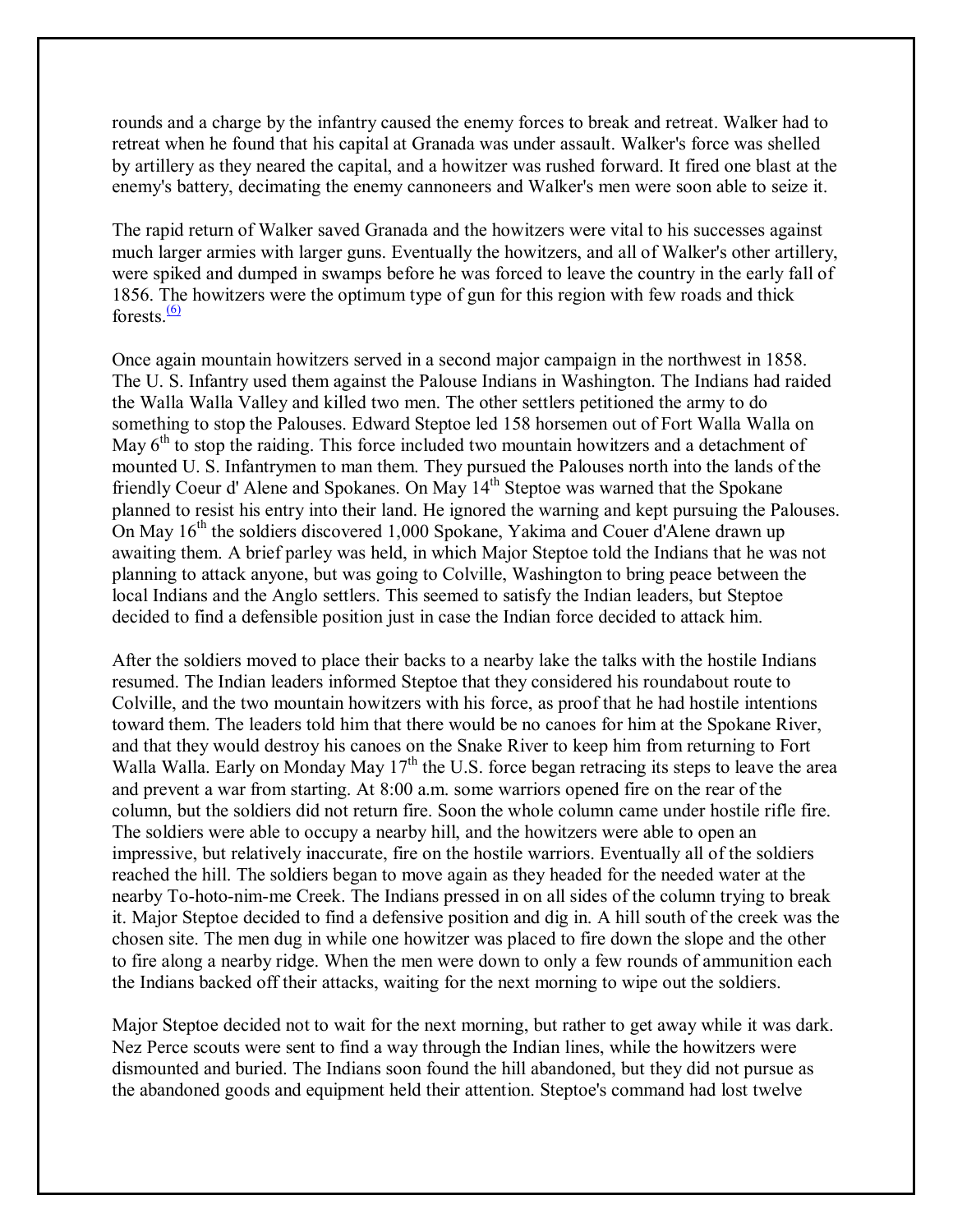soldiers and three allied Indians killed, ten soldiers wounded, 29 horses lost, and a large amount of equipment lost or abandoned. The hostile warriors admitted to losses around nine killed and 40 to 50 wounded. The soldiers soon ran into reinforcements from Fort Walla Walla and the safety of American lines. $\frac{7}{2}$ 

In August the army was searching for some of the Palouses who had killed Americans and then hid among the Yakimas. Several suspects were caught and executed, but the leading warriors were still at large. A force was organized to chase them down, and left Fort Walla Walla on August  $27<sup>th</sup>$ . It included four companies of the 1<sup>st</sup> Dragoons, four companies of the  $3<sup>rd</sup>$  Artillery acting as infantry, two companies of the  $9<sup>th</sup>$  Infantry, 30 Nez Perce scouts and an artillery company with two mountain howitzers. They finally found Indian warriors on August  $30<sup>th</sup>$  when they reached the Spokane Plain. On September 1<sup>st</sup> they ran into 500 Indians at four nearby lakes with more waiting in a nearby tree line. The 9<sup>th</sup> Infantrymen and one of the howitzers were sent to attack the Indians in the trees, while the dragoons and artillerymen attacked those out in the open. The howitzer fired a number of rounds and forced the Indians out onto the plain. There the combined infantry, artillery and finally the charge of the dragoons routed the Indians. The Americans pursued for a mile, but were unable to keep up with the faster and fresher Indian ponies. The howitzer fired a few rounds to scatter any small bands that would mass in the distance. The fire of the howitzer had decimated the Indians and enabled the Americans to win the Battle of the Four Lakes without any of the soldiers being killed or wounded. The Indians lost 20-60 killed and numerous others wounded.

On September  $5<sup>th</sup>$  the force resumed its march across the Spokane Plain, where 500-700 Indians attempted to challenge their advance by attacking the flanks of the Americans. Both howitzers shelled the Indians, and knocked a limb onto one of the rogue chieftains severely injuring him. Soon the infantry and howitzers broke the Indians resistance and pursued them for 25 miles. Any pockets of resistance were easily broken up by the infantry or the howitzers. The Battle of Spokane Plain was similarly bloodless for the Americans, with only one wounded and none killed. Within two days peace overtures were extended by all of the hostile tribes, and ended any serious resistance to the influx of American settlers.<sup>(8)</sup> The mountain howitzer played an important part in ending the Indian resistance. It was once again able to keep up with a fastmoving force through areas where larger guns would have bogged down, and it became the most-used gun in the Indian Wars.

San Juan Island off the Pacific coast of Washington was a flash point that almost started a third British/American war. The island had been claimed by both countries and the 1846 Oregon Treaty did not settle the question of who owned the island. While, both nations had settlers and officials on the island. The British had the largest number of people on the island. At the start of July a British-owned breeding boar escaped its enclosure and helped itself to the vegetable garden of a nearby American settler. The angry American shot the pig and was threatened with legal action by its British owner. A few hours later a delegation of British officials, including the governor's son-in-law, heatedly interrogated the Yankee and threatened to take him to a British jail. The settler then pointed out to the officials that he could treat them as he had the trespassing pig. They hastily retreated, but returned the next day with a squad of constables. They could not catch the Yankee because he had fled to the house of another American. Finally word of the British behavior reached the American department commander, General William Selby. He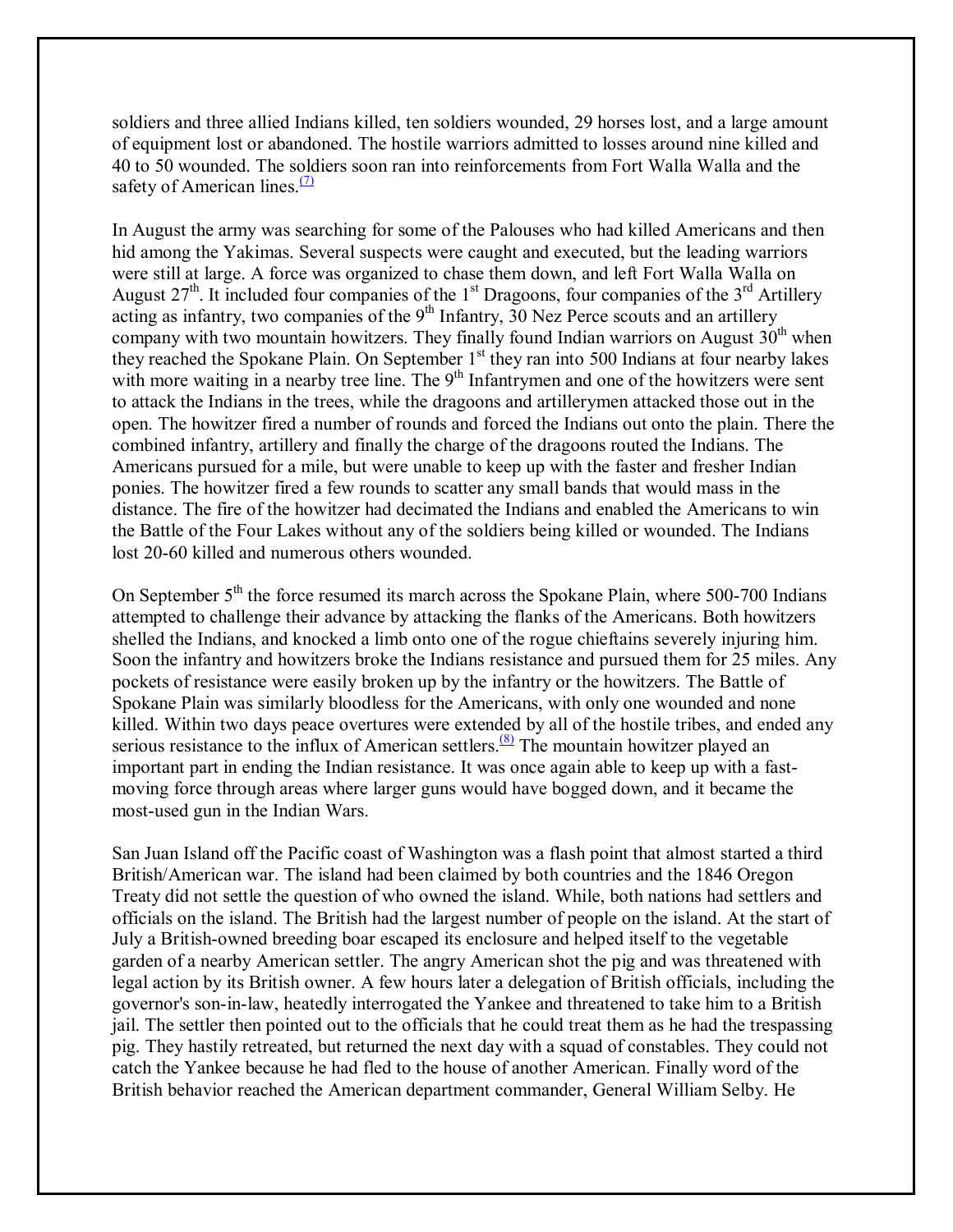disliked the English and rushed a detachment of American soldiers to the island to protect the rights of their settlers.

On July  $27<sup>th</sup>$  a ship landed on the island, with a future Confederate general, Captain George Pickett, a six-pound field piece, two mountain howitzers, and 54 enlisted men. They quickly dug in and pointed the cannons along the most likely routes the British would have to take to attack them. British Governor Sir James Douglas threatened to jail Pickett and his men, while Pickett issued his own threats to arrest British leaders. Things continued to heat up for the next couple of weeks. The British continued to rush their own military forces to the area, and by the end of August three warships and a thousand soldiers, seamen and marines were on or around the island to stop the Americans from taking control. General Harney also sent more men and cannons to Pickett's fort. Eventually word of the dispute reached the respective governments in London and Washington, and they quickly came down hard on their posturing leaders in the region. Neither government was willing to start a war over something as small as a pig, and tensions on the island quickly eased. $\frac{(9)}{9}$ 

Colonel John Gibbon commanded Battery B,  $4<sup>th</sup>$  Artillery in the late 1850s. It was equipped with four howitzers, while it assisted in the occupation of Utah after the 1859 Mormon War. They never fired them at the rebellious Mormons, but the howitzers did play a part in ensuring their compliance with the will of the United States government.<sup> $(10)$ </sup> By the late 1850s most front-line artillery units were replacing their mountain howitzers with bigger smooth bores, such as the Napoleon, or rifled guns, such as the 10-pound Parrot.

1. Kupke, The Indian and The Thunderwagon, p. 11.

2. Richard H. Dillon, ed., A Cannoneer in Navajo Country: The Journal of Private Josiah M. Rice, 1851 (Denver: The Old West Publishing Company, 1970), pp. 12-15.

3. Robert Munkres, "The Grattan Massacre," *Tombstone Epitaph*. Available at: http://bobcat.etsu.edu/httpd/octa/grattan.htm. 19 January 1997.

4. Kupke, The Indian and The Thunderwagon, p. 11.

5. Robert M. Utley, Frontiersmen in Blue: The United States Army and the Indian, 1846-1865 (New York: The MacMillan Company, Inc., 1967), pp. 183-86.

6. James C. Jamison, With Walker in Nicaragua: Reminiscences of an Officer of the American Phalanx (Columbia, MO: E. W. Stephens Publishing Company, 1909), pp. 127-30.

7. Utley, Frontiersmen in Blue, pp. 151-53. Also, Jack Dodd, "The Indians Have An Inning: To-Hoto-Nim-Me," Great Western Indian Fights (Lincoln, NE: University of Nebraska Press, 1960), pp. 50-60. The gaps in the records of this era have led to some conflicts among historians. Utley says the howitzers were manned by the  $6<sup>th</sup>$  Infantry and Dodd claims that honor for Company E,  $9<sup>th</sup>$  Infantry. There is no easy way to resolve this conflict.

8. Utley, Frontiersmen in Blue, pp. 204-08.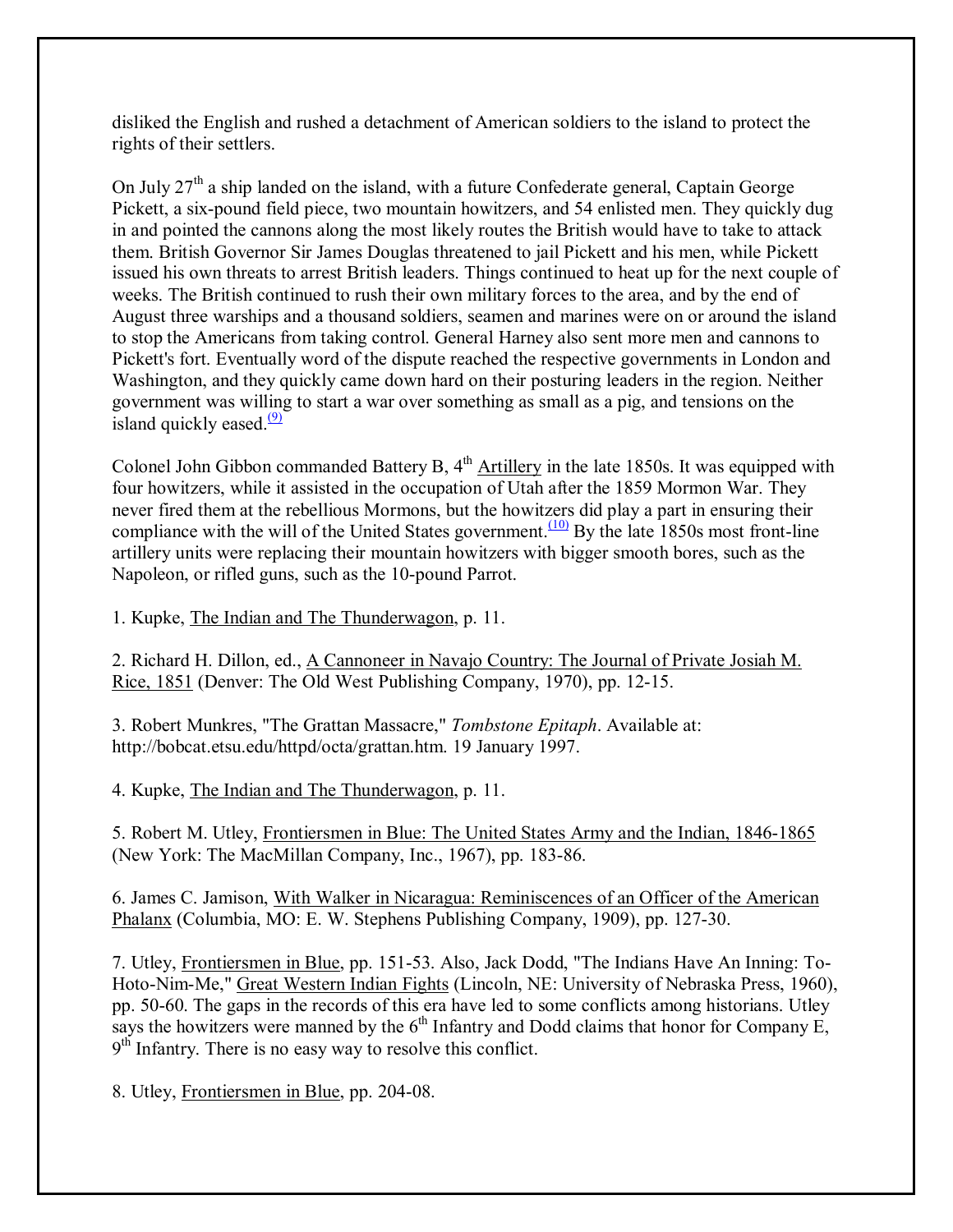9. Edward G. Longacre, Pickett, Leader of the Charge: A Biography of General George E. Pickett, C.S.A. (Shippensburg, PA: White Mane Publishing Company, Inc., 1995), pp. 42-47.

10. Kupke, The Indian and The Thunderwagon, p. 11.

# **CHAPTER 6: THE CIVIL WAR: THE PRE-WAR SITUATION, 1860-1861**

Because of their light weight and maneuverability mountain howitzers were placed in many coastal forts. They were intended to serve as a defense against landing forces trying to seize the fort, which could not be engaged by the large guns that were the main armament of the coastal forts. One at Fort Sumter, South Carolina was stationed there from before the war, and was manned by the  $1<sup>st</sup>$  South Carolina Artillery as part of their service at the fort throughout the war. The howitzer never saw action as the fort was never directly attacked by a landing force.

Just prior to the Civil War mountain howitzers were stored at several of the forts in the western frontier, especially those in Texas. At Fort Davis, southeast of El Paso, the post ordinance consisted of one 6-pound field howitzer and two mountain howitzers. One was stored at Fort Stockton. However, the spokes on its wheel were loose from the extremely dry conditions in that region, and it was eventually sent back San Antonio. Two were assigned to Fort Chadbourne in central Texas. The San Antonio Barracks was the main arsenal for all of the frontier forts in the state. Twelve mountain howitzers were among the stores it contained. These seventeen mountain howitzers, and several more, were captured when the state seceded. Some would be placed in river defenses, and eight of them went with Henry Hopkins Sibley's expedition to New Mexico. $\frac{(1)}{1}$  These two batteries would be used at the Battles of Valverde and Glorieta. Mountain howitzers would become one of the most common weapons of batteries fighting in the Trans-Mississippi Theater.

Several regular army batteries were equipped with mountain howitzers when the war began. Battery A, 1<sup>st</sup> Artillery took four as they rushed south from Fortress Monroe, Virginia to Fort Taylor, Florida in January 1861. Mountain howitzers helped to hold several of the Florida forts when most of the others in the South were soon in Confederate hands.<sup>(2)</sup> A 4-gun battery of mountain howitzers was sent, as part of an expedition from New York, to reinforce Fort Pickens, Florida. The howitzers were light, so that moving them would not require many men in a fort already out-numbered by the local secessionists. Also, their small carriages would enable them to move easily on the cramped walk-ways of the fort, or upon the sands of Santa Rosa Island. The timely arrival of this group of reinforcements staved off any attempt by the locals to seize the fort. Howitzers were a vital part of the forces that held onto Forts Pickens, Jefferson and Taylor. These forts kept several ports closed to the Confederacy which needed every port it could get its hands on  $\frac{(3)}{2}$ 

Howitzers were also used in defenses on both sides of the front lines. Many units were rushed to Washington D. C. when the war began to defend the capital. Among those units was the  $7<sup>th</sup>$  New York Militia Regiment, which took along a mountain howitzer to defend the city.<sup>(4)</sup> One was stationed as a part of the Chain Bridge defenses leading into Washington.<sup>(5)</sup> The Confederates also used them in their defensive fortifications. Mostly because they did not have very many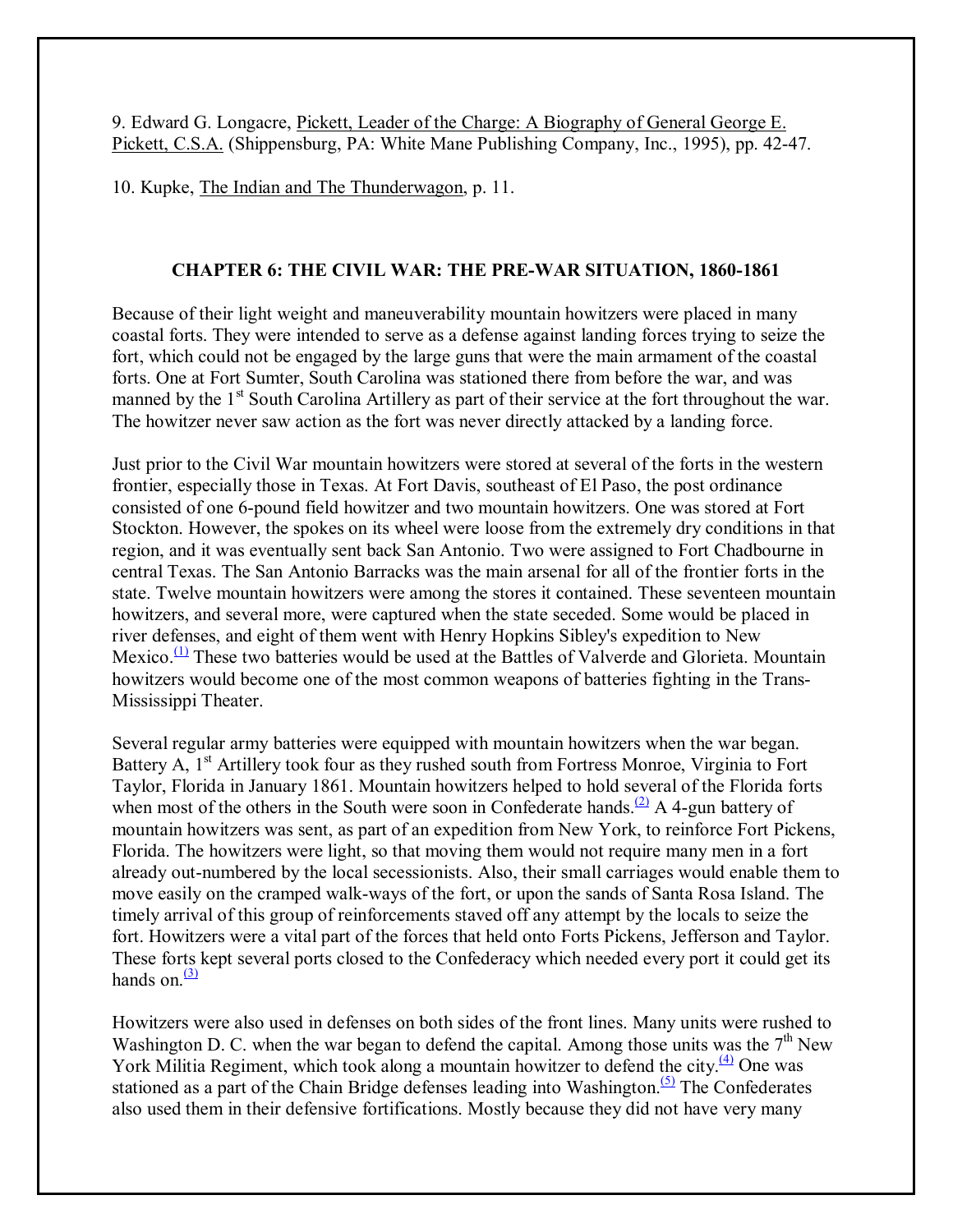cannon so they had to use every one they had, including the howitzers. At St. Augustine, Florida two howitzers were a part of its defenses.<sup>(6)</sup> Fear of invasion along the larger rivers played a big part in the locations of defenses in the South. At Camp Beaumont, Texas, three miles south of the town of Jefferson, two mountain howitzers were placed at a sharp bend in the Neches River to intercept any Union invasion force.<sup>(7)</sup> In the Texas Marine Department the hastily-converted merchant ships *C.S. Josiah H. Bell* and the *C.S. Uncle Ben* each had one mountain howitzer as part of their armament. $(8)$ 

Besides being out-ranged in any cannon-to-cannon duels the howitzer was also about the same range as the standard infantry rifles of the Civil War era. The Model 1861 Springfield Rifle Musket and the Model 1853 Enfield Rifle Musket were the two most prevalent rifles of the armies on both sides in the Civil War. 700,000 Springfields were made in the U. S. in the war years and an estimated 900,000 Enfields were imported by both sides. The average infantry arms had an effective range of around 800 yards, about the same as the mountain howitzer. Some of the sharpshooter rifles, such as the hand-crafted American rifle, had an accurate range of 1,000 yards and up to 1,500 yards for the British-made Whitworth rifle. So not only could most artillery out-range the howitzer, but most infantry rifles had about the same range. This made working on a howitzer a very dangerous proposition in any heavy fighting. The mountain howitzer was designed in an era when the standard infantry arms were short range, smoothbore muskets, but it was destined to see most of it service in an era of longer-range rifles and many of its cannoneers were killed or wounded because of this disparity in performance.<sup>(9)</sup>

1. J. J. Bowden, The Exodus of Federal Forces From Texas, 1861 (Austin, TX: Eakin Press, 1986), pp. 8-9, 11-12, 22-24, 27-28.

2. Captain I. Vodges to Colonel L. Thomas, 31 January 1861, War of the Rebellion: A Compilation of the Official Records of the Union and Confederate Armies [hereafter OR, with appropriate series and volume numbers] ser. I, vol. 1, (Washington, DC: U. S. Government Printing Office [hereafter GPO], 1880), pp. 357-58.

3. Colonel Harvey Brown to Lieutenant Colonel E. D. Keyes, 15 April 1861, OR, ser. I, vol. 1, pp. 377-78. Brown discusses the taking of howitzers with his expedition. Also, Captain Montgomery C. Meigs to Brigadier General J. G. Totten, 25 April 1861, OR, ser. I, vol. 1, pp. 394-400. Meigs talks about the advantages of the mountain howitzers and the saving of the forts by the last-second reinforcements.

4. William C. Davis, The Battle at Bull Run: A History of the First Major Campaign of the Civil War (Baton Rouge, LA: Louisiana State University Press, 1977), picture #10.

5. Ronald H. Bailey, Forward to Richmond: McClellan's Peninsular Campaign (Alexandria, VA: Time Life Books, 1983), p. 25.

6. George T. Ward to Secretary of War Leroy P. Walker, 10 May 1861, OR, ser. I, vol. 1, pp. 467-69.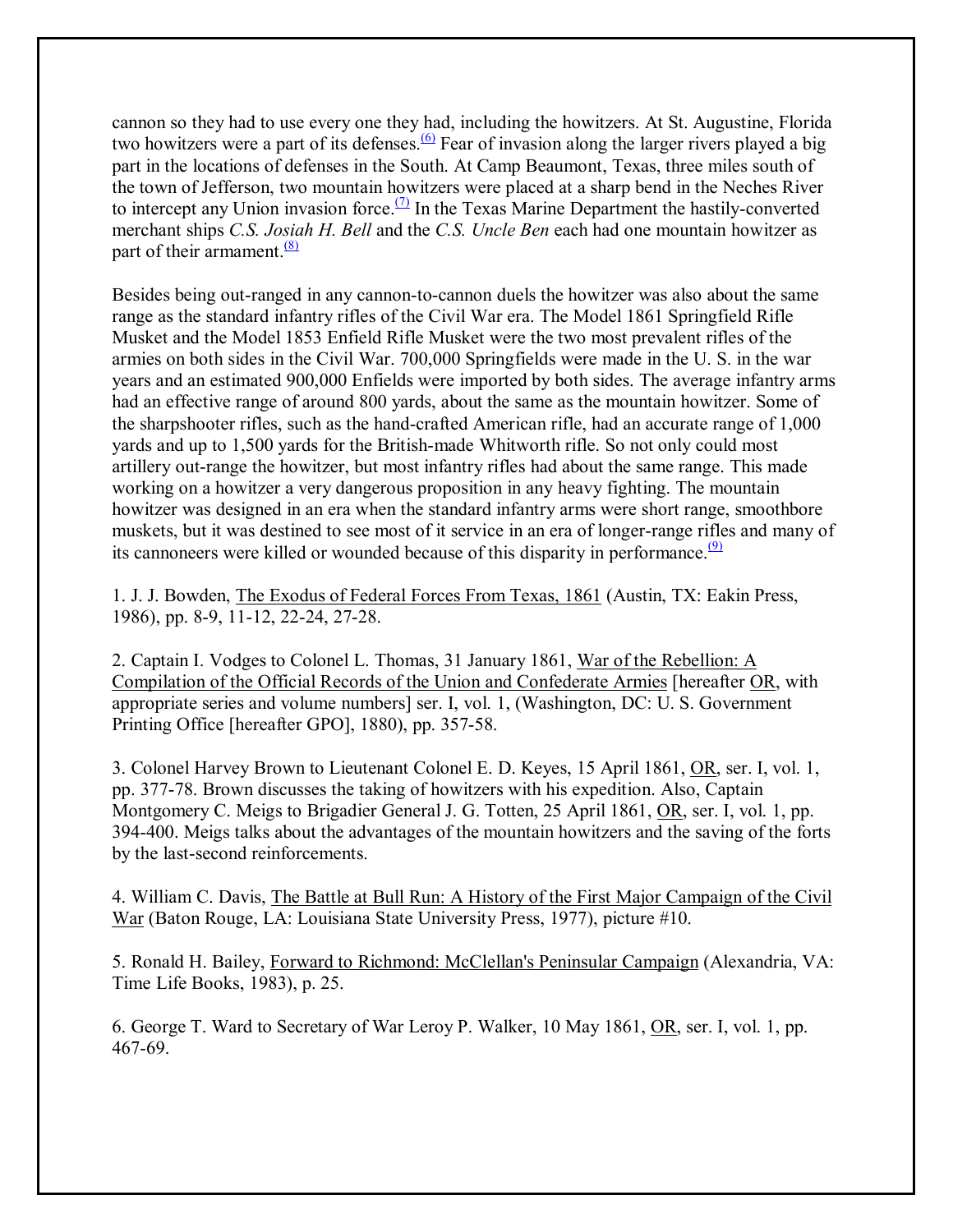7. Bill Winsor, Texas in the Confederacy: Military Installations, Economy and People (Hillsboro, TX: Hill Junior College Press, 1978), p. 10.

8. Winsor, Texas in the Confederacy, pp. 66-67.

9. Earl J. Coates and Dean S. Thomas, An Introduction to Civil War Small Arms (Gettysburg: Thomas Publications, 1990), pp. 16-23, 28-29, and 34-35. In these pages Coates and Thomas describe the standard infantry muzzle- and breech-loading rifles of the Civil War.

## **CHAPTER 7: THE CIVIL WAR: EASTERN THEATER, 1861**

Mountain howitzers were involved in several of the more important engagements of the early period of the war in the east. In mid-June the Union forces were sending forward large reconnaissance parties. Two howitzers, belonging to the  $2<sup>nd</sup>$  New York Infantry, accompanied 1,500 men of the 2<sup>nd</sup>, 3<sup>rd</sup> and 5<sup>th</sup> New York Infantries that were sent to Big Bethel, Virginia. The Confederates continually skirmished with them as they neared Big Bethel. The Union soldiers discovered that the Confederates had dug in on the edge of a wooded area. They formed to attack with the howitzers, and other artillery, sent a little farther up the road towards the enemy. The artillery opened fire as the infantry moved forward to assault the Confederate works. They were repulsed with heavy loss, at least heavy in terms of the early battles. The howitzers helped to cover the retreat of the Union troops from this early Confederate victory.<sup>(1)</sup>

The artillery of Wade Hampton's Legion, under a future-Lieutenant General Stephen Dill Lee, was equipped with a pair of mountain howitzers while it awaited the arrival of a battery of Blakely rifled guns from England. Hampton used his power to get six guns for his battery while awaiting the arrival of the Blakeleys. These guns included four mountain howitzers and two rifled guns, all provided by the Tredegar Ironworks of Richmond. The battery missed the Battle of First Bull Run/Manassas, but were soon assigned to man the Freestone Point Battery on the Potomac River. They were attacked on September 25, 1861 by six, wooden, river-gunboats. The Legion's fire was more effective than that of the gunboats, but in the end they had to give up on blockading the Potomac and pulled back closer to the main Confederate lines along Powell's Creek. On November  $9<sup>th</sup>$  the battery traded in their guns when their Blakeleys finally arrived from England. $\frac{(2)}{2}$ 

James McMullin and the four mountain howitzers of the  $1<sup>st</sup>$  Ohio Battery were involved in a skirmish near Carnifix Ferry in West Virginia on September 10, 1861. An infantry brigade was dispatched to drive off a large group of troublesome Confederates who were entrenched along the nearby Gauley River. In the middle of the afternoon the Yankees advanced on the Confederate trenches only to be met by a hail of gunfire and cannon rounds from a six-gun battery. The Union's four howitzers, and two rifled guns of another battery, shelled the right of the Confederate line with devastating accuracy. Union Brigadier Henry W. Benham ordered two regiments to attack the Confederate's right with the artillery firing continually in support. The attacking Union soldiers were decimated by fire from the Confederates and their artillery. Their losses included one colonel killed and one wounded, as well as several other field officers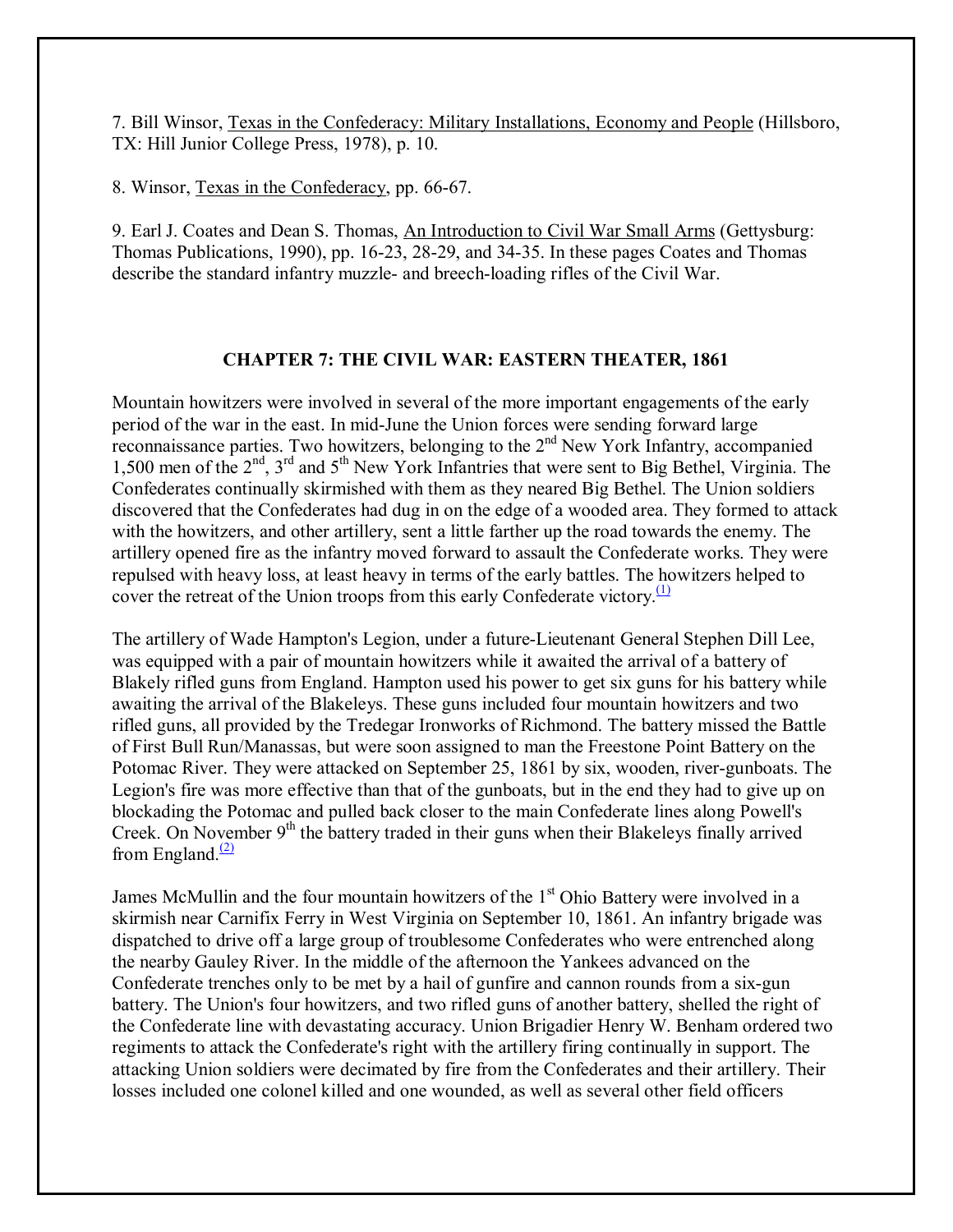wounded. The mountain howitzers were credited by General Benham with performing very well, but the Yankees were unable to carry the Confederate works and eventually retreated back to their own starting point near Summersville, West Virginia. $\frac{(3)}{2}$ 

The second large battle of the war occurred at Ball's Bluff, Virginia. Union forces had withdrawn from much of Virginia after the disaster at Bull Run to train and recruit. Just after midnight on October 21, 1861, General Charles Stone's men began to cross the Potomac near Leesburg. These men began digging in as more and more troops were transported over the river. Among the Union forces was Battery I, 1<sup>st</sup> U.S. Artillery which had two mountain howitzers, and an unassigned rifled 12-pounder. Five companies were sent to seize the town of Leesburg at 2:30 in the morning. All of the Confederates in the area had been withdrawn to oppose another Union advance, except for one company of Mississippi infantry. The Mississippians stood behind a fence just outside of town and opened a destructive fire on the Yankees, killing and wounding 25 before their first man was wounded. This Union force soon retreated nearer to the main body when they witnessed Confederate artillery advancing through Leesburg. Two other Mississippi companies soon joined their comrades and helped drive the Union soldiers even closer to their main force. By early morning Confederate reinforcements were rushing to the area.

The Mississippians and the  $8<sup>th</sup>$  Virginia Infantry advanced towards the Union lines taking only a few losses while inflicting a large number of casualties on the enemy. The Confederates continually sniped at the Union lines, picking off many of their officers. Two more Mississippi regiments soon reached the field and the Southerners planned to attack the Yankees, who were drawn up in a horseshoe shape with the artillery in the middle. The howitzers were kept firing by volunteers long after their crews had been picked off by the Confederate marksmen. Colonel Edward Baker was killed and the rest of the Union men broke and ran for the river. Some tried to act as a rearguard, but most ran for their lives. Many of the men were killed in the mad dash down the steep hillside of the Bluff, and others were drowned in the scramble to get across the river. Panic filled Yankee soldiers swamped two boats filled with wounded men, killing all of them. Over a thousand men had died in this minor engagement, most during the retreat. Also, the victorious Confederates captured all three of the artillery pieces, which would equip Southern units later on in the war and be used with devastating effect against their former owners.  $\frac{4}{1}$ 

**The Civil War: The Eastern Theater, 1862** Early in this year the main armies in the most publicized theater were still using the little howitzers. The Stuart Horse Artillery, under "the gallant" John Pelham, used two mountain howitzers at Blow's Mill, Virginia on May 4<sup>th</sup>. As the Confederate army was retreating before George McClellan's larger Union army, up the Yorktown Peninsula towards Richmond. Stuart was covering the retreat and a Union force was landed upriver to try and cut off the Confederates. Stuart's cavalry attacked the Yankees on a beach and cut their way through with only a few wounded. The howitzers fired only three rounds to break the Yankees and then to stop them from pursuing.<sup>(5)</sup> Brigadier General J. E. B. Stuart complimented the small guns saying that "The mountain howitzers performed well, but the effect upon the enemy concealed in the woods could not be seen."<sup>(6)</sup> They used the howitzers again the next day on the  $5<sup>th</sup>$  at Williamsburg.

The advancing Yankees attacked the Confederate's Fort Magruder, which was manned by a small infantry force with Stuart's cavalry as support. The Rebels held up the Yankees while Stuart's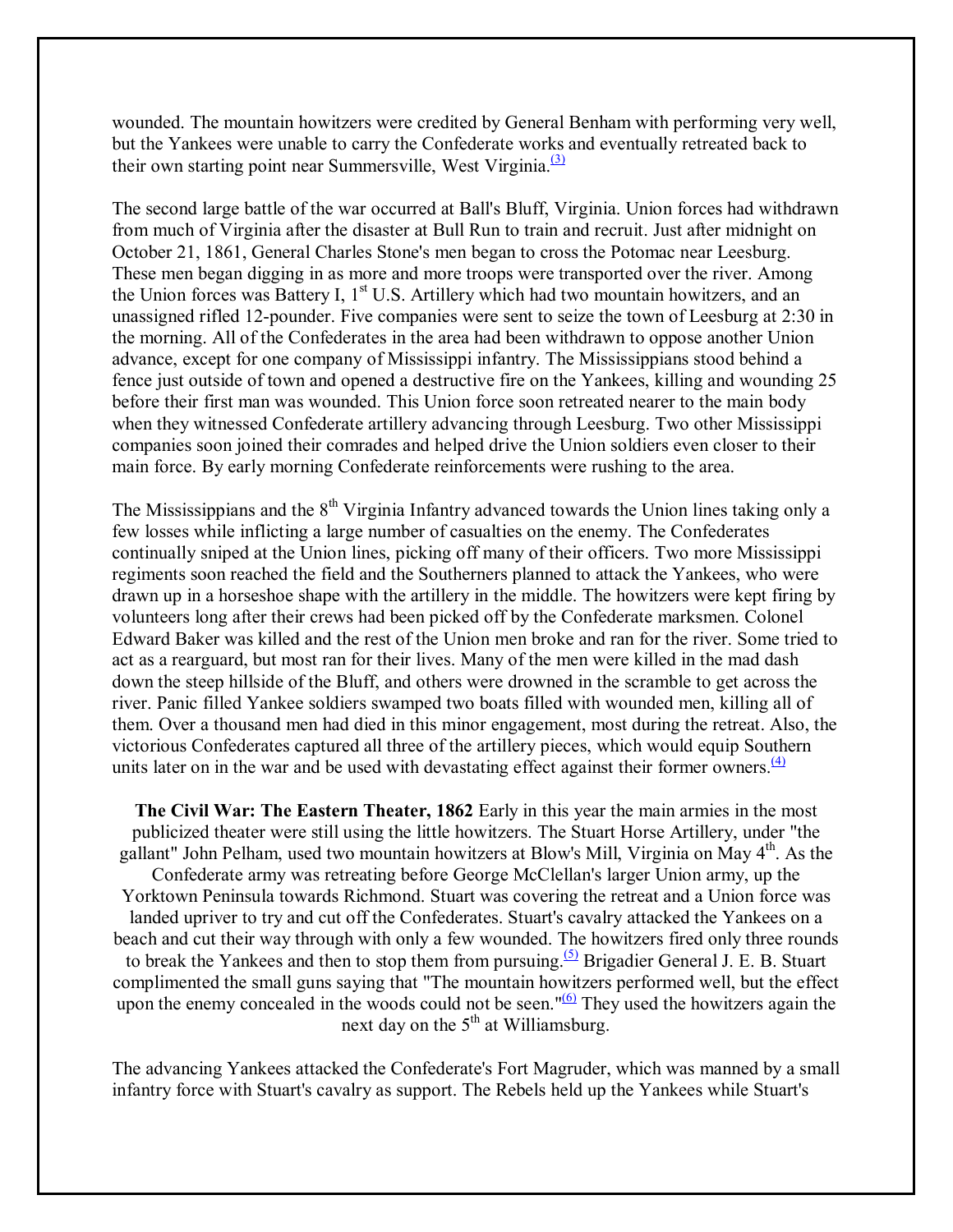cavalry and howitzers attacked them on their flanks.<sup>(7)</sup> Pelham placed his two howitzers and a 12-pound Blakeley rifle on the right side of Fort Magruder. He kept up a heavy bombardment on the Union forces until the arrival of General A. P. Hill's brigade, that was sent back by James Longstreet to help stop McClellan. Pelham then moved to the far left where he could fire directly into the Yankee flank. The Blakeley's elevating screw broke, but the howitzers stayed at this position until 5 p.m. After a short period of hard fighting the Yankees pulled back to the nearby woods, leaving behind a number of casualties and prisoners. All told during the battle the two mountain howitzers fired 286 spherical-case rounds and four canister rounds. The howitzers played an important part in slowing McClellan's advance and stopping them cold in front of Williamsburg. $\frac{(8)}{8}$ 

Vawter's Virginia Battery used two howitzers in West Virginia on May 10<sup>th</sup>. The Confederates were defending the Virginia and Tennessee Railroad, and the Dublin Depot. Brigadier General Henry Heth united several scattered cavalry and artillery units to attempt and retake the crossings on the New River from West Virginia and nearby Giles Court-House. Heth's men advanced on the  $9<sup>th</sup>$  towards the Union forces. The Yankees held a strong position along a ridge-line one mile from the Court-House. The Confederates easily drove them from this position and all they way through the town. The Yankees tried to rally to hold the New River Narrows, one of the few easy crossings from West Virginia. The artillery opened fire on the Union soldiers and quickly broke their resistance. According to General Heth the two howitzers were extremely accurate and destructive, one of their shells alone killed four Yankees. The Confederates drove the Union force back into the western half of West Virginia and eased their threat to the vital Virginia and Tennessee Railroad.<sup>(9)</sup>

Henry Heth continued his campaign in May, 1862, in West Virginia. With 2,000 men, 100 cavalry and three artillery batteries he fought around 1,500 Union soldiers, 150 cavalry and two mountain howitzers at Lewisburg. The smallest Union regiment was sent out from the town to stall Heth and allow the rest of the force to retreat. The howitzers, which could have provided a needed support, were part of the retreating force and played no part in the battle. This small Union force caused a larger Confederate battalion to fall back in a panic and this enabled the rest of the Union force to retreat unmolested. $\frac{(10)}{100}$ 

As a part of Stonewall Jackson's wildly successful Valley Campaign a battery of mountain howitzers, on pack-carriages so they could be broken down onto mules for movement, was assigned to him under Major John D. Imboden. Jackson wanted the howitzers for the fighting at Port Republic. He felt that the light-weight guns would be useful for blasting General Shields out of the mountains around the town. However, the guns are not believed to have seen any action because their mules acted poorly under fire. They tried to shake off their loads, but they were too securely attached to their backs to come off easily. So instead the mules rolled around on their backs to scrape off the artillery pieces. The gunners were never able to get the guns into combat because they spent all of their time fighting the mules. According to Jennings Cropper Wise, the foremost historian of the Army of Northern Virginia's artillery:

While the battery did not accomplish much from a military standpoint, it afforded rare amusement to the men of the Infantry. With the air of men seeking technical information, they would seriously inquire whether the mules or the guns were intended to go off first, and whether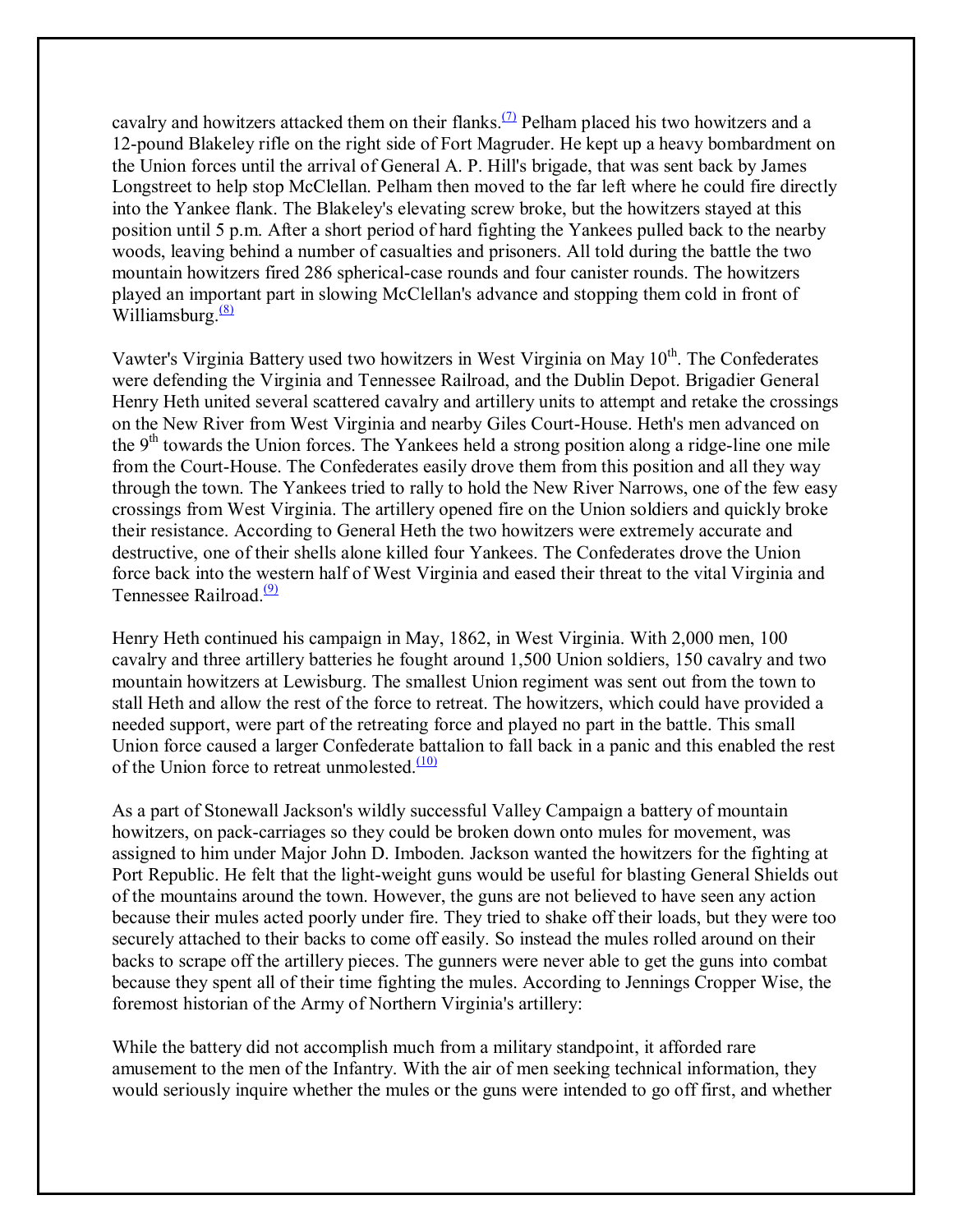the gun was to fire the mule, or the mule the gun. In the estimate of Jackson's artillery at Port Republic, Imboden's Battery was not included, for under the circumstances its guns could not be properly classed as effective ordinance. $\frac{(11)}{11}$ 

The howitzers, and their recalcitrant mules, were eventually sent back to Richmond. There the mules were sent to transportation units and the guns were either used to arm other artillery units or melted down to make larger guns at the Tredegar Iron Works. $\frac{(12)}{(12)}$ 

One of Pelham's two mountain howitzer went along on the Jeb Stuart's first ride around McClellan on June 12-15. Stuart assembled portions of the Jeff Davis (Ga.) Legion,  $1<sup>st</sup>$ ,  $4<sup>th</sup>$  and  $9<sup>th</sup> Virginia Cavalries$  and two artillery pieces from Pelham's battery. The guns were intended to quickly break up any resistance to allow the command to continue the reconnaissance expedition. The Confederate cavalry encountered only disjointed attempts to capture them and very little resistance overall, and the artillery pieces were never used on the ride. The guns easily kept up with the fast-riding cavalry and completed the expedition when the cavalry force returned to Richmond.

Robert E. Lee easily forced the much larger Union army to leave its positions close to the Confederate capital by attacking their flanks and playing on George McClellan's fears of the supposedly huge Southern army opposing him. As McClellan retreated Lee had to try and figure if he was heading for the York or James Rivers, either of which would allow naval support and withdrawal. Jeb Stuart and his cavalry were sent towards the York River hoping to stop the Union from moving that direction. Stuart cut the York River Railroad, but received orders from Lee to chase the Union forces which were now known to be heading to the James River. Before he could move out he ran into a Union gunboat at the White House, home of Lee's son, Rooney, and Stuart decided to attack the Yankees. At first he deployed 75 skirmishers with the best rifles to fire on the gunboats, but when the gunboats opened fire with their 11-inch guns he sent for John Pelham.

Pelham was only able to bring up one of his small mountain howitzers, but it would soon drive off the Yankee ship. Three companies of the New York Volunteers were put into rowboats, and sent towards shore to drive off the annoying skirmishers. However, just then Pelham opened fire on the *USS Marblehead* with his tiny cannon. One shell landed on the deck and that was enough for the captain in charge of the Union fleet. He recalled his infantry, and as soon as they were aboard he headed downstream so fast that he capsized and ruined one of his cutters. Pelham chased the gunboat downstream firing the howitzer at it often. Stuart reportedly laughed so hard at the sight of a powerful gunboat fleeing from a solitary howitzer that he was unable to ride. The Southern horsemen then regrouped and headed off in pursuit of the rest of McClellan's retreating army. $\frac{(13)}{2}$ 

One of Pelham's two mountain howitzers shelled Union forces from Evelington Heights at the end of the Seven Days Battles. By July 3<sup>rd</sup> George McClellan's grand army had retreated to the James River where they could be supplied by boat and receive the artillery support of the Union gunboats. Evelington Heights had been mistakenly left unguarded by the Union army. The Heights were a ready-made artillery position that would allow the Confederates to shell the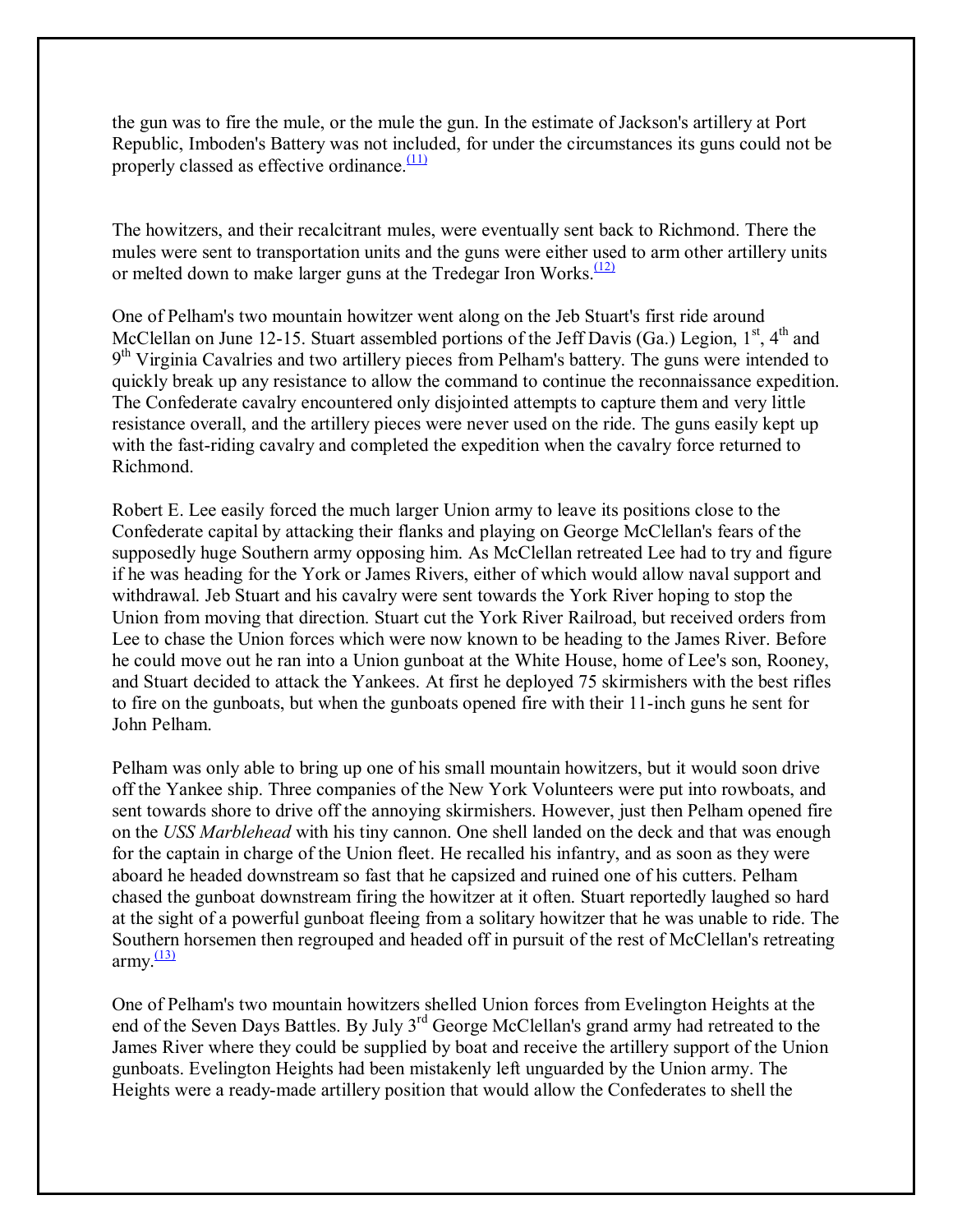Union army with impunity from their gunboats. After the hard fighting of the Seven Days John Pelham had only one serviceable cannon left, a mountain howitzer. Stuart and Pelham saw the importance of the Heights and quickly occupied them with most of his brigade and the one cannon. Pelham was ordered to open fire with his howitzer, and caused widespread panic among the Union teamsters and the horses. Stuart believed that Stonewall Jackson and James Longstreet were nearby and rushing to reinforce his hold on the heights. Eventually Union soldiers and a lack of artillery ammunition forced Stuart and Pelham to retreat and Union soldiers occupied the Heights in numbers. This ended any chance of destroying the Yankees huddled along the James River. It was not until the next day that Jackson and Longstreet were close enough to reach Evelington Heights, but by then the Union army had too strong a grip on the hills to be dislodged. $\frac{(14)}{2}$ 

On July  $21<sup>st</sup>$  a force of Union infantry, cavalry and artillery was sent from West Virginia to occupy Luray in the Shenandoah Valley. By late that same day they had taken the town without even seeing any enemy soldiers. Early on the  $22<sup>nd</sup>$  a force of infantry, along with four companies of the  $6<sup>th</sup>$  Ohio Cavalry and its two mountain howitzers was sent to scout the region around the Columbia Bridge and the White House Ford. At the ford the howitzers and some infantry ran into a force of 20 or so rebel cavalrymen. A few shots were exchanged, but the howitzers opened fire on them and a couple of rounds sent the cavalrymen fleeing to the south. The Yankees destroyed the bridge and retreated. The expedition discovered that the Valley was occupied by only a few companies of Southern horsemen and nothing else. $\frac{(15)}{(15)}$ 

On August  $25<sup>th</sup>$  the 6<sup>th</sup> Ohio and its two mountain howitzers moved out again as part of Colonel John Beardsley's brigade as it did another reconnaissance in northeastern Virginia. At the town of Warrenton Springs they ran into Confederate cavalry who opposed their advance. The howitzers were brought forward to drive the Rebels out of the town. The Southerners brought up a battery of their own, and as its guns were of larger caliber it soon drove off the 6<sup>th</sup>'s howitzers. Beardsley's men were able to discover that Jackson was heading through Thoroughfare Gap, on his way to attack Union General John Pope's flank in the extremely successful Second Manassas Campaign. However, by the time they arrived back at the main force of the Union army the battle had already begun. The brigade's howitzers and cavalry played no part in the Battle of Second Manassas.<sup>(16)</sup> After the brigade's first reconnaissance Union soldiers had re-occupied parts of the Valley, but Stonewall Jackson would soon capture or chase away many of them in the Sharpsburg Campaign. Howitzers were rapidly proving to be unable to cope with longerrange guns on traditional battlefields. In the two main theaters of Virginia and Tennessee they were beginning to be phased out.

A mountain howitzer using a distinctive pack carriage fought in the Battle of Second Manassas. Stonewall Jackson had formed a defensive line in the shape of an upside-down fishhook, running roughly southwest to northeast with the hook at the northern end. He had assigned the tough Light Division under Ambrose Powell Hill to hold the hook at the left end of his line. The first series of Union attacks on August  $29<sup>th</sup>$  fell on Hill's division. A small hill formed the middle of the Hill's position and the key to Jackson's line. Five Union divisions made repeated assaults on Hill's men and at times pushed into their lines, but they were never able to drive away the Confederates. Some of the hardest fighting of the war occurred in this small stretch of land. Brigadier General Maxcey Gregg held the far left of Hill's position, and after a lot of back and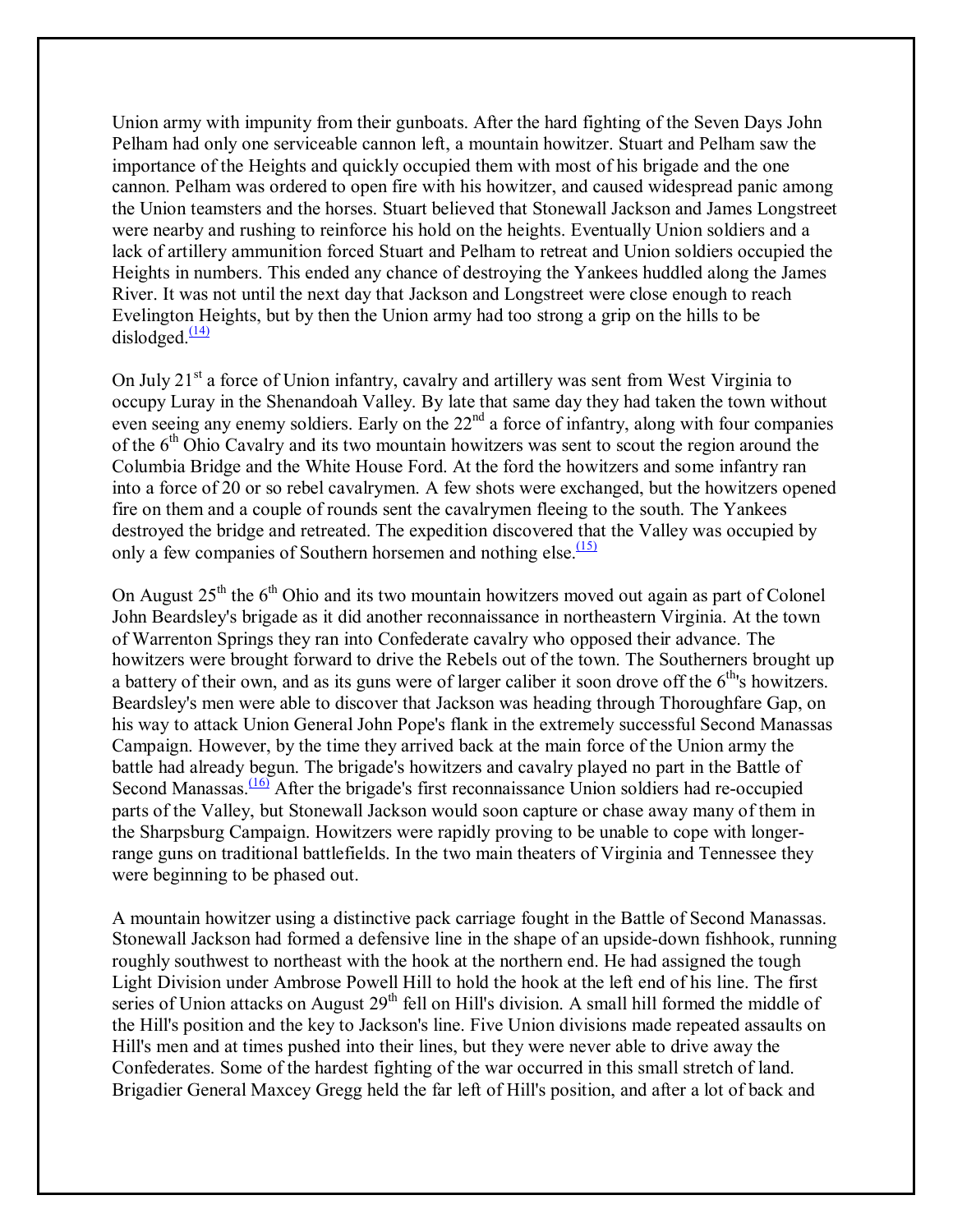forth fighting they were able to push back the attacking blue-coats towards the end of August 29<sup>th</sup>. As Gregg's men looked out over the fields they were surprised to see a mule cropping the grass calmly in the middle of this field. They were even more surprised to see a mountain howitzer attached to the back of the mule. This gun had come forward with the advancing Union infantry and its double-canister charges had mowed down many Confederates. This was using a howitzer to its greatest advantage. Its light weight enabled it to move easily up hills, and could have been evacuated even if the horses or mules pulling it had been killed. However, in the panic of being driven back the Yankee soldiers just left the howitzer behind. $(17)$ 

Major General Joe Hooker used several as he attacked the middle of Jackson's line. After one disastrous attack the retreating Union soldiers were being hard pressed by the Southerners. A battery of mountain howitzers from Robert C. Schenk's division, still on the backs of their mules, was rushed forward to stop the Rebels. Hooker's men found the sight of the battery to be highly amusing in spite of the battle that was raging around them. Despite the amusing nature of the battery it proved its worth by stopping the Confederate skirmishers who had pursued Hooker's men. According to Brigadier General Carl Schurz the howitzers were later lost, but they had bought time for Union officers to rally their men.<sup> $(18)$ </sup> The howitzers were of too short a range to be a major factor in the battle though, and they could not stop Major General John Pope's poor tactical choices from causing the Union army to be routed and chased back to Washington, DC.

To locate the Army of Northern Virginia after the disastrous Battle of Second Bull Run (Second Manassas), various groups of Union infantry were sent on reconnaissances throughout northeastern Virginia. The  $80<sup>th</sup>$  New York was on one such patrol through the region around Centerville and Fairfax Court-House. In the late afternoon of September  $1<sup>st</sup>$  they occupied the Little River Turnpike about two miles from Fairfax. Just after they arrived a Confederate force also arrived and opened fire on them. The infantry skirmish continued for two hours with little change in the relative position of the two sides, until a force of Confederate cavalry arrived with a mountain howitzer. The howitzer was run up to within 200 yards of the Union lines, where it opened a heavy rain of canister on the Yankees. However, it was soon driven off by Union sharpshooters who killed and wounded several of the gunners. A longer-range gun soon arrived and opened fire from three-quarters of a mile away, much safer for the crew than the short-range howitzer. In spite of the fire of the cannon to which the Yankees could not respond, the 80<sup>th</sup> held on to the turnpike. By 10 p.m. reinforcements arrived and the Confederates withdrew. $\frac{(19)}{(19)}$ 

In September Union forces were being quickly driven out of all of the separate parts of Virginia. In the western third of the state, today's West Virginia, Confederate forces were massing to chase off the Yankees. The  $34<sup>th</sup>$  and  $37<sup>th</sup>$  Ohio Infantries were stationed at Raleigh Court-House with four mountain howitzers and two larger cannons, all under the command of Colonel E. Siber. Other regiments were massed at other possible points of advance for the Rebels. When he learned of the Confederates finally advancing the district commander, Colonel J. A. J. Lightburn, ordered the 34<sup>th</sup>, 37<sup>th</sup> and their artillery to fall back to Fayette Court-House, and the other units to other towns closer to the Ohio River. On September  $10^{th}$  the 34<sup>th</sup> and 37<sup>th</sup> were attacked at Fayette by a large force of Confederate cavalry. They were quickly surrounded, but Col. Lightburn rushed several units of Virginia (U. S.) and Ohio infantry to their aid. The whole force was then ordered to fall back to Gauley, West Virginia if they could not hold Fayette. The reinforcements caught up with Siber's men on the road to the Kanawha River and Fayette, who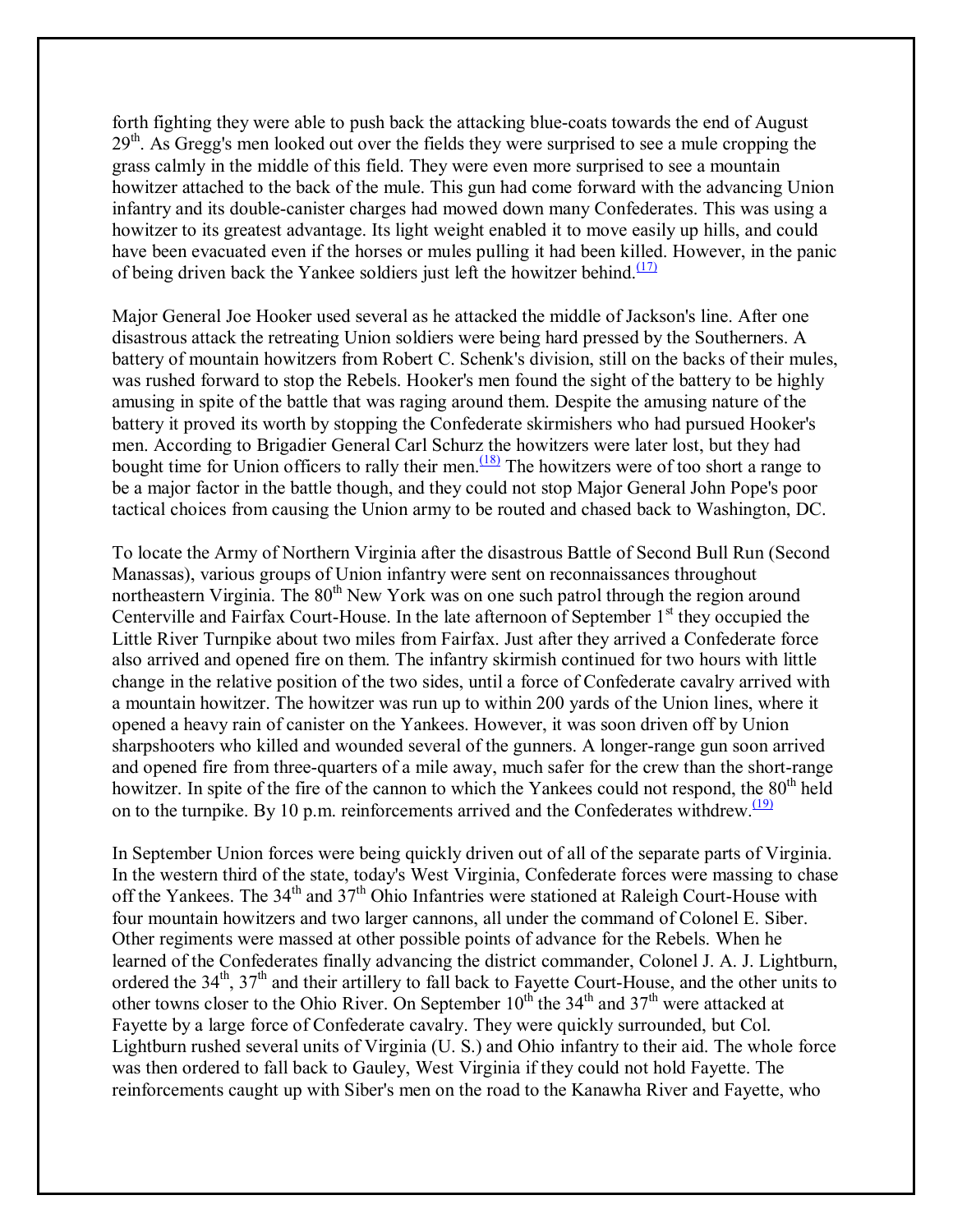were having to fight a continual rear-guard action against the advancing Southerners. Time and again the howitzers kept the Rebels at a distance and helped Siber's Yankees to make an orderly withdrawal.

On September  $11<sup>th</sup>$  the 47<sup>th</sup> Ohio Infantry and its battery of mountain howitzers set up just outside of Gauley to help cover Siber's retreat. The howitzers fired continuously for several hours and forced the Confederates to stop until they could bring forward artillery to oppose the Union guns. Both group's howitzers enabled an easy withdrawal from Gauley. Siber's men and the other units continued their fighting withdrawal all the way to Charleston, West Virginia. On the  $13<sup>th</sup>$  all of the guns amassed along the Elk River to try and stop the Rebels. The howitzers moved continually around the field of battle to help contain any Confederate attacks. They moved swiftly and easily, and wounded large numbers of the Confederates. In spite of the bravery of the Union soldiers the men were forced to abandon Charleston and retreat even closer to the Ohio border. However, it was an orderly effort with only a little of the Union stores lost and none of the artillery. $\frac{(20)}{20}$ 

Several mountain howitzers were involved in the Antietam Campaign. Colonel Thomas T. Munford had been assigned with his Confederate cavalry brigade and a mounted battery to hold Crampton's Gap against the surprisingly rapid advance of McClellan's Army of the Potomac. A section of the Portsmouth (Va.) Battery was assigned to assist him and their equipment included two naval howitzers, the Navy's version of the mountain howitzer, which was used for any operations on land. The cavalry and the howitzers skirmished with the advancing Yankees for several hours. Eventually they were reinforced by four infantry regiments from two different Confederate brigades. They repulsed numerous Yankee assaults. Munford's battery and the section of the Portsmouth Battery were removed after a few hours because they had fired every round of ammunition that they had with them. After several hours Munford's cavalrymen and the infantry were pushed out of the Gap, but they had held it long enough for General Lee to begin re-assembling his widely scattered divisions. They began regrouping at a small town known as Sharpsburg, Maryland.<sup>(21)</sup> On the same day 24 Union mountain howitzers were captured when Harper's Ferry surrendered to Stonewall Jackson.

Jackson had surrounded the Union-depot town with very little opposition. Early on the  $15<sup>th</sup>$  they opened artillery fire on the town from the heights surrounding it. Just as the Confederate infantry began moving forward to assault Harper's Ferry the Yankee garrison surrendered. The Confederates held 11,000 prisoners; took 73 pieces of artillery, including the 24 howitzers; and hauled away tons of much-needed supplies and ammunition. Jackson left Ambrose P. Hill to quickly parole most of the Northern soldiers and started a detachment southward with the captured supplies and prisoners. Jackson's men then rushed to rejoin Robert E. Lee at Sharpsburg.<sup>(22)</sup> Unspecified Union howitzers possibly fought on the 17<sup>th</sup> at Sharpsburg, Maryland. Colonel John B. Cumming, of the  $20<sup>th</sup>$  Georgia Infantry, reported that his men on the far right of Lee's line at the bridge, later named after Union Major General Burnside, were shelled by mountain howitzers. As Burnside's corps advanced to take the bridge they opened fire on the Confederates with much of their artillery, including several mountain howitzers which were rolled forward by hand to the Union skirmish line. There are no Union report indicating that they even had any mountain howitzers at the Battle of Antietam, much less used them in the battle. Many infantry and cavalry units on both sides often kept one or two howitzers for the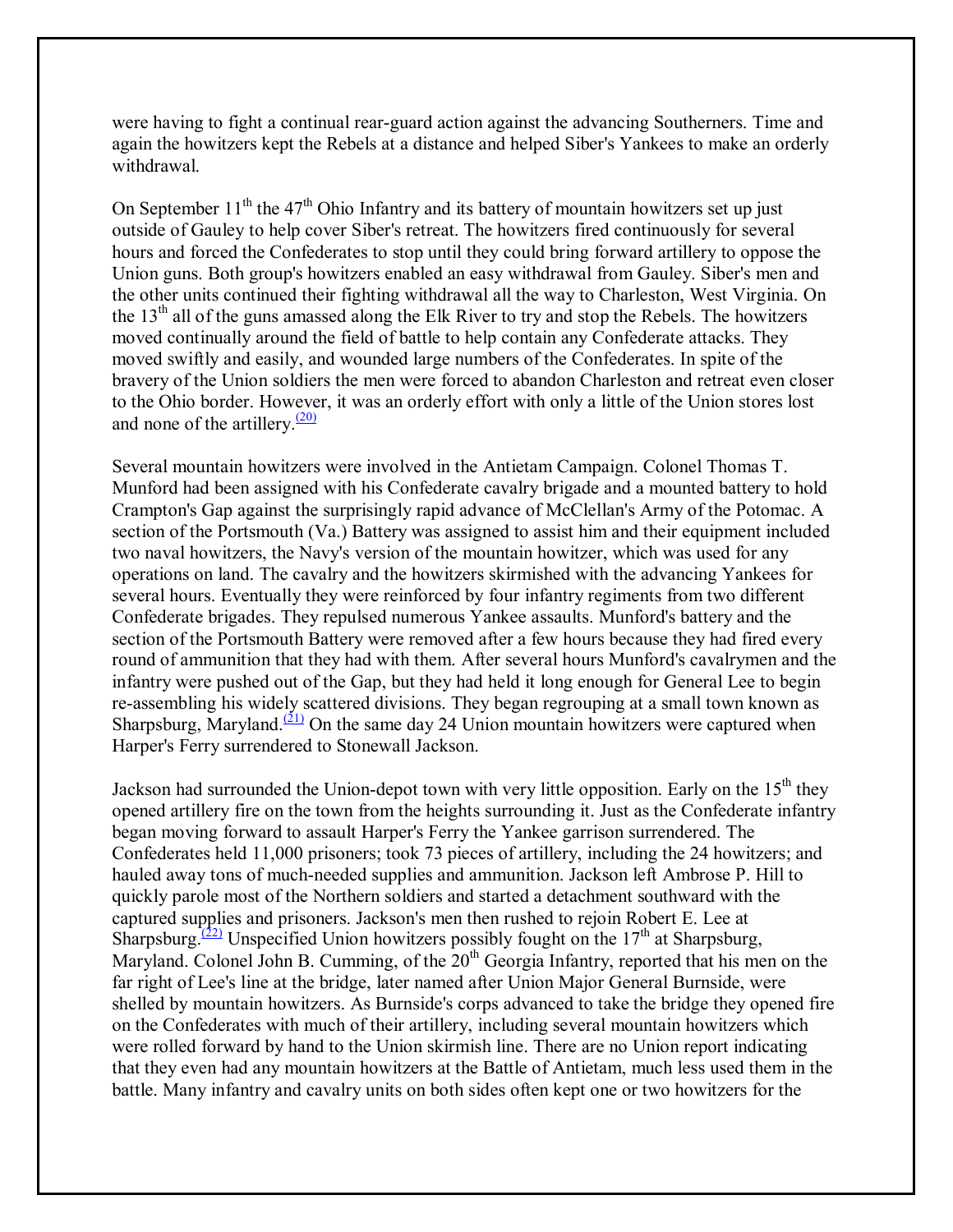added firepower and ease of movement, and these were often not listed on official records because they were not attached to officially sanctioned artillery batteries. However, they would have been ideally suited for lobbing shells at the Confederate sharpshooters who were dug in on the hillside behind the bridge, as opposed to longer-range guns which fire on a flatter trajectory which could not harm the sharpshooters without a direct hit. $\frac{(23)}{23}$ 

At Blue's Gap, West Virginia Confederate Brigadier General John Imboden had a mountain howitzer. Union forces were moving back into the western and northern parts of Virginia after the Confederate retreat from Sharpsburg, Maryland. A Union raid was sent after John B. Imboden, the commander of the Confederate cavalry in West Virginia and the Shenandoah Valley. Imboden had just captured a small Union garrison, but was being pursued by 500 Union cavalry. They failed to catch up to him, but they did capture his camp and all of its equipment. Among the supplies captured from Imboden were two brass mountain howitzers, three wagons full of rifle ammunition, 100 rifles, and all of its clothing and stores.<sup> $(24)$ </sup> The main target of the Union advance was the re-taking of important towns, such as Charleston. Siber's brigade of Lightburn's Division used howitzers as it attacked nearby Confederates on October 29<sup>th</sup> at Charleston, West Virginia. They had one battery of rifled guns and one of mountain howitzers. The greatly out-numbered Confederates retreated without much resistance. $(25)$ 

Stuart's Horse Artillery used a mountain howitzer at Upperville, Virginia on November  $2<sup>nd</sup>$ . Stuart was in the midst of yet another raid into the rear of the Union army. On the  $2<sup>nd</sup>$  they ran into a force of infantry and cavalry with 6 to 8 artillery pieces. Stuart posted his men behind stone fences to receive the enemy. They were outnumbered, but John Pelham and the Stuart Horse Artillery went a long way to equalizing the odds. The cannons held their position for most of the day, suffering heavily, but keeping the Yankees away. Pelham took a mountain howitzer alone to a hill on the Union flank. He opened fire on a body of Union cavalry waiting in a valley for a chance to gallop into Stuart's men. The Yankees used their numbers to force the Southern cavalrymen to withdraw, but they contested every foot of ground. They finally withdrew to the main Confederate lines with only a few losses, while inflicting large losses on the Union cavalry in men, horses, supplies and prestige. $\frac{(26)}{2}$ 

Howitzers were widely used with Burnside's force in North Carolina. The 3<sup>rd</sup> New York Cavalry used two of them at New Berne on November  $11<sup>th</sup>$ . Reports had been received that a large Confederate force of infantry, cavalry and artillery was moving to attack Union-held New Berne. The 3<sup>rd</sup> New York Cavalry and its two howitzers went out on the Neuse Road to attempt to gain better information on the Southern army. The howitzers kept the Rebels at bay, but the Southerners were in such large numbers that the Union pickets were withdrawn to the town's fortifications without a fight. Within a day the Confederates pulled back several miles, and the pickets resumed their normal posts. Colonel Thomas Amory, commanding New Berne, planned to place one or two mountain howitzers with the pickets so that they could be better able to hold out against any large raiding force the Confederates might send against them.<sup> $(27)$ </sup>

The  $3<sup>rd</sup>$  New York Cavalry and its two mountain howitzers were sent on December 15<sup>th</sup> on the road from Kinston to Goldborough to capture any stray Confederates that they might find and to distract the local Southerners from a large raid occurring south of Kinston. Nine miles from their base at Kinston they ran into a few cavalrymen and heard a train coming from Goldsborough.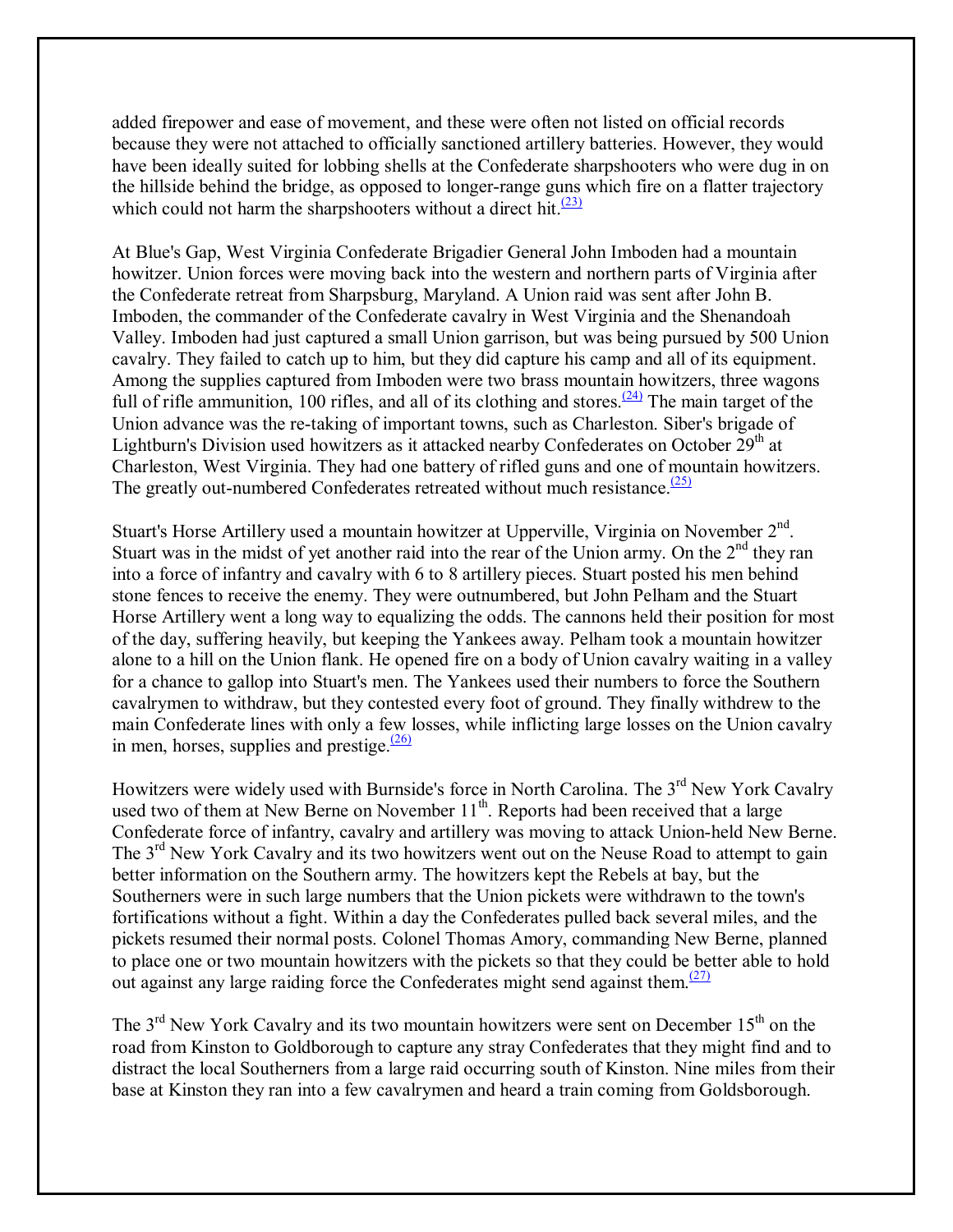They fired five rounds of spherical case from their howitzers to complete the impression of a larger force being there. They later learned that the train had withdrawn fearing a Union attack. North Carolina was a neglected theater as far as the Union war effort went. Bigger, longer-range guns went to other armies, and the units in North Carolina were stuck with mountain howitzers. The howitzers did their job successfully in the marshy and heavily-forested stretches along the coast, where bigger guns might not have been so easily moved and used. $\frac{(28)}{28}$ 

# **The Civil War: The Eastern Theater, 1863**

By the start of 1863 the main Union and Confederate armies in the theater had mostly phased out the short-range howitzers. Many of them would continue to be used in lesser important areas of Virginia, such as in West Virginia, by guerrillas, and by the forces fighting along the Atlantic Coast. At Kelly's Store, Virginia unspecified Union howitzers fought on January 30th. Confederate forces had moved into the Union-held coastal plain to hold new areas open to foraging and to maybe retake some of the coastal towns that had earlier fallen to the Yankees. A Southern force under Brigadier General Roger A. Pryor was sent to hold the Federals at bay around the port of Suffolk and allow the foragers to move about the area unmolested. The Suffolk commander, John Peck, assembled a large force of 2,000 infantry, 500 cavalry and a number of cannons, including two mountain howitzers, to attack Pryor's Southerners. Brigadier General Michael Corcoran led the Union army out of the Suffolk defenses on January 30<sup>th</sup> before dawn. Just after 3 a.m. the two forces collided near Kelly's Store. Union cavalry easily pushed the Southern pickets back to their main battle line. Then as the two sides amassed facing each other all of the artillery on both sides opened fire and dueled until 6 a.m., without any serious damage to either army. The Union infantry lined up to attack, but Pryor's men did not await the attack and instead retreated quickly. The Yankees pursued them until 10 a.m. when they ran into a marsh, where the Confederates had dug in. The Union force stopped for two hours to eat lunch and resupply the men with ammunition. During this lull the Confederates continued their retreat without being attacked. The Yankee cavalry skirmished a few more times with the Southern rearguard, but no large battles occurred and no artillery was involved after the early morning fight. By late on the  $30<sup>th</sup>$  the Union force headed back to Suffolk having accomplished its mission of driving off Pryor's men and interrupting the Southern foraging efforts. $(29)$ 

Mountain howitzers were still found in Robert E. Lee's defenses on the heights outside of Fredericksburg. They were easily moved around the hillside and were very effective against charging masses of infantry, and it would not be a big loss to the Southerners if they happened to be captured. Lee withdrew most of his men from the heights to attack Joe Hooker's main force in the Wilderness around the small hamlet of Chancellorsville. He left behind Jubal Early with only his division and a few brigades to hold their works. Hooker had hoped that the Confederates would abandon their works and had hoped to seize the town and their works while they were gone. The Union VI Corps, under John Sedgwick, moved across the Rappahannock River to seize the lightly defended Confederate works and to move on to attack Lee's main force from behind. At dawn on May 3<sup>rd</sup> the VI Corps crossed the river and seized Fredericksburg.

The 56 Confederate artillery pieces fired continually on them. Howitzers had been placed behind the famous stone wall on the left of Early's lines. At 300 yards they opened fire, mowing down large numbers of Northerners. The Yankees were repulsed several times, but eventually the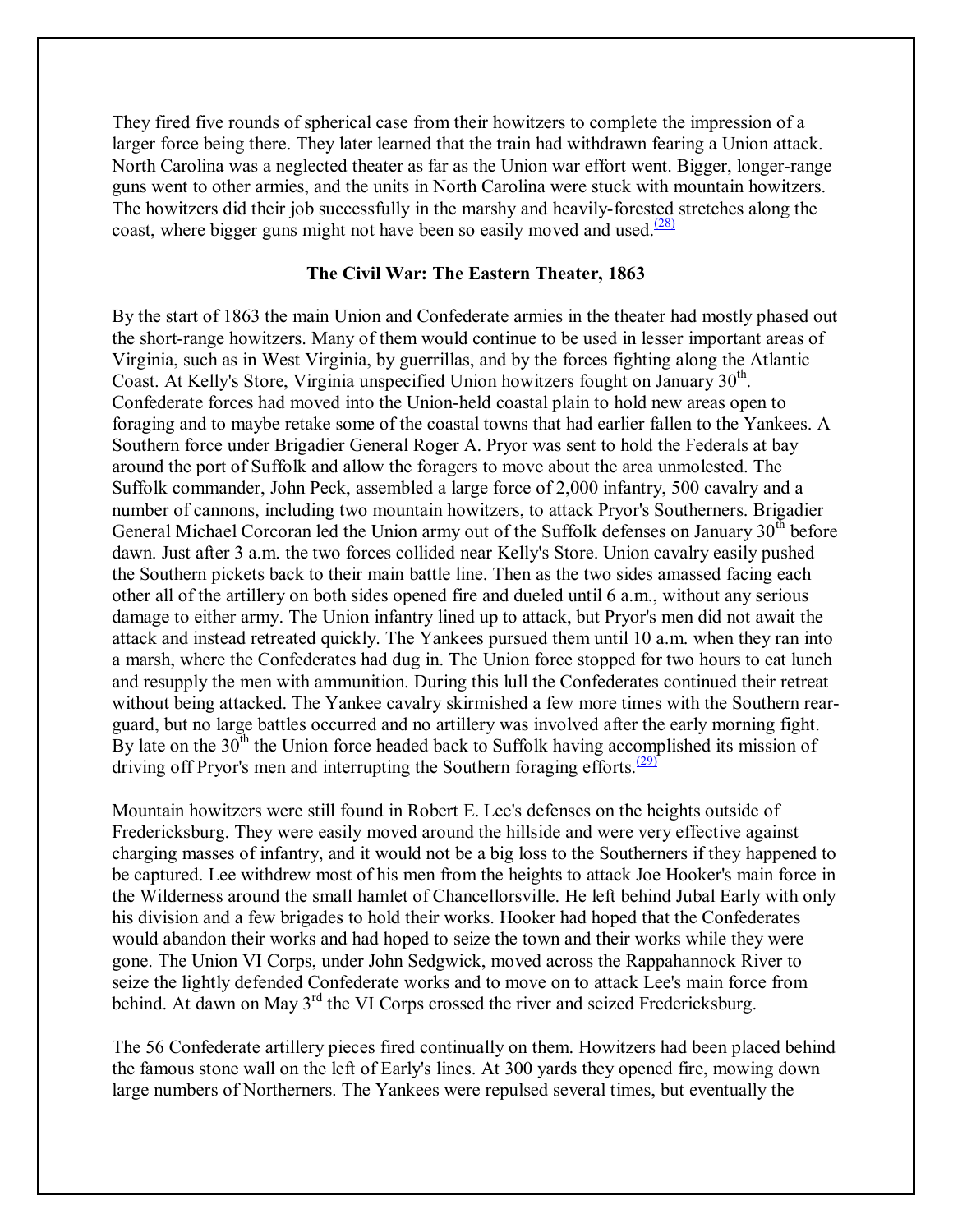Union's superior numbers told and the Southerners were driven from their works. Thomas Neill's 3<sup>rd</sup> Brigade, 2<sup>nd</sup> Division, VI Corps attacked the middle of the Confederate line and after a long, brutal fight seized the flag of the 18<sup>th</sup> Mississippi Infantry and several cannons, including one brass mountain howitzer. Sedgwick continued east to attack Lee's rear as planned, but Robert E. Lee had already contained Hooker and dispatched five divisions to attack the VI Corps. In the end Sedgwick was stopped and forced to retreat to Scott's Ford to their north, and most of the captured Southern guns were retaken by their owners. $\frac{(30)}{20}$ 

One of the most famous users of mountain howitzers was "The Grey Ghost" John Singleton Mosby. He used one of them at Catlett's Station, Virginia on May  $30<sup>th</sup>$ . Mosby had long been raiding Union supply depots, wagons, detachments and trains throughout northeastern Virginia. In order to allow Mosby to cause more damage and tie up larger numbers of Yankees, who might otherwise be attacking Robert E. Lee's army, the Virginia raider was given a mountain howitzer that had been captured from the Union army in 1861 at Ball's Bluff. For their first use of the gun Mosby set up an ambush for a Union supply train outside of Catlett's Station. They displaced a rail on the tracks and waited for the next train. A supply train began slowing when they noticed that a rail was missing. Mosby's men wheeled out the howitzer and opened fire.

One of the shells ripped through the boiler, causing a huge explosion of steam around the engine. The Rangers then rushed forward, grabbed as much of the Union supplies as they could, and raced away. Three companies of Federal cavalry pursued them closely. A short ways from the ambush 40 of Mosby's men stopped in the road and loaded the howitzer. They fired it a couple of times, but the Yankees got in close and Mosby's Rangers had to abandon the gun. However, they had destroyed a train, looted much of its cargo of supplies intended for Hooker's army, and increased the Union fear of John S. Mosby because he now had more men and even artillery. This access to field guns led to the detachment of many more Federals to guard their supply lines through the region known as Mosby's Confederacy. $\frac{(31)}{21}$ 

A mountain howitzer was used in one of the most bloody, and important, battles of the whole war at Gettysburg, Pennsylvania. As two divisions of James Longstreet's 1<sup>st</sup> Corps moved forward to attack the  $3<sup>rd</sup>$  and  $5<sup>th</sup>$  Corps defending the Round Tops on the far left of the Union line. A mountain howitzer was used in the fighting around Devil's Den. First Lieutenant Page, 3rd U. S. Infantry, remembered a mountain howitzer being in the thick of the fighting. He said:

The rebels came from all directions for the guns, and lost all formation. They waved their battleflags, a dozen being just in front of me. They came to where a number were shot down; then they recoiled, and retreated through the wheat field and woods. To my right and rear, among the rocks, I could see a twelve-pounder mountain howitzer at work. A soldier asked me what kind of a gun it was; he said it kicked over at every discharge. $(32)$ 

Once again this howitzer is not listed in the army's records or in the single most comprehensive look at the use of artillery in the battle, Fairfax Downey's The Guns of Gettysburg. An infantry brigade more than likely held onto the gun, because of its extra firepower. The howitzer would have easily moved through the rocky landscape of Devil's Den and given the defenders a better chance to hold the Round Tops. This flipping over was a common design problem that always plagued the pack carriage. Its small axle-width allowed the gun to turn over rather than roll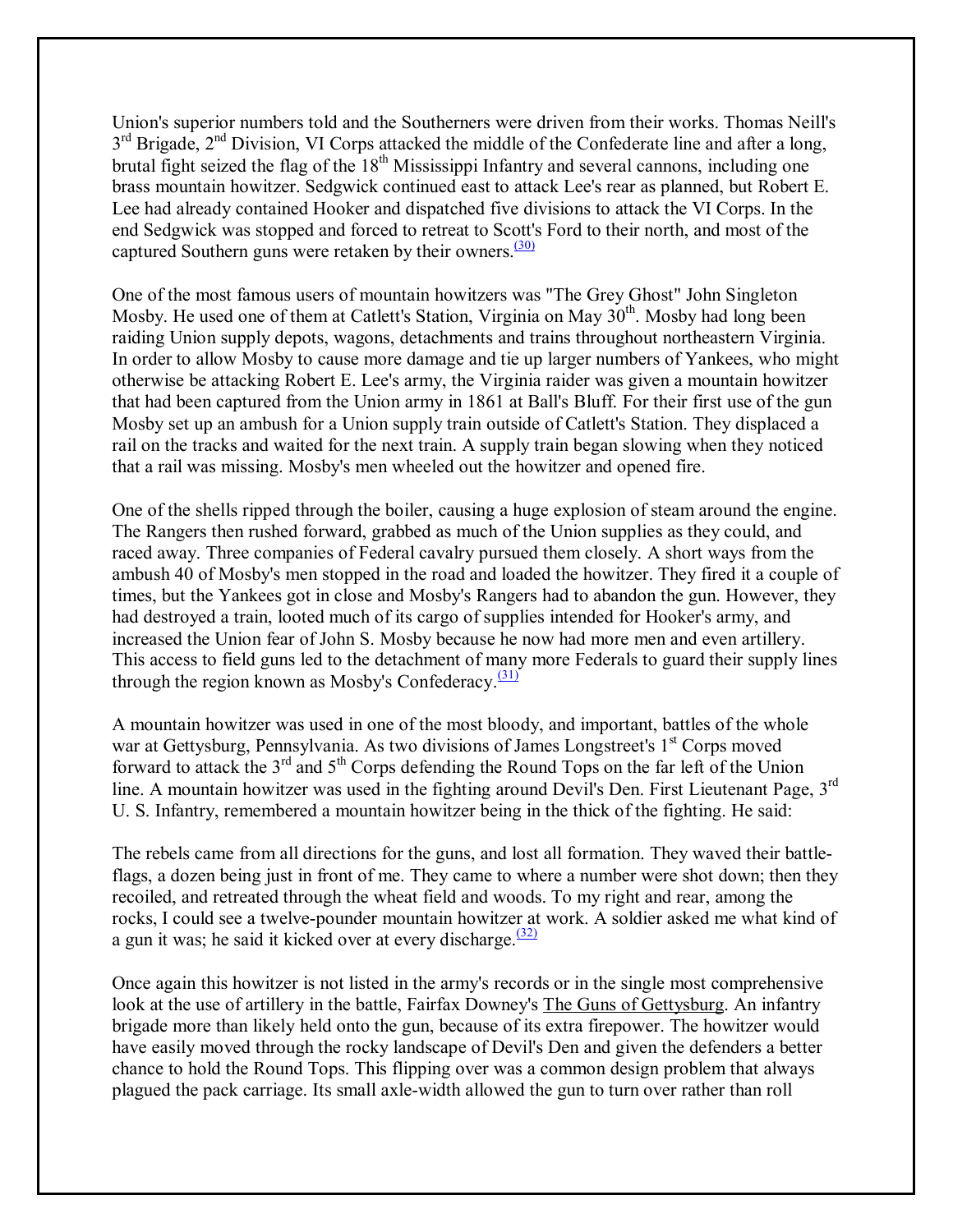backwards as most guns did when they were fired. The howitzer's canister rounds each contained around one hundred .58-caliber balls and would have cut wide swaths through the advancing ranks of John Bell Hood's division.

Brigadier General Julius White led parts of the 65<sup>th</sup> Illinois Infantry, 10<sup>th</sup> Kentucky Cavalry, Ohio Volunteer Cavalry, 14<sup>th</sup> Kentucky Infantry, 39<sup>th</sup> Kentucky Infantry, and Company M 2<sup>nd</sup> Illinois Light Artillery, in all about 950 men. They moved from eastern Kentucky into Confederate-held portions of West Virginia. They were ordered to scatter the local Southern forces and to destroy as much of the railroad at Bristol as possible. After Julius White's men skirmished on the July 6, with Southern pickets they went on to attack Gladesville, West Virginia on the 7<sup>th</sup>. There was some hard street-to-street fighting, but soon the Southerners were fleeing the town. The two howitzers of the  $2<sup>nd</sup>$  Illinois only fired a couple of rounds. The battle was over so quickly that the artillery was not needed to break the Rebel resistance. There were a few more light skirmishes as the brigade burned track, destroyed food supplies and chased away many Confederates. As a testament to how light the fighting was for the Federals in the entire campaign Julius White's brigade lost only nine wounded and none of those were seriously hurt. $\frac{(33)}{2}$ 

The 1<sup>st</sup> South Carolina Artillery Regiment was officially assigned to man Fort Sumter and all of its guns in early 1861. A mountain howitzer was stationed at the fort to repel any assaults by ground forces on Sumter. They endured the continual bombardments of 1862-1863 and drove off Union warships trying to enter the vital harbor. During the bombardment on November  $7<sup>th</sup>$  the mountain howitzer was struck by a shell and the bore was bent, but the commander felt it could be easily remedied by re-boring the piece. $\frac{(34)}{2}$ 

Union forces held many Atlantic Coast towns. From these bases they raided inland, destroying railroads and tons of supplies, and protecting pro-Union people living near them. In December cavalry patrols were sent out to bring in to the Union lines the families of Confederate deserters who had joined the Union army. 50 men of the 12<sup>th</sup> New York Cavalry, and one of its four mountain howitzers, were sent out to rescue the family of a Unionist North Carolina volunteer. They ran into a determined Confederate force blocking a bridge across the Chincapin Creek near New Berne, North Carolina on December  $16<sup>th</sup>$ . The Confederates destroyed the bridge and fired on the Yankees, who could not cross the creek's steep banks under fire. The howitzer fired 18 shots during the brief fight and lost one cannoneer killed. After a half hour of fighting the  $12<sup>th</sup>$ New York was forced to withdraw without bringing in the family of the volunteer. The howitzer was effective in moving through the dense North Carolina woods with the fast-moving cavalry, but it could do nothing about a destroyed bridge and steep banks which prevented the soldiers from crossing the creek. $\frac{(35)}{2}$ 

## **The Civil War: The Eastern Theater, 1864**

In North Carolina the Confederates made constant, harassing attacks on any Federal outpost that seemed vulnerable. On February  $1<sup>st</sup>$  they attacked a small post, with only one officer and 13 men, eight miles from New Berne. The guards had taken up the planks on the Batchelder's Creek bridge that they were guarding and held up the Confederates for several hours. However, the Southerners eventually crossed downstream and captured the small garrison. All the while the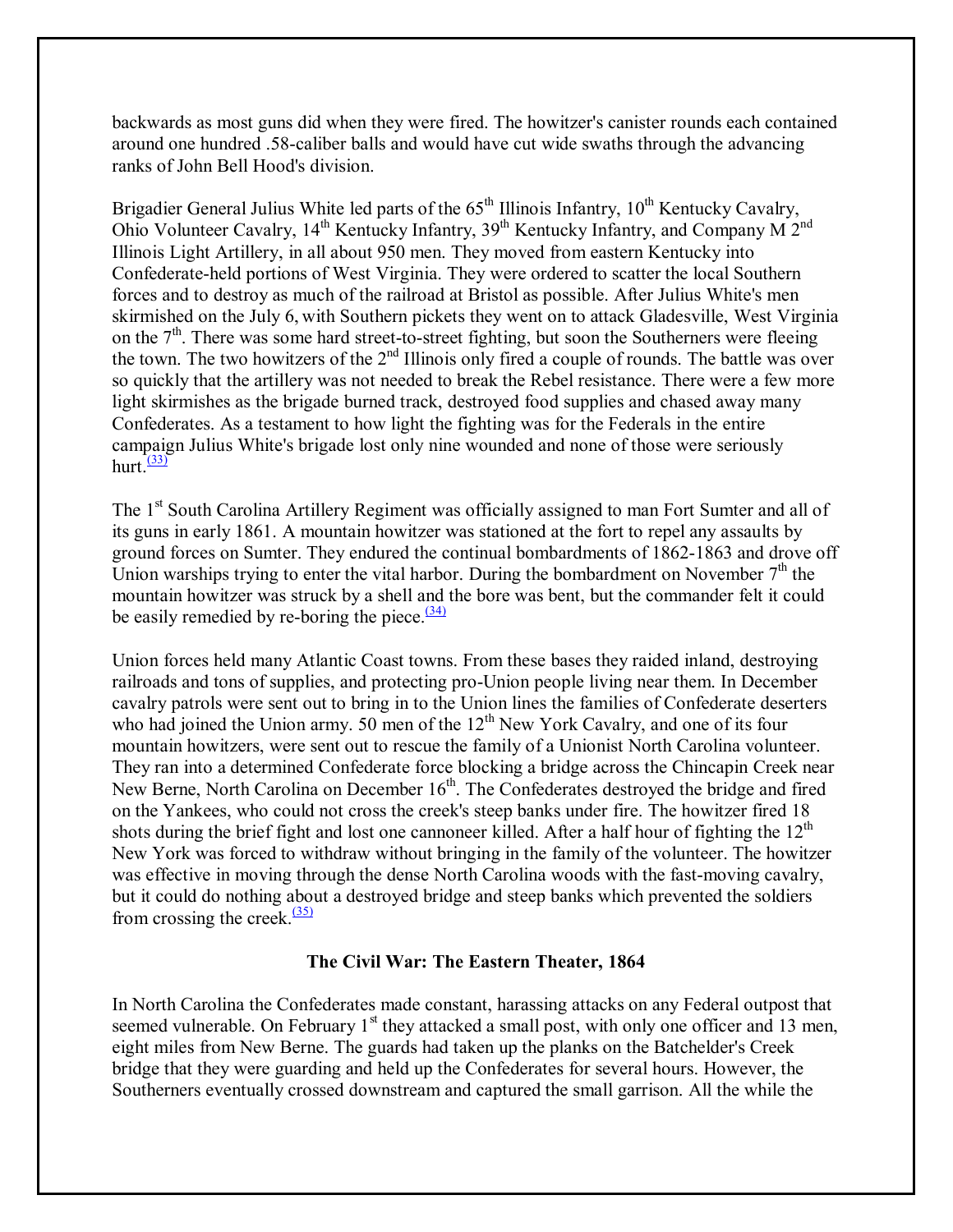outpost was fighting Federal reinforcements were rushing their way. They had reports that the Southern force was led by George Pickett and included 5,000 infantry and 16 cannons, but it is doubtful that there were more than a couple of thousand in a few, small brigades and one or two four-gun batteries attacking the Yankees. By noon the Rebels were closing on New Berne from all sides. The cavalry, including the  $12<sup>th</sup>$  New York Cavalry and its two howitzers, were placed at Brice's Creek, south of the town, to stop the Confederates.

Soon Southern horsemen appeared and the artillery opened fire on them. The fire of the dismounted cavalry and the howitzers in the front line stopped cold the Rebel advance. When darkness descended the Confederates had made no attempt to attack, because of the heavy fire from the Union lines. Other Rebel forces had seized parts of the Federal defenses, and even captured and later burned the *U.S.S. Underwriter*, and captured several, smaller Union-held towns. However, the intense fire of the cavalrymen and their two howitzers kept the Confederates from taking New Berne, the object of the attack was a port the Confederates needed badly. The town was also the center of Federal operations in North Carolina.<sup>[36]</sup>

The  $16<sup>th</sup>$  Virginia Cavalry spent the winter of 1863-1864 successfully raiding behind Union lines in West Virginia, as they had all of the previous winters of the war. Many of the men were from the region so they were able to operate with near impunity. Union forces repeatedly chased them, but rarely encountered the  $16<sup>th</sup>$  and on even fewer occasions killed or captured one of the elusive Rebels. On January 26<sup>th</sup> Major James H. Nounnan and 40 men headed out on a raid of towns along the Kanawha River. A scout learned on February 2nd that the Federal transport, *B. C. Levi*, was anchored at the tiny river town of Red House, near Winfield. They learned the steamer was carrying Brigadier General Eliakim P. Scammon, commander of the Union 3<sup>rd</sup> Division and the counties of West Virginia that the  $16<sup>th</sup>$  operated in. The frozen river and darkness forced them to tie up there, but the captain neglected to post any guards on the frigid evening. The raiders stole a small rowboat to cross the river and walked easily to the transport without causing any alarms to sound. Twelve men captured the steamboat without a fight. Scammon was captured as he exited his quarters, along with three other officers and 25 enlisted men.

The Rebels took the ship down-river at dawn, and took some of the medicines stored onboard. The raiders did not steal the \$1,600 in private funds being carried to Charleston, West Virginia, but they smashed the ship's 6-pound cannon and burned the *Levi*. The officers and one sergeant were taken with the partisans as prisoners. Word quickly spread to Federal leaders like the fires had spread on the Levi, and Union cavalry was soon rushing in pursuit of the bold Southerners. One hundred cavalry and two mountain howitzers, under Colonel Rutherford B. Hayes, a future President of the United States, raced down-river on a second steamer and chased the fast-moving Confederates. In spite of the best efforts of Hayes and other cavalry leaders the partisans stayed well ahead of them. The 16<sup>th</sup> quickly sent General Scammon on to Dublin, Virginia and the headquarters of West Virginia Department Commander, Major General Samuel Jones. Within a couple of weeks much of the 16<sup>th</sup> Virginia was surprised and captured, but the humiliation to Scammon and the losses with the *Levi* cost the Federal government much more than capturing a small partisan unit profited them. The howitzers were unable to play much of a part in the pursuit or later capture of the  $16<sup>th</sup>$ , because the partisans had learned early on not to face Federal artillery when they had none of their own, if they could help it. $\frac{(37)}{27}$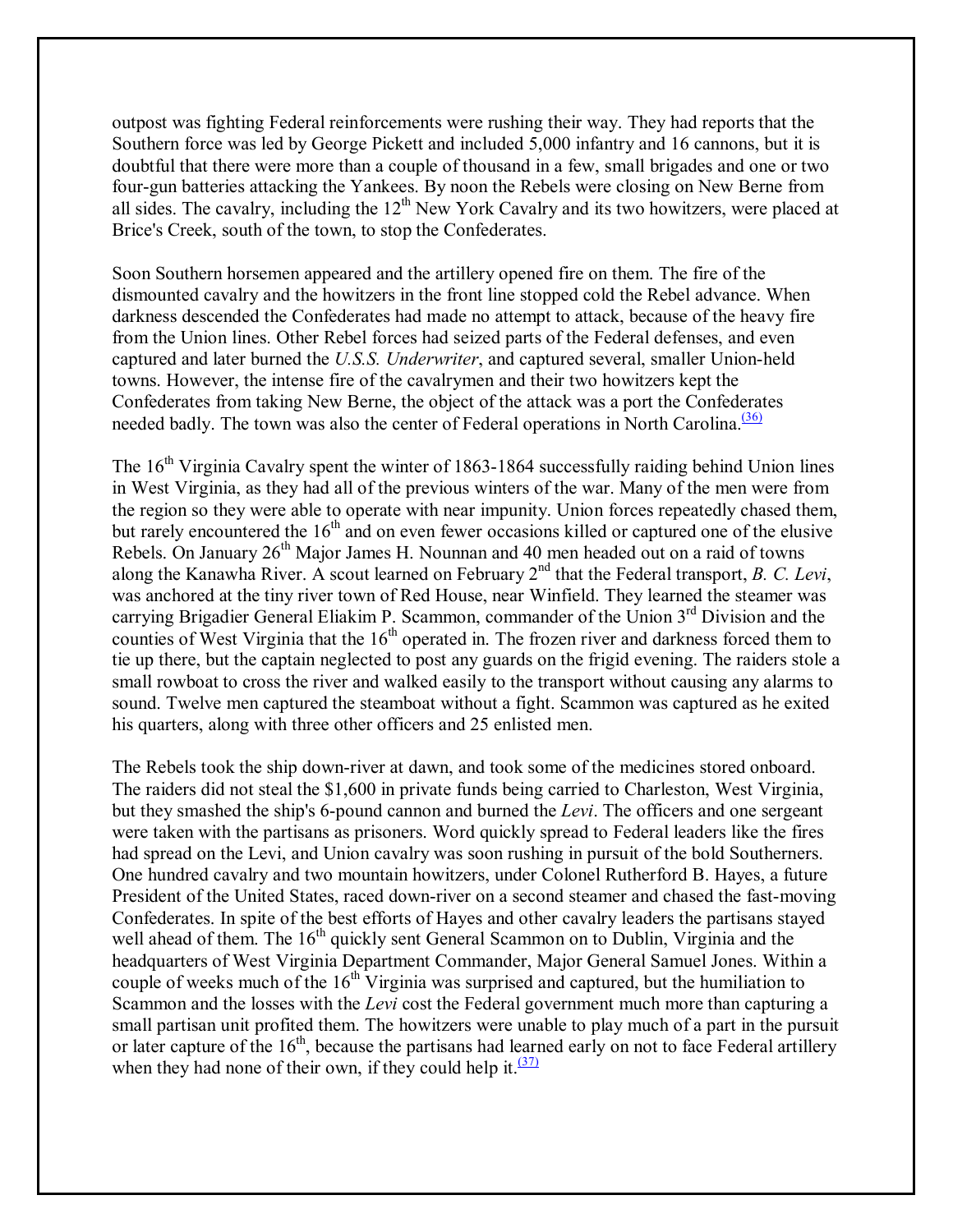Howitzers, both mountain and naval varieties, were used by the U. S. Navy in fighting the small, Southern torpedo boats that infested the numerous rivers and small coves all around Richmond. In early April the Yankees made a concerted effort to drive off or destroy these pests. On April 9th the *C.S.S. Squib* exploded a torpedo against the side of the *U.S.S. Minnesota*, severely damaging her. Admiral S. P. Lee, onboard the *Minnesota* during the attack, decided to try and eradicate the threat of the small, torpedo boats. Small launches were equipped with howitzers and sent up various rivers to hunt them down. The searchers were ambushed on April 14<sup>th</sup> along Pagan Creek, near where the Squib was hiding. A heavy amount of rifle fire was directed at the Yankee patrol boat. The howitzer was fired twice at the attackers, but after the Union lost Master Charles Wilder to the accurate Southern fire they decided to retreat. The affair was not a Union success, but it did show that howitzers were light enough to provide much needed artillery support for units trying to drive off the tiny, Confederate navy. $(38)$ 

Early on May  $9<sup>th</sup>$  Howell's Brigade of the 1<sup>st</sup> Division, X Corps was sent to take Chester Station on the Petersburg-Richmond Railroad. The section of track fell to other units, but Howell's men joined in the destruction of the station and the railroad tracks around it. By the evening of the 9<sup>th</sup> the brigade had moved towards the Port Walthall road junction to support other Yankee soldiers fighting at the nearby Swift Creek. Early on May  $10<sup>th</sup>$  the men began tearing up the track from the Walthall Junction northward. A nearby force was attacked by a large Southern force so Howell's men stopped the destruction and quickly headed to their assistance. On their arrival they found the Federal force being flanked and forced back by the Rebels. Howell found the 1<sup>st</sup> New York Mounted Rifles and two mountain howitzers behind the lines and he raced these up to assist the force in holding the Rebels at bay. The horsemen and their two guns were placed on the extreme Union right and helped to stop the flank attack there. The Confederates were massed to hit this exposed flank, but the rapid fire of the 1<sup>st</sup>'s howitzers and another battery tore their advance to pieces. Late in the day the Federals and the Southerners pulled away from each other. The Yankees dug in and as reinforcements poured in the battle ended and the Yankees were able to finish destroying large stretches of the vital railroad. $\frac{(39)}{(39)}$ 

Benjamin Butler kept pushing his army to the northwest towards Richmond. On May  $9<sup>th</sup>$  the cavalry protected the Union right in the morning and the left in the afternoon. The  $1<sup>st</sup>$  New York Mounted Rifles and its two howitzers were among this group, and skirmished often with any of the numerous, nearby Confederates. Much of the cavalry was sent to destroy bridges so that reinforcements could not reach the Southerners south of the capital. On the  $14<sup>th</sup>$  the  $3<sup>rd</sup>$  New York and  $11<sup>th</sup>$  Pennsylvania Cavalries, and the  $3<sup>rd</sup>$ 's mountain howitzer, were sent to the Flat Creek Bridge to make a demonstration of trying to cross the bridge. The horsemen were easily repulsed in three separate assaults by the defenders, Company B of the  $17<sup>th</sup>$  Virginia Infantry. In spite of having the only artillery piece in the battle the Yankees suffered many more casualties. The 3<sup>rd</sup> New York suffered 25 casualties, while the defending Virginians had only three dead and a few wounded. A mountain howitzer was just too small to punch through any fortifications, especially if it was used by half-trained cavalrymen who were not very accurate against a foe who was dug in. After a lot of hard campaigning, including a couple of relatively successful raids, the cavalry spent the rest of the Bermuda Hundred Campaign defending the flanks of Butler's infantry  $\text{lines.}^{\text{(40)}}$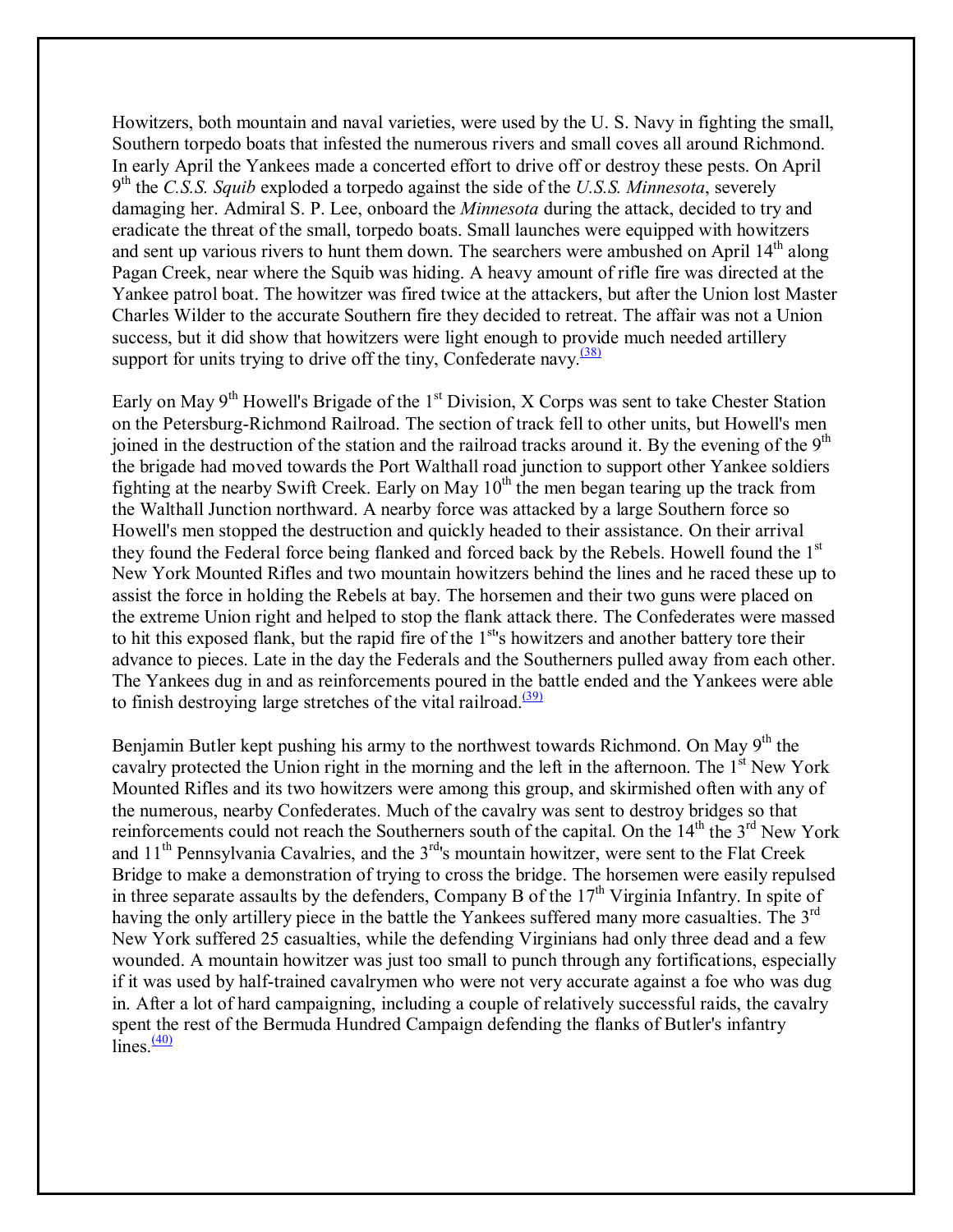On June  $9<sup>th</sup>$  four mountain howitzers were used by the  $5<sup>th</sup>$  and  $11<sup>th</sup>$  Pennsylvania Cavalries at Petersburg, Virginia. They had left camp on the  $8<sup>th</sup>$  to attack and hopefully seize Petersburg, and draw away men from Lee's army, weakening him as he faced the powerful Army of the Potomac. As they headed for the important Petersburg Plank Road the cavalry was fired on by Confederate pickets on the Jordan's Point Road early on June 9<sup>th</sup>. The Yankees dismounted and moved to attack when the Southerners opened on them with artillery, but in spite of this they quickly and easily drove the Confederates away. By 10:30 a.m. the horsemen had reached the plank road and were only five miles from Petersburg. One squadron of the  $11<sup>th</sup>$  Cavalry made a mounted charge on the thinly held works, but were driven back with great ease. The rest of the horsemen dismounted and advanced on foot, with two of the howitzers firing in support from the advancing lines. The Yankees faced a storm of bullets and canister balls, but they captured the forward redoubts and rifle pits, killing 30, capturing 40 men and one cannon, and wounding a large number of the Rebels. The Yankees were now within a mile of Petersburg, but the horsemen were tired and short on ammunition, so they waited for reinforcements to come up.

Once the infantry arrived the advance continued. When they got to within 150 yards of the town the Southerners opened an intense fire of bullets and cannon balls on the Federals. The horsemen and their howitzers were unable to advance any farther so they pulled back 50 yards to a nearby abandoned Confederate trench for shelter. The Federal column soon pulled back two miles. They had fought and bled, and then gave up their gains without a fight. The howitzers had done well, such as rolling forward by hand in the front lines, but they were too-short of range to be able to stand up to other guns, such as the field howitzers the Southerners were using. These outranged the small guns by 500 yards, and devastated the horsemen without the mountain howitzers being able to do anything to help their fellow soldiers. This somewhat successful advance was as close as the Yankees would get to the town until it fell the next April, and the war drug on for ten long and bloody months. $\frac{(41)}{4}$ 

In mid-1864 as part of U. S. Grant's three-pronged attack on the South he sent Major General David Hunter, a native Virginia, to seize the Shenandoah Valley and end its usefulness as a breadbasket to the Army of Northern Virginia. He burned large stretches of the vital farmlands and many of the towns. The scattered regular and militia units attempted to stop him, but they were too few to do more than just slow him down. A large amount of stores had been given to the care of the cadets at the Virginia Military Institute, including a couple of mountain howitzers. In early June Hunter led his Federal army on Lexington. General John McCausland was quickly and easily pushed back towards the town. On June  $11<sup>th</sup>$  the Yankees had crossed the North River, and VMI Superintendent Francis Smith decided to evacuate the town and save the public stores that were in his care. Hunter burned the Institute's buildings in retribution for Virginia's secession. The cadets held a pass at Balcony Falls to allow the wagon and refugees to escape, but they did not have to fight the Yankees who stopped to burn the farms around Lexington. The cadets had successfully evacuated a large amount of stores, including four brass smoothbores, two 3-inch rifles, a couple of mountain howitzers, and large amounts of rifle and artillery ammunition. The cadets turned over the howitzers, their old rifles and the ammunition to Confederate authorities, who quickly lost them on a canal they were trying to float them down when the ship overturned. The mountain howitzers would have been seriously out-ranged by the modern guns that equipped Union batteries, but they were lost without a chance to show if they could have been helped to slow the Federal invasion.  $\frac{(42)}{2}$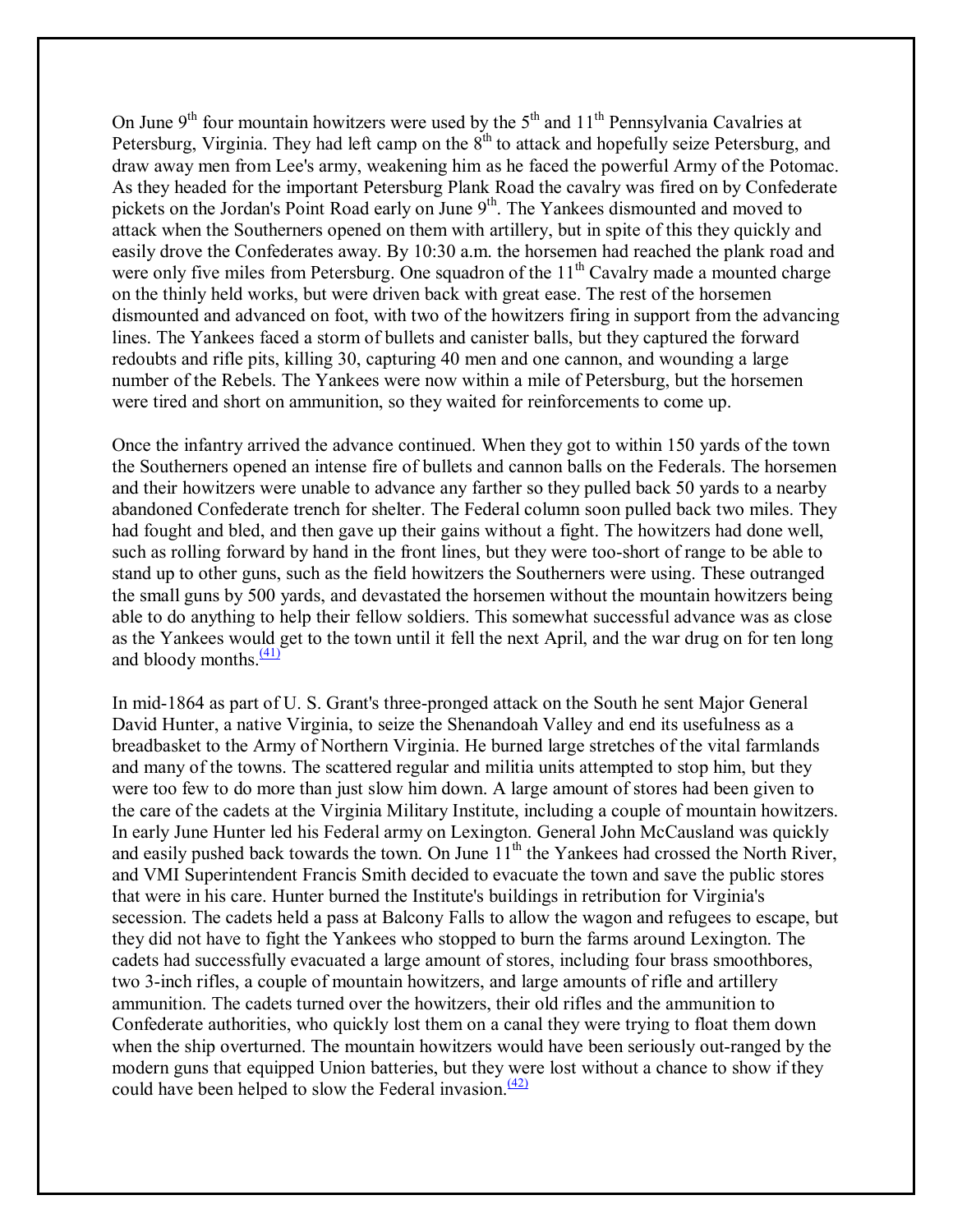In mid-June James Wilson's Cavalry Division was sent out by U. S. Grant to ride around Robert E. Lee's army in Richmond and Petersburg. They were to burn any supply depots that they might come across, and sever all of the railroads so that Lee's soldiers would have to deplete the stores on hand in the Confederate capital. Lee's cavalry and infantry reacted with remarkable speed, harassing the Yankee horsemen the whole way and causing them to do only a fraction of the destruction that they might have otherwise done. Wilson fought a number of large skirmishes with Lee's soldiers and used all of his artillery on a number of occasions to stave off his pursuers. By June 29<sup>th</sup> Lee's men had surrounded Wilson and his horsemen at Ream's Station, Virginia. Wilson ordered his men to cut their way out and return to Union lines any way that they could. In this disastrous raid the Union army lost 900 men killed, wounded or missing, and 30 wagons or ambulances and 12 artillery pieces were captured, including four mountain howitzers. Cavalry was never intended to stand up to infantry on its own, and while the howitzers were good at decimating any assaults they were not designed to stand up to bigger guns on their own. Other Union forces were supposed to have kept Wade Hampton's cavalry and Lee's infantry busy so that Wilson's men could raid with only a few, weak militia units to try and stop them. Wilson, Grant, Sheridan and Meade seriously overestimated the amount of surprise they would have, and did not give the horsemen enough weapons to be able to oppose regular infantry regiments and artillery batteries. $\frac{(43)}{2}$ 

In July two mountain howitzers were still in place in the Union defenses around Washington, DC. Two forts were placed on the Virginia side of the bridge early in the war. The two howitzers were located on the District of Columbia side and loaded with double canister to sweep the bridge of any attackers. The commander of the defenses also intended to take the planks up off the bridge if any attacks came. Luckily for the Union government, in spite of a number of scares late in the war, no serious attacks came and the defenses on the Chain Bridge were never tested. $\frac{(44)}{4}$ 

In mid-1864, in an effort to force Grant to detach some of his huge army, Robert E. Lee sent Jubal Early and the 2nd Corps into the Shenandoah Valley. They chased General David Hunter and his forces into West Virginia without much of a fight. After clearing the Valley the  $2<sup>nd</sup>$  Corps advanced into Maryland. The Federal government was in quite a panic and sent a force from Washington to hold up Early long enough for reinforcements to arrive and save the capital. Lew Wallace, future territorial governor of New Mexico and author of Ben Hur, led a mixed force of depleted veteran regiments and untested garrison units to oppose the hard-as-nails Southern "foot cavalry." The two forces slammed into each other along the Monocacy River on July 9<sup>th</sup>. The Yankees held for a while, inflicting a large number of casualties on the attacking Rebels, but a flank force under John B. Gordon broke their flank late in the day. A Union mountain howitzer was involved in the fighting. Its rapid fire had helped the Yankees to hold the Monocacy bridge for most of the day, the only one on the route to Washington. It had done its job incredibly well, and was safely removed from the field. Wallace's men were chased off, but they held for most of a day and allowed a tough, veteran corps to arrive from Grant's army at Richmond.<sup>(45)</sup>

In May 1863 the "Gray Ghost" John S. Mosby first requested a mountain howitzer, and said that he "could use it with great effect, especially on the railroad trains." He would soon get his chance to see how useful the guns could be.<sup> $(46)$ </sup> Mosby had 300 men and two mountain howitzers in the "Great Berryville Raid" on August 13<sup>th</sup>. He found Phil Sheridan's wagon train lightly guarded by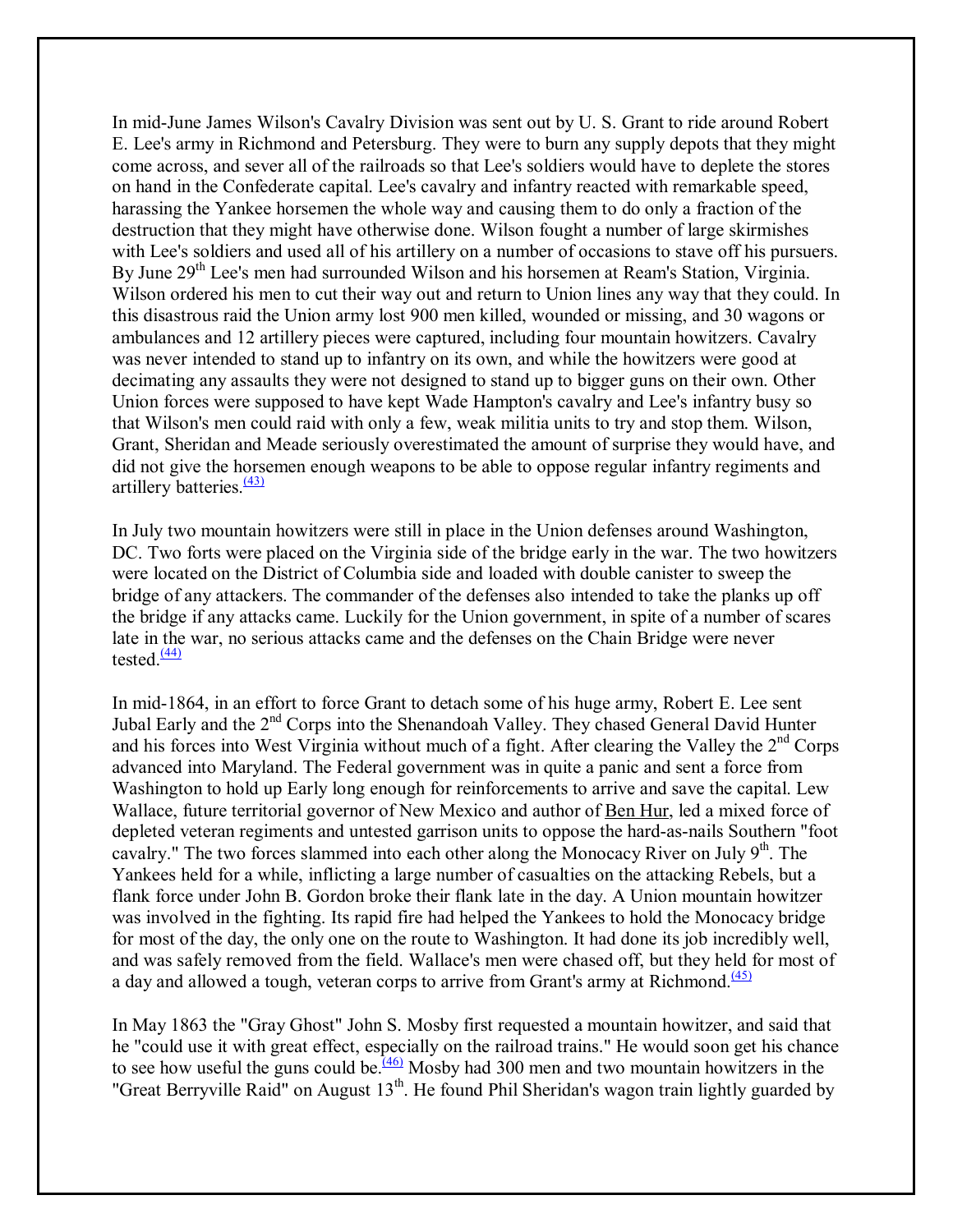only 700-800 men. Mosby opened fire with one of the howitzers, one breaking down before it could be brought to the fight, and at the same time his men attacked the train, easily routing the guards. The remaining howitzer fired a few rounds, but the carriage broke, rendering it useless. This was a common occurrence with the weak pack carriage. He captured 200 prisoners, killed or wounded a number of others, and destroyed 75 loaded wagons. He took away 200 beef cattle, 500-600 horses and a large amount of badly needed supplies. The Union army sent many men in pursuit of the bold raiders, but they never even came close to catching them. Mosby carried off the barrels and broke carriages of the two howitzers, and continued to favor the howitzer for his style of fighting and used several during the rest of the war. $\frac{(47)}{2}$ 

The Confederates had a major food, salt, and leather manufacturing center at Saltville, in the southwestern part of Virginia. Several Union raids tried to seize or destroy the center, but they could never concentrate enough men to take the town. On October  $2<sup>nd</sup>$  six mountain howitzers accompanied 4,200 cavalry and mounted infantry, one of the largest forces sent to destroy Saltville. The Federals shelled the town all day and assaulted it several times, but they were unable to make any headway in the Confederate works. The Federals withdrew at 5:00 p.m. after suffering a considerable number of casualties. The howitzers might have kept up well, but the powder charges they used to propel the rounds were not strong enough to punch through the thick dirt and wood fortifications that the Confederates had spent three years working on. $\frac{(48)}{2}$ 

On November  $29<sup>th</sup>$  the Federal forces in the Carolinas assembled 5,500 infantry and naval troops in three brigades, and three batteries of artillery for a raid against the food supplies and railroads in the area of Grahamville in southeastern South Carolina. Grahamville was a large depot and vital rail center just north of Savannah, Georgia. The naval brigade was the first to land and Brigadier General John Hatch sent it on ahead to occupy a crossroads two miles from the landing area. Eight light naval howitzers accompanied the sailors, drawn along by hand. They attacked and easily drove away a small Confederate force. By late on the day more troops had landed and Hatch decided to push hard for Grahamville. The naval and infantry soldiers marched all through the evening, but a lack of guides kept them from ever finding the right road to get to the town. Early on November  $30<sup>th</sup>$  two mountain howitzers were detached from the rest of Hatch's force with four companies of the famous  $54<sup>th</sup>$  Massachusetts Infantry to hold the oft-used crossroads. Soon, Confederates from the northeast tried to seize these crossroads and cut off Hatch's force, but they were quickly repulsed by the very accurate fire of the howitzers and the  $54<sup>th</sup>$ . The crossroads and the rest of Hatch's force were saved by this small detachment.

The rest of the force continued on towards Grahamville, driving the Southern defenders for several miles. At Honey Hill the Confederates fell into pre-made defenses and repulsed a few Union assaults. The Union soldiers tried and failed to take the works, but they also repulsed several Rebel assaults on themselves. Artillery caissons continually raced back to the landing point to bring up new supplies of artillery and rifle ammunition, and without the soldiers holding the vital crossroads Hatch's men would have quickly been without ammunition to fight off the Southern assaults. Hatch was finally forced to call off the raid and return to the landing in the evening of the  $30<sup>th</sup>$ . The raid did not accomplish many of its goals, but the mountain howitzers had proven their worth by saving the crossroads and with it Hatch's army. $\frac{(49)}{(49)}$ 

#### **The Civil War: The Eastern Theater, 1865**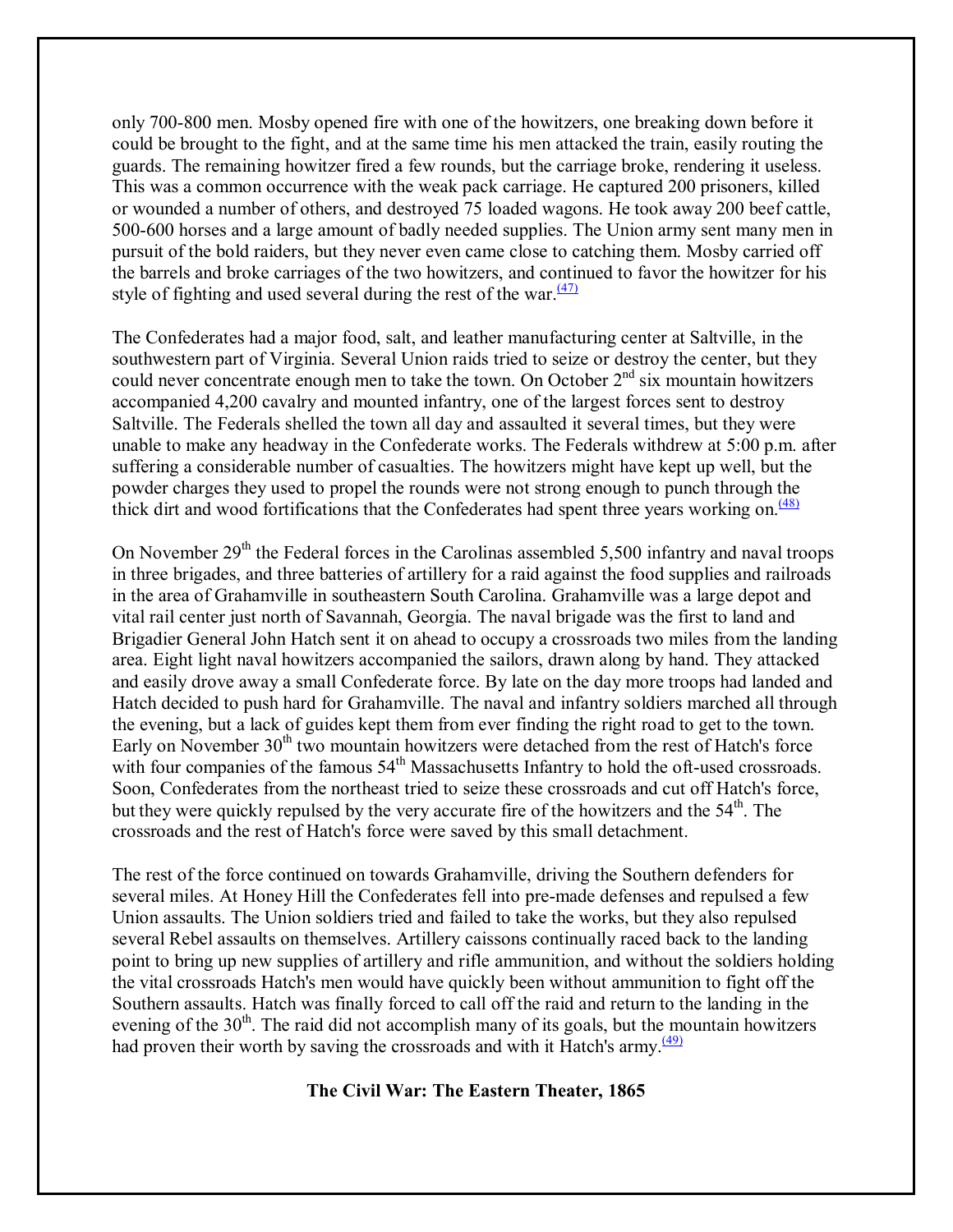There are no known uses of howitzers in the last year of the war. The war had mostly devolved into sieges of Petersburg and Richmond or small hit-and-run raids by partisan units, such as John Singleton Mosby. Larger guns had almost completely replaced the mountain howitzer and it was shunted off on less well-supplied theaters, such as the arena west of the Mississippi River.

1. Brigadier General Ebenezer W. Pierce to Major General Benjamin F. Butler, 12 June 1861, OR, ser. I, vol. 2, (Washington, DC: U. S. GPO, 1880) pp. 84-87.

2. Herman Hattaway, General Stephen D. Lee (Jackson, MS: University Press of Mississippi, 1976), pp. 29-33.

3. Report of Brigadier General Henry W. Benham, 12 September 1861, OR, ser. I, vol. 5,(Washington, DC: U. S. GPO, 1882), pp. 134-36.

4. Randolph A. Shotwell, "The Yankees Suffer Disaster at Ball's Bluff," The Blue and the Gray, vol. 1, (New York: The Bobbs-Merrill Company, Inc., 1950), pp. 115-19. Shotwell gives an overview to the whole campaign and the panic at the end. Also see, Report of Brigadier General Charles Stone, 29 October 1861, OR, ser. I, vol. 5, pp. 294-300. Report of Colonel Milton Cogswell, 22 September 1862, OR, ser. I, vol. 5, pp. 321-24. These two reports discuss the battle from the Union viewpoint. Also the Report of Lieutenant Colonel Thomas M. Griffith, 25 October 1861, OR, ser. I, vol. 5, pp. 366-67. Griffith details the battle from the Confederates point of view.

5. Henry B. McClellan, The Life and Campaigns of Major-General J. E. B. Stuart, Commander of the Cavalry of the Army of Northern Virginia (Secaucus, NJ: The Blue and Grey Press, 1993), p. 49.

6. Brigadier General James. E. B. Stuart to Major Thomas G. Rhett, 13 May 1862, OR, ser. I, vol. 11, pt. 1, (Washington, DC: U. S. GPO, 1884), p. 445.

7. General J. E. B. Stuart to Major Thomas G. Rhett, 13 May 1862, OR, ser. I, vol. 11, pt. 1, p. 445-46. Stuart describes the driving off of the advancing Yankee soldiers. Also, James Longstreet, From Manassas to Appomattox: Memoirs of the Civil War in America (Philadelphia: J. B. Lippincott Company, 1903), p. 74. Longstreet talks about Stuart's Horse Artillery being deployed in the open field to combat the Union soldiers.

8. Captain John Pelham to Brigadier General J. E. B. Stuart, OR, ser. I, vol. 11, pt. 1, pp. 575-76.

9. Brigadier General Henry Heth to General Samuel Cooper, 16 May 1862, OR, ser. I, vol. 15 (Washington, DC: U. S. GPO, 1886), pp. 492-94.

10. General Henry Heth to Major General William W. Loring, 23 May 1862, OR, ser. I, vol. 15, pp. 813-14.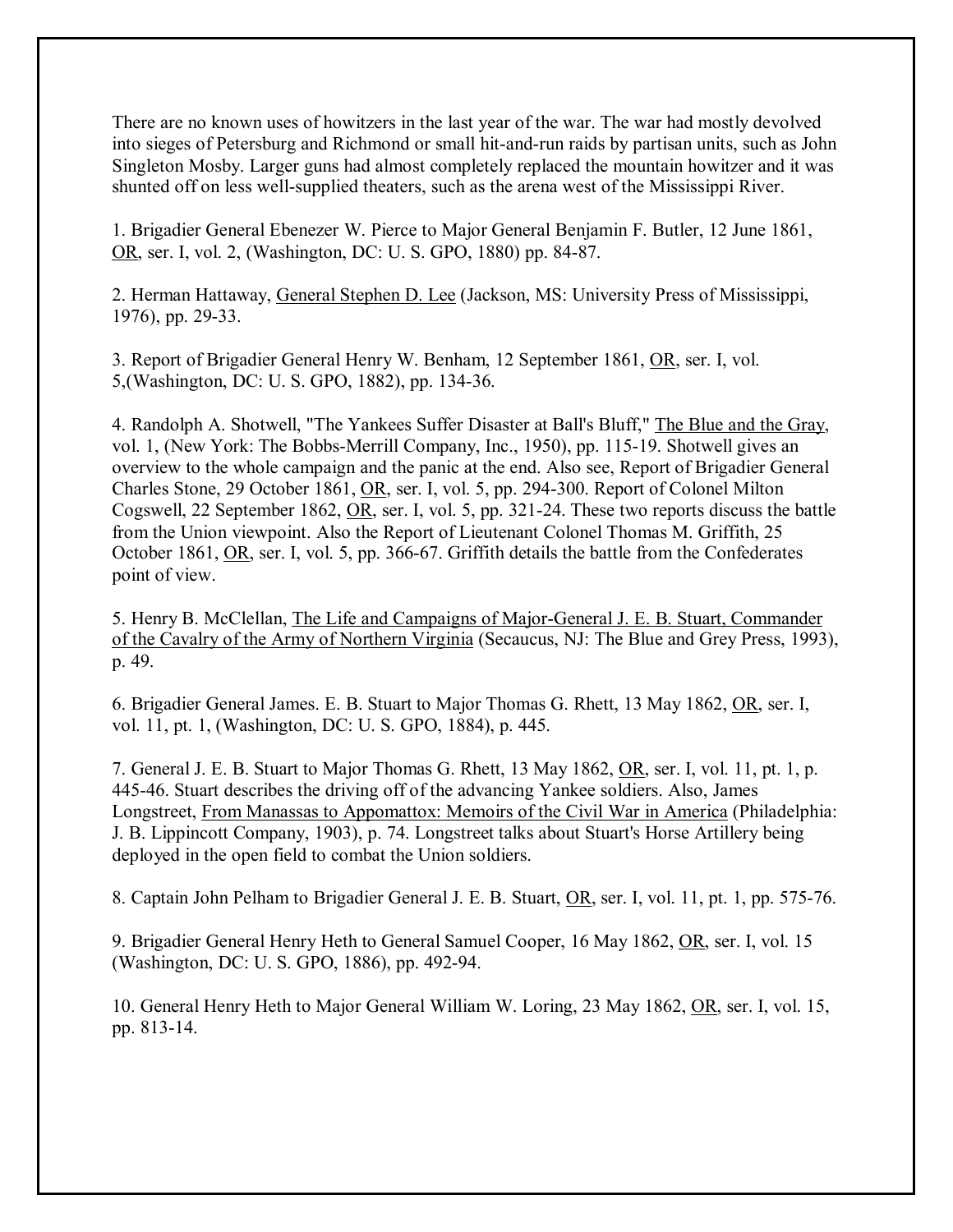11. Jennings Cropper Wise, The Long Arm of Lee: Vol. 1-Bull Run to Fredericksburg (Lincoln, NE: University of Nebraska Press, 1991), pp. 174-75. Wise discusses the mules causing the battery to see no combat.

12. Robert G. Tanner, Stonewall in the Valley: Thomas J. "Stonewall" Jackson's Shenandoah Valley Campaign, Spring 1862 (Mechanicsburg, PA: Stackpole Books, 1996), pp. 394-95. He discusses Jackson's reasons for wanting the howitzers and giving up on using them.

13. Richard Wormser, The Yellowlegs: The Story of the United States Cavalry (Garden City, NY: Doubleday & Company, Inc., 1966), pp. 165-67.

14. Douglas Southall Freeman, Lee's Lieutenants, A Study in Command, Vol. 1: Manassas to Malvern Hill (New York: Charles Scribner's Sons, 1946), pp. 192 & 278-80 & 640-41.

15. Colonel William R. Lloyd to Major General Adolf Steinwehr, 22 July 1862, OR, ser. 1, vol. 16 (Washington, DC: U. S. GPO, 1886), pp. 98-99.

16. Colonel John Beardsley to Major General Franz Sigel, 13 September 1862, OR, ser. 1, vol. 16, pp. 271-73.

17. Edward McCrady, "Gregg's Brigade in the Second Battle of Manassas," The Blue and the Gray: The Story of the Civil War as Told by Participants. Ed. by Henry S. Commager. (Indianapolis, IN: The Bobbs-Merrill Company, Inc., 1950), pp. 180-83.

18. Heinrich Dietz, "Guns of Interest," The Artilleryman, Spring, 1997, pp.10-12. Also, Lieutenant William H. Chesebrough to Major General Franz Sigel, 17 September 1862, OR, ser. 1, vol. 16, pp. 280-82. And Report of Brigadier General Carl Schurz, OR, ser. 1, vol. 16, pp. 300- 04.

19. Lieutenant Colonel Theodore B. Gates to Captain J. P. Kimball, 4 September 1862, OR, ser. I, vol. 16, pp. 377-78.

20. Colonel J. A. J. Lightburn to Major General Horatio G. Wright, 24 September 1862, OR, ser. I, vol. 19, pt. 1 (Washington, DC: U. S. GPO, 1887), pp. 1,059-61. Also, Colonel E. Siber to Lieutenant B. D. Boswell, 23 September 1862, OR, ser. 1, vol. 19, pt. 1, pp. 1,061-64. And Colonel Samuel A. Gilbert to Lieutenant B. D. Boswell, 23 September 1862, OR, ser. 1, vol. 19, pt. 1, pp. 1064-69.

21. McClellan, The Life and Campaigns of Major-General J. E. B. Stuart, Commander of the Cavalry of the Army of Northern Virginia (Secaucus, NJ: The Blue and Grey Press, 1993), p. 120-22.

22. Walter H. Taylor, General Lee: His Campaigns in Virginia, 1861-1865, With Personal Reminiscences (Lincoln, NE: University of Nebraska Press, 1994), pp. 128-29. Also, E. Porter Alexander, Military Memoirs of a Confederate (Bloomington, IN: Indiana University Press, 1962), pp. 272-73. Taylor dealt with the official reports and returns of the engagement as one of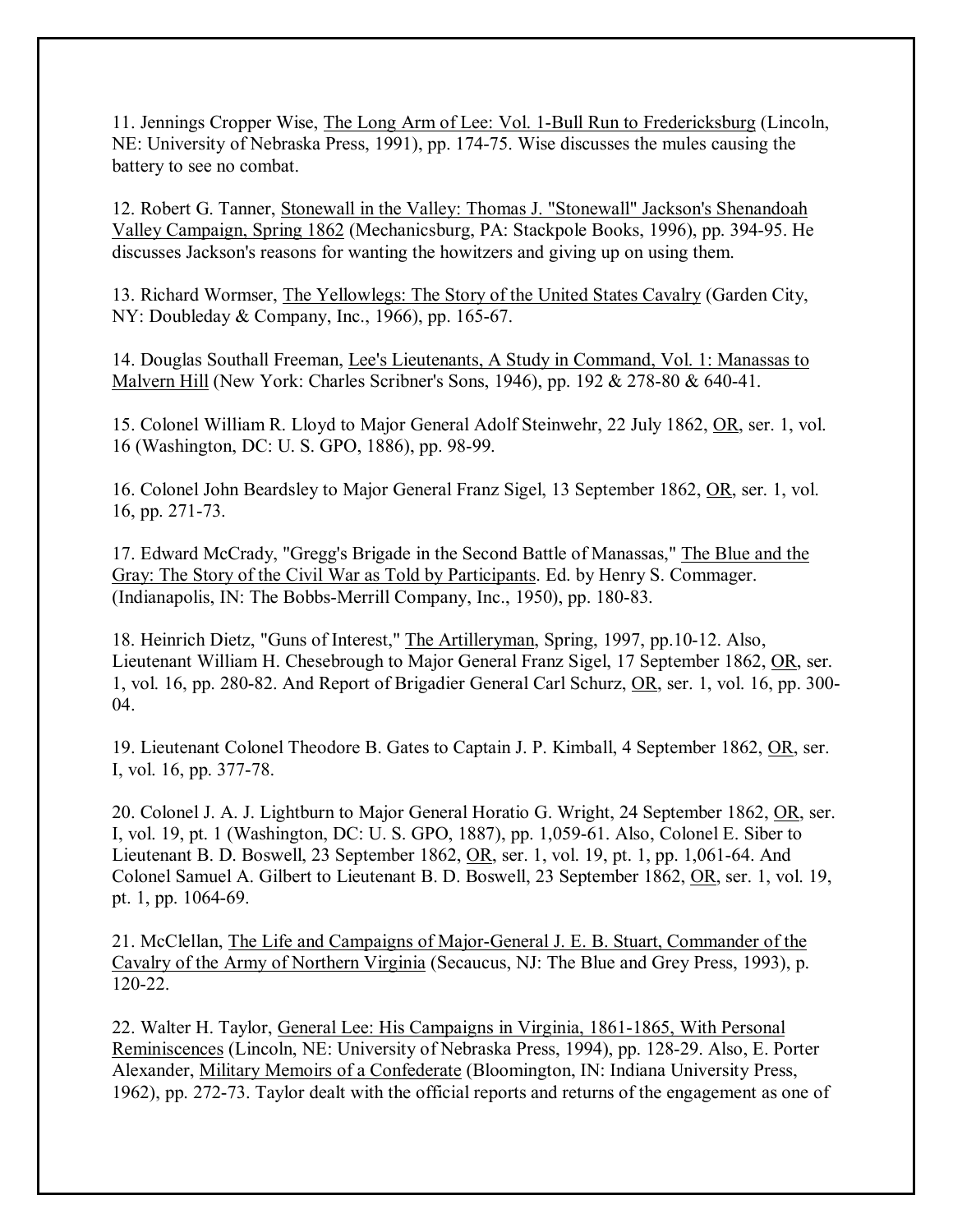Lee's aides and Alexander was the ordinance officer in charge of removing the captured rifles, cannons and stores.

23. Colonel John B. Cumming to Assistant Adjutant General John R. Mott, 23 September 1862, OR, ser. I, vol. 51, pt. 1 (Washington, DC: U. S. GPO, 1897), p. 168.

24. Colonel Andrew T. McReynolds to Brigadier General R. B. Marcy, 5 October 1862, OR, ser. I, vol. 19, pt. 2 (Washington, DC: U. S. GPO, 1887), p. 18.

25. Major General Jacob D. Cox to Major N. H. McLean, 1 November 1862, OR, ser. I, vol. 19, pt. 2, pp. 530-32.

26. McClellan, The Life and Campaigns of Major-General J. E. B. Stuart, p. 174-78.

27. Colonel Thomas J. C. Amory to Major Southard Hoffman, 12 November 1862, OR, ser. I, vol. 18, pp. 25-26.

28. Major Charles F. Simmons to Lieutenant Colonel John Mix, 15 December 1862, OR, ser. I, vol. 18, pp. 68-69.

29. Major General John Peck to Colonel D. T. Van Buren, 4 February 1863, OR, ser. I, vol. 18, pp. 133-36.

30. Brigadier General Thomas H. Neill to Major Charles Mundee, 7 May 1863, OR, ser. I, vol. 25, pt. 1 (Washington, DC: U. S. GPO, 1889), pp.611-12. Also, William K. Goolrick, The Civil War; Rebels Resurgent: Fredericksburg to Chancellorsville, (Alexandria, VA: Time Life Books, 1985), pp.151-61.

31. Jane A. Martin, ed., The Civil War; Spies, Scouts and Raiders: Irregular Operations (Alexandria, VA: Time-Life Books, 1985), pp. 119-22.

32. Heinrich Dietz, "Guns of Interest," The Artilleryman, Spring, 1997, p. 12.

33. Brigadier General Julius White to Lieutenant Colonel Lewis Richmond, 11 July 1863, OR, ser. I, vol. 23, pt. 1, pp. 820-21. Also, Jeffrey C. Weaver,  $7<sup>th</sup>$  Battalion Confederate Cavalry Web Site. Available: http://members.aol.com/jweaver301/nc/7csahis.htm. 2 July 1997.

34. Extract from the Journal Of Operations in Charleston Harbor, 7 November 1863, OR, ser. I, vol. 28, pt. 1, (Washington, DC: U. S. GPO, 1890), pp. 158-59.

35. David A. Norris, "The gallant but ill-fated  $12<sup>th</sup>$  New York Cavalry paid a steep price for its fidelity to the Union," America's Civil War, January, 1997. Found at Southern New York Web Site. Available: http://snycorva.cortalnd.edu/~woosterk/Norris.html. 11 February 1998.

36. Brigadier Innis N. Palmer to Major R. S. Davis, 20 February 1864, OR, ser. I, vol. 33 (Washington, DC: U. S. GPO, 1891), pp. 58-60.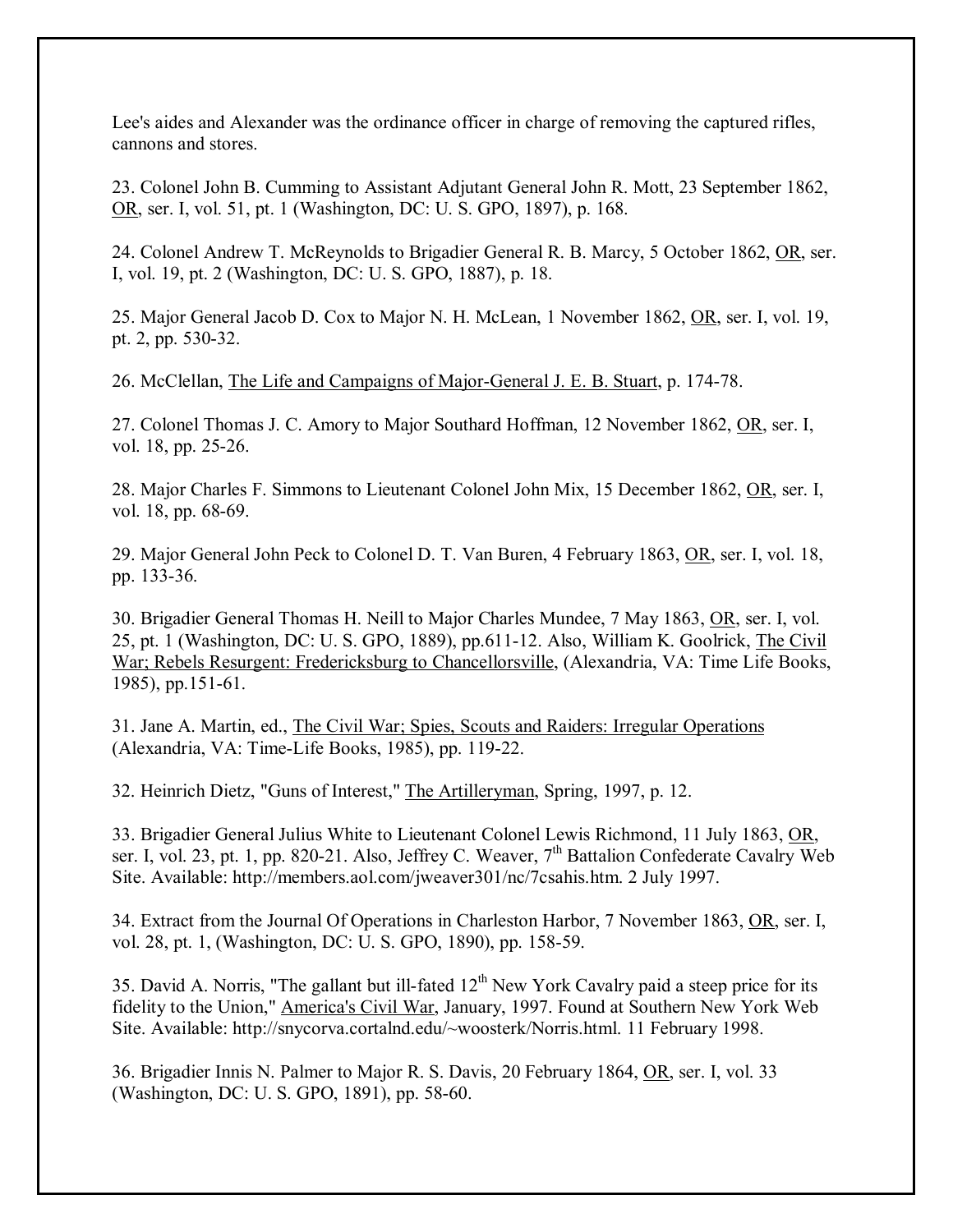37. Robert C. Cheeks, "The 16<sup>th</sup> Virginia 'Border Rangers' used all their backwoods guile to capture a Union Steamer without firing a shot," America's Civil War, January, 1998, pp. 18-24.

38. Milton F. Perry, Infernal Machines: The Story of Confederate Submarine and Mine Warfare (Baton Rouge, LA: Louisiana State University Press, 1965), pp. 126-29.

39. Brigadier General Alfred H. Terry to Lieutenant Colonel E. W. Smith, 11 May 1864, OR, ser. I, vol. 51, pt. 1 (Washington, DC: U. S. GPO, 1897), pp. 1232-35.

40. Herbert M. Schiller, The Bermuda Hundred Campaign: Operations on the South Side of the James River, Virginia -- May, 1864 (Dayton, OH: Morningside House, Inc., 1988), pp. 152-55, 172 and 210-12.

41. Colonel Samuel P. Spear to Captain M. J. Asch, 11 June 1864, OR, ser. I, vol. 36, pt. 2 (Washington, DC: U. S. GPO, 1891), pp. 311-13.

42. VMI Superintendent Francis H. Smith to Major General William H. Richardson, 17 June 1864. Found at the official Virginia Military Institute Web Site. Available at: http://www.vmi.edu/~archtml/cwhr\_ltr.html. 18 January 1997.

43. Peter S. Carmichael, Lee's Young Artillerist: William R. J. Pegram (Charlottesville, VA: University Press of Virginia, 1995), 124-26. Also, Major General James H. Wilson to Lieutenant Colonel J. W. Forsyth, 18 February 1865, OR, ser. I, vol. 40, pt. 1 (Washington, DC: U. S. GPO, 1892), pp. 621-26.

44. Lieutenant Colonel B. S. Alexander to Major General Henry W. Halleck, 6 July 1864, OR, ser. I, vol. 37, pt. 2 (Washington, DC: U. S. GPO, 1891), pp. 84-85.

45. Captain Frederick W. Alexander to Lieutenant Colonel Samuel B. Lawrence, 13 July 1864, OR, ser. I, vol. 37, pt. 1 (Washington, DC: U. S. GPO, 1891), pp. 223-24.

46. Major John S. Mosby to Major General J. E. B. Stuart, 19 May 1863, OR, ser. I, vol. 25, pt. 2 (Washington, DC: U. S. GPO, 1889), pp. 862-63.

47. Virgil C. Jones, Gray Ghosts and Rebel Raiders (New York: Holt Publishing, 1956), pp. 100- 01. Also, Lieutenant Colonel John S. Mosby to Lieutenant Colonel Walter Taylor, OR, ser. I, vol. 43, pt. 1 (Washington, DC: U. S. GPO, 1893), pp. 634-36.

48. Brigadier General Nathaniel McLean's Itinerary of the 1<sup>st</sup> Division, undated, OR, ser. I, vol. 39, pt. 1(Washington, DC: U. S. GPO, 1892), pp. 555-56.

49. Brigadier General John P. Hatch to Captain W. L. M. Burger, December 1864, OR, ser. I, vol. 44 (Washington, DC: U. S. GPO, 1893), pp. 422-26.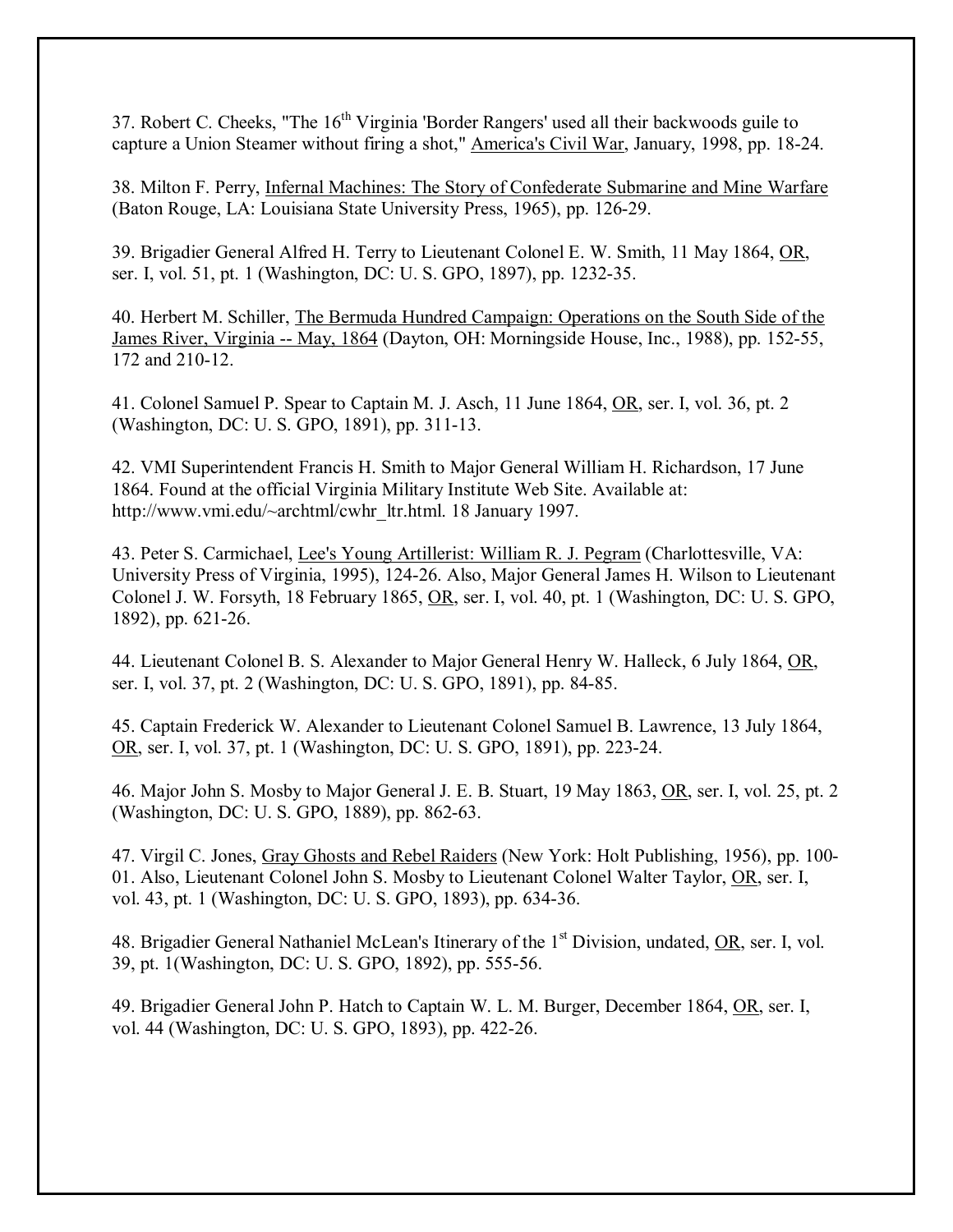# **CHAPTER 8: THE CIVIL WAR: THE WESTERN THEATER, 1861**

The western theater suffered a much more acute shortage of modern artillery pieces than the eastern theater in the early stages of the war. According to Union intelligence reports Confederate General Gideon Pillow had a number of mountain howitzers as part of his defenses around the vital point of New Madrid, Tennessee.<sup>(1)</sup> Two mountain howitzers and a rifled gun of Watson's Louisiana Battery accompanied the 1<sup>st</sup> Louisiana Cavalry to Bowling Green, Kentucky in November 1861. The guns would later be attached as part of the  $1<sup>st</sup>$  Louisiana and would see fighting throughout Tennessee, Kentucky and Georgia with the regiment.<sup>(2)</sup> At Johnson's Island in Ohio a prison was begun in late 1861 to house captured Confederates. Its guards were the Hoffman Battalion of Ohio Volunteer Infantry. At the main gate two blockhouses were built and each was equipped with a mountain howitzer to stop any escape attempts by the prisoners.<sup>(3)</sup>

The only known action seen by mountain howitzers in this theater in the first year of the war came at Belmont, Missouri on November  $7<sup>th</sup>$ . Watson's Louisiana Battery was part of the Southern force sent across the Mississippi River to try and secure the river for the South. Brigadier General U. S. Grant decided to drive off this garrison and attacked it. The guns only had a small supply of ammunition and by the early afternoon they had exhausted their supply. At 2:00 p.m. a Union assault shattered the Confederate line. Forty-five of the battery's horses were killed and the guns were overrun. Southern reinforcements poured in from Tennessee, and Grant's men were forced back later in the day and four of Watson's guns were recovered, including the two mountain howitzers. The howitzers were soon detached and assigned to the 1<sup>st</sup> Louisiana Cavalry with whom they would fight for much of the rest of the war. $\frac{4}{4}$ 

## **The Civil War: The Western Theater, 1862**

The mountain howitzers of the 1<sup>st</sup> Louisiana Cavalry skirmished with Union cavalry near Athens, Alabama on May 1<sup>st</sup>. Both sides were roughly the same size. According to Colonel James S. Scott, of the 1<sup>st</sup> Louisiana Cavalry, his Confederate cavalry brigade went ahead and attacked the Yankees first. The rapid cavalry attack and the fire of the 1<sup>st</sup> Louisiana's battery of mountain howitzers quickly, and easily, routed the Yankees. They captured 150 stands of arms, ammunition, commissary stores, and all of their tents and camp equipage. He reported the Union loss at 200 killed and wounded. While undoubtedly their casualties were more than likely not as high as he claimed it was still more than the Confederate loss of one killed and three wounded.<sup>(5)</sup>

The  $2<sup>nd</sup>$  Kentucky (C.S.) Cavalry Regiment, under John Hunt Morgan, used them on July 11<sup>th</sup> at Lebanon, Kentucky during Morgan's First Kentucky Raid. They came upon a bridge over the Rolling Fork River, six miles from Lebanon. This bridge was guarded by a blockhouse and a large number of soldiers. There were too many Yankees for Morgan's men to assault the bridge, so Morgan called up the regiment's two mountain howitzers. The cavalrymen had developed a fondness for these guns, which they called "bull pups" after their bark-like reports. Basil Duke preferred these guns to the 3-inch Ordinance Rifles that would be assigned to Morgan for later raids. He said:

They can go over ravines, up hills, through thickets, almost anywhere, in short that a horseman can go; they can be taken, without attracting attention, in as close proximity to the enemy as two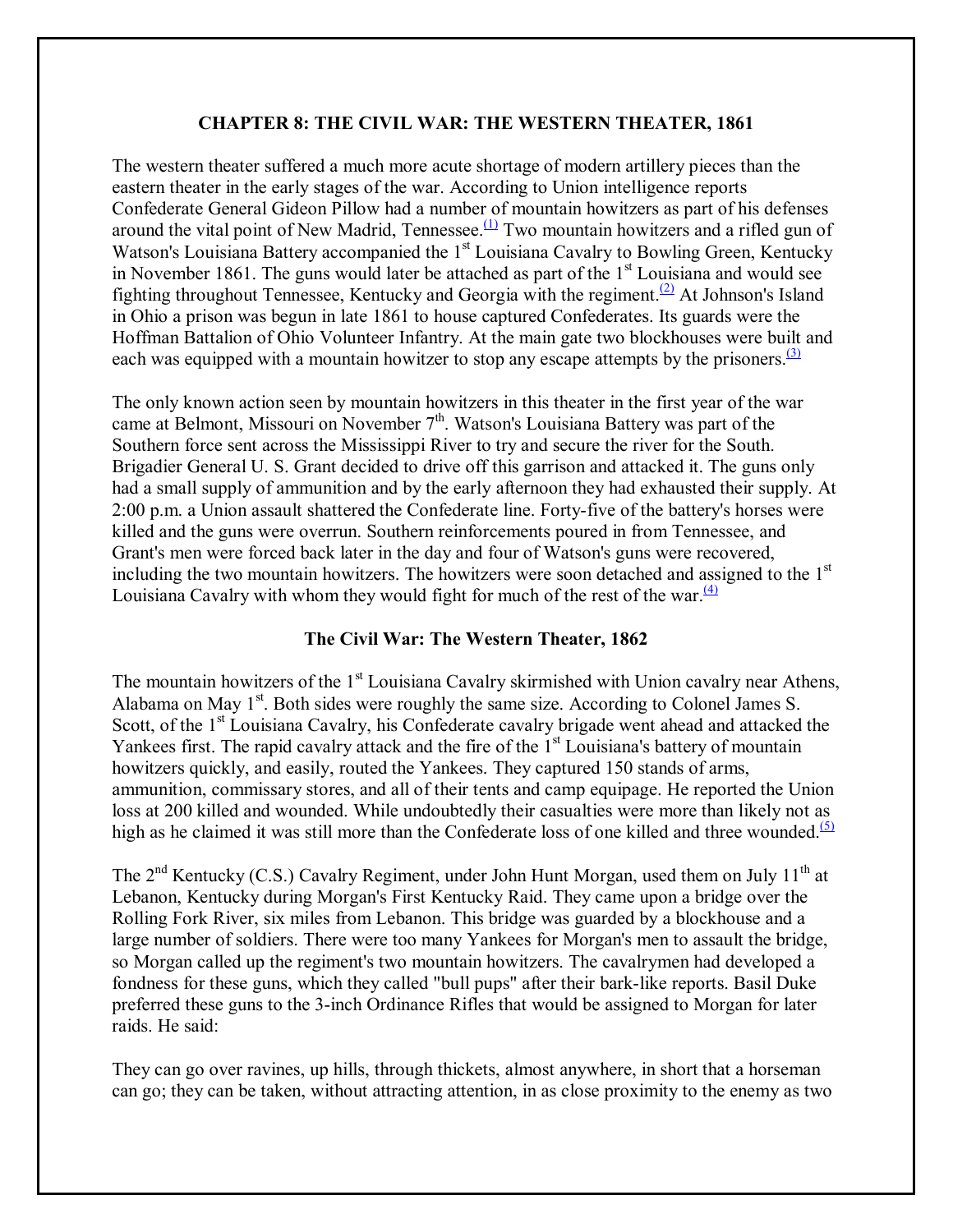horsemen can go-they throw shell with accuracy eight hundred yards, quite as far as there is any necessity for, generally in cavalry fighting-they throw canister and grape, two and three hundred yards, as effectively as a twelve-pounder-they can be carried by hand right along with the line, and as close to the enemy as the line goes-and they make a great deal more noise than one would suppose from their size and appearance. $\frac{(6)}{6}$ 

One shot from a howitzer was enough to send the bridge guards running back to Lebanon. They soon captured the town, 200 Union soldiers, and destroyed large numbers of guns and tons of stores and ammunition. The raid continued with inept and ineffective resistance by the Union garrisons throughout the region. Within a couple of weeks they were safely back in Confederate lines with an impressive raid to their credit and having instilled a lot of fear in the Union garrisons of Kentucky. $(7)$ 

The  $6<sup>th</sup>$  Missouri (U. S.) Cavalry used howitzers on July 25<sup>th</sup> at Hudson's Bridge near Austin, Mississippi, in the northwestern part of the state. Lieutenant Colonel Samuel Wood led 100 men and the two howitzers of the  $6<sup>th</sup>$ , and 90 men of the  $8<sup>th</sup>$  Indiana Infantry from Helena, Arkansas on a raid to destroy supplies and chase off local partisan units. Along the way they burned the camp of the "Missouri Swamp Fox" They pushed on to destroy the depot at Austin, Mississippi that supplied General Thomas Hindman. First they would have to take Hudson's Bridge before they could attack Austin, but there was a Confederate force guarding the bridge. Wood brought up the howitzers, and after three or four rounds the Rebels fled and the bridge was in Union hands. At a second bridge the howitzers fired only one round before the Rebels fled once again. However, this time they had taken the planks off the bridge so that the Yankees could not cross it. So they were forced to retreat back to Helena. Overall the raid was a failure. They were unable to catch M. Jeff Thompson or to destroy Hindman's ammunition train. Also, they were unable to inflict any large numbers of casualties or to break up any Confederate units. But, they did tie up many units in chasing them and in guarding against a repeat of the raid, so some good came from Wood's raid into Mississippi. $\frac{(8)}{8}$ 

In mid-1862 Braxton Bragg led the Army of Tennessee into Union-held Kentucky to relieve Union pressure on other Southern states and to hopefully gain new recruits for his force. Confederate forces had begun to surround a Union garrison at Richmond, Kentucky and planned to lay siege to it. Before large numbers of Confederate infantry could move up, the Union soldiers sortied from the town and attacked the  $1<sup>st</sup>$  Louisiana Cavalry, routing them and seizing one of their mountain howitzers. The cavalry fell back on Patrick Cleburne's division. The pursuing Union cavalrymen ran smack into Cleburne's division. The infantry opened fire on the Union horsemen and routed them as they had done to the Louisianans. The Southerners captured 30 men, 100 rifles and some horses.  $\frac{9}{2}$  The next day the battle continued around the town. Cleburne moved forward with his entire division. He found the enemy drawn up in line of battle a half mile of the town. Cleburne deployed three batteries to fire on the Yankees, and all they replied with was the one howitzer they had captured the day before. According to Cleburne the fire of the small gun was "pathetic." The battle continued to be only artillery and skirmishers for a few hours, but finally the Yankees advanced on Cleburne's right flank. Cleburne stopped their flanking movement and was able to break through the Union center. Soon the Union force was fleeing from the field in a panic. The town, and a large amount of supplies and weapons, easily fell to the Confederates and opened up a route for supplies to Bragg's army from farther south. $(10)$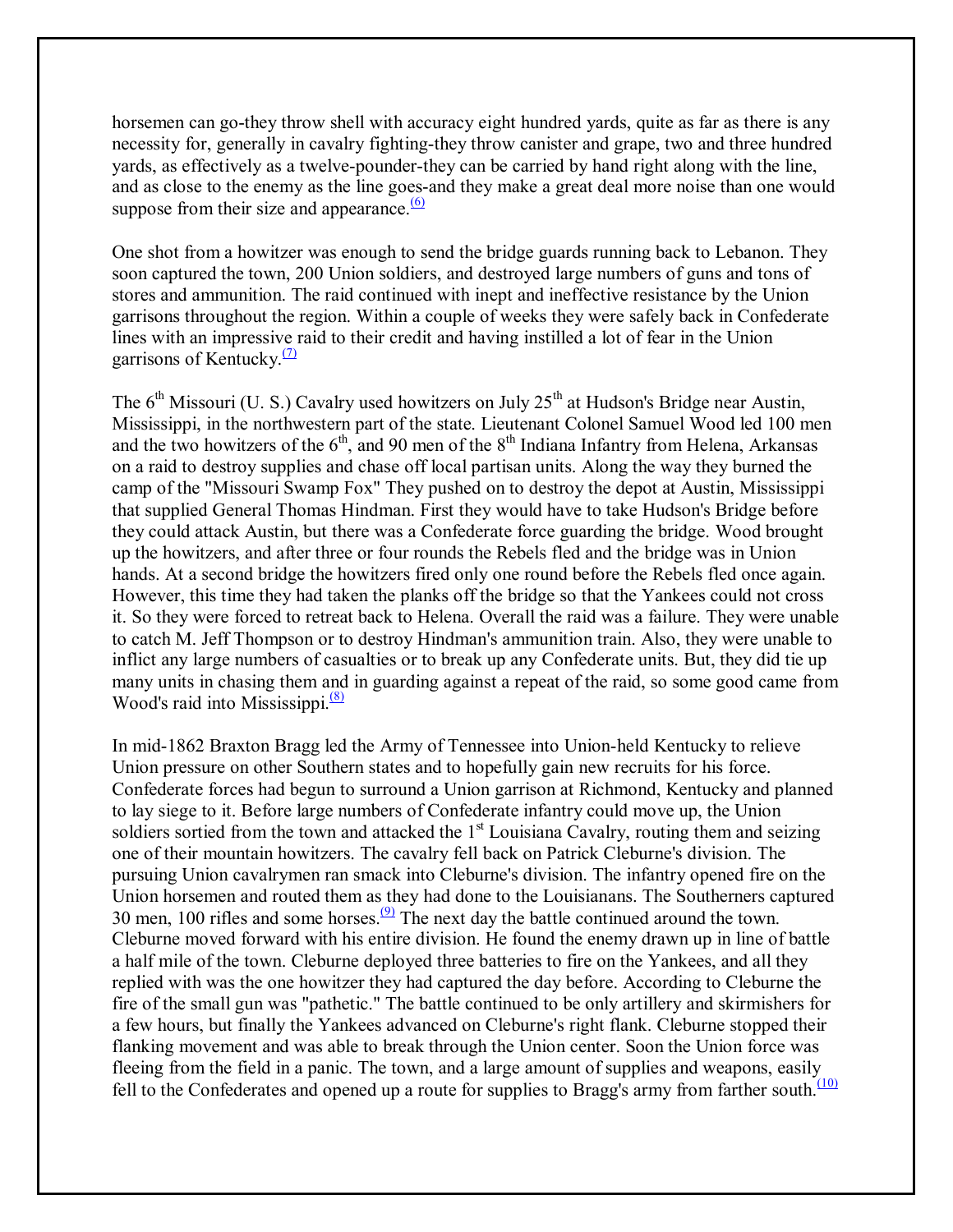As Bragg's army continued north they attacked many strategic, Union-held towns. One Union infantry brigade was besieged from September 14-17 at Munfordville, Kentucky. The siege began when Scott's Confederate cavalry brigade surrounded the town on September 13<sup>th</sup> and before dawn on September 14<sup>th</sup> he attacked. It took the mountain howitzers to drive in the Union pickets. Confederate infantry soon joined Scott's attack on Munfordville. The battle see-sawed back and forth all day with neither side giving or gaining much ground. On the  $15<sup>th</sup>$  just after dawn the Confederates renewed their assault. When they got to within 30 yards of the Union line the Yankees opened fire, killing and wounding many and causing the rest of the Rebels to retreat. A few weaker assaults followed, but by 9:30 a.m. the Confederates settled down to a regular siege of the town. Around this time Confederate Brigadier General James R. Chalmers sent in a demand of surrender which was promptly rejected by the Union commander, Colonel John Wilder. Reinforcements continued to arrive for the Union defenders, so no more assaults occurred.

Instead on the  $17<sup>th</sup>$ , as the Confederate forces continued to arrive around the town, including the corps of Leonidas Polk and William Hardee, the Union garrison was forced to surrender to overwhelming odds. The Southerners received several thousand rifles, four cannons of the 13<sup>th</sup> Indiana Battery, and a large amount of stores and ammunition. The howitzers did not play much of a role after Scott's initial assaults on the 14<sup>th</sup>. They were outranged by all four of the Union guns and they were quickly relieved by longer-range Confederate guns, which were arriving with their infantry units. They tried to set up the two howitzers on a hill to stop any reinforcements from reaching the garrison, but Scott had too few men to defend them from determined Yankee infantry. So he was forced to withdraw and wait for larger Confederate infantry and artillery units to come up and close off the route of reinforcements. While the Confederates won the battle they suffered 35 killed and 250 wounded, but the Yankees lost only 37 killed and wounded. $\frac{(11)}{1}$ 

At Augusta, Kentucky on September  $27<sup>th</sup> Morgan's  $2<sup>nd</sup>$  Kentucky Cavalry skirmished with Union$ forces as part of his Second Kentucky Raid in support of Bragg's invasion of Kentucky. The howitzers had only recently rejoined the command after having to be sent to Knoxville for repairs. The "Bull Pups" were more than ready to keep up with Morgan's fast-riding raiders. As they approached Augusta they discovered Union militia waiting for them. Company A,  $2^{nd}$ Kentucky, and the howitzers opened fire on two river-transports, while the rest of Morgan's men attacked the town. The howitzers opened fire on the boats, one shell even penetrated the hull of the *U.S.S. Belfast*. The Union boats fired only three rounds each before they fled upriver. The militiamen were holding the rest of the Confederates at bay by firing from many of the buildings in the town. Things went from bad to worse for the Southerners, when the howitzers mistook some of them for Yankees and opened fire, wounding several men. Many of the militia tried to surrender, but when the Confederates tried to take their surrender other militiamen shot at them. The Rebels saw this as a deliberate attempt and brought the "Bull Pups" forward to blast all of the militiamen out of their hiding places. The howitzers were brought into town and their doublecanister rounds blasted gaping holes in the doors and walls of the houses. Quickly all of the militiamen surrendered. Their resistance ended John Hunt Morgan's plan of crossing into Ohio to distract Union units from being able to oppose Braxton Bragg in Kentucky. All of the howitzers ammunition had been expended, and many of his men were killed, wounded and exhausted. Morgan had to rejoin Bragg's main force, and retreat when Bragg returned to the Deep South.<sup>(12)</sup>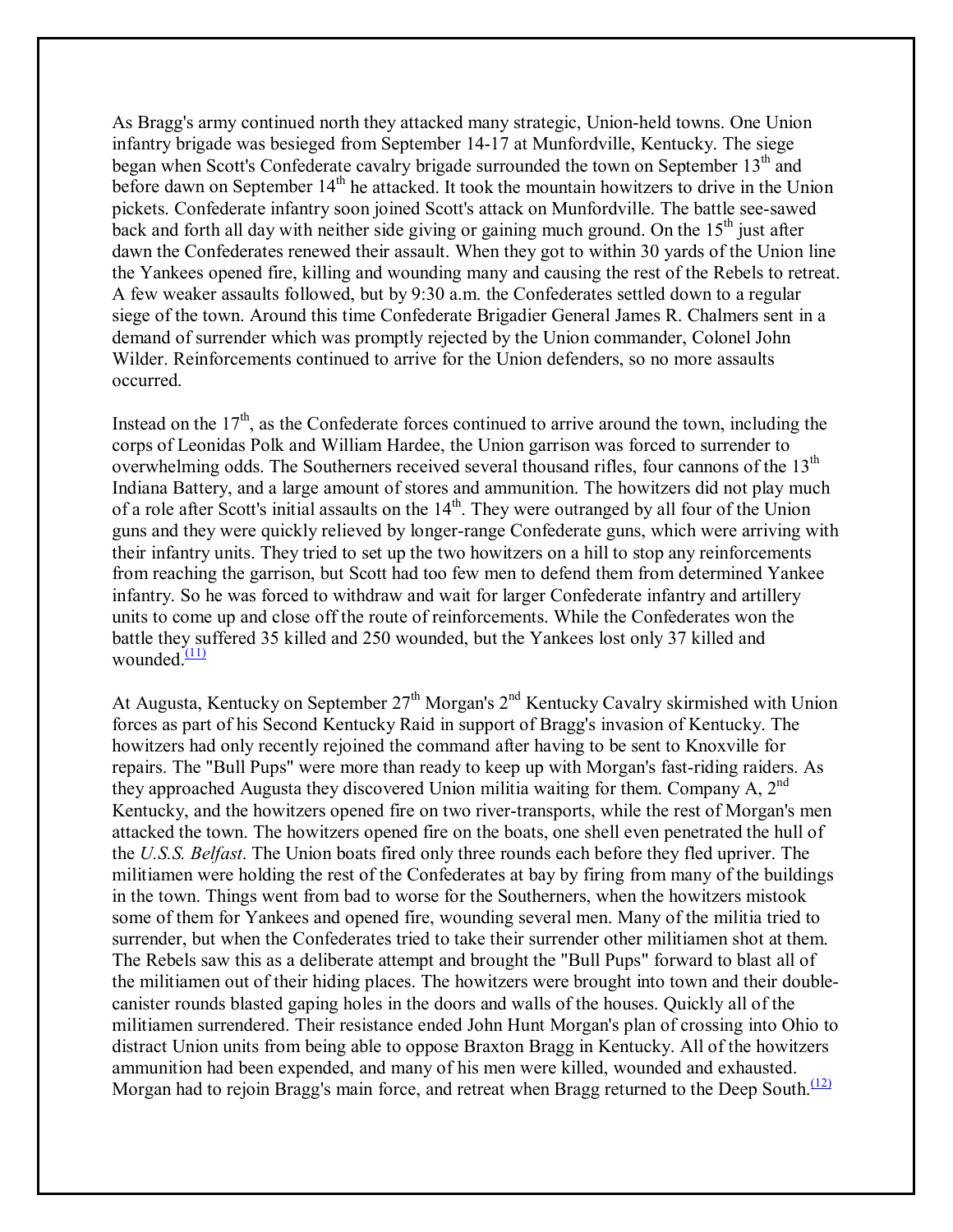To relieve some of the pressure on Bragg's forces John Morgan staged a small raid in October. They encountered only slight resistance until they fought at Lexington, Kentucky on October  $16<sup>th</sup>$ . Two companies of the  $4<sup>th</sup>$  Ohio Cavalry held the town, while the rest of the regiment was encamped two miles outside of the town. At dawn Morgan's men attacked the town and the camp. The howitzers accompanied the force attacking the camp. The battle did not go well, with one howitzer mistakenly lobbing a shell into the middle of one of Morgan's companies, but without injuring anyone. Quickly the men in the camp fled or surrendered, and the town's garrison soon followed suit. The battle ended so quickly that the howitzers had little impact on the outcome of the fight. $\frac{(13)}{2}$ 

When John Hunt Morgan expanded his command to a full brigade he added two rifled Ellsworth guns to his mountain howitzers and formed Cobb's Kentucky Battery. On December  $6<sup>th</sup>$  Morgan led 1,400 men of two Kentucky infantry regiments and his own brigade. The object of the raid was to attack a Federal garrison at Hartsville, Tennessee on December  $7<sup>th</sup>$ . They quietly surrounded the town in the early morning of the  $7<sup>th</sup>$ . The howitzers were placed on the far side of the town to help keep the Yankees from escaping to the north. Two miles from Hartsville the dismounted Rebels attacked the Union pickets and drove them easily towards the town. The infantry joined in the attack and drove in the Union left wing. Resistance increased as they got closer to the town. The artillery fired from two sides of the town and after an hour and a half of fighting the garrison surrendered. Morgan had taken 1,800 prisoners, 1,800 stand of arms, two rifled cannons, and a large amount of ammunition and stores. Quickly he loaded up the captured goods and weapons and retreated back over the Cumberland River. It was a minor skirmish, but it increased the fear of Morgan. There was a resulting increase in the number of Yankees tied up at important supply depots to hold them against imagined raids by Morgan's hard riding horsemen $\frac{(14)}{2}$ 

Morgan's 2<sup>nd</sup> Kentucky Cavalry next used a mountain howitzer at Elizabethtown, Kentucky on December  $27<sup>th</sup>$ , as a part of his famous Christmas Raid. Morgan's cavalry surrounded the town and were surprised to receive a demand for the surrender of Morgan's force from the town. Morgan laughingly rejected their demand and responded with a surrender demand of his own. Both sides refused to surrender to the other and Morgan decided to attack. The Confederates easily got to the buildings at the edge of town, but the 800 Yankees pulled back into some brick buildings and warehouses facing to the south. The battery of two howitzers and two Parrots attached to Morgan's brigade opened fire on the Yankee defenders. Very quickly the fire of these cannons forced the garrison to surrender. The next day Morgan's artillery shelled a Union garrison at two wooden bridges, which had been the whole objective of the Christmas Raid. The shelling continued for two to three hours, and just as the Confederates moved forward to assault the defenses both bridges garrisons surrendered. Morgan then returned to the Confederate lines at a leisurely pace with all of his captured weapons, ammunition and assorted stores. Once again the howitzers saved many lives in Morgan's command by shelling Union soldiers out of their defensive works. $\frac{(15)}{2}$ 

John Morton's Tennessee Battery, attached to Nathan Bedford Forrest's cavalry division, used mountain howitzers at Parker's Crossroads in Tennessee on December 31<sup>st</sup>. The battery had been formed on December 27<sup>th</sup> by consolidating two rifled cannons under Captain John Morton and two mountain howitzers under Lieutenant A. W. Gould, previously attached to Napier's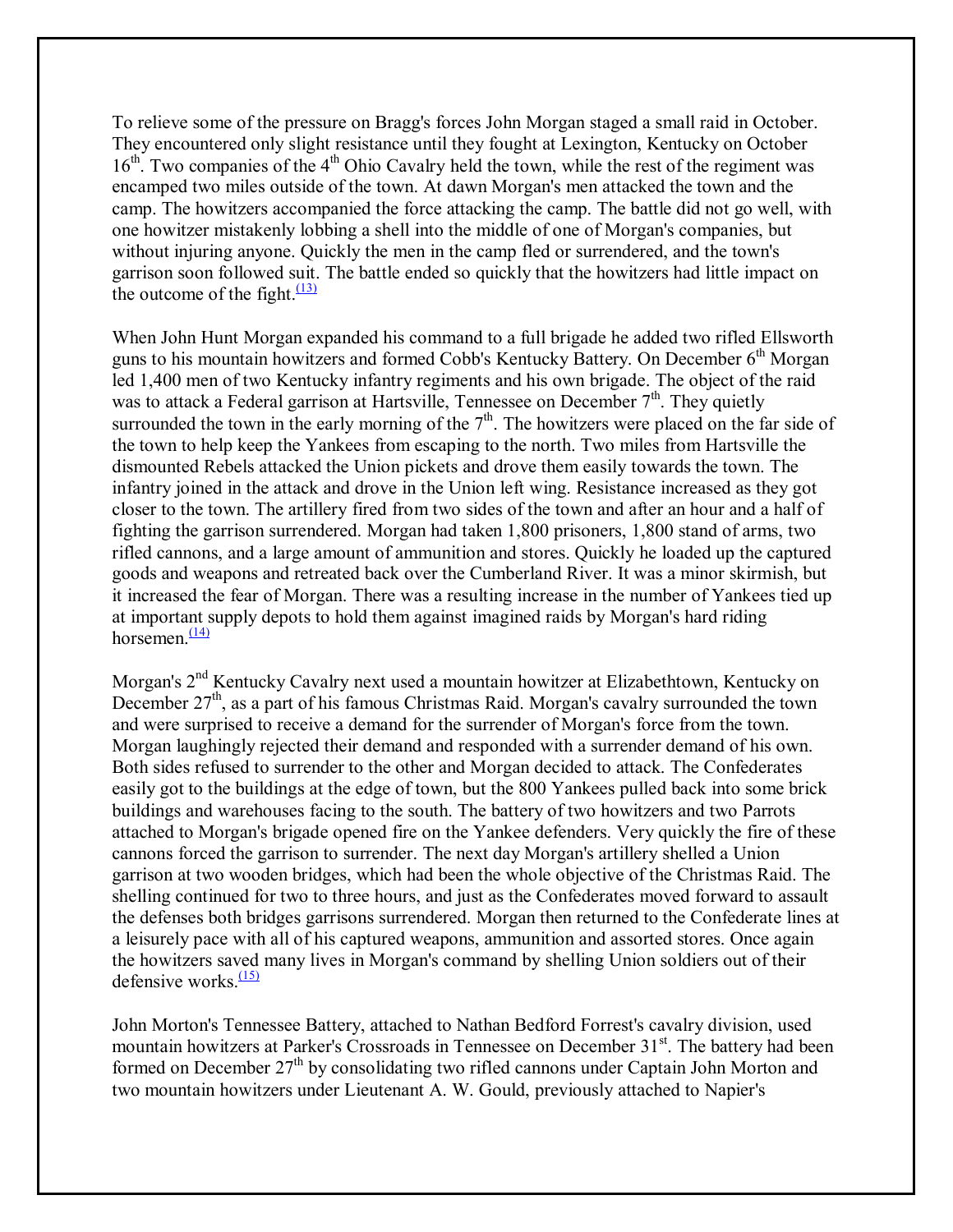Tennessee Cavalry Battalion. Forrest began a raid behind Union lines shortly after the formation of Morton's Battery. He learned that a Union brigade was rushing to join another one at Parker's Crossroads to prevent him from crossing the a river to get behind the Union front-lines. Forrest believed that artillery was most effective when fought at close ranges, such as rifle-range of about 300 yards. The howitzer was perfect for this type of fast moving and close in fighting that Forrest preferred. The artillery dueled for a while and Forrest held back his cavalry in case the second Union brigade arrived in time to oppose him. Finally the artillery opened a hole in the Union lines and allowed Forrest's men to break through to the town. Union reports state that every time they would try to reform Morton's guns would approach to within fifty feet of them and the Yankees would break and run before the cannons could fire. Just as the first brigade was about to surrender the second arrived and attacked Forrest's rear. The cavalry had a running fight to escape, and Forrest had to fight several rear-guard actions just to save his precious cannons. The battle may have been a loss, but the howitzers proved they could be devastating when used in the close-in fighting that Nathan Bedford Forrest loved. $\frac{(16)}{16}$ 

# **The Civil War: The Western Theater, 1863**

John Morton's Battery's of mountain howitzers joined Nathan Bedford Forrest on a raid to Dover, Tennessee and the nearby Cumberland Iron Works in mid-January. Forrest attacked the iron works on January  $28<sup>th</sup>$ . There were two Union infantry companies at the works, but they were quickly and easily captured without any resistance. General Joe Wheeler was supposed to attack Dover from one side while Forrest attacked from the other. Forrest got into position and waited for Wheeler to come up and attack. Morton's Battery exchanged fire with a single Federal gun, which they quickly hit and dismounted. Before Wheeler could arrive Forrest saw a large body of Union cavalry riding away from the town, probably trying to escape, and he decided to attack them. Forrest's men chased the cavalry back to their fortifications and attempted to attack the entrenched Yankees. They reached the Union trenches, but Forrest's men were cut to pieces by the fort's large siege guns firing huge rounds of double canister. Forrest was wounded in the fight, but the Confederates did not pull back until late in the day. The Union forces made no attempt to sortie from their fort and attack the heavily cut-up Rebels. So the Southerners were able to recover their dead and wounded, and to haul off all of the supplies captured at the iron works and in parts of the town. Morton's battery fought all day long, but they had to stay in hiding whenever the siege guns tried to fire on them. Howitzers would lose any contest against the larger smoothbore and rifled field pieces, and they stood absolutely no chance against huge siege guns. Forrest felt that he had been abandoned by Wheeler, who was a day late. At a meeting on the retreat Forrest hotly informed Wheeler that he would never serve under him again. $\frac{(17)}{2}$ 

Wilder's Mounted Infantry Brigade, one of the toughest units in the Union's Western forces, had howitzers added to the armament of its 18<sup>th</sup> Indiana Battery beginning in early February. Colonel Wilder had seen the benefits of mountain howitzers when he was besieged several months earlier at Munfordville, Kentucky. The howitzers could load and fire much more rapidly than rifled guns, and they were often used to stop Confederate infantry forces that would try to attack the rifled guns of the battery.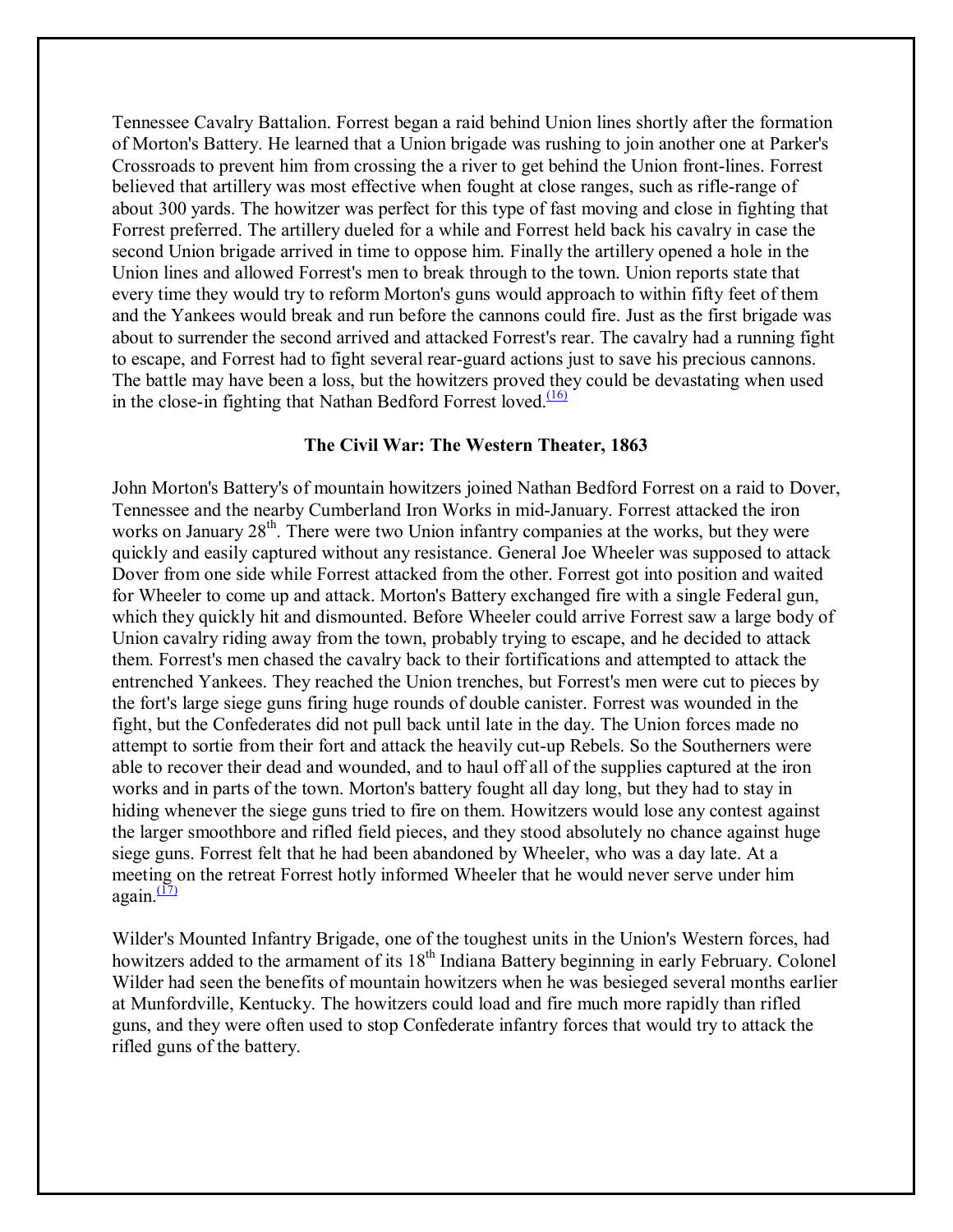Union artilleryman Albert Underwood recorded in his diary a skirmish on February 14<sup>th</sup> at Meridian, Mississippi. A large Union force was sent to attack several different groups Confederate cavalrymen in northern Mississippi, who had been making raids against Union supply points in Tennessee. At Meridian a small force was encountered guarding a Southern depot. A few shells were thrown by the mountain howitzers of an unspecified Union cavalry regiment and the Confederates abandoned the town to them. The Union force burned some more towns and fought small skirmishes with scattered Southern cavalry forces, and then they returned to Tennessee with only a few losses. $\frac{(18)}{2}$ 

After many of these Union raids from Tennessee and from ships off the coast many artillery pieces, including a number of mountain howitzers, were added to the defenses around Savannah, Georgia in March. Small forts with artillery were placed along many of the rivers that were deep enough for Union steamships to move up and transport troops to raid all over Georgia. Savannah itself feared that transports could land troops for an overland attack on the city. In the rush to fortify all of the rivers two 12-pound mountain howitzers were placed in the "ricer batteries" defending the smaller rivers. Several were placed in the forts on the river approaches to the port and the islands leading to the Atlantic from Savannah. One was placed on Genesis Point at Fort McAllister. A mountain howitzer was placed in Fort Jackson, and another in Battery Lawton on an island across the river, facing Fort Jackson. These were there to defend against infantry attacks on the forts, where the larger anti-ship guns could not be effectively used against infantry. $\frac{(19)}{2}$ 

Morton's Battery fought at Franklin, Tennessee on March  $5<sup>th</sup>$ , as part of one of Forrest's numerous raids into Tennessee. Forrest's men had been repulsed in one assault and the Union garrison advanced to attack them before they could reform. Forrest rushed forward his two batteries, including the two howitzers of Morton's battery, and at point blank range they cut huge swathes through the advancing Federal infantry and drove off a Union battery. The Federals retreated to a ridge behind the railroad track running through the edge of Franklin. Morton found a high position which dominated the new Yankee line. The fire of Morton's guns and the rapid advance of Forrest's men forced the Yankees to surrender. Many others fled north or back into the Union fort across the river.

Forrest once again supplemented the fire of his men with artillery firing at point-blank range, and the artillery broke up every attempt by the Union infantry to make a stand.<sup>(20)</sup> Union forces were chasing John Hunt Morgan's brigade all over Tennessee with little success after yet another of his raids. One cavalry brigade came close to them, but the rear-guard used its mountain howitzers to repulse their pursuers on March  $20<sup>th</sup>$  at Milton, Tennessee. A couple of rounds from the guns allowed them to escape and ended any serious pursuit of the brigade.<sup>(21)</sup> Just before Morgan's force departed on their disastrous Ohio raid the howitzers were taken from them by Braxton Bragg. This came near to causing a mutiny among the cannoneers and cavalrymen who loved the howitzers with their ability to stay with the fast-riding men and to provide vital artillery support. To add insult to injury the howitzers were captured from Bragg by Union cavalry within a couple of weeks. $(22)$ 

Confederate forces moved back into eastern Kentucky in mid-March. Major General Quincy Gillmore began massing his scattered garrisons to oppose the Southern army. He was quickly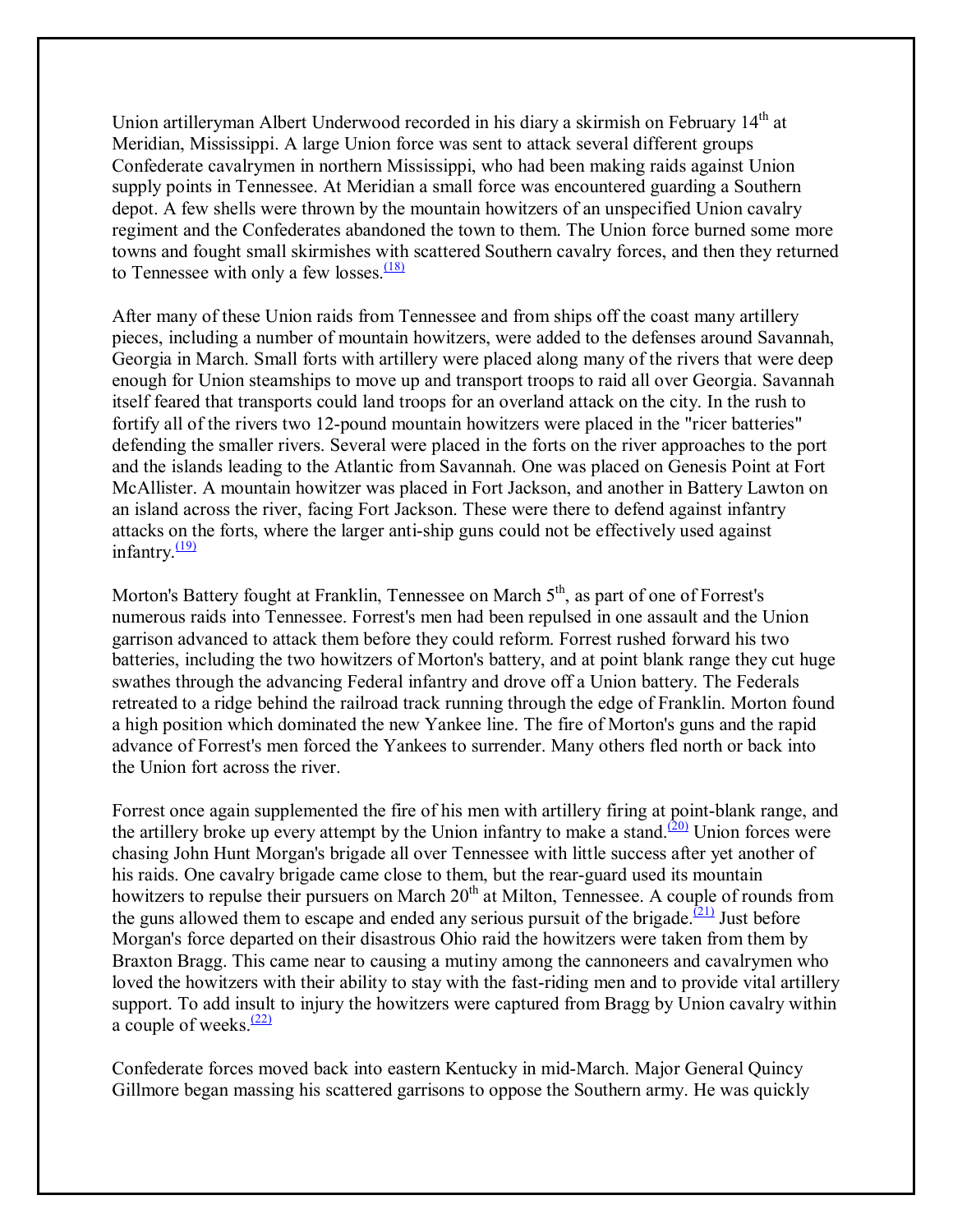able to assemble 1,250 mounted men, two large cannons and four mountain howitzers to stop the advance. The two armies finally fought on March  $30<sup>th</sup>$  at Somerset, Kentucky. 6,000 Federals scattered all over western Virginia, eastern Tennessee and eastern Kentucky retreated before the advancing Confederates. Yankee intelligence indicated that Pegram had 3,500 men and six artillery pieces with him, while two other Southern forces of 1,500 and 750 men roamed in the area around him. Gillmore planned to attack Pegram before he could form a junction with the other two Confederate forces. After daybreak on the  $30<sup>th</sup>$  the 1,250 Federals moved forward to attack Pegram's men on Dutton's Hill 3 miles north of Somerset, Kentucky. The artillery, in the center, began the battle thirty minutes after noon. As they shelled the Confederate line a Southern mounted force attacked the Union right flank forcing it back. At the same time Gillmore ordered the right and center to assault the Confederates on the hill. Most of the Confederate fire went high over their heads and the hill fell rather easily. The artillery and the men then turned to assist the embattled Union right flank. After several more hours of fighting Pegram's command retreated to southwestern Virginia. They had suffered around 300 casualties and left behind much of the supplies, livestock and other plunder they had picked up from the abandoned Union outposts. $\frac{(23)}{2}$ 

The howitzers of the  $18<sup>th</sup>$  Indiana Battery saw their first combat on April 21<sup>st</sup> at McMinnville, Tennessee. After repeated skirmishes with Joe Wheeler's Confederate cavalry the Union high command decided to send a force to clean them out of some of the towns they had been staging out of near Union lines. On April 20<sup>th</sup> Wilder's brigade of mounted infantry, the 18<sup>th</sup> Indiana Battery's eight guns, and a cavalry brigade headed to McMinnville to evict John Hunt Morgan's cavalry brigade. Near dusk on the  $21<sup>st</sup>$  part of the infantry attacked from the west while the battery and the rest of the Yankees circled and attacked from the east. After only a few rounds from the artillery, including the howitzers, and a cavalry charge, Morgan's cavalry scattered and raced for their lives. Wilder's men then set about destroying the depot with its bridges, 600 blankets, 30,000 pounds of bacon, tons of other foodstuffs, and numerous cotton gins and textile mills. The howitzers had performed superbly in their first battle with the  $18<sup>th</sup>$  and would see action on numerous occasions after many other unit's howitzers had been replaced by longerrange pieces. $\frac{(24)}{2}$ 

Early on June  $9<sup>th</sup>$  Colonel August Kautz of the  $2<sup>nd</sup>$  Ohio Cavalry led a demi-brigade from Somerset, Kentucky, made up of detachments from his own regiment, the  $7<sup>th</sup>$  Ohio Cavalry, the 54<sup>th</sup> Ohio Mounted Infantry and four pieces of Private Jesse Law's mountain howitzer battery. They were to make a demonstration towards the Confederates around Monticello, Kentucky. After crossing the Cumberland River, Kautz was joined by 300 more men of the  $2<sup>nd</sup>$  Tennessee and 45<sup>th</sup> Ohio Mounted Infantries. This new force had skirmished earlier with the local Southern soldiers, and four or five miles past the river Kautz found the Southerners were drawn up in line of battle and ready to fight this large Union force. A section of the howitzers were brought forward, and after a few shells the Confederates withdrew. The Yankees continued pursuing them all the way to Monticello and through the town. The Federals held it for a few hours, and in the late afternoon they began heading back to the Federal base at Somerset, Kentucky. Towards evening the rear-guard came under attack by a regrouped Southern brigade. The first attack was repulsed by only two Federal companies, but the Confederates were massing in the nearby woods to attack again. Soon two Union regiments and a section of howitzers arrived. Their fire cut wide gaps in the Confederate ranks, and the fighting ended as evening came on. The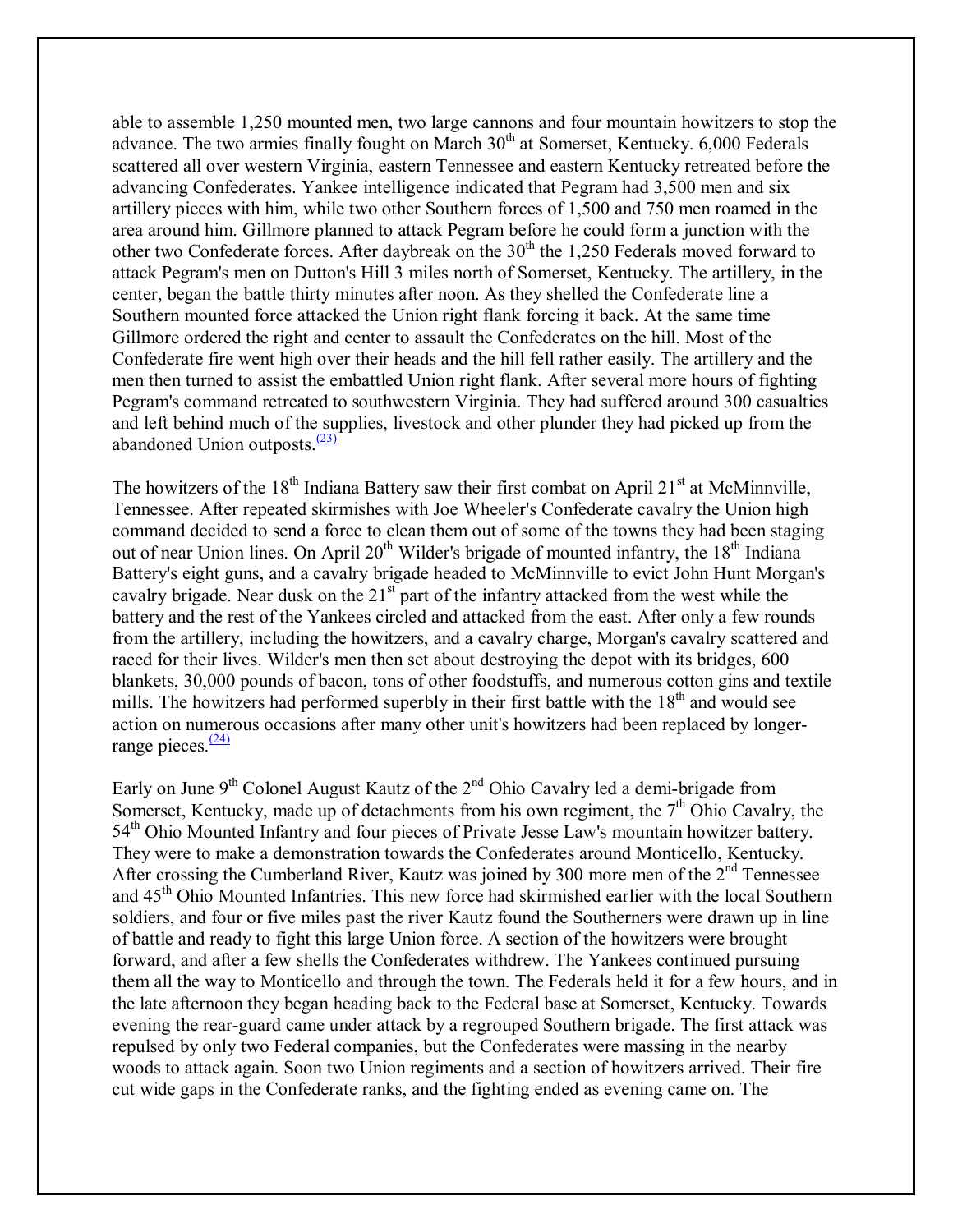Confederates made no effort to pursue the Union brigade on June  $10<sup>th</sup>$ . Colonel Kautz recommended Private Law for a commission and official command of the battery that he led. Kautz complimented Law for the accurate and destructive fire of his mountain howitzer.<sup>(25)</sup>

An unnamed Confederate Missouri Cavalry regiment used howitzers again Union positions at Memphis, Tennessee on June 15<sup>th</sup>. The Confederate leaders had come up with a plan to harass Union shipping on the Mississippi. Southern forces in Arkansas were chosen to attempt this interdiction, because they could move through unconquered lands while any Confederates in Tennessee would have to cross many miles of Union-occupied land. Two hundred and fifty men were dispatched by Sterling Price with a couple of mountain howitzers. They set up their ambush north of Memphis on the western side of the Mississippi by mid-June. They fired on a few transports, causing only a little damage, but a great amount of consternation among Union leaders in Arkansas and Tennessee. Many Federals were tied up running around on both sides of the river trying to catch the raiders and their artillery, but they easily made their way back to Confederate lines. The raids caused an uproar among Union leaders, but they did not cause a lot of damage and the Yankees quickly returned to their attacks on the main Confederate armies. $\frac{(26)}{26}$ 

The 18<sup>th</sup> Indiana Battery used its howitzers at Hoover's Gap, Tennessee on June 24<sup>th</sup>. The Union army was beginning its advance after six months of resting from its rough handling at the Battle of Murfreesboro in December 1862-January 1863. The 18<sup>th</sup> Indiana and Wilder's Mounted Brigade were attached to George H. Thomas's XIV Corps, and were ordered to move towards Hoover's Gap to the southwest. Nine miles from Murfreesboro Wilder ran into Confederate skirmishers. The cavalry pickets were easily driven back on the main Southern works five miles closer to the gap. The Federals captured a signal station at the entrance to the Gap so quickly that the equipment was left behind. In the rapidity of the advance many of the horses began to give out and the artillery had to be drug forward by hand. The Yankees followed the Southerners so closely that the Rebels were unable to make a stand in the Gap. Confederate infantry of General William B. Bate's brigade began their march to the Gap at 2:00 p.m. Wilder's men dug in on the southern end of the Gap and rushed the artillery forward. The mountain howitzers were posted on the right side of the main road facing to the southeast.

At 3:00 Bate's infantrymen attacked the entrenched Federals. Two batteries of Southern artillery opened fire at 1,200 yards on the 18<sup>th</sup> Indiana Battery and caught the howitzers in a cross-fire which killed two gunners and all the mules of one gun. The  $18<sup>th</sup>$ 's rifled guns returned fire, dismounting one of the Southern guns and forcing them to change positions several times. The rifled guns continued to fire at the opposing batteries, and the howitzers fired double-canister charges into the advancing Confederate infantry and helped stop the Rebels 50 feet from the Union line. Then the howitzers helped drive off an attempt to seize the  $18<sup>th</sup>$ 's guns with great slaughter. Several other assaults followed, but the  $18<sup>th</sup>$ 's guns and the 700 seven-shot Spencers used by some of Wilder's men easily repulsed the Southerners. By 4:00 p.m. two Union infantry brigades had arrived and the Northern hold on Hoover's Gap was assured. Over the course of the battle the battery had fired 350 rounds, much of it double-canister which slaughtered many of the attacking Rebs. During the night Wilder's brigade and the 18<sup>th</sup> Indiana Battery were removed from the line to rest and resupply. $\frac{(27)}{27}$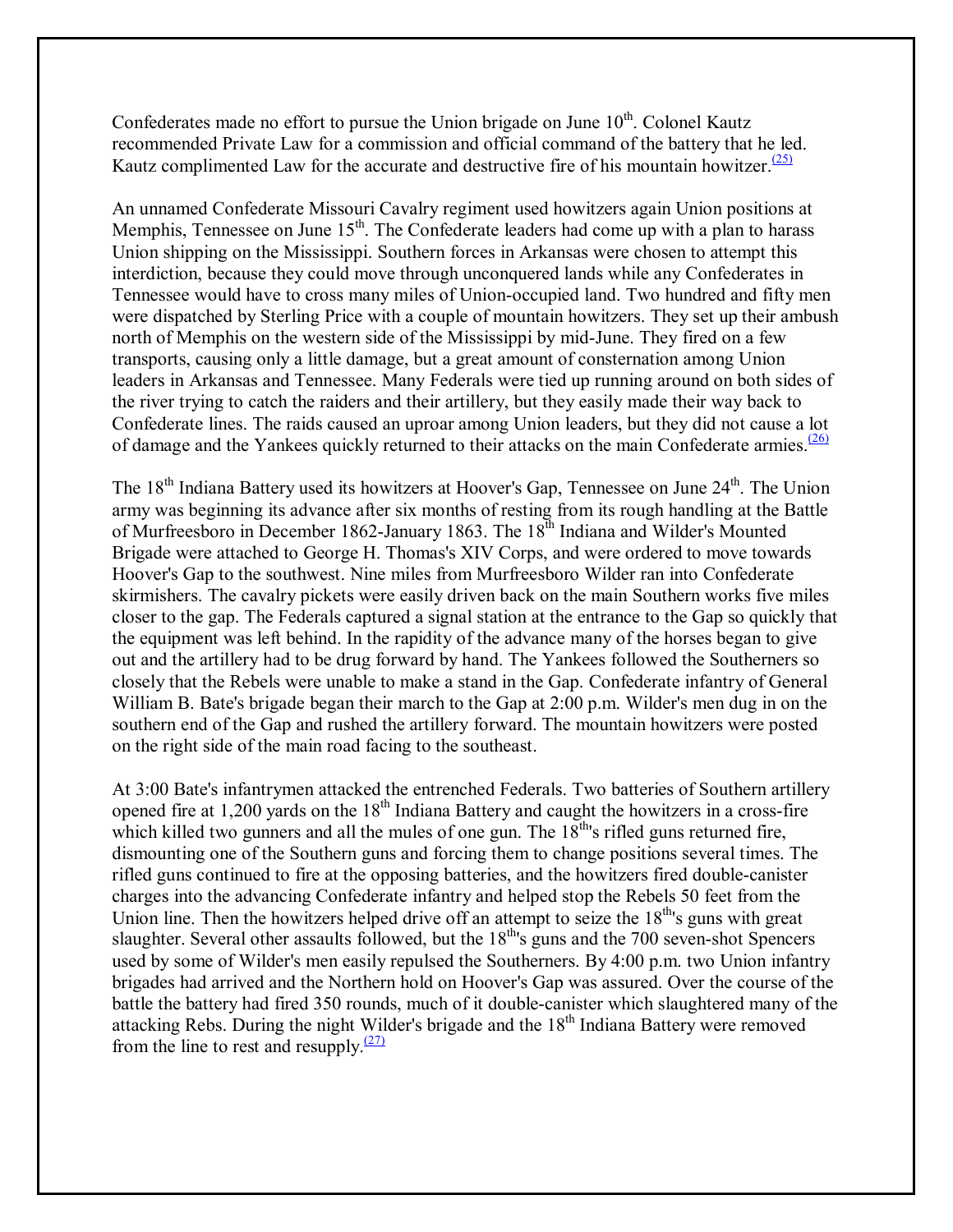The movement of the various Union corps forced Braxton Bragg to begin a retreat which would end up with the Confederates gone from most of Tennessee. Wilder's brigade and the 18<sup>th</sup> Indiana Battery's mountain howitzers saw action again at Tullahoma, Tennessee on June 28<sup>th</sup>. Bragg's headquarters and central depot had been located at Tullahoma since January 1863. Wilder was to cut the communication and supply lines, and interfere with the Southern retreat. Because they were to move quick and strike hard the  $18<sup>th</sup>$  Indiana took along only two mountain howitzers. The rest of the battery was left behind to come up with the slower moving infantry. They had to detour far to the southeast, since many of the rivers were swollen and fast-moving with the beginnings of the melting of the winter snow in the mountains. Near Pelham, Tennessee they found a place they could finally ford a river, but the howitzers's ammunition had to be carried across on the shoulders of the horsemen. Later, they had to dismantle a saw mill to make rafts to float the howitzers across the Elk River. A few miles down the road, near Decherd, they ran into a Confederate stockade defending the vital railroad. The howitzers fired a number of rounds of canister, and the 80 Southern defenders beat a hasty retreat. The evening of the 28<sup>th</sup> Wilder's men tore up the track, destroyed a large amount of stores and telegraph equipment, and blew up the nearby railroad trestle. The next morning they had to ride rapidly eastward to avoid several Confederate cavalry brigades which were sent to capture them. Wilder's men continued to tear up any tracks and burn any stores they came across, and within a few days they had circled the Southern army and safely returned to the Union lines. $\frac{(28)}{28}$ 

In mid-August the Union army began moving towards the Confederate bastion of Chattanooga. On August  $21<sup>st</sup>$  the howitzers of the  $18<sup>th</sup>$  Indiana Battery were assigned to guard Harrison's Landing on the river just above the town. The Rebels had used this crossing the year before to force Buell to retreat out of the area. The howitzers did not have to fire on any Rebels, but they did see a large number of them and the presence of Union infantry and artillery at the ford kept the Southerners from trying the flank attack again. The rest of the battery closed on Chattanooga and eventually helped to drive the Confederate garrison from the towns and the forts on its north side  $\frac{(29)}{2}$ 

From the start of the war the Confederates had fortified and held on to the Cumberland Gap and prevented Yankee armies from easily raiding or invading eastern Tennessee or southwestern Virginia. In late August a Union force was sent to take the pass. The Southern garrison retreated into their fortifications in the Gap and the Yankees surrounded them on September  $6<sup>th</sup>$ . The Federals burned a mill and tons of flour which were intended for Southern soldiers. On the evening of September  $7<sup>th</sup>$  the Yankees attacked the pickets on the southern side of the pass. They used two rifled guns to fire at the pickets, and two mountain howitzers were used by the Leyden (C. S.) Artillery to engage the attacking Federals. Since it was at night only a few men were wounded on each side. On the morning of the  $8<sup>th</sup>$  the Southern guns fired a couple of rounds at the Union force, but stopped when their leaders began talks to surrender the garrison. The vital Confederate hold on the Gap ended with its surrender on September  $9<sup>th</sup>$  and allowed the Yankees to raid into the previously untouched regions of eastern Tennessee and southwestern Virginia. $(30)$ 

Mountain howitzers would play an important in one of the few decisive victories that the Confederates gained in the west. A dozen or so howitzers would fight on both sides, including the 18<sup>th</sup> Indiana Battery, John Morton's Tennessee Battery, and the 1<sup>st</sup> Louisiana Cavalry. The campaign began with Braxton Bragg's Confederates advancing towards William S. Rosecrans's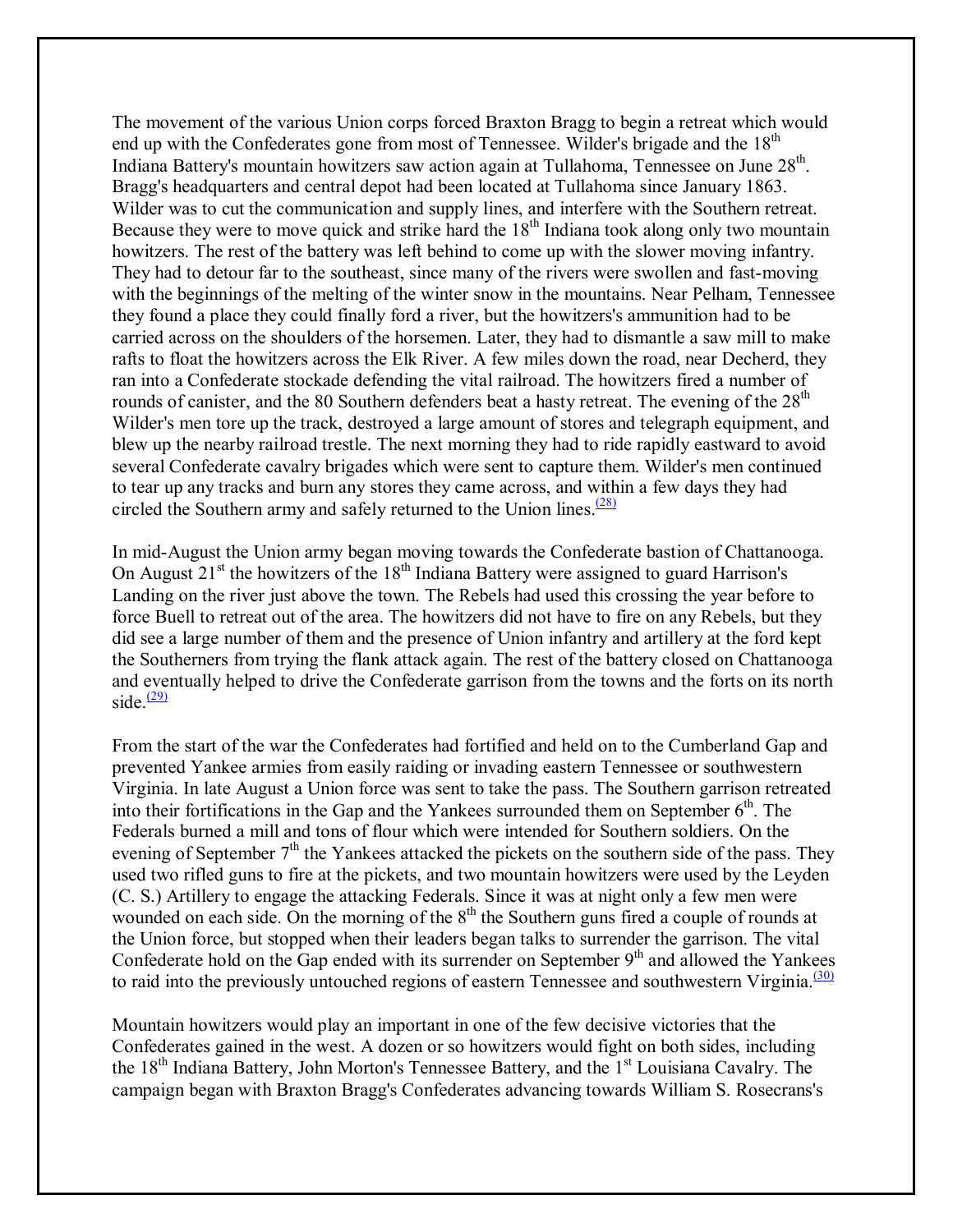widely scattered Union army. Rosecrans was overly confident that the Southern army would be unable to stand up to the Federal army. He scattered his corps all over the countryside to try and find Bragg's men so that they could destroy the Southern army and end the war quickly. Braxton Bragg planned to destroy Rosecrans's scattered corps in detail. The first clashes were skirmishes between the advance cavalry scouts of both armies. The  $18<sup>th</sup>$  Indiana's howitzers fought near Ringgold, Georgia on September 11<sup>th</sup>. Wilder's Brigade ran into John Scott's C. S. Cavalry brigade. Wilder had four mountain howitzers and Scott had two howitzers, among other guns. The  $92<sup>nd</sup>$  Illinois Mounted Infantry and two of the  $18<sup>th</sup>$ 's howitzers deployed after they found Scott's men in line to receive them a mile north of Ringgold.

The Southern horsemen outnumbered the Federals and for a while they pushed the Union men back. The rapid fire of the men's repeating rifles and the howitzers stopped the Southerners from moving forward any more. They held until more of Wilder's men and rifled artillery could arrive. The rifled guns of the 18<sup>th</sup> Indiana decimated Scott's men and chased them out of the area. Scott lost at least thirteen killed and wounded, compared to only three casualties in the 92<sup>nd</sup> Illinois. Bragg's men failed to catch any of Rosecrans's units alone and the Federals saw their danger and rapidly rejoined Rosecrans in one area. The two armies then moved to attack each other head-on. Within a week they would slam into each other along a small river just south of the Tennessee-Georgia border. $\frac{(31)}{2}$ 

Nathan Bedford Forrest was always willing to attack the Yankees given even the slightest opportunity. He led Bragg's advance, and it was Forrest who discovered that the Federal corps were widely scattered giving the Confederates a chance to defeat them in detail. On September  $10<sup>th</sup>$  he found two Yankee divisions alone across the Chickamauga River and sent to Braxton Bragg for some infantry to help him destroy these two divisions. After waiting a while he discovered Bragg had marched away without sending him any assistance. Forrest then attacked the two divisions with his cavalry near Tunnel Hill. The Yankees pushed the cavalrymen back for a while, but the range got to be so close and the fighting so intense that Forrest's men were able to repel the Yankees with numerous casualties. This lost chance to destroy part of the Federal army began the feud between Forrest and Bragg which would culminate with threats and the transfer of Forrest at the end of the Battle of Chickamauga. $\frac{(32)}{2}$ 

Early on September 18<sup>th</sup> the Army of Tennessee resumed its advance on Rosecrans's Federal forces. Rosecrans's had realized his danger after the fighting with Forrest and other Rebel cavalry, and had begun concentrating his army. Forrest's cavalry and howitzers accompanied Bushrod Johnson's infantry at the head of the Confederate advance. Throughout the  $18<sup>th</sup>$  Forrest worked to develop the locations and distribution of the enemy army. On the 19<sup>th</sup> he advanced towards the Federal-held Reid's Bridge. Here Forrest discovered that the Yankees had retreated a little closer to Chattanooga, so that the town could serve as a place of refuge in event of disaster. Forrest posted his two batteries, including the two mountain howitzers, to shell the enemy near the bridge while he awaited promised infantry support. The guns were deployed to the front of his lines, Forrest's favorite use of artillery, and they decimated several assaults on his position. Promised infantry supports failed to arrive quickly and Forrest's men paid the price, with about one-fourth of the division being killed or wounded. Forrest went back and hustled up Colonel Claudius Wilson's brigade, which promptly attacked and broke through the first two Union defensive lines.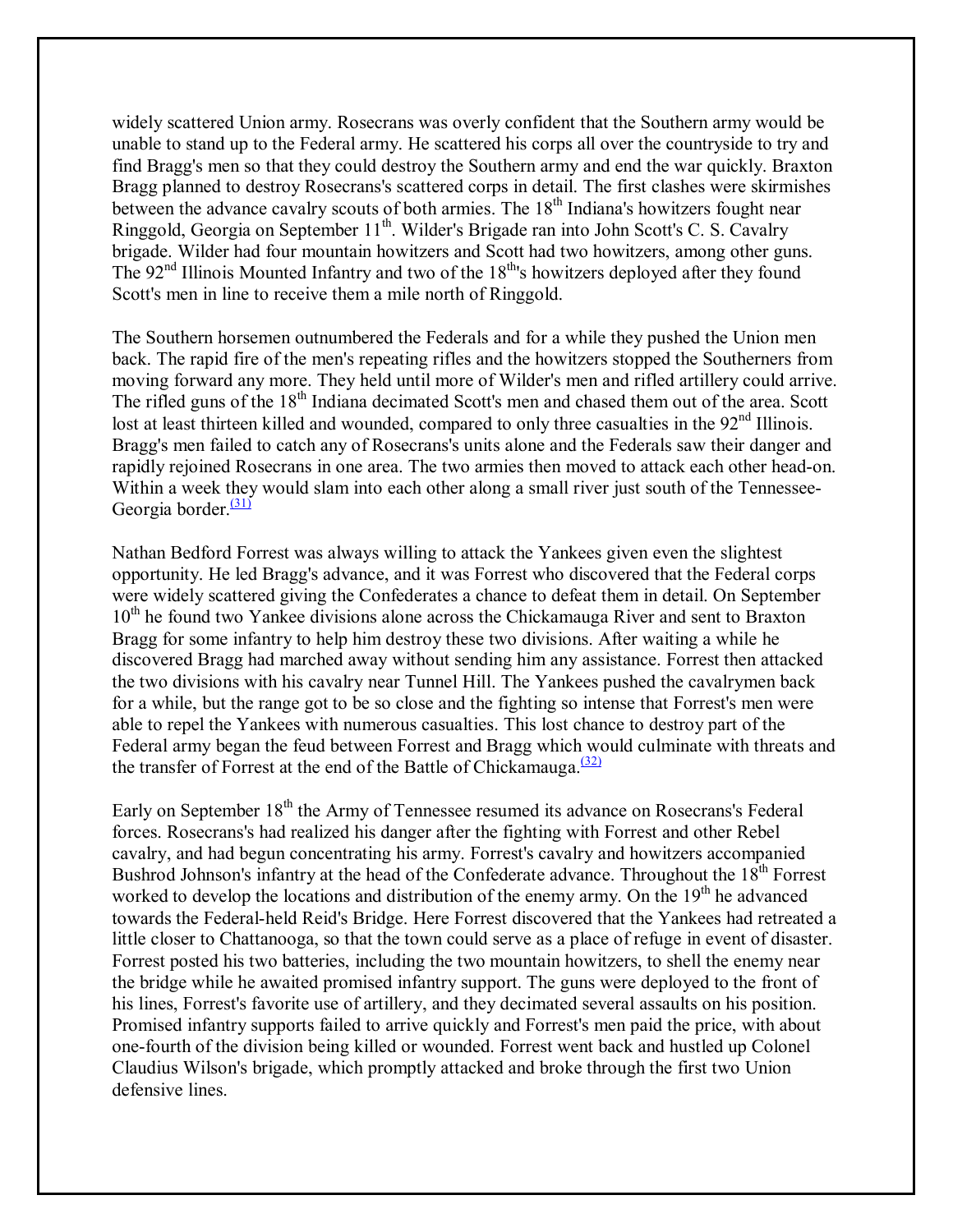They captured a Yankee artillery battery, but it was soon recovered by a Federal counter-attack. This attack went so far that it almost captured the Southern batteries. The dense forests behind the batteries forced the men to struggle to get the guns between the trees and away from the field. Forrest's men retreated, but the Yankee force had been so badly treated that it was unable or unwilling to pursue him beyond their recovered fortifications. Both sides continued to rush reinforcements to the area. A lack of concentration kept both armies from being able to outnumber and destroy their opponents. Forrest's men held the open ground where they had started the battle and the Army of Tennessee fell into line around them. The Union Army of the Tennessee also rushed to the scene of battle, and spent the evening of the  $19<sup>th</sup>$  erecting fortifications that would be the line of the main battle on September  $20^{\text{th}}$ .  $(33)$ 

Forrest's men were the far right of the Confederate line and were under the impression that the battle was to resume at dawn, but it did not resume until 9:30 a.m. Major General John C. Breckenridge's division opened the assault and were stymied by heavy Union fortifications. Forrest then advanced his men, and horse batteries to find and turn the Union flank. Once again the howitzer was proving to be one the best guns for supporting infantry because they could be advanced by hand. While he was skirmishing with the entrenched Federals a separate column was discovered advancing from Rossville. Forrest turned his men and artillery on the new Yankee column. They were able to fight their way past Forrest to the Yankee lines, but it cost them many men. General George Thomas, soon to be famous as "The Rock of Chickamauga," had to send an infantry force to rescue this new column. Morton's guns kept the Yankees from being able to drive off the Southerners, but their fortifications kept the Confederates from routing them. In spite of the destructive power of the mountain howitzers at point-blank range and the fighting strength of Forrest's division the Southern right had only advanced about 600-700 yards by nightfall.

The fighting on the Confederate right had helped to mislead Rosecrans into moving troops around to stop the potential breakthrough of Nathan Bedford Forrest's cavalry. This inadvertently opened a hole in his right that allowed Longstreet's men to pour through and rout the Union army. Unfortunately for the Confederates, General Thomas continued to hold the Southerners back at Snodgrass Hill, allowing the rest of the Union army to escape back to Chattanooga. At dawn on the  $21<sup>st</sup>$  Forrest's division continued the pursuit the fleeing Yankees. Morton's battery was right at the front of the advance. The battery fired a couple of rounds at a rear-guard unit, which fled back to the Union forts. When they neared the town part of his battery exchanged rounds with one of the Federal star forts, and some of its guns fired on several detachments of Federal soldiers. Forrest continually pleaded with Bragg to rush infantry forward and attack the Yankee army before it could regroup, but he was ignored for a variety of reasons and what could have been a total destruction of a Union army slipped through Braxton Bragg's fingers. Eventually Bragg's army arrived and a prolonged siege ensued of the Union garrison. $(34)$ 

By mid-1863 the 18<sup>th</sup> Indiana Battery was one of the largest batteries in the Union army with six 3-inch rifled guns and four mountain howitzers. The howitzers were detached from the rest of the battery and accompanied the  $92<sup>nd</sup>$  Illinois Mounted Infantry, also of Wilder's command, to another point along the Union line. They were sent to aid King's brigade which was being slowly pushed back by the Southern army. The rapid fire of double-canister decimated several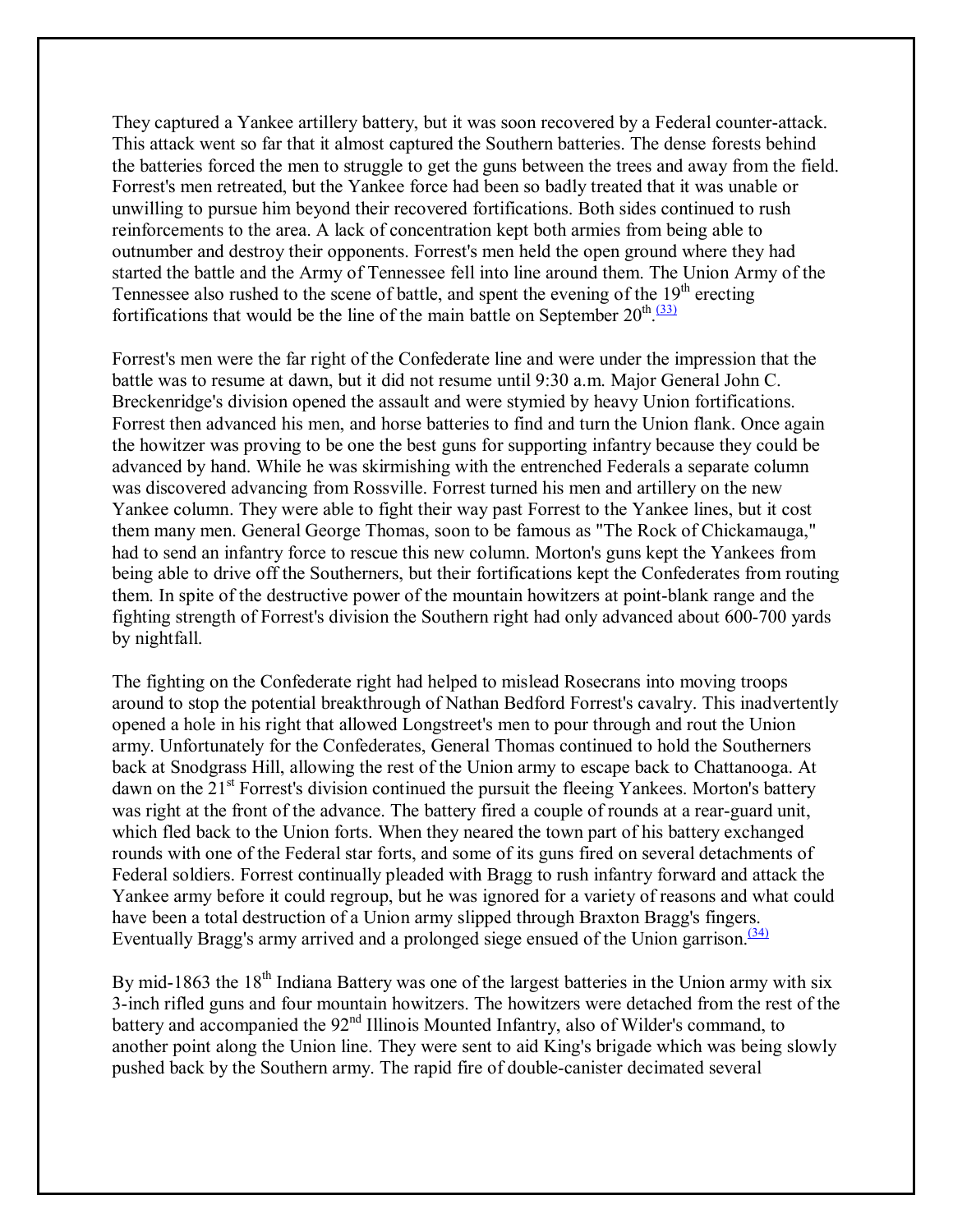Confederate assaults, firing 778 rounds during the course of the battle. According to Colonel Smith D. Atkins of the  $92<sup>nd</sup>$ :

Four mountain howitzers of Lilly's battery were with me on the  $19<sup>th</sup>$ , and placed in position by General Reynolds, when I was ordered to dismount. The sergeant in command was wounded and I have no report, but cannot refrain from bearing testimony to the gallant manner in which their guns were manned, convincing me of their effectiveness at short range. $\frac{(35)}{25}$ 

However, when the Union line began to crumble from the Federal right to left the infantry from King in support of the howitzers ran away. The cannoneers had to fight their way out through the onrushing Southern infantry. They fought so well that they were able to escape with three of the guns and the limber of the fourth howitzer. In the hard fighting at Chickamauga the crew of the  $18<sup>th</sup>$  lost two men and six horses killed, and 8 men and 1 horse wounded.<sup>(36)</sup>

John S. Scott's Louisiana Cavalry brought its battery of two mountain howitzers and two rifled guns with it when it joined Forrest in his movement on the Yankee army in early September. His 500 dismounted cavalry and the four guns fought with the entrenched Union men for several hours. They helped to push the Federals at the end of the day and pursue them as much as Braxton Bragg would allow. In his report Scott claimed that his brigade disabled one Union gun. They completely exhausted their artillery ammunition in the course of the battle, and withdrew back to the main Confederate lines. On the  $21<sup>st</sup>$  they resumed their advance and participated in the seizure of Missionary Ridge and later in the siege of the Union garrison in Chattanooga. In the course of the fighting on the ridge the horsemen and the battery drove off an Ohio infantry regiment from the base of the hill and into the town.<sup> $(37)$ </sup>

While part of the Union army was trapped and besieged in Chattanooga, other forces were attempting to take control of eastern Tennessee. Colonel Wolford's mounted brigade was sent to the area near Athens to oppose a Confederate advance from western Virginia and northern Georgia. On September  $25<sup>th</sup>$  Robert K. Byrd's brigade was attacked along a small river by a large Southern force of cavalry and artillery. The Federals were flanked and pushed back closer to Athens. Wolford's brigade and Law's Kentucky (U. S.) Battery of mountain howitzers, a part of Wolford's command, rushed to their assistance. The howitzers and Byrd's cannons opened fire on the Confederates, along with the Spencer-carrying 8th Michigan Cavalry, and drove the Southerners away. Off and on for the next two weeks the Yankees skirmished with the Confederates, but they did not have any large scale engagements after the  $25<sup>th</sup>$  and the Federals were not seriously threatened again. $\frac{(38)}{38}$ 

Bowen's  $10^{th}$  Missouri (U. S.) Cavalry Battalion fought on April  $17^{th}$  at the Great Bear Creek in Mississippi. Two cavalry regiments and two mountain howitzers were dispatched on April 14<sup>th</sup> from Corinth to Glendale, Mississippi to save a Union outpost under attack by Confederate cavalry and to distract the local Southern garrison from amassing against Abel Streight's raid through Alabama and Georgia. By the time they arrived the garrison had beaten the Confederates and was in pursuit of them, but muddy roads slowed down the pursuit especially the movement of the howitzers. At the Great Bear Creek they found the Confederates dug in to resist them. The howitzers joined other batteries in shelling the Rebels, and covering the cavalry as it forded the creek. The Southerners retreated slowly, fighting all the way. The Yankees pursued them all the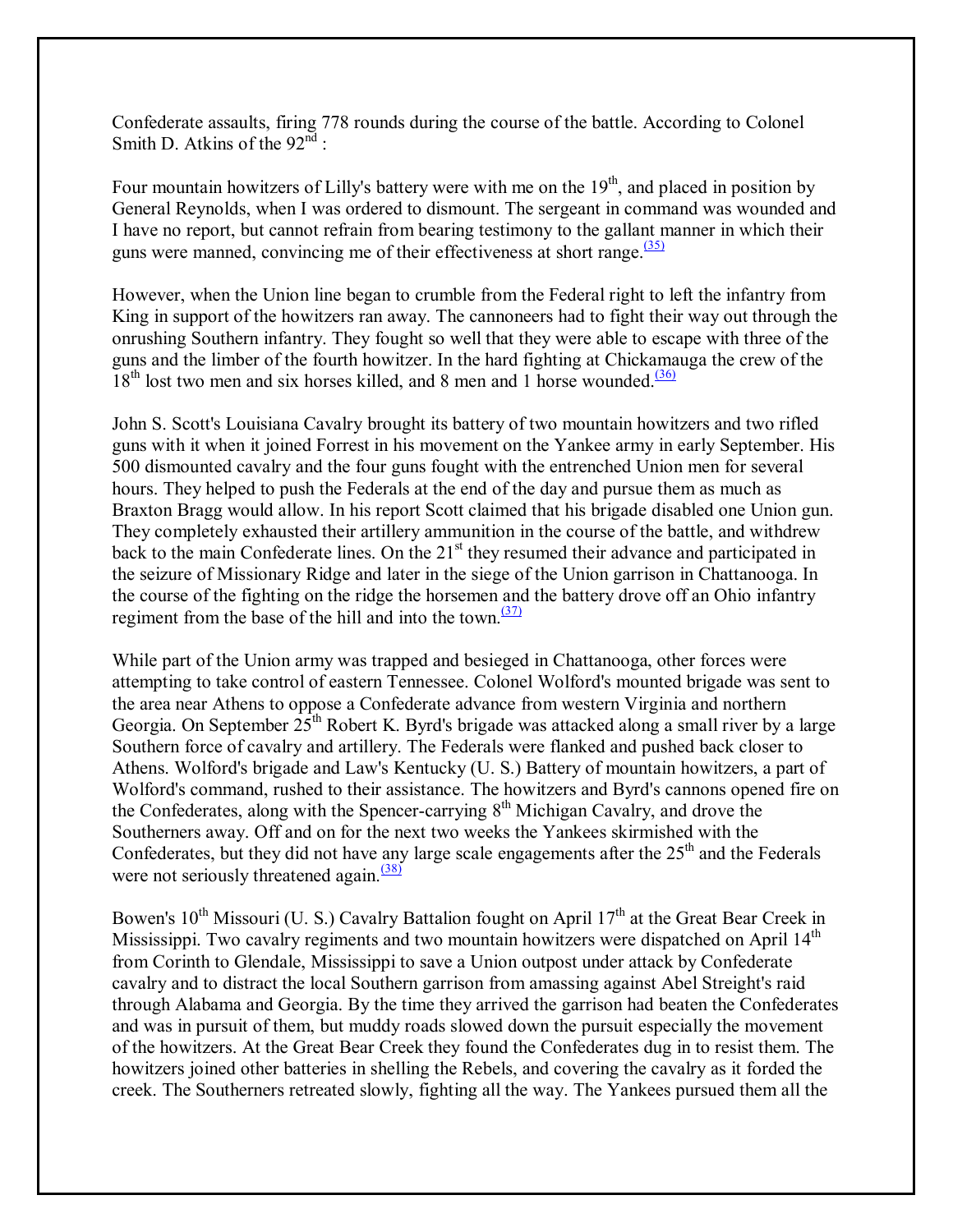way into Alabama. Other Confederates attacked the rear of the Federal force and seized a battery of the First Missouri Light Artillery. The Rebels got away with one of the guns and stopped in a nearby stretch of woods. The howitzer section was brought forward to try and blast the Confederates out of the tree line. The Confederate began to advance in large numbers to attack, and the howitzers joined a section of larger field guns in firing on them. The howitzers helped to break the assault and to drive away the Rebels, but they were unable to recapture the lost artillery piece. The pursuit continued farther into Alabama. At Leighton, Alabama on the 24<sup>th</sup> of April the howitzers had to fight again. The battle began at Tuscumbia when part of the 10<sup>th</sup> Missouri and their howitzers were positioned in the center of the Union battle line and when the Confederates began retreating the howitzers fired on them to hustle them along. The Federal horsemen pursued them for a mile until they neared Leighton.

Here the Southerners again tried to make a stand. They fired on the Yankees with rifles and a battery of artillery which stopped the Union advance. The howitzers were brought forward, and fired repeatedly at the Southern battery. The Confederate artillery withdrew 500 yards and continued their fire. The howitzers followed them to a very close range, and silenced the enemy battery after a 20-30 minute duel. The Confederates retreated through town, but stopped 4 miles to the east when they had received reinforcements of a cavalry division under the feared horsemen Nathan Bedford Forrest. The Yankees retreated to Tuscumbia the next morning rather than face Forrest. The Federals moved back into Mississippi and marched to attack the supply depot at Tupelo. On May  $5<sup>th</sup> 600$  Confederate infantry drew up outside of the town and the Yankees moved to assault them. The howitzers were placed on a small hill to the west of Tupelo, and opened fire on the Confederates. Two Southern regiments attacked the Federals and the battle see-sawed back and forth, at one time coming close to the howitzers and the Confederates almost seized the guns. The battery cut down many Confederates and helped the Yankees to eventually win. The Federals burned all weapons and stores that they found, and returned to their home base at Corinth. $\frac{(39)}{2}$ 

A battery of mountain howitzers participated in Streight's Raid through Alabama and Georgia from April  $30<sup>th</sup>$  - May  $3<sup>rd</sup>$ . The Federal leader had devised a plan to raid supply and communication centers, especially the main depot at Rome, Georgia, behind Braxton Bragg's front lines. They hoped to force him to retreat from his strong entrenchments in Tennessee and into weaker positions in northern Georgia. Almost 2,000 mounted Union infantry and a section of two mountain howitzers departed northern Mississippi on April 24<sup>th</sup> to burn their way through Alabama and Georgia. The "Wizard of the Saddle" Nathan Bedford Forrest was sent to stop this Yankee force. Forrest had to oppose one of the cover raids under Granville Dodge in northern Alabama, but he figured out it was a decoy and soon set out after Streight. On April  $30<sup>th</sup>$  Forrest attacked Streight's camp at Day's Gap in north central Alabama, but Streight was already moving eastward. Forrest doggedly pursued him for the next three and a half days over 150 miles. Both groups continued pushing with little rest, and losing many men along the way as their horses or mules gave out. Often Forrest was slowed by the fire of Streight's two howitzers, but he never stopped hounding the rear-guard of the Federal force. The two groups fought almost continually during the dispute.

At the Alabama/Georgia border Streight's luck finally ran out. Reports reached him exaggerating Forrest's numbers, claiming a large Georgia militia force was between him and the main target of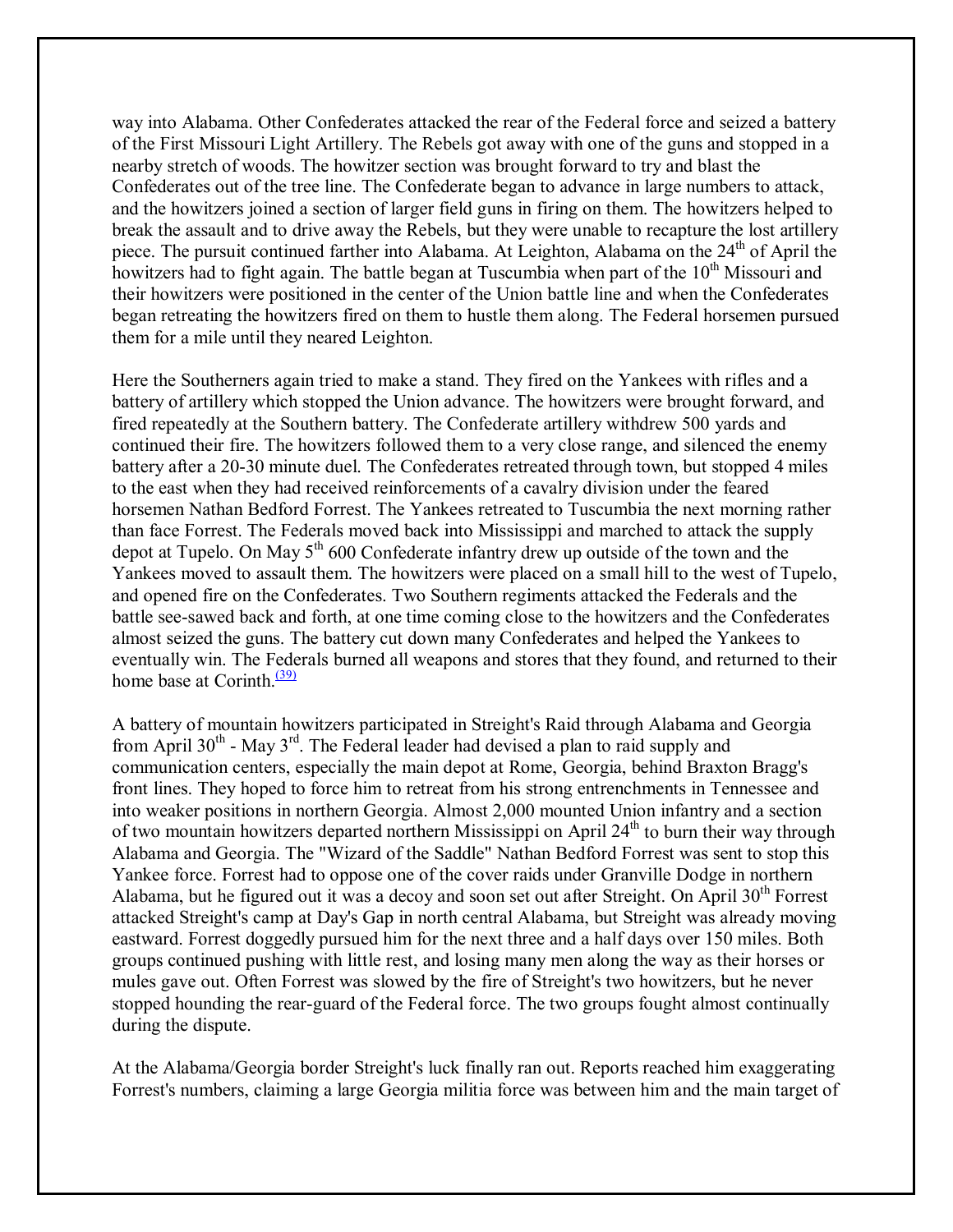Rome, and that much of their ammunition had been soaked and therefore ruined when they were crossing the Black Warrior River and Big Will's Creek. Forrest showed nearby and met with Streight to demand his surrender, while in the background his men and cannons rode in circles to make it appear that there were more Southern soldiers nearby than there actually were. Forrest was outnumbered almost 2-to-1 and had lost two cannons earlier to Streight, but he fooled Streight into surrendering. Streight's two howitzers joined Forrest's command and fought with him throughout much of the rest of the war. $\frac{(40)}{2}$ 

The  $10^{th}$  Missouri Battalion shelled Confederates at Florence, Alabama on May  $28^{th}$ . Florence Cornyn's mounted brigade left Corinth, Mississippi on May 26<sup>th</sup> on a raid into northern Alabama. They rode continuously for two days and early on the  $28<sup>th</sup>$  they finally encountered their first Southern opposition. They advanced to within 800 yards of Florence, and were stopped by increased resistance of the infantrymen and two Confederate artillery pieces. Cornyn ordered up two of the four mountain howitzers of the  $10<sup>th</sup>$  Missouri. The small guns fired only five or six rounds before the Confederate guns withdrew. The rest of the Southerners were quickly driven all the way through the town.

The Yankees found 30,000 rounds of rifle ammunition and 5,000 rounds of canister which were quickly destroyed. The Federals also burned a blacksmith and wagon-wheel works in Florence. After two hours Cornyn's brigade marched south on their return. The Confederates attacked the rear of the column constantly, until stopped by the Yankees who burned down a bridge over a large creek. On their trip back to Corinth the Federal cavalrymen burned several more textile works, and large amounts of cotton and foodstuffs. They returned safely to Corinth on May  $31^{st}$ .  $\frac{(41)}{6}$ 

After the surrender of the Confederate bastion of Vicksburg on July  $4<sup>th</sup>$  the Union army began expanding the area it controlled and trying to destroy any Confederate supply depots or railroad equipment. Multiple columns were sent in various directions to attack any Southern forces they could find. One column, a cavalry division under General Peter Osterhaus, marched towards nearby Jackson, Mississippi, a railroad crossroads. It included two mountain howitzers attached to the  $6<sup>th</sup>$  Missouri (U. S.) Cavalry. On the evening of July  $8<sup>th</sup>$ , at the junction of the Jackson Road and the Raymond and Bolton Road, the Yankees met stiffening resistance from a Confederate division. Continually skirmishing with the Federals the Southern cavalry contested every foot of ground on the road to Jackson.

Several times the howitzers were brought forward, and their fire was credited with often forcing the Rebels out of their positions. Late in the evening the Yankees found the most of the Confederate division drawn up in line-of-battle to stop the Federal advance. The position was chosen so that the Union soldiers could only attack from the front. The howitzers opened fire and the  $6<sup>th</sup>$  Missouri charged, and between the two the Southerners broke and ran without much of a fight.

Early on the morning of July 9<sup>th</sup> Osterhaus's men occupied Clinton and found the Southerners awaiting them one mile outside of the town. The cavalry dismounted and moved forward, while the howitzers fired on the Confederate lines. The Rebel cavalry hung on tenaciously, but were forced to retreat by the volume of the Yankee fire. The Union cavalrymen pursued them to a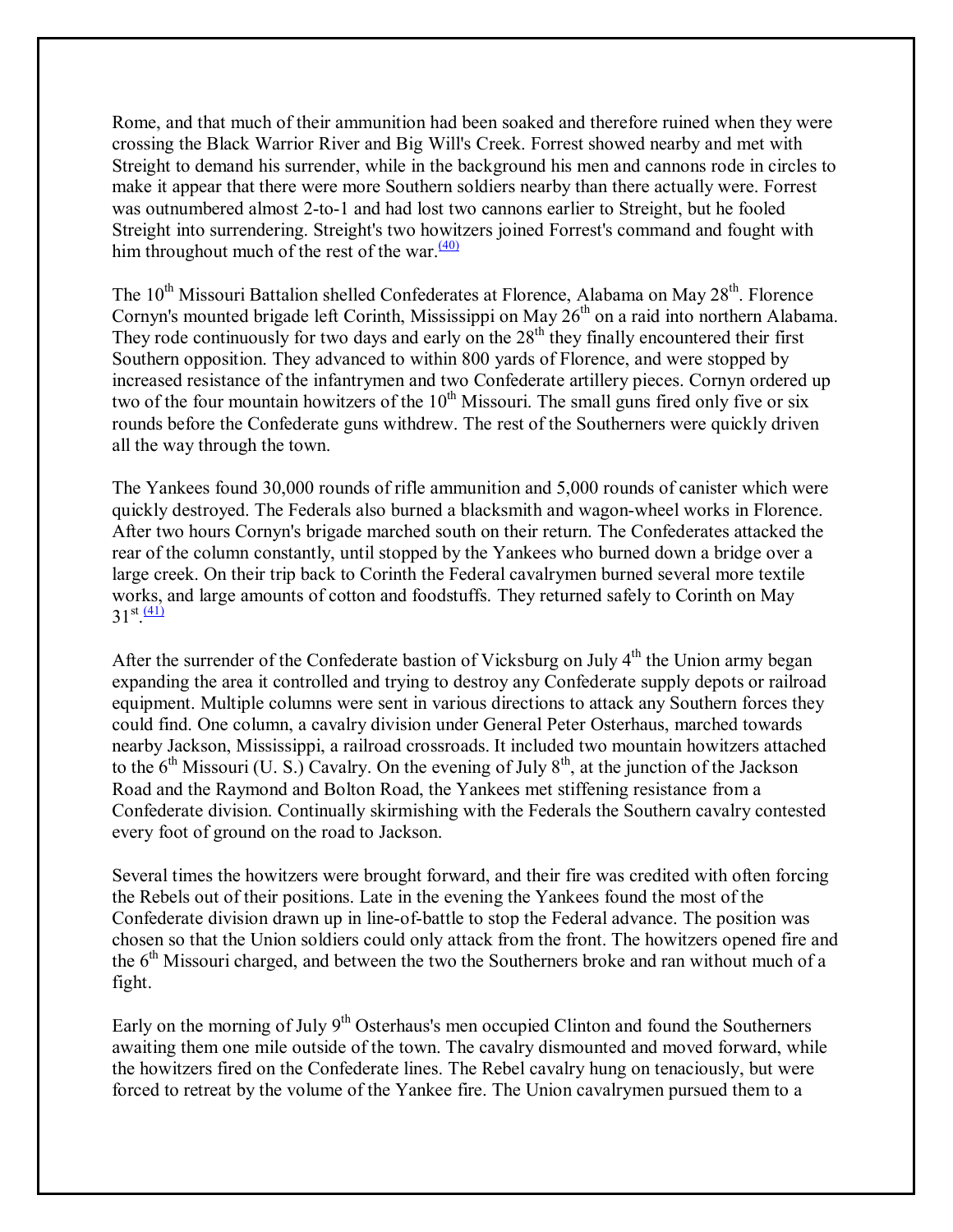nearby stretch of woods and stopped to fight. This time the howitzers could not force them out of the positions, and a Southern battery was brought forward to attack the Union guns. Osterhaus had to order the howitzers to pull back until longer-range guns could be brought forward. With infantry and artillery arriving, and Union cavalry threatening their flanks, the Southerners withdrew once again.

On July 13<sup>th</sup> Osterhaus's division had closed to within a few miles of Jackson, and occupied it without a fight on the  $17<sup>th</sup>$ . On July 21<sup>st</sup> the cavalry followed the march of the XIII Corps towards the Big Black River and back to Vicksburg. The howitzers had enabled the cavalry to destroy tons of Confederate supplies, miles of railroad and irreplaceable train locomotives and cars. $\frac{(42)}{(42)}$ 

Union forces in the area of Corinth, Mississippi were continually plagued by Southern cavalry units which always fled when confronted, but always returned after the Federal forces had left the area. One such unit had returned to the region of Jacinto, south of Corinth. One Union cavalry force consisting of the 5<sup>th</sup> Ohio Cavalry, a mounted infantry company and four mountain howitzers patrolled the region on a regular basis to chase off any guerillas. They skirmished at Jacinto, Mississippi on September  $7<sup>th</sup>$ . The Rebels did not put up much of a fight and fled after only a few rounds. This cycle of skirmish and flight continued throughout much of the rest of the war. $\frac{(43)}{2}$ 

On September  $27<sup>th</sup>$  Colonel Edward Winslow led a force of 900 men of the  $4<sup>th</sup>$  Iowa,  $10<sup>th</sup>$ Missouri, and the  $4<sup>th</sup>$ ,  $5<sup>th</sup>$  and  $11<sup>th</sup>$  Illinois Cavalries out of the town of Vicksburg. They were dispatched on a raid from the Union-held area around Vicksburg to destroy Confederate supplies, communications and railroads. The Union force began pursuing a Southern cavalry brigade that was in the area and had skirmished with Federal horsemen on various occasions. When Winslow learned that the Rebels had retreated towards Livingston and Jackson he crossed the Big Black River at Moore's Ford to chase them. He left behind one regiment and one of the guns to guard the ford. At dawn on September  $29<sup>th</sup>$  the rest of the Federal force was attacked by a large number of the enemy and four cannons. The howitzer with Winslow's main force was quickly disabled, but was placed in a wagon and taken back to the Federal lines. After just an hour of fighting the Confederates broke off and the Yankees were able to continue on their way. The Southerners continued to nip at the flanks of Winslow's force, but were too weak to risk a general engagement with the larger Yankee brigade. In 96 hours Winslow's men had moved 126 miles, captured eight Rebels, destroyed 50 rifles, captured 100 horses and 50 mules, all this while losing only 2 men captured and none wounded. $\frac{(44)}{4}$ 

Major General Joe Wheeler had led a large number of Southern horsemen on a raid behind Union lines in late September. On October 3<sup>rd</sup> Wheeler's men forced the 600-man garrison of McMinnville to surrender and spent the following day destroying Union stores and railroads. Many brigades were rushed to catch and destroy Wheeler's raiders. Wilder's brigade was the lead Union element racing towards the captured depot and began fighting with the rear-guard of Wheeler's force. They skirmished with them for quite a distance, but the Southerners were leaving so quickly that the Union artillery had a hard time just keeping up with their pursuing cavalry brigade, much less getting to fire any rounds at the scattered and retreating Rebels. Seven miles west of town the Yankees had driven the Confederate rear-guard into their main body so the Southerners had to make a stand at the edge of a nearby forest.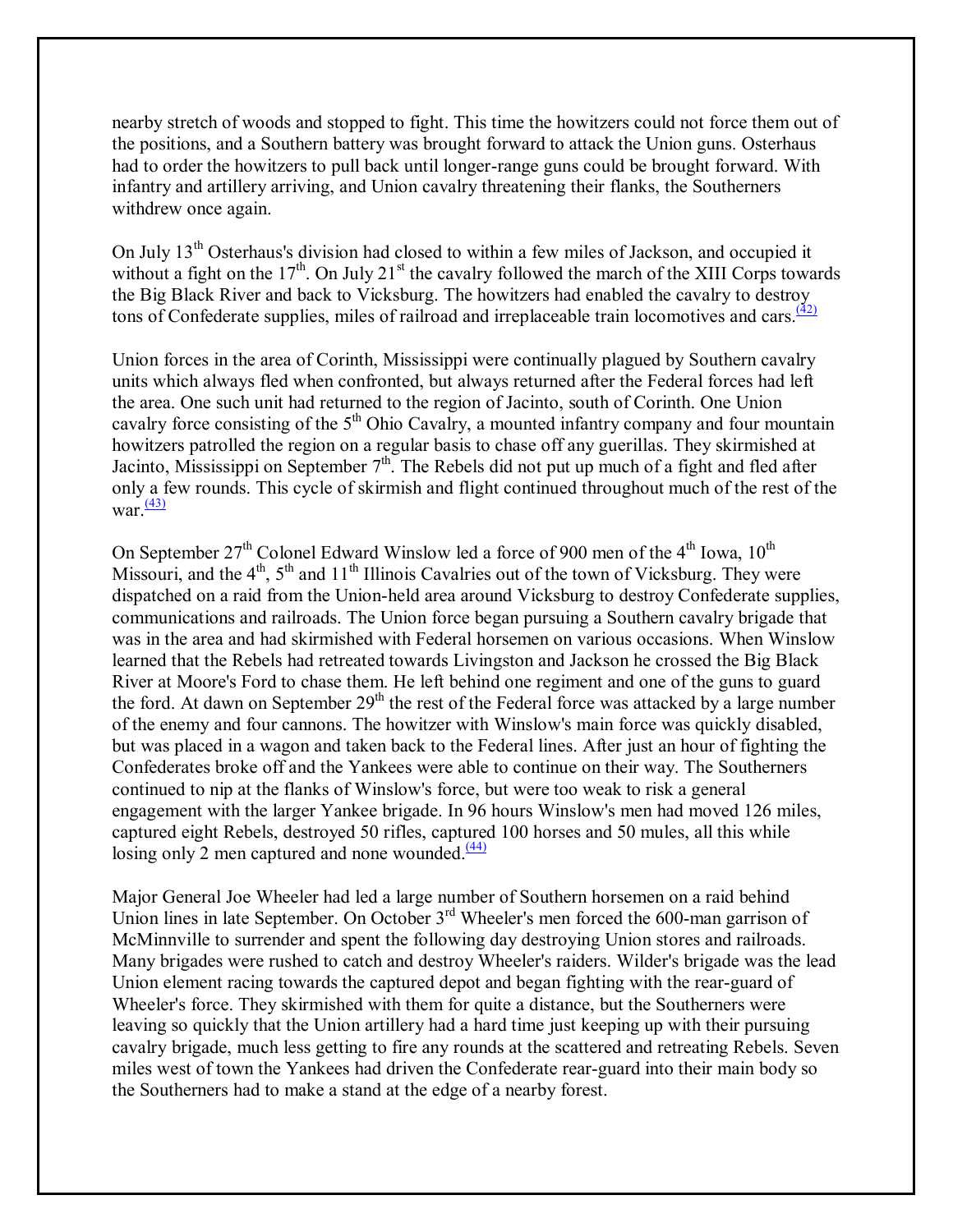Wilder's brigade dismounted and formed to attack, while Captain Eli Lilly, founder of the 18<sup>th</sup> and the Eli Lilly Pharmaceutical Company one of the largest American pharmaceutical companies today, and the 18<sup>th</sup> Indiana Battery positioned itself a half mile from the Rebel lines. All of the battery's guns opened fire, and after 30 rounds the Southerners fled from the field. While it was an extreme range for the mountain howitzers, Lilly was not one to let a gun sit idle when it could be flinging cannon rounds at the enemy. The rest of the brigade continued its pursuit for another 2 miles until darkness ended the pursuit. The brigade had marched 30 miles and had successfully fought a long, continuous running-fight with Wheeler's tough veteran horsemen. The artillery helped to end the resistance by the Rebels, and sped up their flight from the region. $\frac{(45)}{2}$ 

The 9<sup>th</sup> Illinois Cavalry used howitzers at Lamar, Tennessee on October 6<sup>th</sup>. Four howitzers attached to the 9<sup>th</sup> were dispatched from La Grange, Tennessee with 730 men of the 3<sup>rd</sup> and 9<sup>th</sup> Illinois Cavalries to attempt to block Confederate cavalryman James Chalmers's raid on Union rail lines. When the Federal commanders learned that Chalmers's and 2,500 horsemen were moving to destroy their small force on the south side of the Coldwater River they were ordered to move to and hold the depot town of Lamar, Tennessee. While the Yankees were crossing the river at dawn on October  $6<sup>th</sup>$  the Southerners attacked the advance pickets on the north side of the river. They hoped to be able to cross to the far side and attack Federal rail and supply depots. The howitzers were rushed to the north side to prevent the Rebels from reaching the ford and blocking the Federal movement. According to Colonel La Fayette McCrillis, "Chalmers' battalion charged in column to gain the ford, but were driven back in great confusion and with considerable loss by a few well-directed shells." The battery fired 32 rounds in the short, brisk engagement. Chalmers let the Yankees keep the ford and moved to another one located three miles to the east at Lockhart's Mill. The Yankees retreated to the intersection of the Collierville and La Fayette roads at Mount Pleasant. They expected the Southerners to attack them, but they waited all day for nothing. In that time Chalmers's brigade had continued towards La Grange, Tennessee and the small Federal force picked up the pursuit at midnight of the  $6<sup>th</sup>$ . They were left far behind by the fast-moving Rebels and had no more engagements with them in this raid. $\frac{(46)}{ }$ 

Braxton Bragg sent large portions of his cavalry to destroy Union lines of communication and resupply after his victory at Chickamauga. Federal leaders sent various garrisons out to stop the raiders. Two of the mounted opponents ran into each other near Shelbyville, Tennessee around 10:00 a.m. on October  $7<sup>th</sup>$ . One regiment of George Hodge's Confederate Cavalry Division was hard pressed, so the rest of the brigade and its two attached mountain howitzers rushed to their aid. John Scott, of the  $1<sup>st</sup>$  Louisiana Cavalry, had his brigade routed by the hard fighting Yankees. Hodge was able to keep his men together and to rally some of Scott's men. He formed then behind a fence running perpendicular to the Shelbyville road, and they fired a point-blank volley at the onrushing Federals. The Union horsemen were checked by this volley and the wounding of 30 or so men. Hodge brought up all of his men and the two cannons in this momentary lull in the fighting. The guns and the men fired into the Yankees again and again, but the Federals brought forward three longer-range artillery pieces and forced Hodge to retreat. Hodge fought a long, slow and controlled holding action against the numerically superior Union brigade, but many of his men and horses were wounded and killed.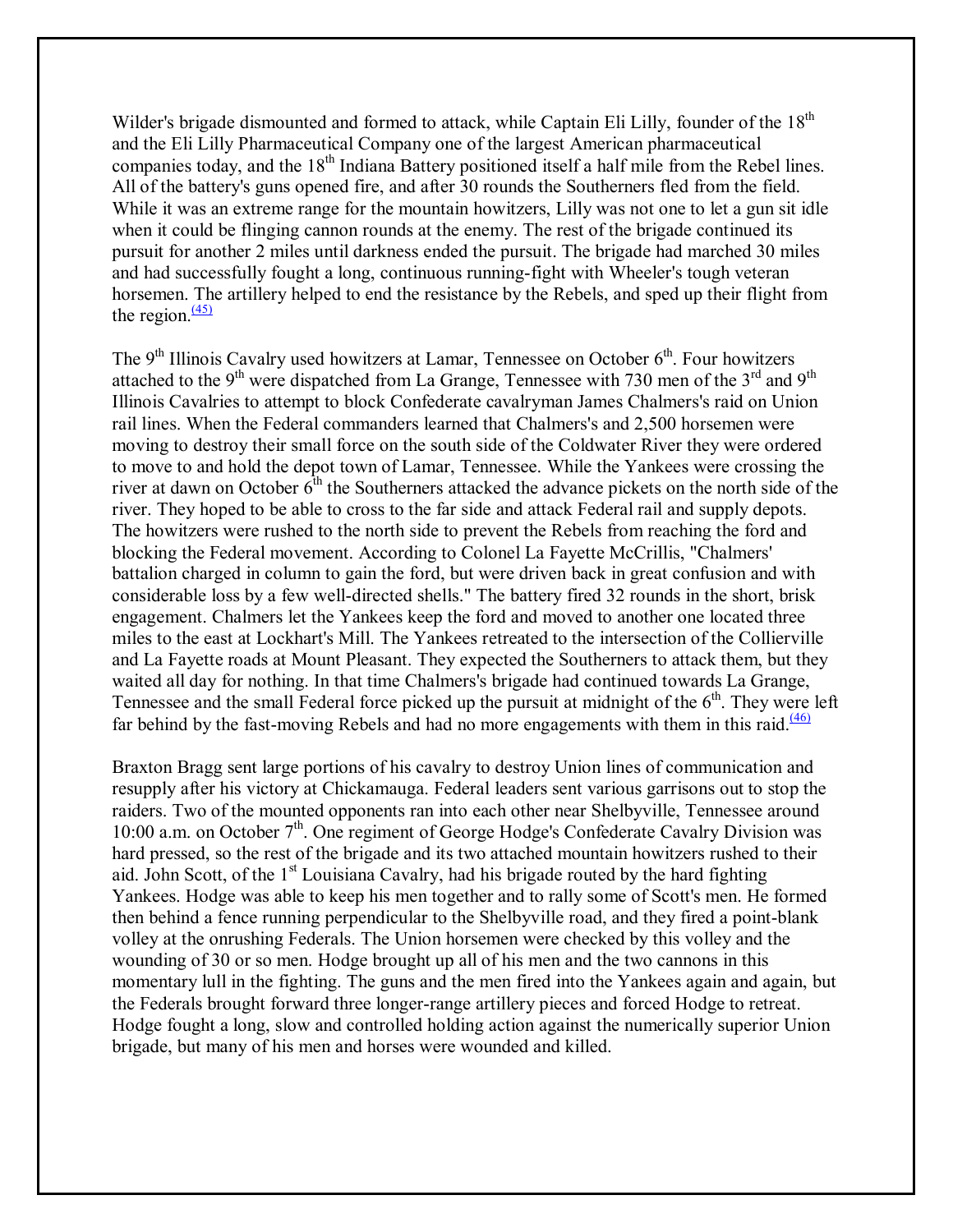At 3:00 p.m. Hodge was ordered by Joe Wheeler to retreat to the new, Southern defensive line, and he continued on through Farmington to cross the Tennessee River at Muscle Shoals. George Hodge's brigade had lost one-third of its men, but he credited the howitzer battery with doing "terrible execution with their guns on the enemy." Wheeler's new line was eventually broken and they were pursued all the way to the Tennessee River and the main Confederate lines.  $(47)$ 

After trapping William Rosecrans's army in Chattanooga, and feuding with his own lieutenants, Bragg sent James Longstreet, the 1<sup>st</sup> Corps of the Army of Northern Virginia and a portion of the Army of Tennessee to destroy Ambrose Burnside and the Union army around Knoxville. Burnside's army was scattered all over eastern Tennessee. 1,200 cavalrymen and six mountain howitzers were headquartered at Philadelphia, Tennessee. On October 20<sup>th</sup> part of Longstreet's command moving from southwestern Virginia attacked this force and routed them rather easily. The Rebels captured all six of the howitzers and a large portion of the force's wagon train. This Southern command advanced only a little farther into eastern Tennessee and was eventually chased back into Virginia. However, when they retreated they took all of their captured stores and cannons with them. $\frac{(48)}{9}$ 

On November  $3<sup>rd</sup>$  Collierville, Tennessee was occupied by the  $3<sup>rd</sup>$  Cavalry Brigade attached to the 16<sup>th</sup> Corps to try and stop the raid of James Chalmers's Southern Cavalry Division. The brigade was scattered over fifty miles of road to guard railroad bridges and discover in which direction Chalmers was moving. They had two iron howitzers with the  $8<sup>th</sup>$  Illinois Cavalry, four mountain howitzers of the First Illinois Light Artillery and two with the 2<sup>nd</sup> Iowa Cavalry. Early on the  $3<sup>rd</sup>$  the pickets of the  $8<sup>th</sup>$  Illinois were attacked by Rebel horsemen eight miles south of Collierville. The  $8<sup>th</sup>$  pulled back to their fortifications around the town and awaited reinforcements. The exploding shells and double canister of the two howitzers helped to keep the Southerners at bay. The  $2<sup>nd</sup>$  Iowa moved in on foot to attack the rear of the Confederates assaulting the town and their howitzers were placed in the center of their line. A brigade was sent to attack the 2<sup>nd</sup> and the howitzers cut many of them down. A few of the Rebels reached the guns, but they had little support and were quickly killed or captured.

At the same time the  $1<sup>st</sup>$  Illinois Light Artillery reached a ridge to the east of the town while they were under heavy fire and many of their horses were killed. In spite of the losses of horses the artillerymen moved the guns into position by hand and opened canister fire on Chalmers's right flank. Soon the Rebels pulled back to escape the devastating fire of the mountain howitzers. Chalmers turned his attention from the town to drive off the pesky cavalry brigade. The  $2<sup>nd</sup>$  Iowa and its howitzers were formed on the right, followed by the  $7<sup>th</sup>$  Illinois and the  $6<sup>th</sup>$  Illinois, and the 1<sup>st</sup> Illinois Artillery on the left. The Yankees attacked before the Rebels could move very far and soon drove them from the field with little resistance. The howitzers took out many of the Southerners. They pursued Chalmers southward, but were stopped eight miles south by Southern fortifications and nightfall ended the fighting. The Yankees captured 57 Confederates, injured a number and collected a number of abandoned side-arms. The howitzers kept Chalmers's men from seizing the town and others helped to drive the Southerners from the field. The stand of the  $3<sup>rd</sup>$  Brigade stopped Chalmers's raid and saved the Union railroads and bridges that were the raid's target. $\frac{(49)}{2}$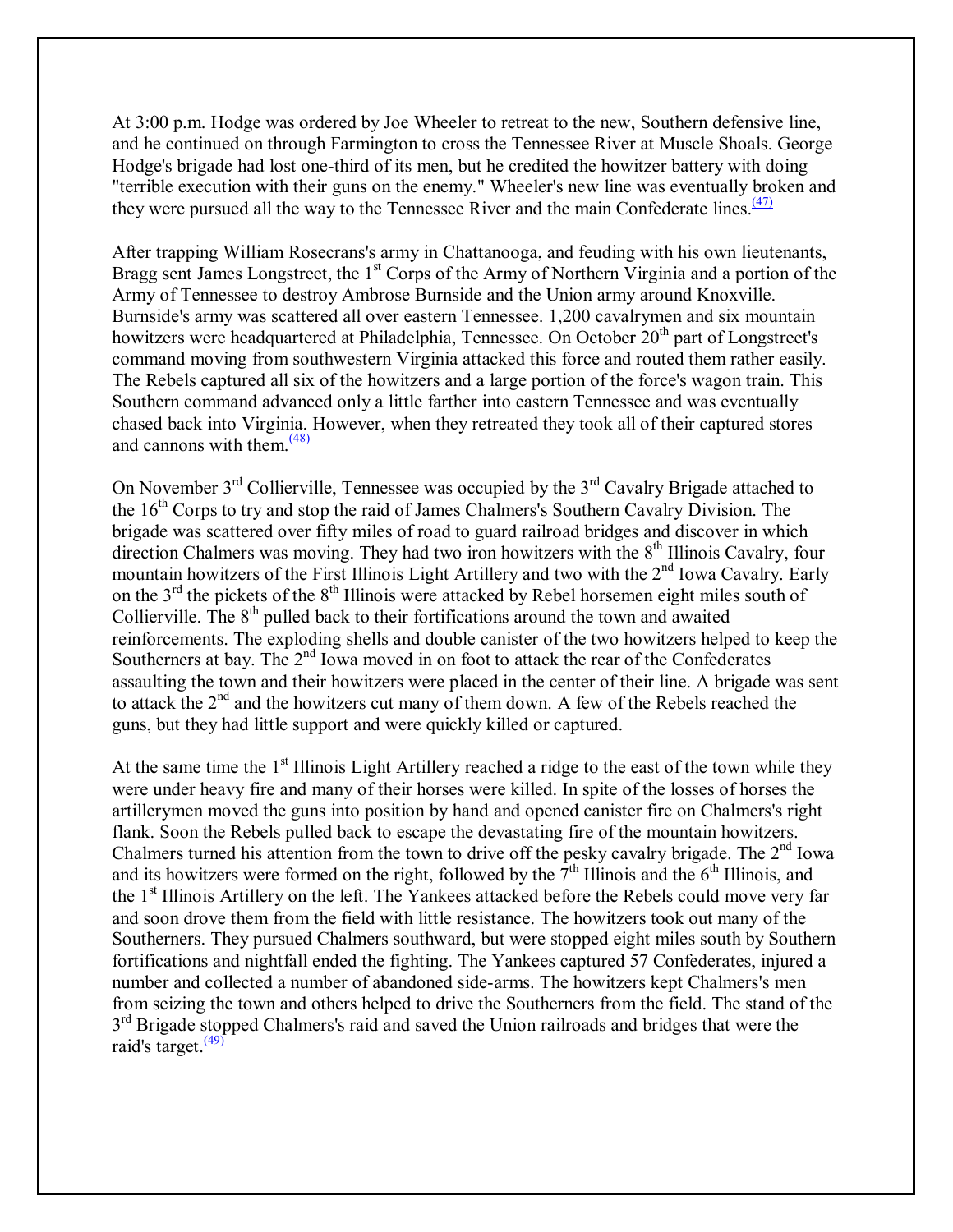In mid-November U. S. Grant began sending troops to relieve the besieged garrison of Knoxville. One of the lead units was Wilder's Mounted Brigade and the ten-gun  $18<sup>th</sup>$  Indiana Battery. Rains delayed the advance of the rescuers so that they did not approach Knoxville until mid-December. By this time Longstreet had given up on the siege and withdrew his men to the Morristown/Rogersville area. The cavalry from the Army of the Ohio was sent to attack Longstreet's cavalry. Wilder's Brigade was sent to aid the horsemen and the 18<sup>th</sup>'s long-range guns were a welcome addition to the Army of the Ohio's Cavalry, which had only four mountain howitzers. The Union horsemen and their artillery skirmished constantly with the retreating Southerners, but the Yankees were more than content to see Longstreet just leave the area around Knoxville. In their own exhaustion they did not press him and his soldiers too hard. $(50)$ 

The cavalry was not allowed to go into winter quarters with the rest of the Union army. Instead, they continually raided and skirmished with Longstreet's Confederates during the winter months. Two sections of the 18<sup>th</sup> Indiana, including one of mountain howitzers, accompanied a brigade to Dandridge, Tennessee on December 24<sup>th</sup>. They had seized the town with little resistance, but the Southerners began attacking them in force soon after that. Two Rebel cavalry brigades surrounded the Yankees in the town. They attacked the Union horsemen, but were beaten off by the fire of the Federal repeating rifles and their artillery long before the Southerners got anywhere near the town of Dandridge. The destruction of these attacks allowed the Federals to retreat to New Market without any more interference.<sup>(51)</sup>

On December  $29<sup>th</sup>$  the Army of the Ohio's cavalry, some infantry detachments and part of the 18<sup>th</sup> Indiana Battery, in all about 2,500 men, were sent to attack a Confederate brigade foraging in the area around Dandridge. Early on the  $30<sup>th</sup>$  the Federal horsemen discovered three Southern divisions, around 6,000 men, awaiting them halfway to Dandridge. The Union artillery was placed in the edge of the nearby forest along the Mossy Creek to await the Southerner's attack. The battle began around 11:00 a.m. when the Rebels moved forward. The Yankee guns cut down many of the men, but the Southerners continued to press forward. The fire of the Union repeating-rifles and the artillery stopped the Confederates before they got very close to the Federal lines. After this repulse the Southerners extended their lines so that they overlapped the Union left. Yankee infantry and cavalry charged the extending Southerners, captured 25 of them, and ended their plans to encircle the Union flank. For a while the fighting subsided other than Confederate artillery shelling their Union counterparts.

The Confederates shifted to the Union right and attacked it. However, they were quickly and easily repulsed. All day long the Rebels assaulted various points along the Union lines, but were repulsed by the intense fire of the artillery, including that of six howitzers with the Army of Ohio's cavalry and those with the  $18<sup>th</sup>$  Indiana. Southern sharpshooters played with devastating effect on the Yankee artillerymen, and after three hours only two or three men remained able to work with each gun of the 18<sup>th</sup> Indiana Battery.

Slowly the Yankees withdrew several miles, cautiously pursued by the Southern cavalry. Around 3:00 p.m. Union reinforcements attacked the Southerners's left flank and quickly broke them. This short battle was quite intense for what was essentially a division-level fight. The artillery had kept the outnumbered Federals from being overwhelmed by the veteran Southern horsemen. The 18<sup>th</sup> Indiana's three guns fired a combined total of 512 rounds and this detail suffered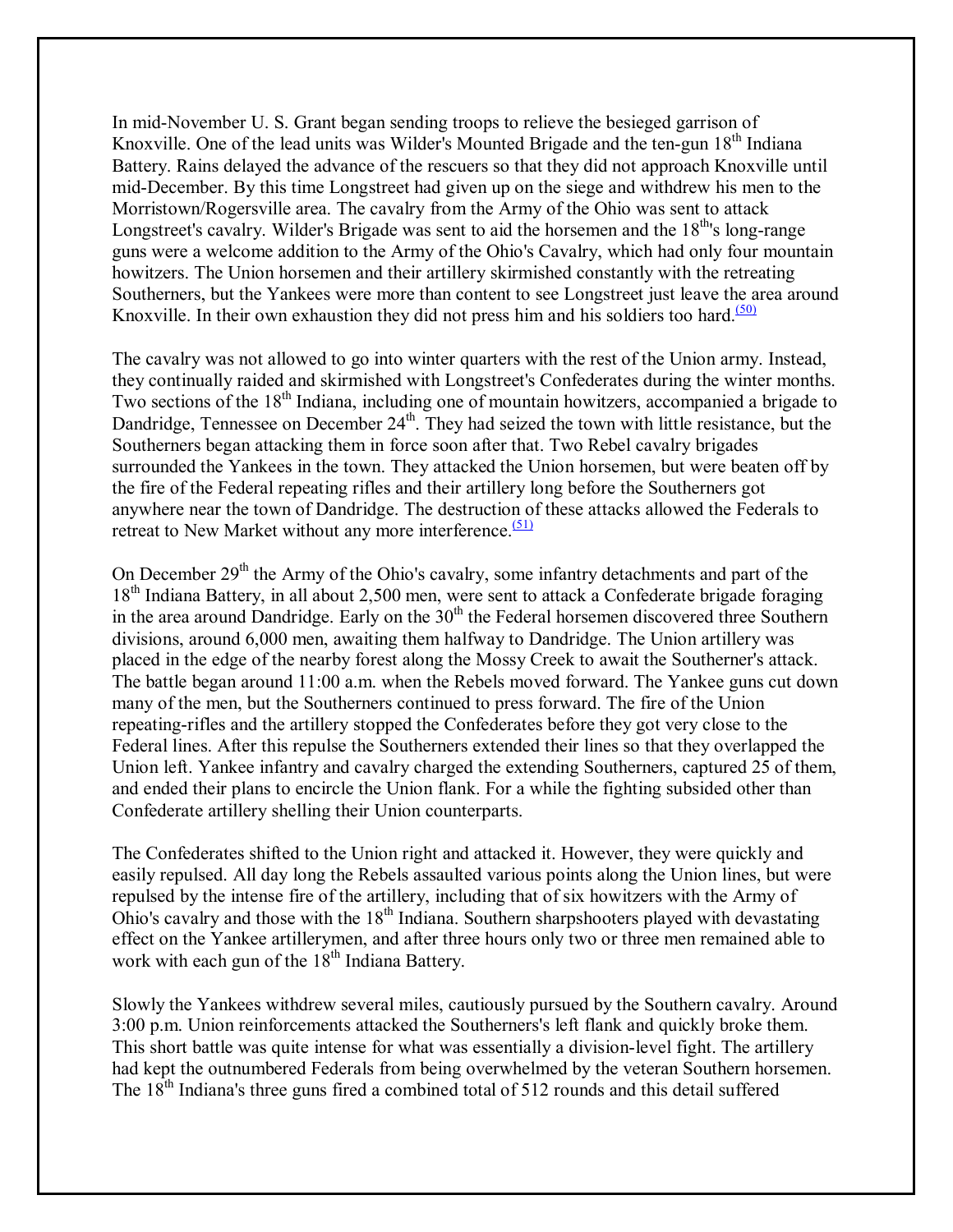casualties of ten of the fifty men it took into the fight. The Federals suffered a total of 17 killed, 87 injured and 5 missing, and reports indicated that the Southerners suffered around twice as many. $\frac{(52)}{2}$ 

#### **The Civil War: The Western Theater, 1864**

In mid-February Nathan Bedford Forrest continued his relentless attacks on numerous Union posts throughout northern Mississippi. One of the scattered Yankee detachments was driven towards Okolona, Mississippi, the main Union stronghold in the area. During the night of February  $21^{\text{st}}$  two Southern brigades neared the town. On the  $22^{\text{nd}}$  mountain howitzers clashed as Morton's Tennessee Battery exchanged fire with Perkin's U.S. Battery and the 4<sup>th</sup> Missouri (U. S.) Cavalry. Bell's Brigade of Forrest's cavalry was cut off from the rest of Forrest's command, so he rushed to save them and crush the opposing Yankee army. The fire of Morton's battery helped to drive the Federal soldiers away from Bell's men and into their works around the town. The Union soldiers left behind several pieces of artillery. The six mountain howitzers of Perkin's U. S. Battery were forced off the road in the panic, but their carriages broke and the guns had to be spiked and left behind. Forrest's men were after revenge for the murder of one of their captains by the  $4<sup>th</sup>$  U. S. Regulars earlier in the war and they furiously attacked the Yankees as they retreated from Okolona. Soon what had started out as an orderly retreat turned into a panicked rout. A few miles from town some of the Yankees made a stand with a large number of rallied infantry and their remaining artillery. This included the mountain howitzers of the  $4<sup>th</sup>$ Missouri Cavalry. 1,200 Southerners, with only a couple of batteries in support, attacked the entrenched Yankees, carrying the first line easily. The second line stopped Forrest's men in their first assault, but a second attack broke the Union defensive line. This ended any serious attempts by the Union army to stop him on this day.

In their first engagement the Missouri howitzers helped to stop Forrest's pursuit for a short time. Morton's artillery was always to the front in the pursuits and the attacks, and his guns weakened the Yankees so that the outnumbered Rebels could break them. One of the 4<sup>th</sup> Missouri's howitzers was spiked and abandoned when its carriage broke, but the rest of the battery survived to fight another day. On the evening of the  $22<sup>nd</sup>$  the pursuit was handed over to fresh Confederates, ending the battle for Morton's battery and Forrest's horsemen. General Smith, the Union commander, admits in his report that he had 5,000 men to oppose Forrest, at least two to one odds in the Union's favor. In spite of these advantages the Yankees were routed by Forrest's rapid attacks with howitzers in the front lines, and by his tough reputation. Forrest's cavalry had driven the Yankees over 50 miles in two days, and caused around a thousand to be killed, wounded or captured. $(53)$ 

In late May the Union forces in eastern Kentucky began advancing on nearby Confederates, both to protect the flank of John Schofield's Union army and to provide a diversion for the advance of Sherman's main force. On May 27<sup>th</sup> General Stephen Burbridge left Louisa, Kentucky with the 39<sup>th</sup> Kentucky Mounted Infantry, the 11<sup>th</sup> Michigan Cavalry and its two mountain howitzers. At the mouth of the Beaver River the Yankees planned to halt to erect a small fort that would help stop any raids by fast-moving Southern raiders. They found none of the expected forage so they were forced to return to Louisa. On June  $4<sup>th</sup>$  the  $45<sup>th</sup>$  Kentucky (U. S.) Infantry was forced out of Pound Gap by a large Southern force moving on the Virginia side of the mountains. When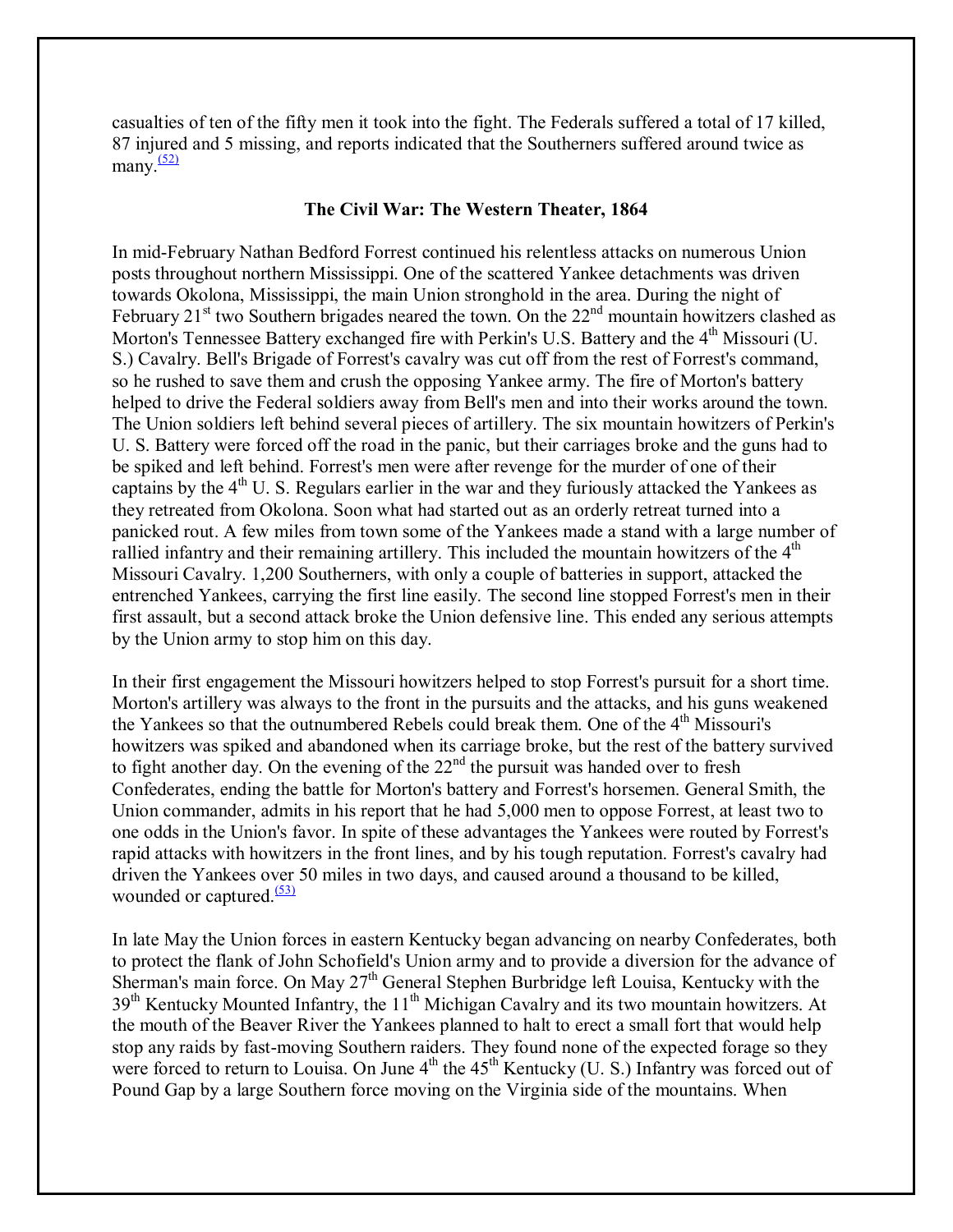Burbridge learned the next day that John Hunt Morgan, with reportedly 5,000 men, was moving through the abandoned gap he advanced with all the men he could find, including the mountain howitzers of the 11<sup>th</sup> Michigan and the 1<sup>st</sup> Kentucky Light Artillery, Battery C. Burbridge planned to move in behind Morgan and attacking him from behind. He soon learned that Morgan's men knew the territory intimately, and could not be attacked with any appreciable amount of surprise. He left parts of the  $52<sup>nd</sup>$  and  $37<sup>th</sup>$  Kentucky Infantries to hold Pound Gap should Morgan return that way.

Early on June  $8<sup>th</sup>$  Burbridge took up a direct pursuit of Morgan with the most-rested horses of his command and two of the mountain howitzers. At dawn on June  $10<sup>th</sup>$  he caught up with Morgan, who had just taken the small garrison at Mount Sterling. The plan called for a dismounted assault with the two howitzers as part of the mounted reserve, but one of the guns was mistakenly run forward to the front lines. The gun blocked the road and prevented the Yankees from completely surprising and possibly routing Morgan's raiders. Its horses were quickly killed, and it was captured before the men could even try to roll it away by hand. The  $12<sup>th</sup>$  Ohio Cavalry rushed to retake the piece, and quickly did after some very hard hand-to-hand fighting. The Federals pursued them for several miles, until Morgan's men realized how small the Yankee force truly was. The Yankees dug in and, with the help of the remaining howitzer, repulsed the Southern horsemen after an hour and a half of intense fighting. Fearing Morgan would return with a detached portion of his command and help his men to rout the small Union force, Burbridge headed to Lexington with his wounded and the prisoners early on the  $11<sup>th</sup>$ .

Here he learned that Morgan had already left the town, so he planned his pursuit with reinforcements from George Stoneman's cavalry division. Burbridge mounted as many as he could on fresh horses. They departed early on the 12<sup>th</sup>, skirmishing often with Morgan's men, but they were never able to bring Morgan to any pitched battle. By the late on the  $13<sup>th</sup>$  Morgan was safely back within Southern lines. The howitzers in this campaign faced the same problems that all artillery did when opposing the fast-moving Southern raiders. If they could not catch up to any large force than there was nothing for the artillery to break so that the Yankee horsemen could finish them off. Artillery fire is wasted when dealing with the spread-out skirmishers that they spent most of their time fighting with on these raids.  $(54)$ 

William T. Sherman dispatched Brigadier General Samuel Sturgis and several thousand men in early May to find and destroy Nathan Bedford Forrest and his troublesome raiders. They were also assigned to burn several major depots, especially those in Tupelo, Mississippi. Forrest skirmished with them, and retreated, all the while assembling enough men to destroy Sturgis's command. Forrest decided he had to fight to save the massive amount of stores that were at Tupelo. He decided to make a stand at the intersection of the Baldwin-Pontotoc and Ripley-Guntown Roads, better known as Brice's Crossroads. He planned to get the Union cavalry far ahead of their infantry, destroy them and then fall on the tired infantry as it rushed forward to save their horsemen. Both sides had to deal with roads which had been turned into seas of mud by recent rains, and made it next to impossible to move guns or wagons. Even the light mountain howitzers were sinking up to their axles. The battle began early on June  $10^{th}$  with the numerically superior Yankees driving back Forrest's men. Among the Federal horsemen were the  $4<sup>th</sup>$  Missouri Cavalry and two mountain howitzers. According to their commander they fired 112 rounds during the course of the day from their position in the front lines with the Union's skirmishers.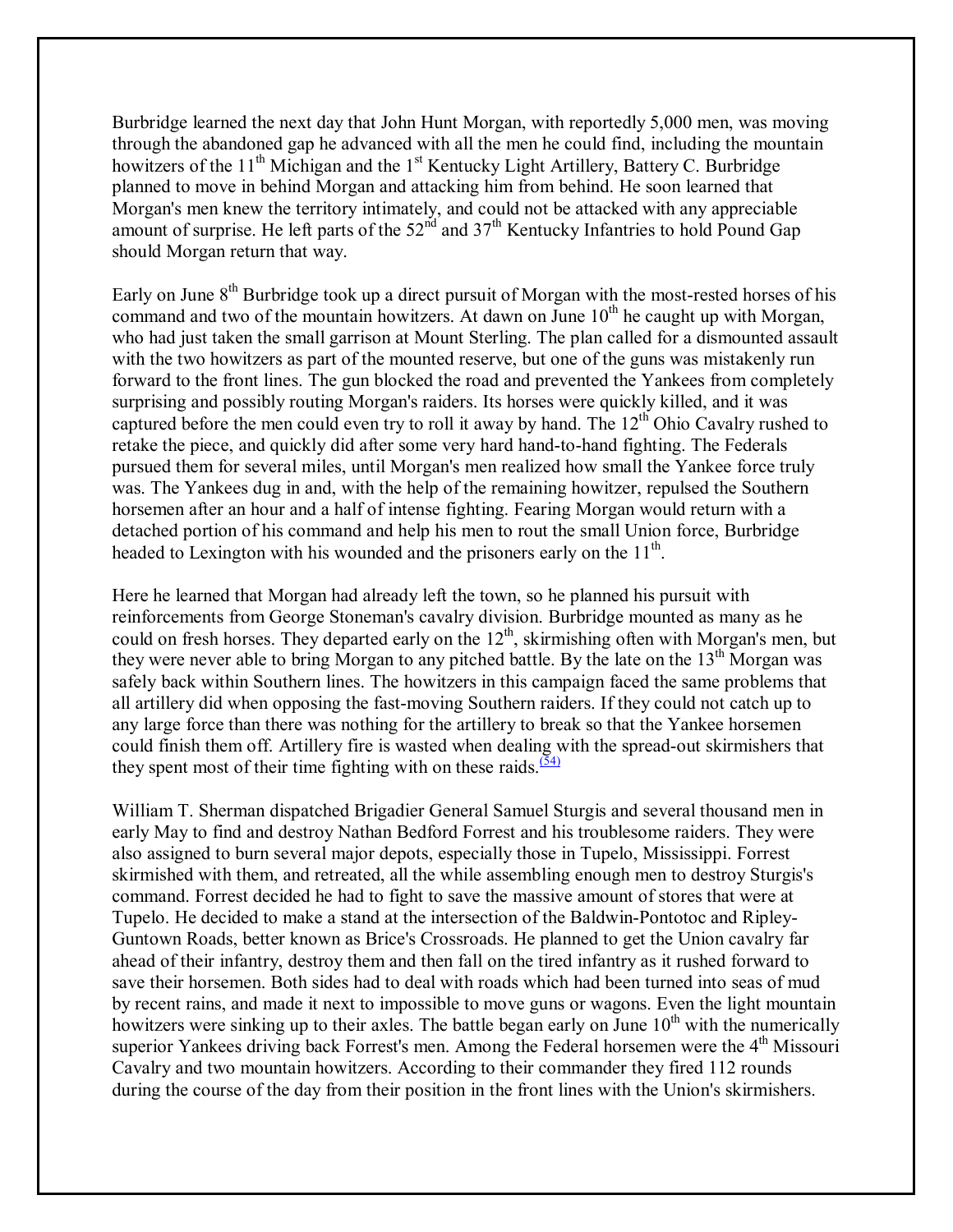They helped stop several assaults by Forrest's men, and caused them to retreat. Just at this moment John Morton's two batteries, including two howitzers, arrived on the field after a herculean effort to move the pieces through the deep mud. The Federals were being forced back by the rapid fire of the Southern horsemen, but their infantry support was beginning to arrive on the field. The Confederate cannon were placed on a nearby hill and poured a destructive fire into the ranks of the Federals.

They cut gaping holes in the Union lines, and quickly silenced the fire of two Yankee artillery pieces which were the first large guns to succeed in reaching the field. Soon the Federals broke and raced for the rear in a panic. The two Union guns, 3-inch Rodman rifles, were captured in the panic and Morton's battery quickly exchanged its two mountain howitzers for them, making their battery a four-gun set of Rodmans, and turned the guns on their former owners. The  $4<sup>th</sup>$ Missouri escaped with its two howitzers. Many of the Federals fled for the bridge over the Tishomingo Creek, and the tangled mass of men, horses, and wagons were cut to pieces by the amazingly accurate fire of Forrest's two batteries. The pursuit was ended by darkness, but Forrest had captured hundreds of men and scored one of his most decisive victories of the war. The howitzers had poured out a veritable hail of lead that cut down large numbers of men on both sides, but when they faced larger guns they were soon silenced and many of their gunners were killed or wounded. Howitzers were at their best in hit-and-run attacks, and even when they were used by skilled artillerists, such as John Morton, they were usually devastated by the larger guns before they ever got close enough to return fire. Artillerists who liked these guns all eventually gave them up when they could get bigger and better guns, such as Rodmans or Napoleons. Even proponents of the howitzer were not suicidal enough to get in artillery duels with longer range guns if they could help it. $\frac{(55)}{2}$ 

The Macbeth (South Carolina) Light Artillery used a howitzer at Morristown, Tennessee on October  $28<sup>th</sup>$ . Late on the night of the  $27<sup>th</sup>$  the howitzer was sent to General Vaughn's cavalry at Morristown. Early the next day the howitzer was rushed to where the Yankees were attacking Vaughn's lines. It opened fire on the Federal skirmishers at 600 yards, around its best effective range, and chased them back to their main lines. The solitary fire of the small gun did not slow the Union army down and it kept pressing the horsemen back. Soon the gun had used up all of its ammunition, except a few rounds of canister, so it was ordered to retire past the town to resupply. Before they could return the Southern horsemen had begun to retreat from the town with the Federals right on their heels. The sergeant commanding the howitzer tried to save it, but the cavalry stampeded and their artillery blocked the only road. The howitzer helped slow the Union advance, but superior numbers and firearms quickly routed the Southern cavalry force, and the howitzer and six of the eight crewmen were captured.  $(56)$ 

# **The Civil War: The Western Theater, 1865**

The 5<sup>th</sup> Regiment, United States Veteran Reserve Infantry, used howitzers at Camp Morton, Indiana from January to the end of the war to guard Confederate prisoners. Around 4,000 prisoners and several tons of Government property were at the camp. A full six-gun battery of mountain howitzers helped the veterans keep the prisoners in line and safeguard the stores.<sup> $(57)$ </sup>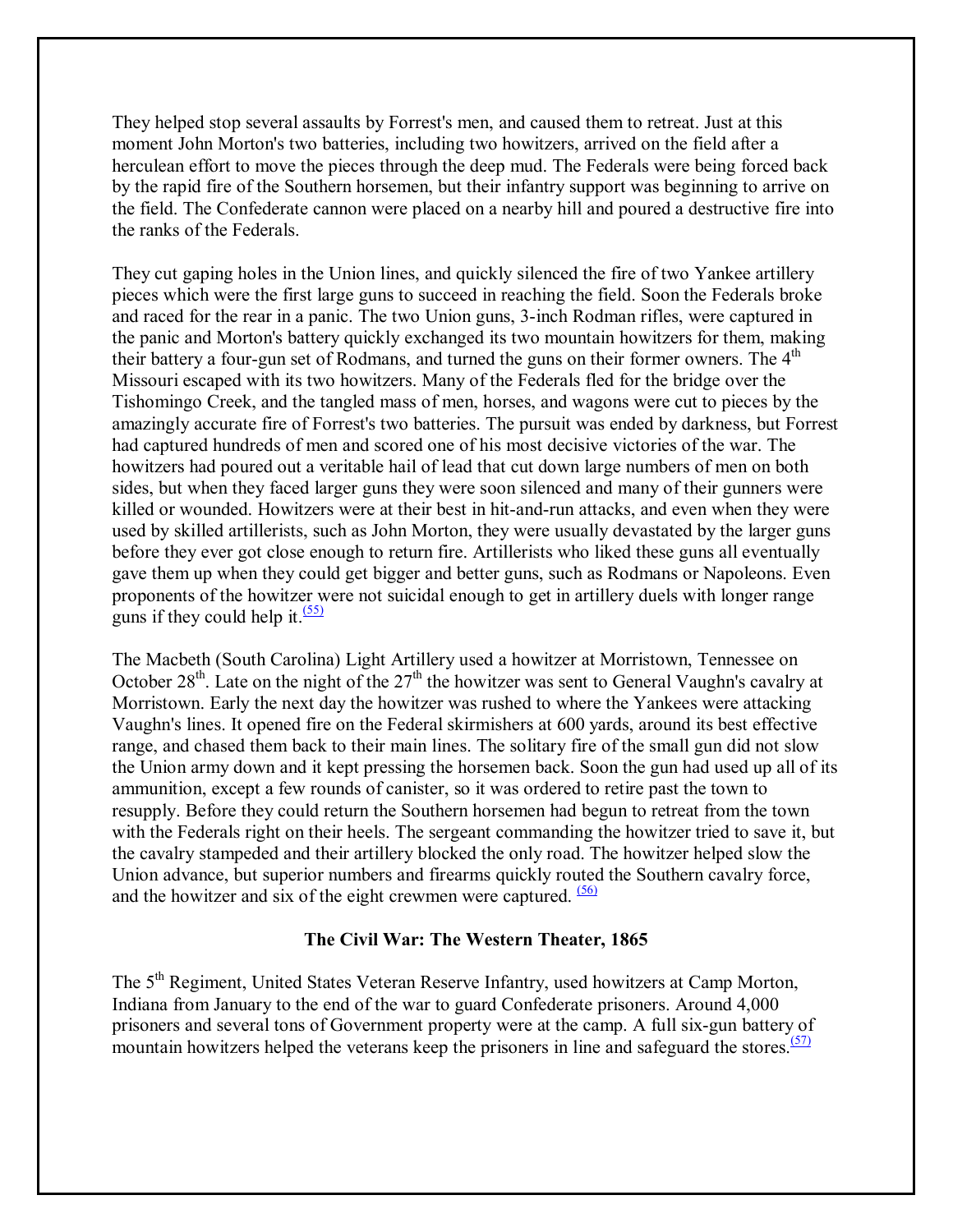Mountain howitzers are not known to have been used in any combat in 1865 in this theater. As in the east they were replaced with the numerous longer-range guns. Even people who liked the guns, such as Nathan Bedford Forrest, were giving the howitzers up for the bigger guns. The small guns were then either melted down to make bigger guns or they were sent to small depots to serve as additional firepower in Confederate defensive lines.

1. Report of Colonel C. C. Marsh, undated, OR, ser. I, vol. 3, (Washington, DC: U. S. GPO, 1881), p. 419.

2. Stephen B. Oates, Confederate Cavalry West of the River (Austin: University of Texas Press, 1994), p. 26.

3. Sandusky Bay Tourism Web Site. Available at: http://www.sanduskyweb.com/sand\_jonisland.html. 1 May 1997.

4. Larry J. Daniel, Cannoneers in Gray: The Field Artillery of the Army of Tennessee, 1861- 1865 (Tuscaloosa, AL: The University of Alabama Press, 1984), pp. 21-22.

5. Colonel James S. Scott to General Pierre G. T. Beauregard, 1 May 1862, OR, ser. I, vol. 10, pt. 1, (Washington, DC: U. S. GPO, 1884), p. 878.

6. Quoted in Dee A. Brown, Morgan's Raiders (New York: Konecky & Konecky, 1959), p. 81.

7. Brown, Morgan's Raiders, p. 81-84.

8. Lieutenant Colonel Samuel N. Wood to General Cadwallader C. Washburn, 25 July 1862, OR, ser. I, vol. 13, pp. 174-76.

9. Brigadier General Patrick R. Cleburne to Major General Edmund K. Smith, 1 September 1862, OR, ser. 1, vol. 16, pt. 1, (Washington, DC: U. S. GPO, 1886), p. 945.

10. Brigadier General Patrick R. Cleburne to Major General Edmund K. Smith, 1 September 1862, OR, ser. 1, vol. 16, pt. 1, pp. 946-47.

11. Colonel John T. Wilder to Captain J. E. Stacy, 18 September 1862, OR, ser. I, vol. 16, pt. 1, pp. 960-64. Also, Brigadier General James R. Chalmers to Major Huger, 15 September 1862, OR, ser. I, vol. 16, pt. 1, pp. 972-83. These reports describe the battle from the points-of-view of the opposing commanders.

12. Brown, Morgan's Raiders, pp. 121 and 127-29.

13. Ibid, pp. 133-35.

14. Brigadier General John H. Morgan to Colonel George W. Brent, 9 December 1862, OR, ser. I, vol. 20, pt. 1 (Washington, DC: U. S. GPO, 1887), pp. 66-69.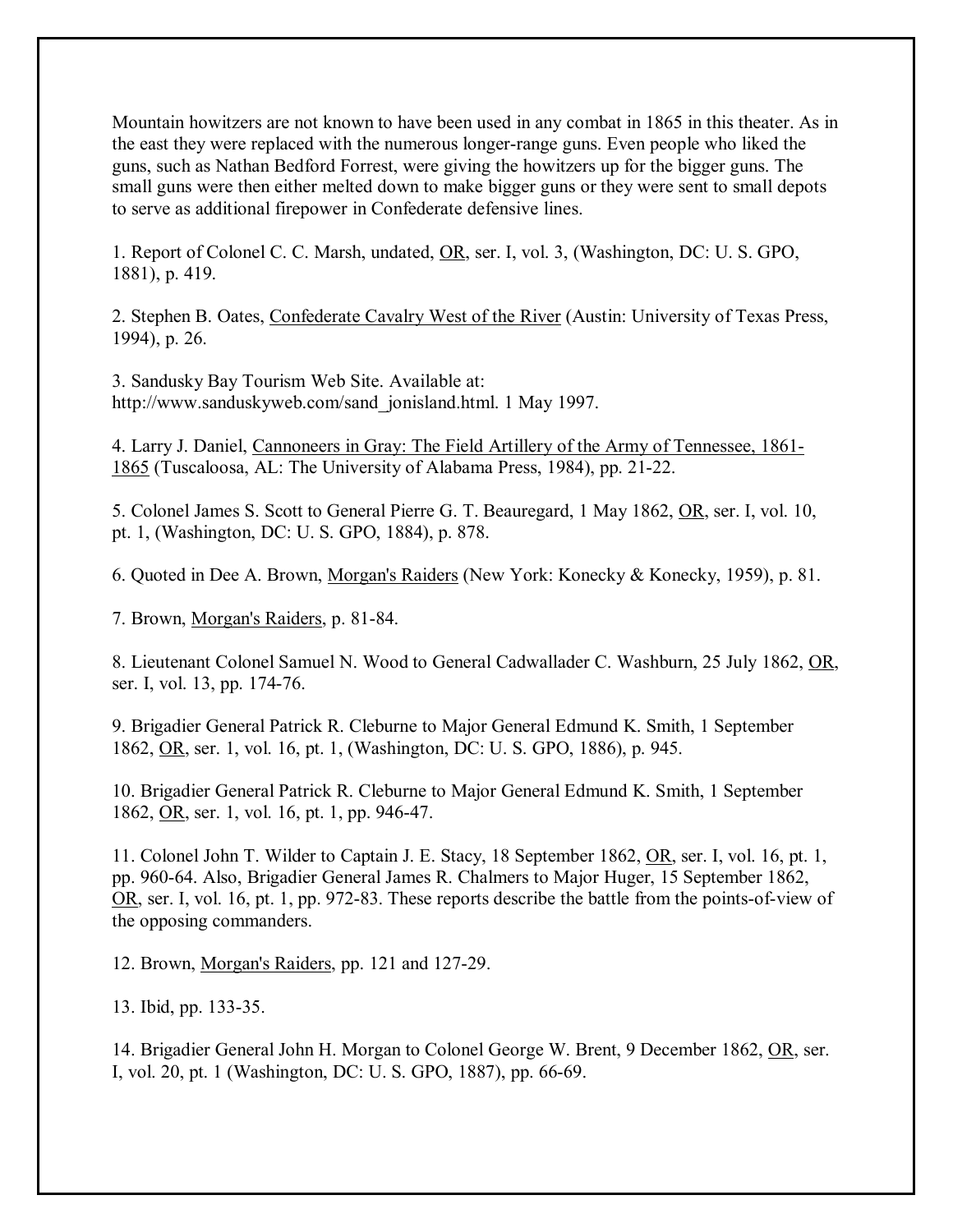15. Brown, Morgan's Raiders, pp. 149-51. Also, Brigadier General John H. Morgan to Colonel George W. Brent, 8 March 1863, OR, ser. I, vol. 20, pt. 1, pp. 156-59.

16. John W. Morton, The Artillery of Nathan Bedford Forrest's Cavalry (Marietta, GA: R. Bemis Publishing, Ltd., 1995), pp. 61-71.

17. Morton, The Artillery of Nathan Bedford Forrest's Cavalry, pp. 75-78.

18. Albert Underwood, Albert Underwood Civil War Diary. Found at Albert Underwood Civil War Diary Web Site. Available: http://dcwi.com/~dave/underwood3.html. 21 May 1998.

19. Report of Brigadier General Hugh W. Mercer, 30 March 1863, OR, ser. I, vol. 14, (Washington, DC: U. S. GPO, 1885), pp. 872-875. Also, Major General Benjamin Huger to Colonel Josiah Gorgas, 31 March 1863, OR, ser. I, vol. 14, pp. 854-59.

20. John W. Morton, The Artillery of Nathan Bedford Forrest's Cavalry (Marietta, GA: R. Bemis Publishing, Ltd., 1995) pp. 82-84.

21. Colonel Robert H. G. Minty to Captain Sinclair, 21 March 1863, OR, ser. I, vol. 23, pt. 1 (Washington, DC: U. S. GPO, 1889), pp. 160-61.

22. Henry M. Cist, Campaigns of the Civil War; Vol. VII: The Army of the Cumberland (New York: Charles Scribner's Sons, 1883), p. 36.

23. Report of Major General Quincy A. Gillmore, 1 November 1865, OR, ser. I, vol. 23, pt. 1, pp. 168-171.

24. John W. Rowell, Yankee Artillerymen: Through the Civil War with Eli Lilly's Indiana Battery (Knoxville, TN: The University of Tennessee Press, 1975), pp. 70-71.

25. Colonel August V. Kautz to Major S. A. Gratz, 11 June 1863, OR, ser. I, vol. 23, pt. 1, pp. 372-74.

26. John M. Harrell and John Dimitry, Confederate Military History, Vol. X: Louisiana And Arkansas (Secaucus, NJ: The Blue & Grey Press, 1974), pp. 177-78.

27. Rowell, Yankee Artillerymen, pp. 76-84.

28. Rowell, Yankee Artillerymen, pp. 84-87.

29. Rowell, Yankee Artillerymen, pp. 94-99.

30. First Lieutenant P. D. Hunter to Brigadier General Josiah Gorgas, 24 March 1865, OR, ser. I, vol. 30, pt. 2 (Washington, DC: U. S. GPO, 1890), pp. 633-35.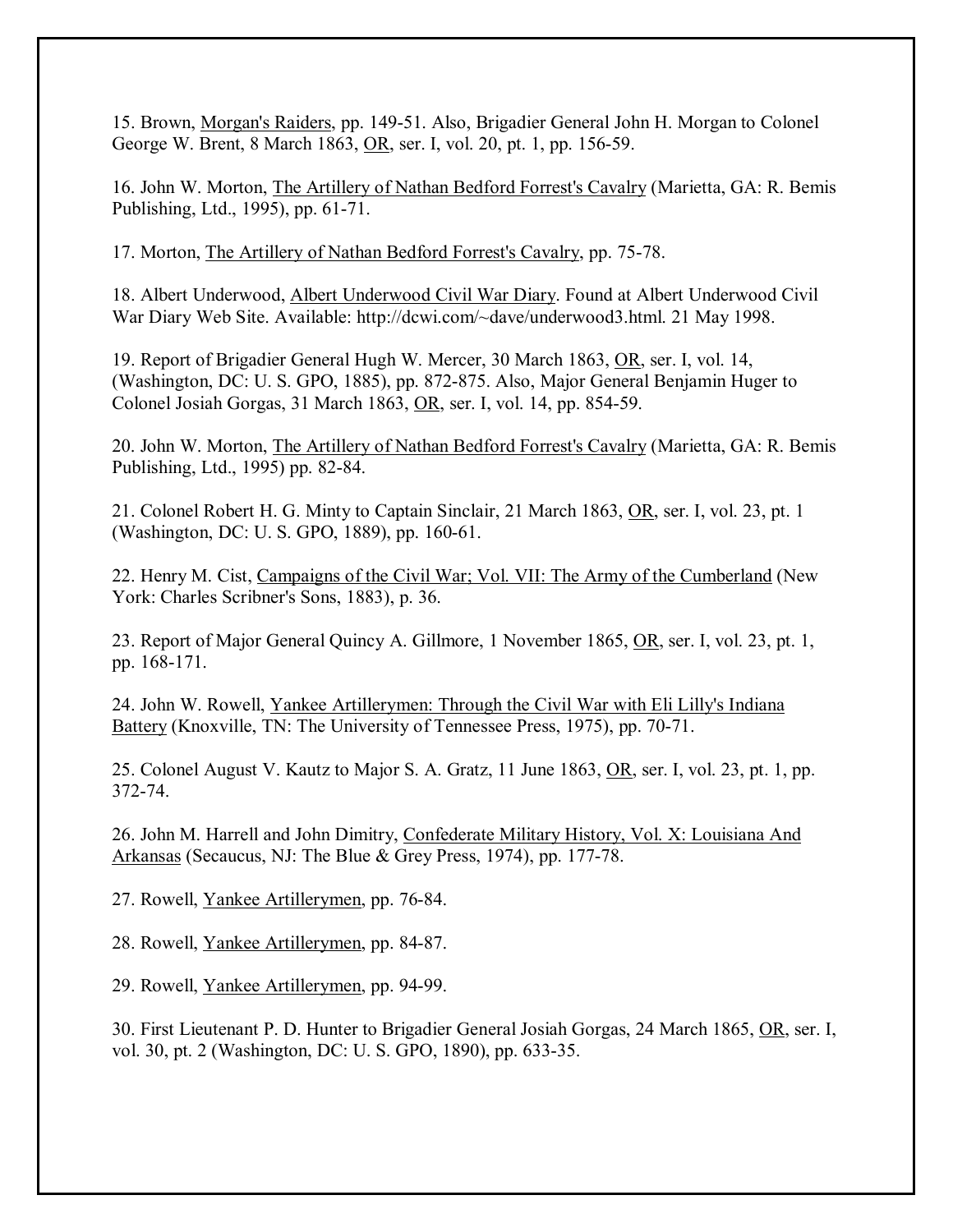31. Rowell, Yankee Artillerymen, pp. 104-05. Also, Colonel Smith D. Atkins to Captain Alexander A. Rice, 16 September 1863, OR, ser. I, vol. 30, pt. 1 (Washington, DC: U. S. GPO, 1890), pp. 454-56.

32. Morton, The Artillery of Nathan Bedford Forrest's Cavalry, pp. 112-14.

33. Morton, The Artillery of Nathan Bedford Forrest's Cavalry, pp. 115-20.

34. Morton, The Artillery of Nathan Bedford Forrest's Cavalry, pp. 115-30. Also, Daniel, Cannoneers in Gray, pp. 105-06.

35. Colonel Smith D. Atkins to Captain Alexander A. Rice, 27 September 1863, OR, ser. I, vol. 30, pt. 1, pp. 458.

36. Report of Captain Eli Lilly, OR, ser. I, vol. 30, pt. 1, pp. 466-67. Also, Colonel Smith D. Atkins to Captain Alexander Rice, 27 September 1863, OR, ser. I, vol. 30, pt. 1, pp. 456-58.

37. Colonel John S. Scott, 24 September 1863, OR, ser. I, vol. 30, pt. 2, pp. 531-33.

38. Colonel Robert K. Byrd to Lieutenant Colonel G. B. Drake, 9 October 1863, OR, ser. I, vol. 30, pt. 2, pp. 588-89.

39. Colonel Florence M. Cornyn to Captain George E. Spencer, 16 May 1863, OR, ser. I, vol. 23, pt. 1, pp. 252-59.

40. Cornelia Weller and Jac Weller, "Effective Pursuit: How Forrest Captured Streight, 30 April - 3 May 1863," Confederate Veteran, September-October, 1994, pp. 23-34.

41. Colonel Florence M. Cornyn to Brigadier General Grenville M. Dodge, 2 June 1863, OR, ser. I, vol. 23, pt. 1, pp. 350-52.

42. Brigadier General Peter J. Osterhaus to Lieutenant Colonel Walter B. Scates, 25 July 1863, OR, ser. I, vol. 24, pt. 2 (Washington, DC: U. S. GPO, 1889), pp. 581-84.

43. Brigadier General Eugene A. Carr to Lieutenant Colonel Henry Binmore, 7 September 1863, OR, ser. I, vol. 30, pt. 3 (Washington, DC: U. S. GPO, 1890), pp. 405-06.

44. Colonel Edward F. Winslow to Captain R. M. Sawyer, 1 October 1863, OR, ser. I, vol. 30, pt. 2, pp. 661-62.

45. Rowell, Yankee Artillerymen, pp. 130-31.

46. Colonel La Fayette McCrillis to Lieutenant W. P. Callon, 17 October 1863, OR, ser. I, vol. 30, pt. 2, pp. 745-46.

47. Report of Colonel George B. Hodge, 11 October 1863, OR, ser. I, vol. 30, pt. 2, pp. 728-29.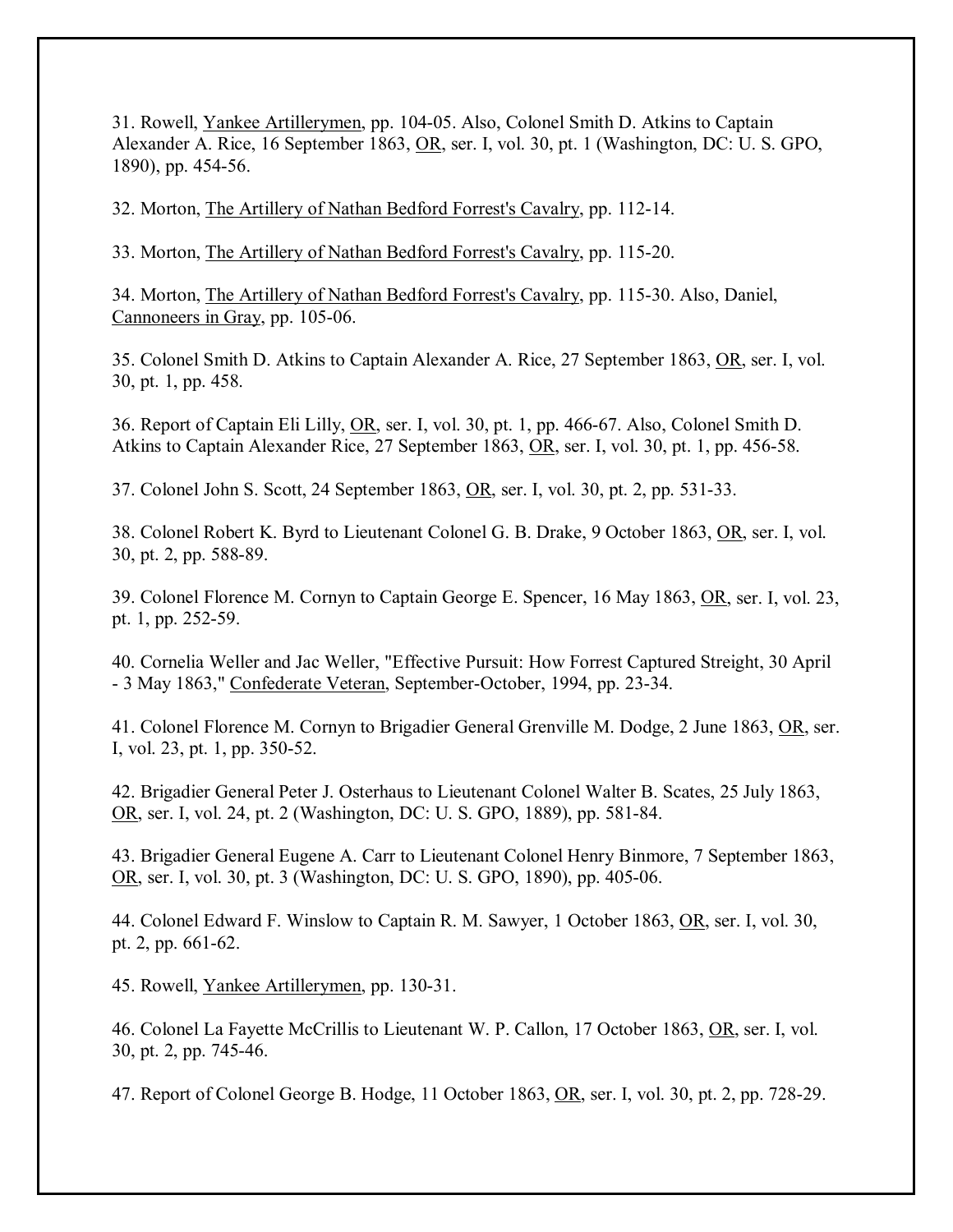48. Major General Ambrose Burnside to Major General U. S. Grant, 20 October 1863, OR, ser. I, vol. 31, pt. 1 (Washington, DC: U.S. GPO, 1890), p. 680.

49. Colonel Edward Hatch to Captain T. H. Harris, 9 November 1863, OR, ser. I, vol. 31, pt. 1, pp. 245-46.

50. Rowell, Yankee Artillerymen, pp. 150-53.

51. Rowell, Yankee Artillerymen, pp. 154-57.

52. Rowell, Yankee Artillerymen, pp. 158-65.

53. Morton, The Artillery of Nathan Bedford Forrest's Cavalry, pp. 149-56. Also, Thomas S. Cogley, History of the Seventh Indiana Cavalry Volunteers (Dayton, OH: Morningside House, Inc., 1991), pp. 92-98. Major Gustav Heinrichs to Lieutenant A. Vezin, 17 March 1864, OR, ser. I, vol. 32, pt. 1(Washington, DC: U. S. GPO, 1891), pp. 279-81. These three records detail the fighting of howitzers on both sides in the battle.

54. Brigadier General Stephen G. Burbridge to , 1 August 1864, OR, ser. I, vol. 39, pt. 1, pp. 23- 27. Also, Colonel Charles Hanson to Brigadier General Nathaniel McLean, 8 July 1864, OR, ibid., pp. 39-44.

55. Morton, The Artillery of Nathan Bedford Forrest's Cavalry, pp. 173-77. Also, Board of Investigation Interview of Colonel G. E. Waring, 18 July 1864, OR, ser. I, vol. 39, pt. 1, pp. 191- 94.

56. Sergeant A. B. Byrd to Captain B. A. Jeter, 3 November 1864, OR, ser. I, vol. 39, pt. 1, pp. 857-58.

57. Captain J. W. DeForest to Brigadier General James B. Fry, 30 November 1865, OR, ser. III, vol. 5 (Washington, DC: U. S. GPO, 1900), p. 561.

# **CHAPTER 9: THE CIVIL WAR: THE TRANS-MISSISSIPPI THEATER, 1861**

On March 16, 1861 the people residing in the southern half of the territory of New Mexico, today the southern halves of New Mexico and Arizona, voted to secede from the United States and join the Confederacy as a territory. Colonel John Baylor and his  $2<sup>nd</sup>$  Texas Mounted Rifles were dispatched from Franklin, Texas (today known as El Paso) to defend the new territory. Union Major Isaac Lynde held nearby Fort Fillmore with 97 men of the  $1<sup>st</sup>$  U. S. Mounted Rifles, 400 men of the  $7<sup>th</sup>$  Infantry, and four mountain howitzers. On July 24<sup>th</sup> Baylor moved with a small part of his command, less than 100 men, to Mesilla, the Confederate territorial capital. On the  $25<sup>th</sup>$  Lynde moved with 400 men and the four howitzers to attack the Texans. The  $7<sup>th</sup>$  was formed to support the howitzers at the edge of Mesilla. The Texans were waiting for them behind thick adobe fences and walls. Lynde fired only two shells from his howitzers before sending the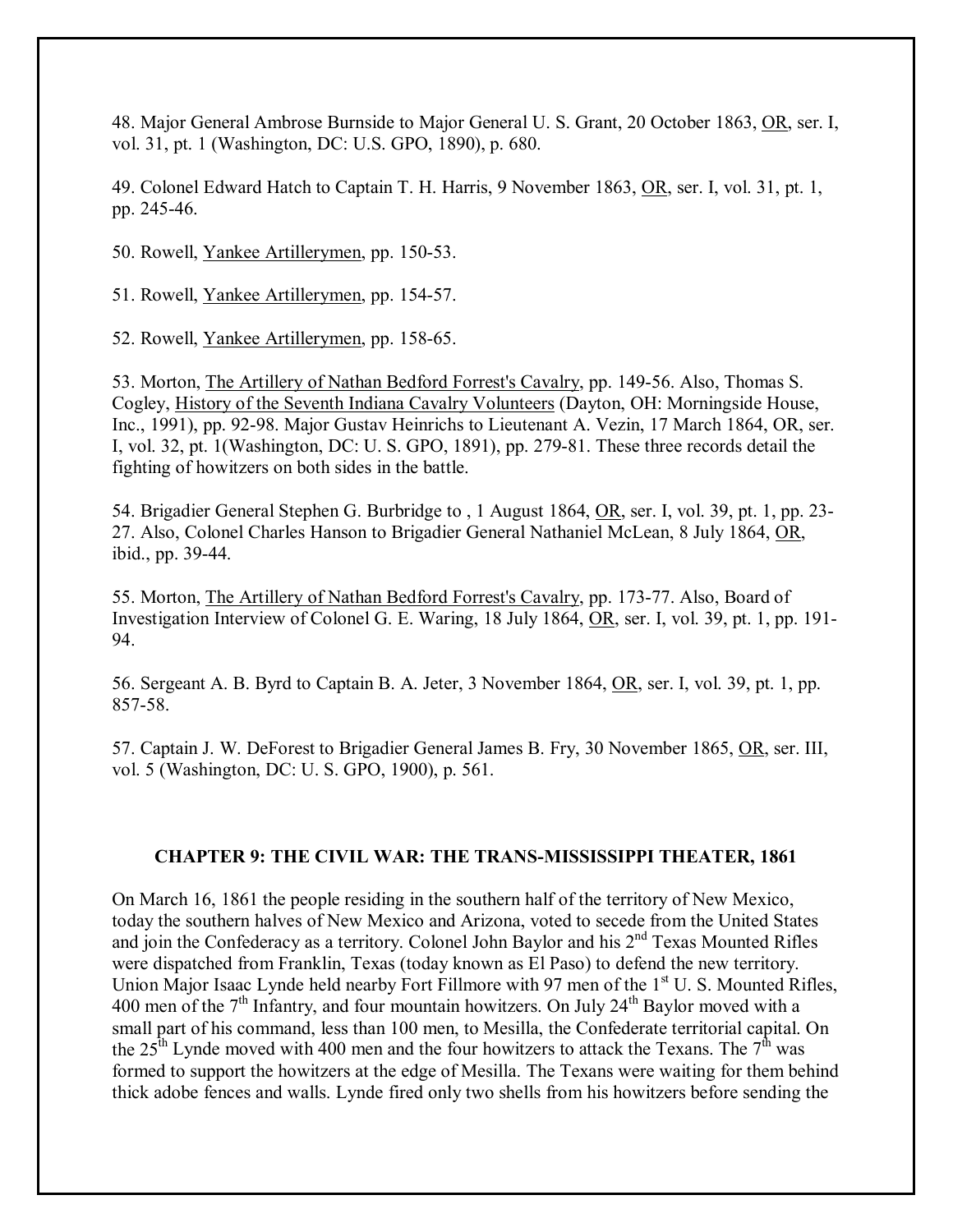Mounted Rifles to attack, and these were at long range which limits the accuracy of the smooth bore considerably. The Texans fired a couple of volleys into the Mounted Rifles, killing one or two and wounding a couple more, but this was enough to send the unsupported horsemen retreating to Lynde's main force. Lynde quickly retreated with his whole force to Fort Fillmore. Seventy or so Texans had defeated a force of 400-500 because of Isaac Lynde's timidity.<sup>(1)</sup>

At this point, according to Major Lynde, "Other officers, with myself, became convinced that we must eventually be compelled to surrender if we remained in the fort, and that our only hope of saving the command from capture was in reaching some other military post." $(2)$  At 1 a.m. on July  $27<sup>th</sup>$  the Union troopers abandoned Fort Fillmore and began heading northeast to obtain water at the San Augustine Springs and then head on east to Fort Stanton. The men were devastated by the intense summertime heat of New Mexico, and unable to resist when the Texans caught up with them. The Texans soon overtook the exhausted Yankees, and easily captured many men and the four howitzers which were being towed behind wagons. Lynde claimed he could only field 100 infantrymen to oppose the oncoming Confederates so he decided to surrender the entire command. $\frac{(3)}{2}$  With only one minor skirmish the Texans had secured a new Confederate territory for the time being, as well as obtaining four mountain howitzers, many stands of rifles and a lot of needed military stores.

In Missouri, Union General Nathaniel Lyon moved southward from the Union-held region of northeastern Missouri to attack the pro-Confederate Missouri State Guard. On August  $3<sup>rd</sup>$  they stumbled onto James Rains's  $8<sup>th</sup>$  Division of the Missouri State Guard, just southwest of a wooded valley called Dug Springs. Lyons retreated to the northeastern end of the valley while leaving a battalion of regulars and a dragoon company to keep a watch on the enemy. Rains quickly moved forward the rest of his command, 700 or so men and two mountain howitzers, and then attacked the small Federal force. The Yankees beat back two assaults and then launched a counter-attack which broke the Missourians. However, just at this moment Lyon's sent orders for the Federals to retire. Rains assembled what men he could and attacked the retreating Yankees. They pursued the Federals for a while, but were driven off by the artillery of Lyon's main force. The Missourians then fled all the way back to the main Confederate body. This disgusted General Ben McCulloch and contributed a lot to the problems that would later plague the working relationship of McCulloch and his Confederate forces with the independent Missouri force of Sterling Price. The howitzers played only a small role in this skirmish, but proved their worth by keeping up with the mounted forces in the rugged, mountainous regions of southern Missouri $\frac{(4)}{4}$ 

#### **The Civil War: The Trans-Mississippi Theater, 1862**

In Missouri and Arkansas both Union and Confederate forces were equipped with a large number of mountain howitzers, and would continue to use them long after the armies in the east had mostly replaced them with longer range weapons. Brigadier General Samuel Curtis launched a movement against the Confederates in Missouri throughout February. His force included over 9,500 infantry, 2,500 cavalry, and fifty artillery pieces, including four mountain howitzers. They skirmished with the Rebels every step of the way. For example, on February  $12<sup>th</sup>$ , when the advance Yankee units were fired on by Confederate skirmishers. Curtis's four mountain howitzers were always accompanying the advance units. The howitzers opened fire on the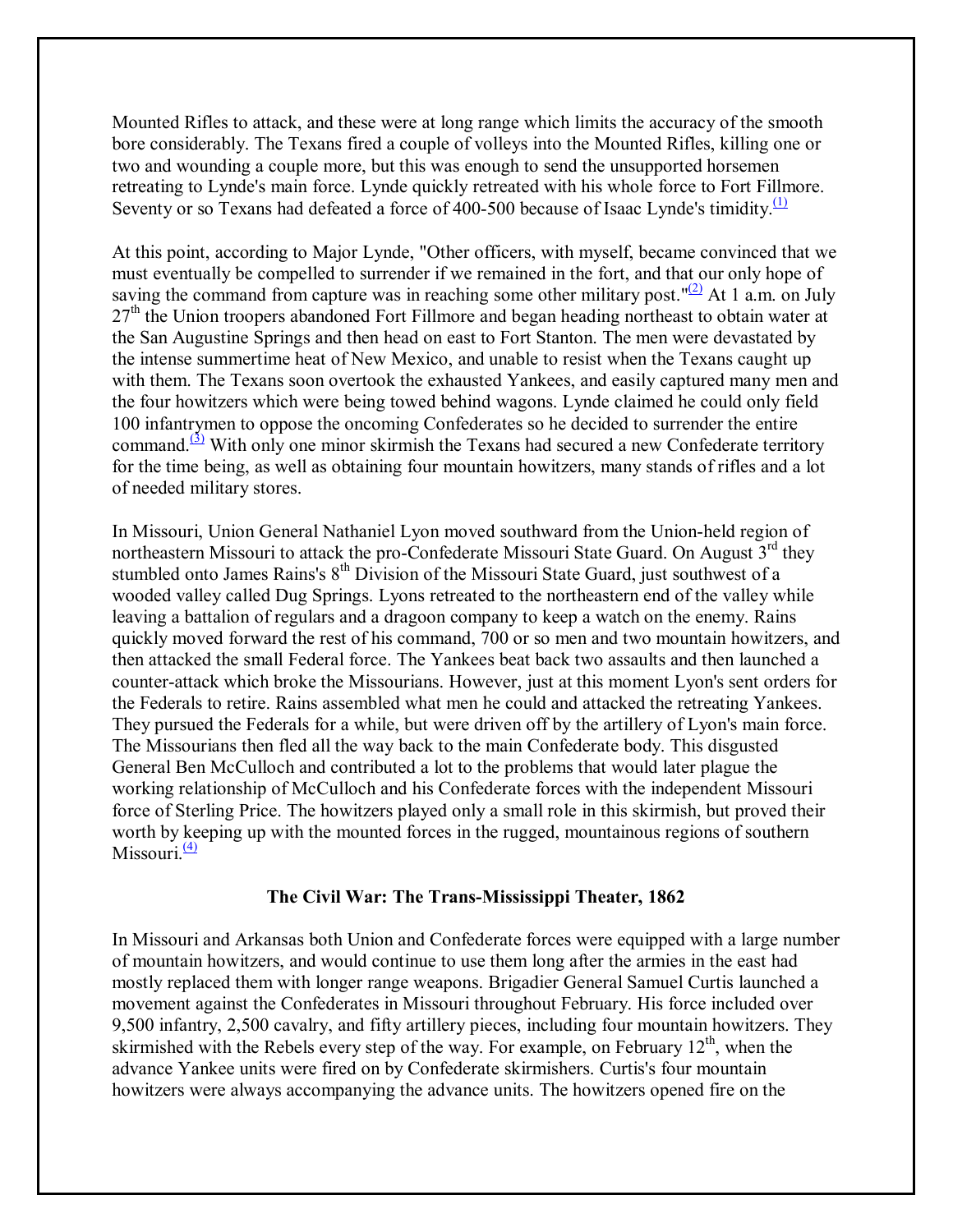Rebels and forced them to continue retreating.<sup> $(5)$ </sup> At Flat Creek, near Chariton, Missouri, the Confederates set up a strong defensive position in an attempt to stop the Yankee force. They had several artillery batteries implanted in their works and these opened fire on the advancing Union cavalry. The howitzers fired back until more of the Union artillery could arrive on the field. These reinforcements drove the Confederates from their works and eventually led to their expulsion from most of Missouri. $\frac{(6)}{6}$ 

One mountain howitzer was attached to the  $6<sup>th</sup>$  Missouri (U. S.) Cavalry. They, and the  $3<sup>rd</sup>$  Iowa Cavalry, moved against Confederate infantry at West Plains, Missouri on February 19<sup>th</sup>. Companies A and B of the  $6<sup>th</sup>$  and the howitzer attacked the town from the north. The Confederates fired only a few shots before they fled from the attacking cavalry. Union leaders believed the Confederates were holed up in the court-house, so they sent the howitzer to shell them out. According to Colonel S. N. Wood "Sergeant Moody opened fire upon the building with the howitzer. One shot with canister covered the entire front with bullet-holes. A shell passed through both walls and three partitions and then exploded." $\frac{1}{2}$  The Confederates lost 6 killed, 8 wounded and 40 captured. While the Yankees had no casualties at all. The howitzers moved quickly with the cavalry and helped to keep the Missouri Confederates off balance and easier to defeat. This forward movement by Union columns continued on into northern Arkansas.

One of the largest, and most influential, battles of the Trans-Mississippi Theater was the Battle of Pea Ridge, Arkansas on March 6-8. Both sides would use several mountain howitzers in this fight. Brigadier Samuel R. Curtis had 10,500 Union soldiers and 49 artillery pieces, including 4 mountain howitzers, as he pursued General Sterling Price from Missouri into Arkansas. The Confederates, under Major General Earl Van Dorn, had about 15,000 men and 35-40 cannons, including several mountain howitzers. Van Dorn sent the Confederate forces on muddy mountain roads circling the Yankees to the north to be able to attack Curtis's force from behind. The Confederates attacked piecemeal, first Ben McCulloch on the Yankee left and later Sterling Price on the right. They drove back the Union soldiers, but they did not break. The loss of Ben McCulloch and James McIntosh caused many of the rebels to surrender. Curtis's men held on and the Confederates were forced to retreat, because their food and ammunition wagons were many miles away. In essence it was a draw, but the battle helped to secure Missouri for the Union.<sup>(8)</sup> Much of the artillery with Price's Division was made up of mountain howitzers.<sup>(9)</sup> The most important service in the battle was performed by those howitzers attached to Company A of Bowen's  $10^{th}$  Missouri (U. S.) Cavalry.

The 10<sup>th</sup> Missouri had been serving as part of the bodyguard force for General Curtis. They, and their howitzers, had skirmished with the retreating Confederates throughout Missouri in late February and early March. At the height of the main battle on the  $7<sup>th</sup>$ , the Union center was being overwhelmed by the Confederates and reinforcements were rushed to them. Curtis dispatched the two companies of the  $10<sup>th</sup>$  and its two howitzers to shore up the middle of the line. According to Major William D. Bowen:

[Colonel Eugene Carr] who instructed me to take position on the road between the Ninth Iowa and the Twenty-fourth Missouri. After firing 24 rounds my pack caissons were exhausted, and I fell back. Having resupplied [sic] myself with ammunition, took post about 300 yards to the left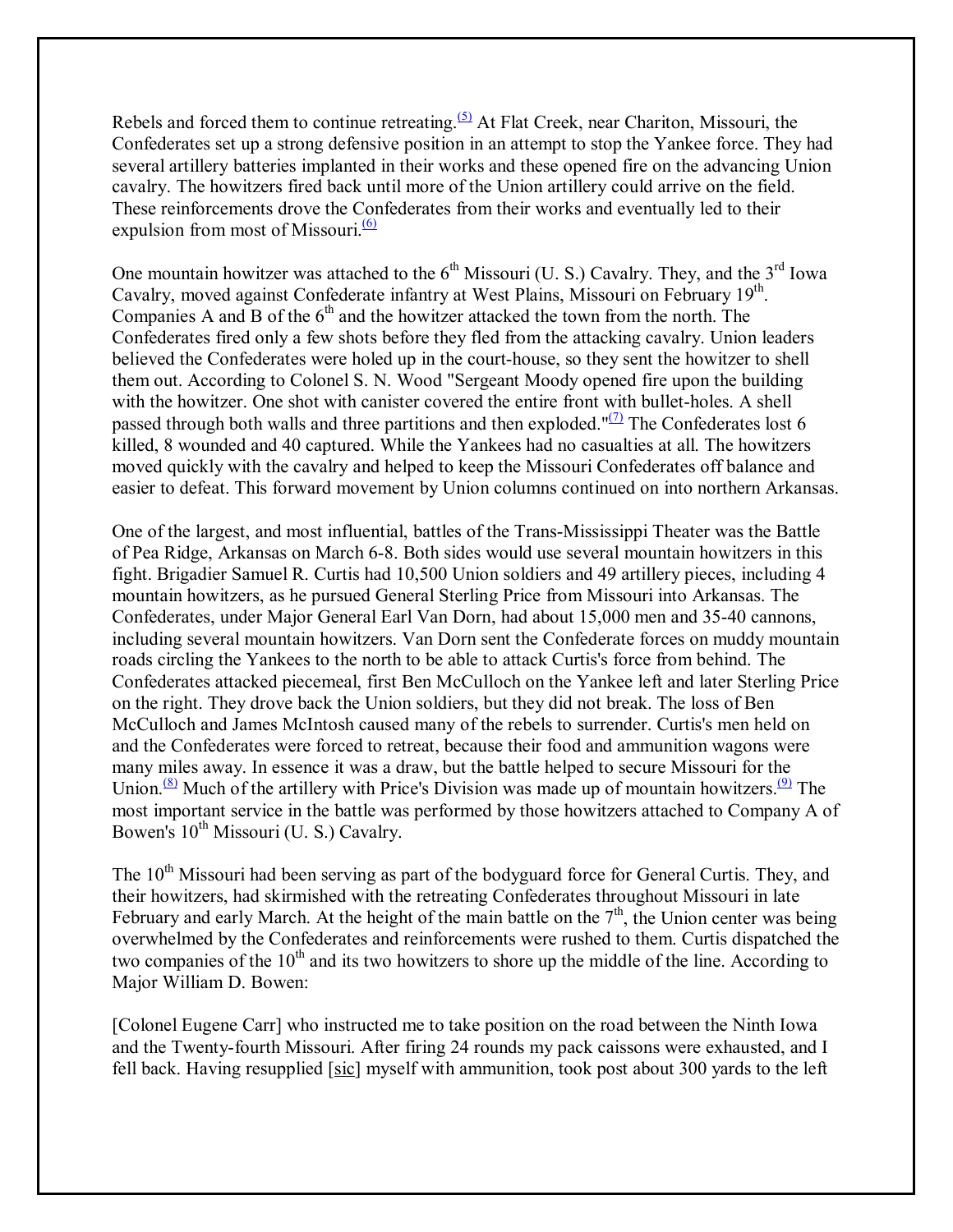of my former position, and threw spherical-case shot into the ranks of the enemy until, finding their heavy guns had our range, we fell back. $(10)$ 

The only effective tactic for mountain howitzers when facing longer-range guns was to retreat or be cut to pieces. The fire of Bowen's howitzers had kept the line from collapsing and contributed a lot to the retreat of the rebels. They shored up the line long enough for more reinforcements to arrive and save the day. $\frac{(11)}{2}$  General Curtis described the service of these howitzers with his forces saying most succinctly. "These did good service at a most critical period." $\frac{(12)}{2}$ 

After the battle was over Federal forces in southeastern Missouri moved to eliminate troublesome guerillas along swamps of the Missouri-Arkansas border. With 500 men and two mountain howitzers Brigadier General John McNeil hoped to stop the partisans's annoying and destructive raids. They left Bloomfield, Missouri on March  $9<sup>th</sup>$ , and on the 10<sup>th</sup> they had arrived at the Saint Francis River at Chalk Bluff, Arkansas. The Confederate guerillas held the ferry on the far side of the river, and skirmished inconclusively for a couple of hours. The howitzers were soon brought up to shell the Rebels. Their fire forced the Southerners to keep their heads down for the most part, and after three hours some Union soldiers were able to swim the river and bring the ferryboat back. The Yankees were able then to cross the river and secure the heights above it. The next day they advanced to the main base of the "Missouri Swamp Fox" M. Jeff Thompson. They found that he had evacuated it the day before, but they kept Thompson off balance and impeded his raids for a while. In the short campaign McNeil's men captured 60 Southerners and 65 mules or horses, destroyed 250 guns and destroyed a large amount of forage and food in the farms around Thompson's area of operations. The mountain howitzers had moved easily through a swamp that would have prohibited the movement of any larger guns.  $\frac{(13)}{(13)}$ 

Howitzers attached to the 4<sup>th</sup> Iowa Cavalry shelled Confederates around Talbot's Ferry along the White River in Arkansas. In mid-April a brigade of cavalry was dispatched to raid Confederate defensive works and manufacturing centers in northern Arkansas. They destroyed a saltpeter works at Yellville, Arkansas. A Confederate force attempted to stop them at Talbot's Ferry. Two mountain howitzers were brought forward and they shelled the Confederates, who quickly withdrew. The Union cavalry eventually rejoined the rest of the Union army for the continuing advance into Arkansas.<sup> $(14)$ </sup> General Samuel Curtis reported that the Union cavalry and howitzers fought a small skirmish near Jacksonport, Arkansas on the White River. It was only a minor skirmish, as Civil War battles go, but 20 Confederates were killed and wounded. $\frac{(15)}{(15)}$ 

Howitzers were often assigned to infantry units guarding the supply wagons or railroads of the various Union armies. In June and July the  $11<sup>th</sup>$  Wisconsin Infantry was guarding a supply train in far northern Arkansas, and they had a mountain howitzer with them. This howitzer was assigned to the  $1<sup>st</sup>$  Indiana Cavalry. These infantry forces kept the guns when they advanced deeper southward into Arkansas. When General Steele's force reached the Bayou Cache on the Cache River he sent forward the four companies of the  $11<sup>th</sup>$ , three companies of the 33<sup>rd</sup> Illinois and the mountain howitzer as advance scouts. On July  $7<sup>th</sup>$  around a half mile down the road to Des Arc the Yankees ran into a large rebel force marching towards Steele. The howitzer did deadly work on the advancing Confederate soldiers, so they sent a heavy force to silence and capture the piece. Captain Partridge succeeded in saving the piece and after a short retreat it aided the infantry in stopping the Confederates. The 1<sup>st</sup> Indiana Cavalry soon arrived and put the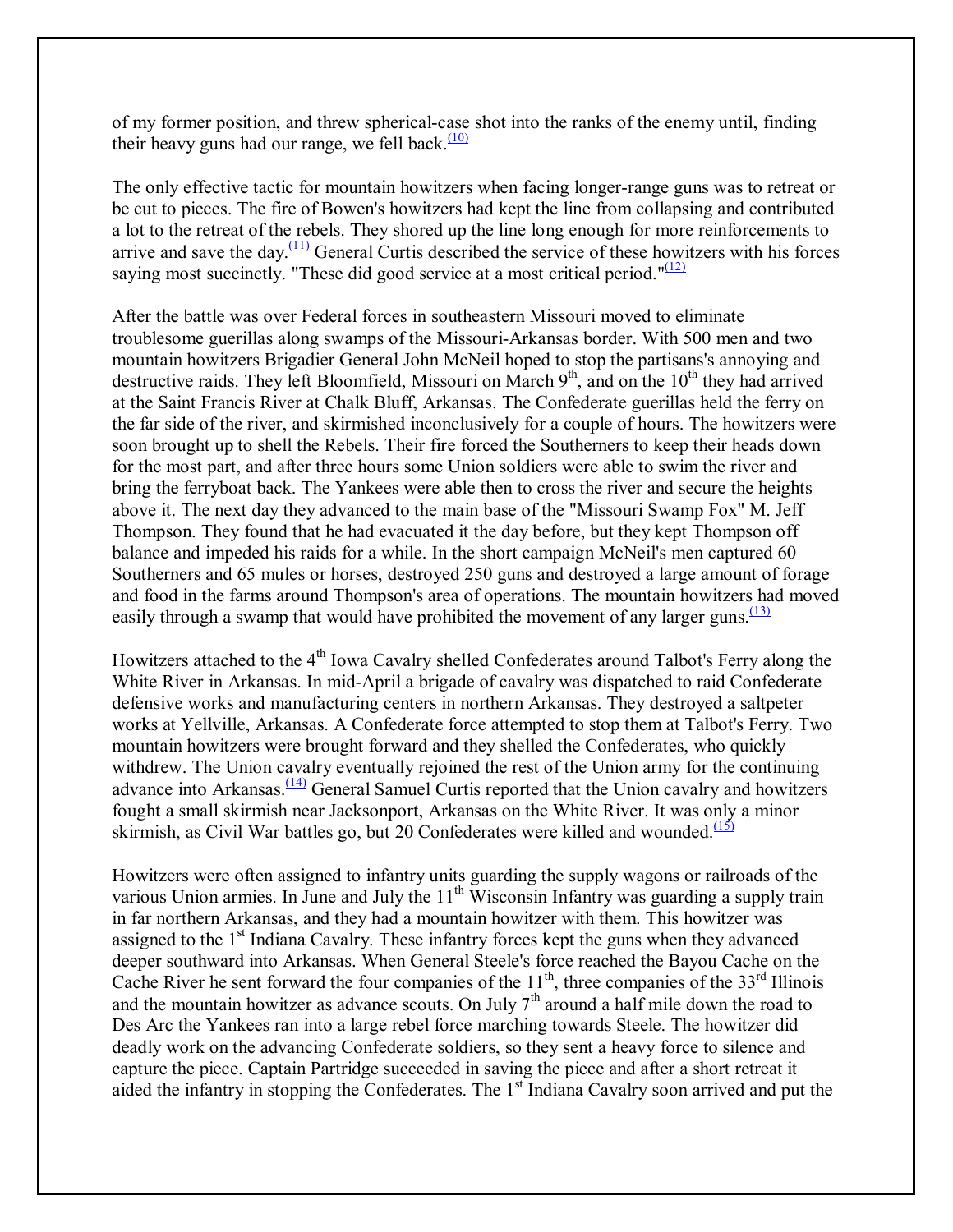Confederates to flight, but it was the fire of the men and their howitzer which stopped Colonel Albert Rust's force of over 1,000 Confederate cavalry from making a surprise attack on Steele's Union division. The  $83<sup>rd</sup>$  Illinois lost nine wounded and the  $1<sup>st</sup>$  Indiana had one killed and nine wounded. The 11<sup>th</sup> suffered five killed and 39 wounded, mostly from the companies guarding and manning the howitzer, but reportedly just under 150 Confederate dead were found upon the field  $\frac{(16)}{1}$ 

Davidson's Peoria Illinois Battery used howitzers at Fayetteville, Arkansas on July 15<sup>th</sup>. A force of 750-1,000 cavalry and mounted infantry, and the two howitzers, were sent to attack the Missouri State Guard units encamped near Fayetteville. The men made two long night-marches and hid out in the woods during the day to avoid detection. They made it to where the Missourians were encamped, a little over 75 miles, in 36 hours. The Union column approached the Confederate camp and shelled the camp with the two guns. This was quickly followed by a mounted charge which routed the Rebels. They pursued the fleeing Missourians for 12 miles to the Cane Hill area, and stopped as their horses were beginning to give out. The men returned to Fayetteville, having fought a battle and traveled over 100 miles in under 44 hours.  $(17)$ 

On July  $24<sup>th</sup>$  a detachment of 300 Union cavalry was sent to intercept a group of Confederate infantry that was reported to be trying to cross the L'Anguille Creek, 4 miles southeast of Marianna, Arkansas. When they arrived early on the  $25<sup>th</sup>$  the cavalry encountered a Union infantry force that had been dispatched from another command on the same mission. From them Colonel Robert Rombauer learned that the company of Rebel infantry had been routed the previous evening by yet a third Union force sent after them. It had some mountain howitzers and easily chased off the Confederates, who fled across the L'Anguille Creek. Rombauer and his cavalry continued south in an attempt to catch the fleeing rebels, but for the next day and a half they chased reported Confederate forces and never ran into any groups of Southern soldiers.<sup> $(18)$ </sup>

In mid-August a force of Union cavalry from the Trans-Mississippi, including part of the  $10<sup>th</sup>$ Missouri (U. S.) Battalion and its two howitzers, was sent on raids in Arkansas and Louisiana in support of one of U. S. Grant's early attempts to take the Confederate Gibraltar, Vicksburg. This force was to destroy supplies and ammunition, and to distract Confederate forces which might otherwise be free to combat Grant's movement down the Mississippi. On August 19<sup>th</sup> Colonel William Bowen and the  $10<sup>th</sup>$  headed to Tallulah, Louisiana on the Vicksburg road. A mile from the town they discovered that the Confederates were drawn up in line-of-battle to stop their raid. The howitzers were brought up and after a few shells the Southerners retreated closer to Tallulah. 300 yards from the supply depot the Union soldiers discovered that the Confederates were once again drawn up to oppose them and this time they were heavily reinforced. Once again Bowen brought forward his howitzers and yet again the Confederates fled after just a few shots from the guns. The cavalry then preceded to destroy the depot which contained a large amount of food stores for the Confederate armies along the Mississippi. He also burned the telegraph station and a number of railroad cars. The men then retired to their transport boats and preceded back upriver into Union-held portions of Arkansas.

As they headed upriver they learned of a large number of Confederates near Greenville, Arkansas and decided to attack them. They chased the enemy for two miles, but the Rebels stopped and brought forward a four-gun battery to fight the Yankees. Bowen kept one of the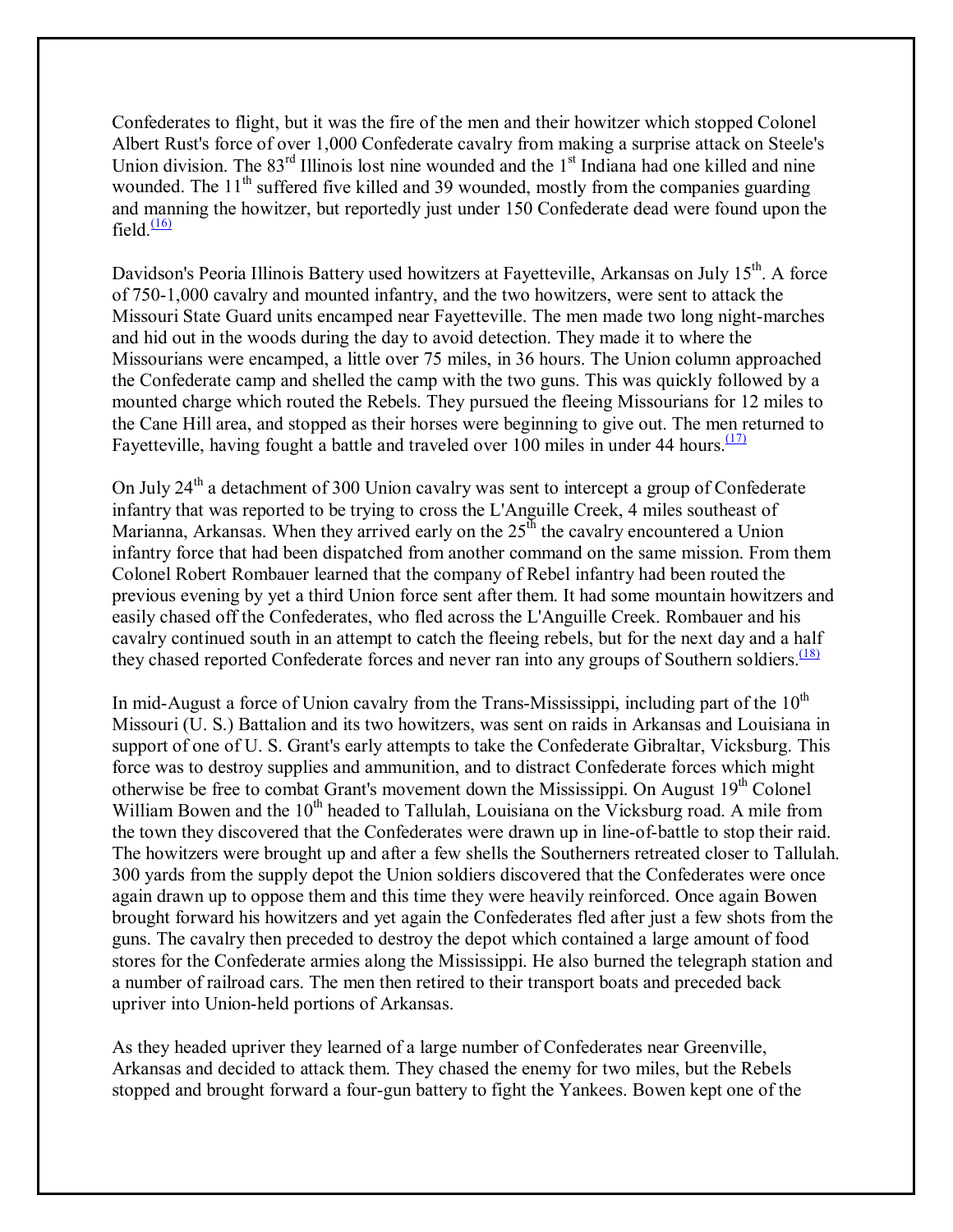howitzers in the road and opened fire, while the other was sent through a corn field to attack the Confederates flank. The Confederates retired without replying to the fire of the howitzers. The Union force retreated to their boats and continued upriver. On the  $25<sup>th</sup>$ , near Bolivar, Arkansas, they ran into another force of Confederates, and these were willing to put up a fight. The infantry occupied the town, but the cavalrymen landed a half mile away. There they were attacked by a much larger Southern force. The only thing that saved them was the two howitzers. The howitzers fired until they were out of ammunition, but they were reinforced by another section of artillery and a Union gunboat which forced the Rebels to withdraw. They pursued the Confederates for a mile, and then returned to their transports and continued upriver to their base at Helena, Arkansas. All in all the howitzers proved their worth. They kept up with a fast-moving cavalry force, and gave it fire support which turned the tide in the Union's favor in four separate engagements. $\frac{(19)}{2}$ 

The  $9<sup>th</sup>$  and  $6<sup>th</sup>$  Kansas Cavalries used howitzers at Newtonia, Missouri on September 30<sup>th</sup>. Advancing Union cavalry attacked the Confederate-held town on September  $29<sup>th</sup>$  as part of a plan to take the last few Confederate-held towns in Missouri. Brigadier General Frederick Salomon rushed numerous units to the assistance of the attackers, including the  $6<sup>th</sup>$  and  $9<sup>th</sup>$ Kansas Cavalries and their attached mountain howitzers. For a little while the Yankees actually got into part of the town, but their howitzers were too short-ranged to reply successfully to the large Confederate guns, so they had to retreat. They pulled back a mile to wait for Salomon, who marched with two infantry brigades to assist in the attack. When Salomon arrived at the battlefield he moved units around, and placed the  $6<sup>th</sup>$  Kansas and its howitzers on the far-right of the Union line. Salomon believed he was outnumbered and kept the Confederates in check with artillery fire. At dusk he withdrew to the nearby Union-held town of Sarcoxie. Newtonia soon fell when other advancing units took other towns which forced the Confederate garrison to withdraw or be cut off from the South. $\frac{(20)}{20}$ 

Company E, of the  $2<sup>nd</sup>$  Kansas Cavalry was detailed to man two mountain howitzers on September  $10^{th}$ . They first used them near Old Fort Wayne, Arkansas on October  $22^{nd}$ . In October the Union army was advancing southward, re-crossing the field where the Battle of Pea Ridge had occurred just a few months before. The 2<sup>nd</sup> Kansas was assigned to obtain intelligence of the enemy's positions and numbers. On the 22nd the Kansans approached Maysville, near the Arkansas/Indian Territory border. Several miles east of the town, near a small hamlet called Old Fort Wayne, they encountered a large Southern force. The  $2<sup>nd</sup>$  attacked rather than wait for reinforcements. The Kansans galloped across the field until they were within 300 yards of the enemy. There they dismounted, the howitzers opened fire near the right of the line, and then they charged the larger Confederate force. One of the howitzers was turned to the right to stop the fire of Confederate parties trying to flank the  $2<sup>nd</sup>$ . They penetrated the Southern lines and even succeeded in capturing a Confederate artillery battery, which was quickly sent to the rear. Brigadier General James G. Blunt dispatched most of his cavalry and four mountain howitzers to pursue the retreating Confederates. $\frac{(21)}{2}$ 

They saw action again on November 6-7 at Cove Creek, Arkansas. An outpost had been placed at the junction of the Fayetteville and Cane Hill roads. A large force of Confederate cavalry was moving north and they wanted to take the small force. If they did then they would be on the flank of the Union army and force them to withdraw back into Missouri. 100 men and two mountain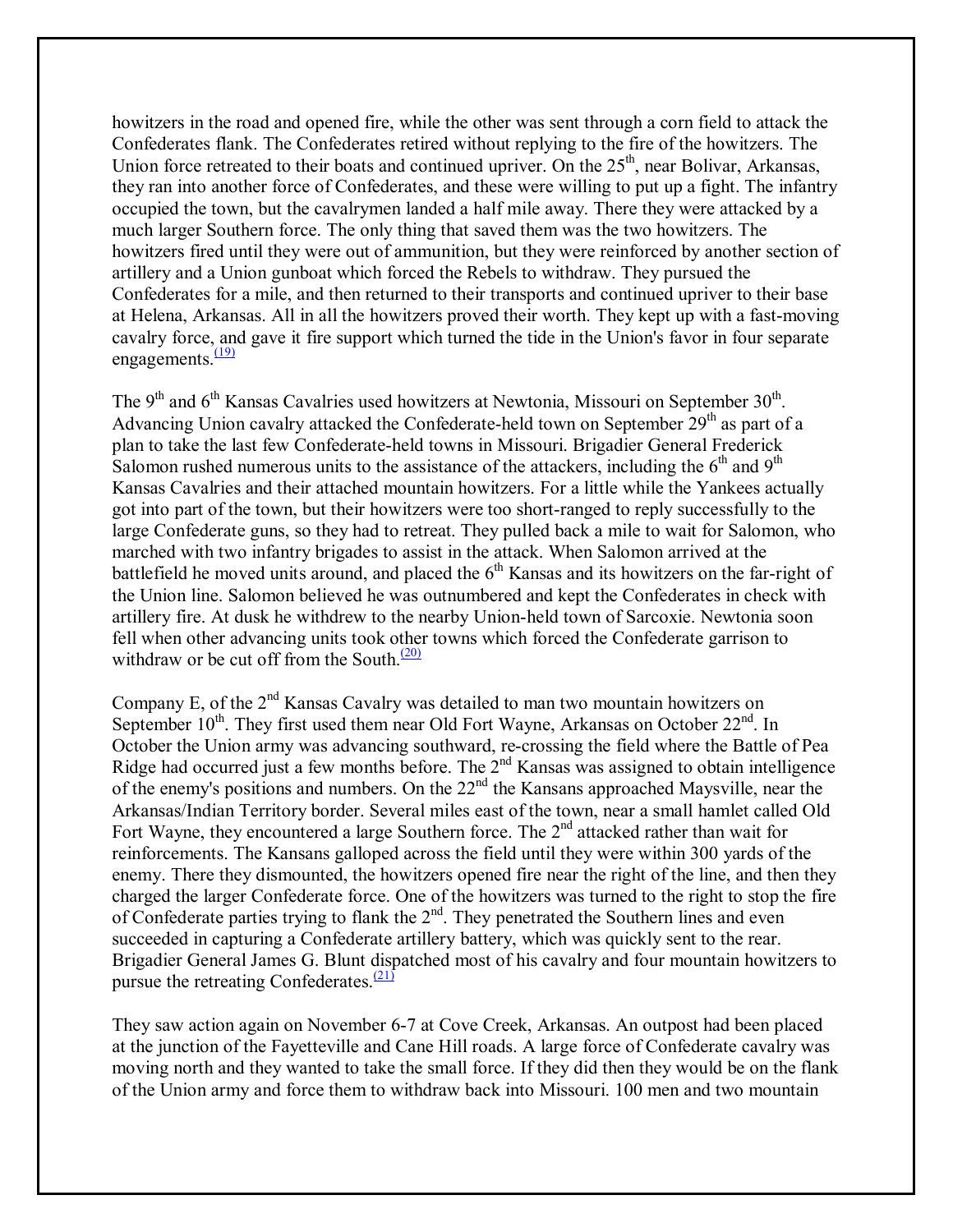howitzers were ordered to reinforce the garrison. At dawn on November  $6<sup>th</sup>$  the detachment from the  $2<sup>nd</sup>$  Kansas began moving to the outpost. After moving only four miles they ran into the garrison on the crest of a small nearby mountain range. The garrison had been driven from the outpost, but they were still fighting the advancing Southerners for every foot of ground. The detail of the  $2<sup>nd</sup>$  joined them and they dug in on the hillside. The howitzers and rifle fire kept the Rebels at bay for most of the day. Towards the end of the day they were pushed off the mountain, but the cavalrymen were reinforced by part of the 11<sup>th</sup> Kansas Infantry and early on November  $7<sup>th</sup>$  they retook the hilltop. They held the hill, but Confederate forces bypassed them to attack the rear of the Union army. The  $2<sup>nd</sup>$  and the other Yankees joined the  $1<sup>st</sup>$  Division in fighting along the crossing of the Illinois Creek. The division was forced to retire, but it did so grudgingly. The howitzers were drug slowly to the rear by hand, firing often to slow down the Southerners. The Union army pulled back several miles, many units going back into Missouri, but they lost very few men, supplies or artillery and were intact so that they could re-invade Arkansas whenever they chose to. $\frac{(22)}{2}$ 

By late November the Union army was moving back into the area around Cane Hill. On November 28<sup>th</sup> the Confederate cavalry division, under John Marmaduke, dismounted and prepared to defend the intersection against the Yankees. Their artillery included Bledsoe's two 6 pound field pieces and four mountain howitzers in Shoup's Battery of Jo Shelby's Iron Brigade. The enemy artillery began the fight at such long range that only the two 6-pounders could reply. The two howitzers of the 2<sup>nd</sup> Kansas advanced with the Yankee skirmishers and opened a hot fire on the Southern cavalry. Marmaduke's brigades were slowly forced back, but the enemy was often checked by flank attacks by one or the other of the brigades. They fell back to Newburg where they planned to make a stand. Twelve Union guns opened fire, which Shoup promptly responded to with all of his guns, even the howitzers. The duel lasted for thirty minutes with neither side doing any appreciable damage to the other. Marmaduke decided to retreat again along the Cove Creek Road, and seeing this the enemy made a rapid push to bag the cavalrymen.

At the forefront of this advance was a group of four howitzers, including the  $2<sup>nd</sup>$  Kansas's two pieces. Shoup's guns planted themselves atop a mountain crest and firing fast and furiously they were able to stop the Yankees and save Marmaduke's supply train. A couple of the howitzers were disabled in the fight, but the cavalry supports held on long enough for them to be placed on pack mules and saved to fight another day. The hill was so steep that the advancing Union soldiers had to haul any guns up by hand, and all they succeeded in moving were the four howitzers. The other pieces were much too heavy to be moved that way. At the intersection of the Fayetteville and Van Buren roads they made another stand. Once again the howitzers and cavalrymen kept up a hot fire, but a much-larger Union army forced them to continue the retreat. Marmaduke's men succeeded in determining the strength and composition of the enemy. This skirmish was a small opening portion of the advances of both armies which would lead to the Battle of Prairie Grove just a week or so later, in early December.<sup> $(23)$ </sup>

The second largest battle in the Trans-Mississippi Theater occurred at Prairie Grove, Arkansas on December 7. The Union Army of the Frontier continued to move south into northern Arkansas, while the Confederate Army of the Trans-Mississippi headed north to attempt to drive the Union army out of Arkansas and hopefully Missouri, too. To stop the advance of the Confederate forces Brigadier General James Blunt massed his forces in the area around Cane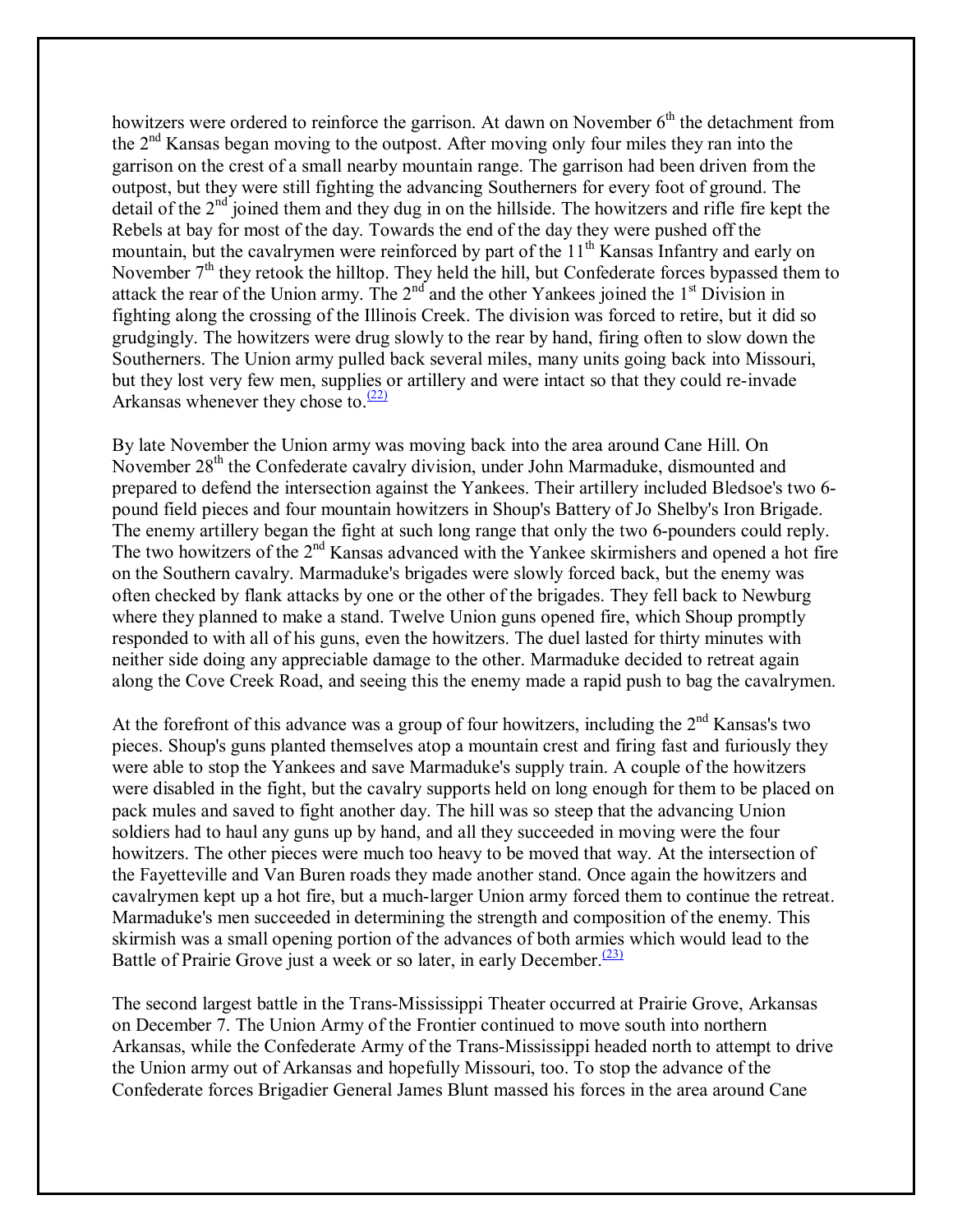Hill and dug in. The 2<sup>nd</sup> Kansas was placed at the Cove Creek Road Intersection where the Fayetteville and Van Buren roads intersected. There were only a few hundred of the Kansans and their two howitzers, and on December  $5<sup>th</sup>$  several thousand Confederates drove them away after only a slight skirmish. The Southern army was trying to flank General Blunt's position at Rhea's Mills and to keep his reinforcements from reaching him. Both armies maneuvered on the  $6<sup>th</sup>$ trying to discover the exact location of their enemies. The battle began at dawn on Sunday, December 7, when the Confederates shelled the Yankee skirmishers from the heights of the nearby Boston Mountains. Blunt replied with fire from two mountain howitzers, but neither side did any damage to the other. Blunt pulled back all of his force to Rhea's Mill so that the Confederates could not block the road that Union reinforcements would have to travel on.

General Blunt dispatched the  $6<sup>th</sup>$  Kansas Cavalry and two howitzers to harass the rear of the Confederate flanking force. They pursued the Rebels for two or three miles, firing on them with the howitzers the whole time, until the Confederates drew up for battle forcing the  $6<sup>th</sup>$  to withdraw. The regiment had done a good job though. They slowed the Confederates down and allowed reinforcements to come to Blunt unimpeded. The cavalry brigades, including the howitzers of the 3<sup>rd</sup> Wisconsin, and the 2<sup>nd</sup> and 6<sup>th</sup> Kansas Cavalries, fought hard and kept open the lines of communications between Blunt's force and the approaching reinforcements under General Herron. Around 1:45 p.m. the two Union forces joined together near Rhea's Mills, called Prairie Grove. The battle settled down to a series of straight-forward charges by both sides which were cut to pieces by artillery and rifle fire. The 2<sup>nd</sup> Kansas Cavalry was dismounted and joined in the fighting around a grove of woods in front of the Union right. Their two howitzers were sent forward to join in the fighting for these woods. They stopped on a small knoll to the right of the woods and opened fire. They poured canister into a large mass of Confederates until they had run out of ammunition and most of their horses had been shot down. The  $2<sup>nd</sup>$ 's men then rolled the howitzers off the battlefield by hand. The Southerners moved farther to the Union right to flank the Yankees. Blunt rushed men and artillery to stop them, including the howitzers of the 3rd Wisconsin Cavalry. A Union battery of six 10-pound Parrot Rifles was about to be overrun, but the  $3<sup>rd</sup>$ 's two howitzers opened fire with double-charges of canister, which helped drive back the Confederates. The fire of the howitzers allowed the Parrot battery to concentrate on a Confederate battery, which it drove off after dismounting two of their guns and wounding a number of the cannoneers. The fighting continued all over the field until well after dark.

Around daylight on the  $8<sup>th</sup>$  General Hindman asked for a truce to care for his casualties on the field. Blunt later learned that the Confederates had begun retreating the night of the  $7<sup>th</sup>$ , and left behind a small group to care for their wounded friends. The Federals suffered 1,148 casualties, including 167 killed and 798 wounded. The Rebels suffered a little more, but they had fewer men to begin with and could not tolerate such heavy casualties. The howitzers performed admirably all over the field, from the cavalry attacks on the Confederate rear to fighting in some of the hottest spots all over the field of battle. $(24)$ 

James Blunt's Army of the Frontier began to move forward after the Battle of Prairie Grove in late December when they learned that Confederate forces might be planning another offensive of their own. Blunt left behind his trains and rushed forward with 8,000 of his best soldiers and thirty artillery pieces. A few miles north of Van Buren the Union cavalry ran into two Southern cavalry regiments guarding one of the few decent fords in the area. They brought up four of their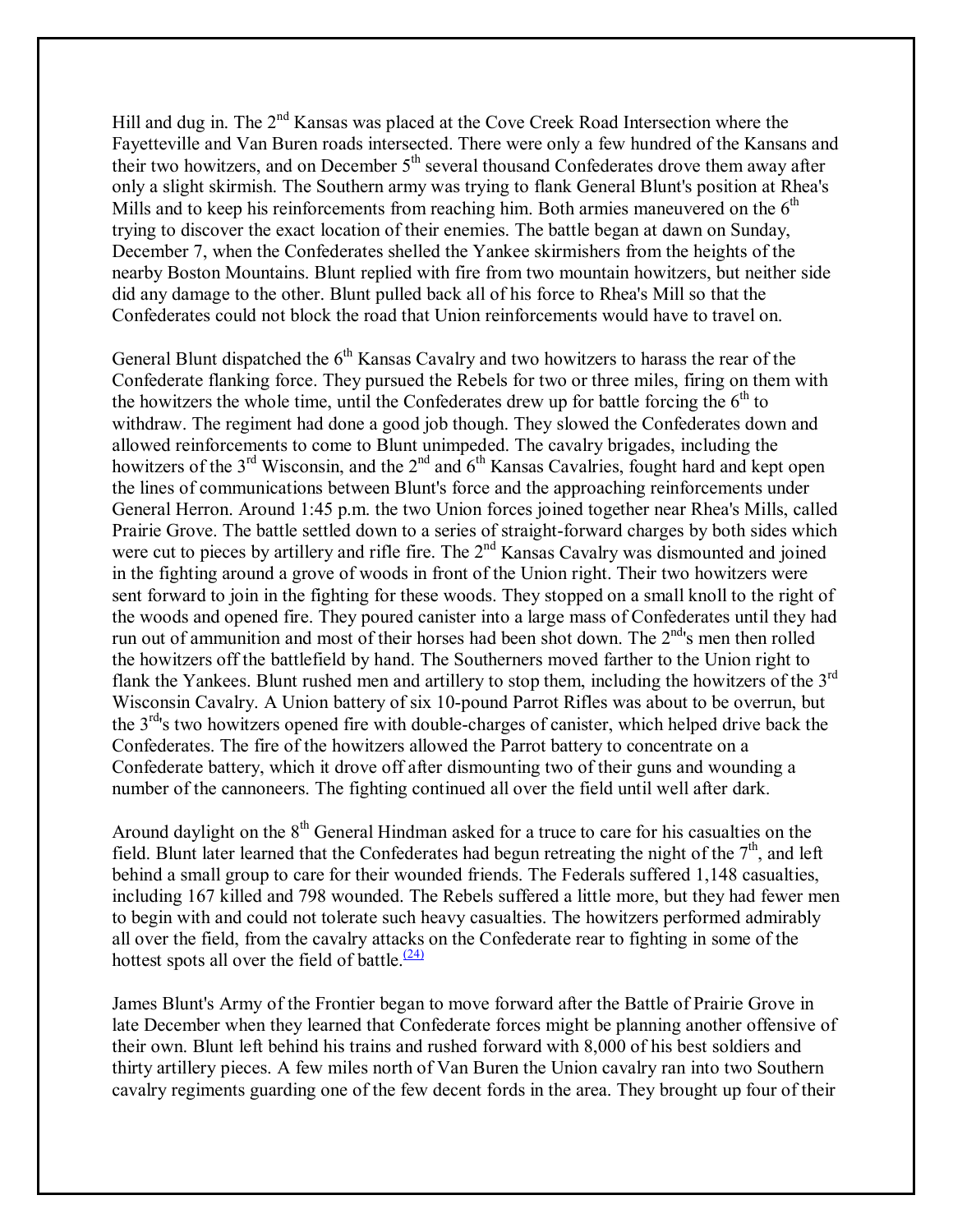mountain howitzers and shelled Confederate positions at Dripping Springs, Arkansas on December 28<sup>th</sup>. The Rebels soon fled and the Yankees seized the crossing. Here they took 100 prisoners, a large amount of supplies, four river boats and a ferry boat which were intended to move the Confederates across to attack Blunt's army. The ferry was captured trying to cross the river with retreating Confederates. A howitzer shelled it until it surrendered and returned to the Yankee's side of the river. The boats enabled the Union army to continue moving south and seize Van Buren, a central depot and concentration site for the Rebel forces in Arkansas. $\frac{(25)}{25}$ 

Mountain howitzers also played an important part in the Confederate Campaign in the New Mexico Territory. This campaign was as important in its own way as the more famous campaigns back east. If the Confederates could conquer the New Mexico Territory then they would have access to the goldfields of Colorado and the ports on the Pacific coast of California. In January a brigade of Texans under Brigadier General Henry Hopkins Sibley entered the territory to reinforce the secessionist government of the Confederate territory of Arizona. Sibley's Texans were moving up the east side of the Rio Grande near Fort Craig. They both skirmished on February  $20^{th}$  with little accomplished by either side. On the  $21^{st}$  850 Union soldiers, and six artillery pieces, under Major Benjamin Roberts sortied out from the fort to attack the Texans and to hold the only ford over the river in the immediate area. Four of the six pieces were mountain howitzers under Lieutenant Alexander McRae. They ran into a force from the 2<sup>nd</sup> Texas which was also attempting to secure the ford. The Yankees barely held onto the ford and sent to the fort for reinforcements, while the Texans pulled back to an abandoned river bed 500 yards away. The howitzers furiously shelled the Confederate line from the west bank of the river.

Both sides rushed more troops to the battle. Six mountain howitzers arrived with the new Texans to oppose the six Federal guns. Around 2:30 p.m. the Federals were able to cross two 24-pound field howitzers and McRae's four mountain howitzers. McRae was sent to the left of the Union line to pin down the Confederates while other Yankees attacked on the right. Two more field howitzers would join McRae later in the battle. Colonel Thomas Green of the 5<sup>th</sup> Texas decided to attack first, going after the Union artillery opposite the Confederate right. The Texans moved a mountain howitzer forward by hand to support their assault. Just before the Texans attacked the Union forces had unwittingly abandoned the center, on McRae's right flank, to support the Union right. An assault by the Texans was barely stopped, and all available Union reinforcements moved to this part of the field. As the Texans on the left were retreating those on the right attacked McRae's position. Texas riflemen occupied the positions just abandoned by the Union center and began picking off McRae's cannoneers. The combination of the Texans onslaught and fire from the six Texas mountain howitzers was too much for the Union troopers who quickly abandoned the field, many running all the way back to Fort Craig. Lieutenant McRae was killed fighting for his cannons. This effectively ended the Battle of Valverde. The Union forces retreated to Fort Craig, which kept much needed supplies out of Sibley's hands. While the Texans would continue their march ever farther northward.<sup>(26)</sup> McRae's former battery was then sent back to Texas and eventually it went on to Louisiana with the survivors of Sibley's brigade. The battery would continue to gain fame as the Valverde Battery in the 1864 Red River Campaign through the end of the war.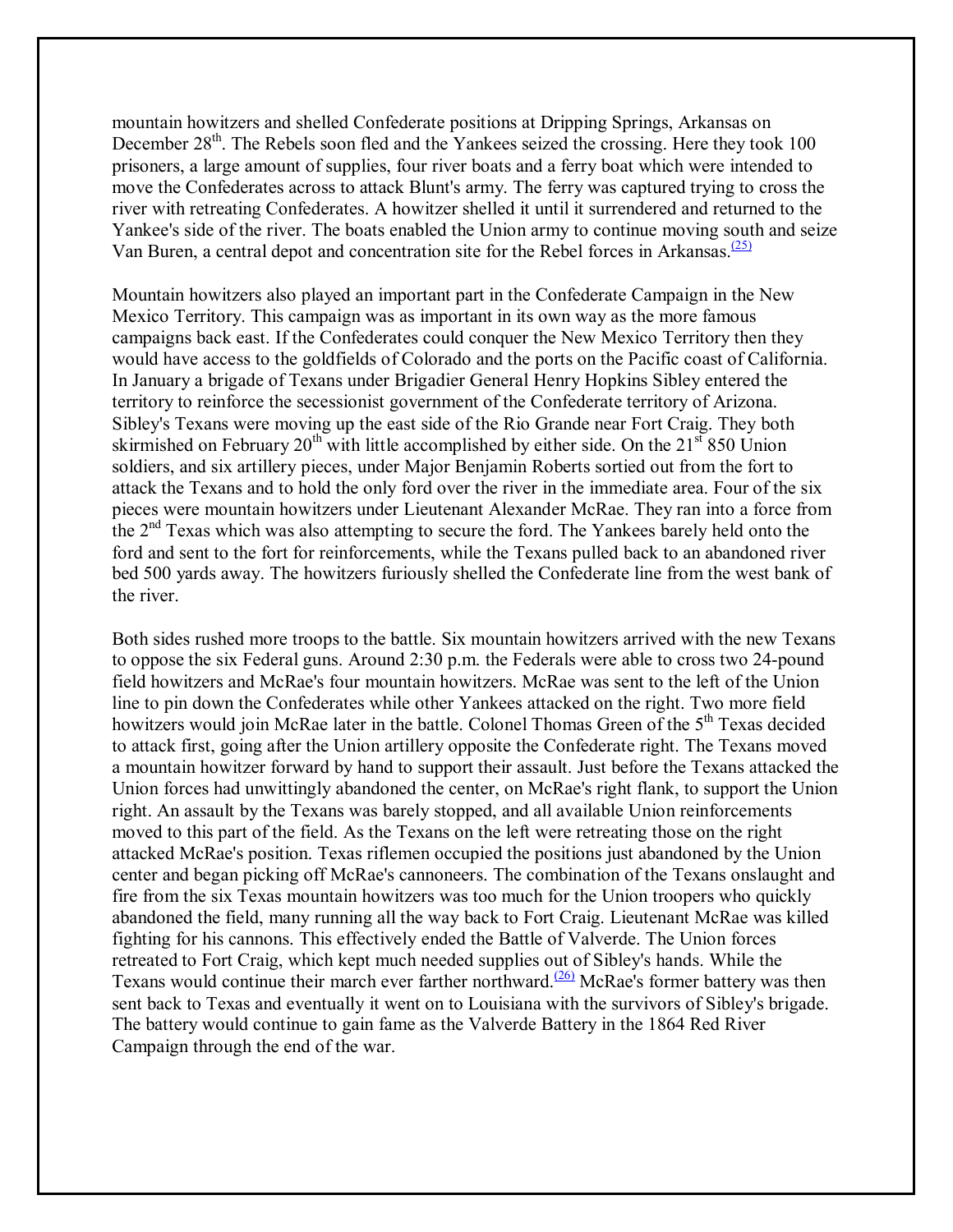Later in the campaign howitzers dueled again at Glorieta on March  $28<sup>th</sup>$ . The mountain howitzers of Sibley's 4<sup>th</sup> and 5<sup>th</sup> Texas Mounted Rifles opposed mountain howitzers manned by Lieutenant Claflin's  $1<sup>st</sup>$  U.S. Cavalry, Company G. Union forces, mostly Coloradans, were advancing south from Fort Union in northeastern New Mexico to stop the invading Texans. As they moved south along a road near Glorieta at Pigeon's Ranch they stumbled onto the oncoming Texans. The Union batteries were deployed on a small elevation on and to the left of the road. The Texans were located among a tree-line and their batteries opened fire on the Union guns. The artillery of both sides killed and wounded many of their enemy's men. Within an hour the Yankees were forced to pull back. Both sides kept up a steady fire and attempted to flank the other, but for four hours the lines stayed unchanged. The Yankees were forced to pull back once again to a third defensive position. The Texans made several assaults on the Union lines and their howitzers kept up a constant fire.

At one point it looked like the Texans were going to seize the battery of large field howitzers led by Captain John Ritter of the  $5<sup>th</sup>$  U. S. Infantry. The mountain howitzers were told to hold up the Texans long enough for the larger guns to escape, even to the point of sacrificing themselves if need be. Finally after fighting all day the Union forces pulled back to the camp that they had left that very morning. $\frac{(27)}{27}$  The Confederates had won the battle, but they lost the war. Local militia under Major John Chivington had flanked the Texans with a daring march over a mountain pass and destroyed their wagon train. The Texans had to retreat because there were no supplies to be acquired in the area. In the end the lack of supplies, caused by New Mexico's sparse arid land and the locals who hid or burned their crops to keep them out of the hands of the Texans, led to the disastrous retreat of Sibley's brigade all the way back to San Antonio.

During Sibley's retreat southward mountain howitzers saw action at Albuquerque on April 8<sup>th</sup> and at Peralta on April 15<sup>th</sup>.<sup>(28)</sup> At Peralta Union cavalry overran part of a Confederate wagon train. They captured a mountain howitzer, seven wagons, loaded with much needed supplies, and killed six, wounded three and captured 22 of Sibley's men. Throughout June howitzers continued to participate in the pursuit. $\frac{(29)}{29}$  Eventually the Texans abandoned most of their artillery. Three howitzers, one field and two mountain, were abandoned near the town of Polvadera.<sup> $(30)$ </sup> Eight of their mountain howitzers were buried in Albuquerque and recovered long after the war.

In May Battery A,  $3^{rd}$  U.S. Artillery under Captain John B. Shinn and Company E,  $1^{st}$  California Infantry led by Lieutenant Thompson, both of the California Column, were equipped with howitzers for their movement towards New Mexico. Sections of howitzers moved with the supply trains into the rebellious territory to occupy Fort Yuma, just across the border between California and Arizona. $(31)$  In July the California Column moved into the western half of New Mexico, into what would soon be Arizona. On April 15 a dozen Californians skirmished with ten Confederates at Picacho Pass. It was over very quickly with three Confederates captured and a couple wounded. The Yankees had three killed and three wounded. Overwhelming numbers forced the Confederates, under Sherod Hunter, to retreat from Tucson. Colonel James H. Carleton delayed his entry into Tucson until the arrival Captain Shinn's 3<sup>rd</sup> U. S., Battery B. The first time they were used was to fire a salute in Carleton's honor.<sup> $(32)$ </sup>

Union forces had been heading east from Tucson bound for Mesilla, the Confederate territorial capital. In early July a force of 126 men escorted 242 head of cattle and 22 wagons eastward.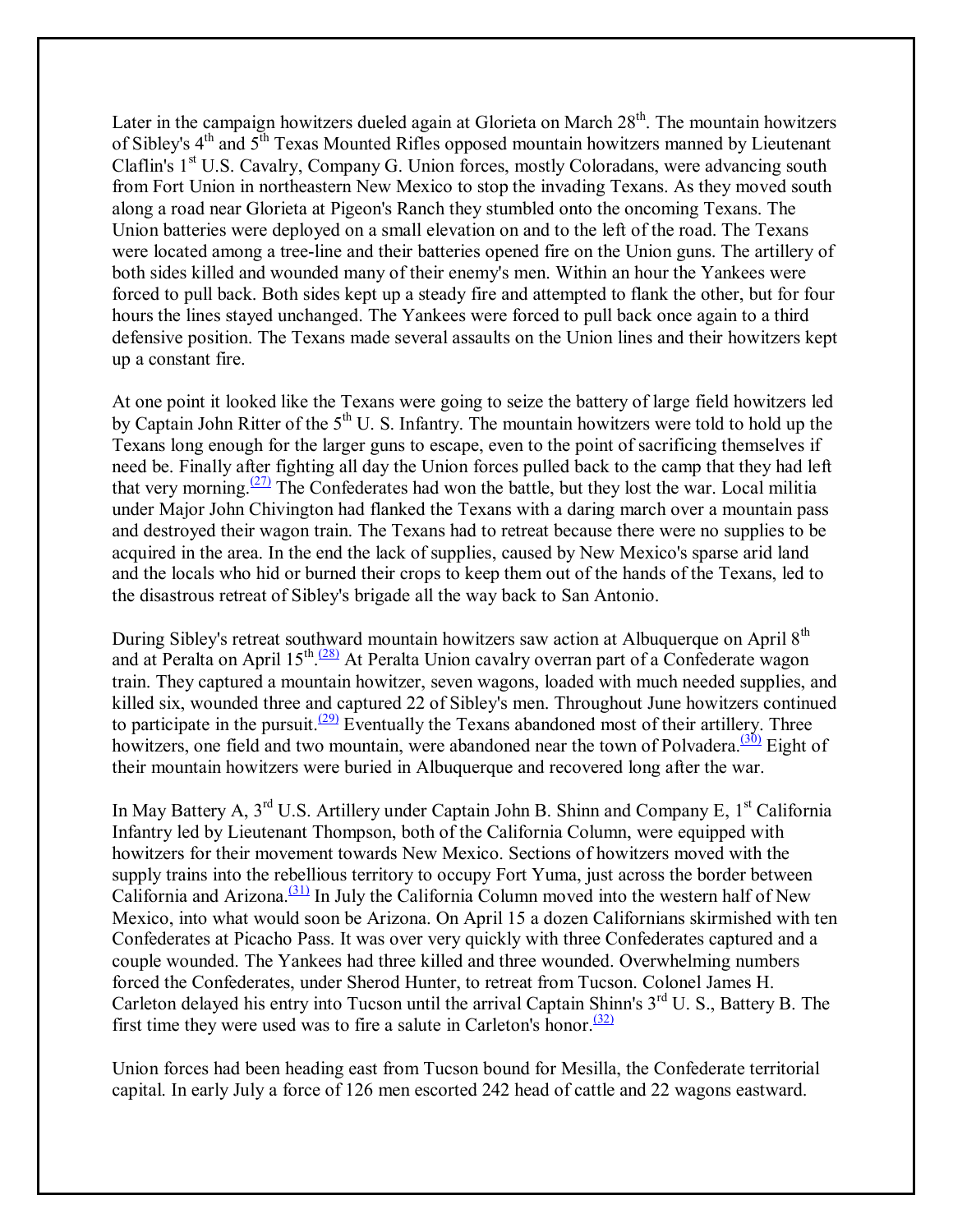Water was very rare between Tucson and Mesilla, and every source of it was vital. Captain Thomas L. Roberts of Company E,  $1<sup>st</sup>$  California Cavalry moved ahead with 60 infantry, eight cavalry and two mountain howitzers to secure the vital water source at Apache Pass. The rest of the force followed them. At noon on July  $15<sup>th</sup>$  the advance force stumbled into the abandoned stage station with its nearby water source. Unbeknownst to them at least 200-300 Apache warriors under Cochise and Mangas Coloradas awaited them in the hillsides around the pass. The Apache launched their ambush just as the men moved towards the pass. One soldier was killed and a teamster wounded in the first Apache volley. The Union soldiers were pinned down 600 yards from the badly needed water. A couple of soldiers were killed trying to get to the water. Eventually the gunners were able to bring their howitzers to bear on the Apaches. This made all the difference and saved the column. Years later Cochise reportedly claimed that he was confident of killing every person in this column. The exploding shells of the howitzers soon scattered the Apache warriors and made the largest Apache against U.S. army battle in Arizona history a victory for the soldiers. In all the Yankees lost three killed and several wounded, while the Apaches losses have been estimated at anywhere between 10 and 70 killed. Apache warriors later told reporters that the howitzers were all that saved the soldiers. The Apache withdrew and Colonel Carleton set up a fort at the Pass to hold the vital water source. $\frac{(33)}{2}$ 

A howitzer of the California Column was part of the occupying force for the captured Confederate territorial capital at Mesilla, New Mexico. Two of the mountain howitzers attached to the 1st California Cavalry were stationed in the town for a couple of months to ensure that the townspeople did not try to oppose them. They never fired at any rebellious townspeople, because most of the rebellious citizens had fled when Sibley's Texas Brigade retreated to San Antonio. The fight had been knocked out of the remaining citizens. $(34)$ 

Spaight's Texas Battalion used howitzers in its opposition of Union landing forces near Sabine Pass, Texas on October  $29<sup>th</sup>$ . Union forces regularly sailed past the town in the Pass as they sailed upriver in the course of making raids. Company A of Spaight's Battalion set up at the edge of the town awaiting the raiders. When the Union transport was within 100 yards of the company they opened fire with their rifles and two mountain howitzers. They wounded quite a few people packed onto the transport. The Yankees quickly withdrew and thereafter only raided at places clear of cover for the Confederates and within supporting range of the Union gunboats.<sup> $(35)$ </sup>

Mountain howitzers were to play a vital role in wars against the western Indian tribes in the Civil War years. In many states throughout the West the regular army units were pulled out when the Civil War started, to fight in the more important theaters in the East. Also, many of the men of these territories left home to join the growing Union armies. Many Indian tribes saw this as their chance to push the white man out of their home lands. In Minnesota the Sioux began attacking settlers in August. The winter of 1861-1862 had seen the Sioux reduced to near starvation by a poor crop the previous fall. To make things worse Congress delayed the payments owed to the Sioux for lost lands, and the traders would not extend any credit to the tribe. On August 4 a large Sioux force surrounded the headquarters of the Upper Sioux Reservation and the 5<sup>th</sup> Minnesota Infantry along the Yellow Medicine River. Another force broke into the agency warehouse to get flour for their starving families. Lieutenant Timothy J. Sheehan aimed a mountain howitzer at the door to stop the theft, but at the same time he persuaded the local Indian Agent to issue flour and pork, and this ended the uprising for the moment.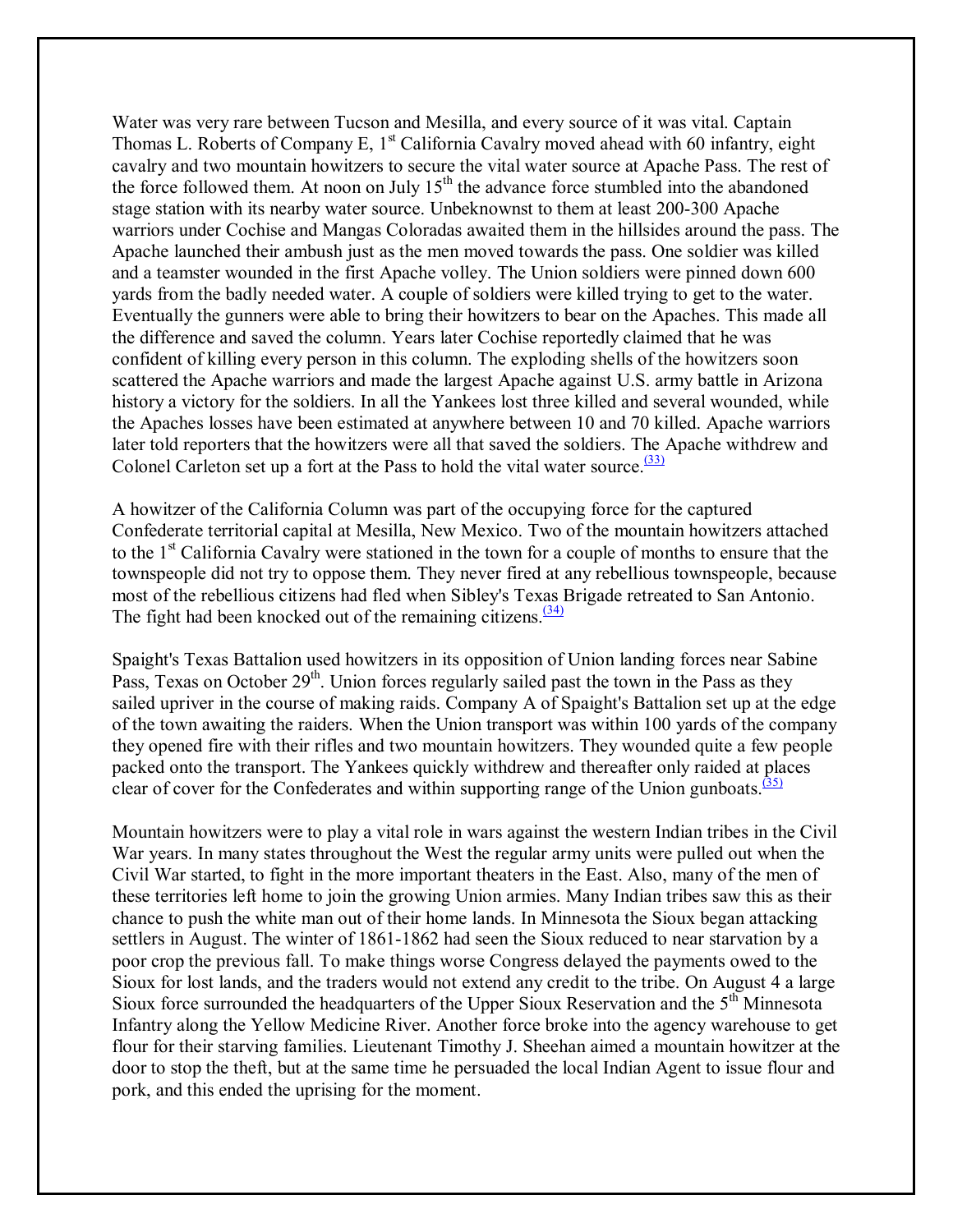In the Lower Sioux Reservation, below the Redwood River, things finally exploded into warfare on August  $17<sup>th</sup>$ . Four Sioux youths returning from an unsuccessful hunting trip decided to kill the Jones family because they seemed to have food when the Sioux did not. After refusals to give the Indians liquor the young men opened fire on the whites. In the end they had killed three men, one woman and a teenage girl. The next day all of the Sioux bands in the area went to war, fearing that the whites would attack them for the deaths of the women. They destroyed the Lower Sioux Reservation headquarters on August 18<sup>th</sup> and killed 13 whites. White settlers fled to Fort Ridgely, 15 miles east of the agency. In 20 Minnesota counties the Sioux killed, took hostages, looted and burned without stop. In all more than 400 settlers died on August  $18<sup>th</sup>$  alone. By August  $20<sup>th</sup>$  Chief Little Crow assembled 400 or so warriors to attack Fort Ridgely which held only 180 men who could fight. The fort's biggest advantage was that it held a number of artillery pieces, including several mountain howitzers. The artillery held off the first attack on the south and east sides. Little Crow did not attack again until he had received around 400 new reinforcements. On August 22<sup>nd</sup> he planned to overrun the defenders in a mass attack. Some warriors tried to use outlying buildings as places to safely fire on the settlers. The artillery destroyed these buildings and drove off the Indians near them. The all-out attack from the southwest was decimated by several pieces firing double charges of canister. The settlers had three killed and 13 wounded in the fighting, and an estimated 100 Sioux were killed or wounded. The failure to take the fort had confined the Sioux to the western portion of Minnesota and away from the more populated eastern valleys and the large city of St. Paul. $\frac{(36)}{20}$ 

While the Sioux were rampaging throughout Minnesota the state government was assembling a large militia force to oppose them. Regiments were called up and assembled in the area around the capital of St. Paul. Former governor Henry Hastings Sibley, not to be confused with the Confederate General Henry Hopkins Sibley, was appointed to command the expedition against the Sioux. Soon they had assembled three regiments of infantry and an artillery battery equipped with mountain howitzers. Most of the good artillery and infantry rifles had left the state with their regiments heading to the theaters of the Civil War. The majority of the men were equipped with older European rifles, not as good as the British Enfield or the American Springfield, and it took a while to assemble a good amount of ammunition for the large number of different calibers. Finally in late August the 1,400-man brigade was trained and ready, and they advanced to relieve the besieged settlers.

On August  $27<sup>th</sup>$  they relieved Fort Ridgely and nearby New Ulm. A detachment of 200 searching for the Sioux camped at Birch Coulee on the night of September 1<sup>st</sup>. Near dawn on the 2<sup>nd</sup> the Sioux attacked the mounted force. The soldiers were pinned down without water for 31 hours. By the  $3<sup>rd</sup>$  a relief force of 1,200 arrived, including the  $3<sup>rd</sup>$  Minnesota Battery, which used its howitzers to quickly drive off the Sioux warriors. However, the soldiers had 24 killed and 90 horses dead, while later interviews with Sioux leaders indicated that they had only two killed in the fighting.

Fort Abercrombie, North Dakota saw howitzers used on September 3-29 by Vander Horck's Minnesota Volunteers. They had been surrounded early on in the uprising by large numbers of Sioux. The settlers and soldiers fought numerous skirmishes over the course of their siege, and many credited the artillery with being the reason that they were not overrun and destroyed. Also, many of the people had older .69 caliber rifles and were quickly running out of ammunition,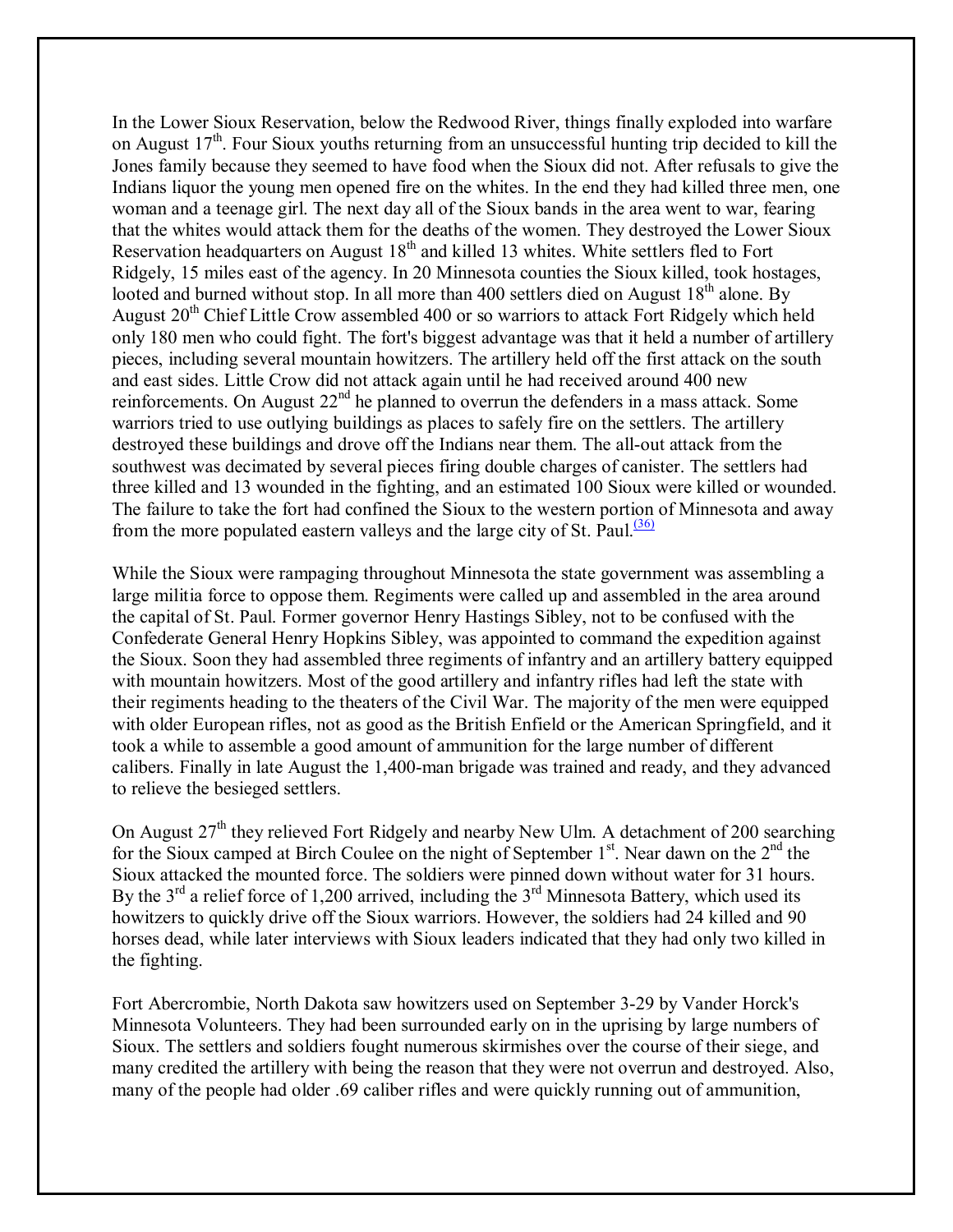which would mean the Sioux would soon be able to wipe them all out. However, they opened up some of the canister rounds for the howitzers, on the advise of an older soldier, and discovered that these older rounds contained .69 caliber bullets. This enabled the soldiers and settlers to hang on until relief arrived. Sibley had relieved all of the towns and forts that were under siege by mid-September and then continued in pursuit of the Sioux. More reinforcements continued to arrive in Minnesota to fight the Indians, including the veteran  $3<sup>rd</sup>$  Minnesota Infantry. This regiment had been captured at Murfreesboro, Tennessee, but the Confederates quickly paroled them so that they could return home to fight the Indians.

At dawn on September 23rd Sibley and 1,600 men were surprised to find that they had been surrounded by the Sioux at Wood Lake, Minnesota. The 3<sup>rd</sup> Minnesota Infantry discovered the Sioux and a fight began, ending the Sioux's planned ambush. 300 Sioux rushed the camp, but were quickly repulsed after hand-to-hand fighting in the midst of the camp. The cannons opened fire in all directions, cutting down many warriors and making many others flee from the battle. Nearby ravines, which the Sioux were using as ready-made defensive trenches, were eventually cleared by artillery fire and advancing skirmishers. The 3rd Battery's howitzers fired hundreds of rounds, including many canister charges, in the course of the two-hour battle. The warriors tried to swarm up a nearby ravine, but the howitzers sprayed it with double canister rounds and easily kept the Sioux at a good distance. The Sioux withdrew when their chief, Mankato, was killed by a cannon ball. This battle was a decisive victory for Sibley and marked the end of organized Sioux resistance. Several months of punitive expeditions followed in Minnesota and the Dakota Territory where many of the Sioux had fled. By the end of October Sibley had captured around 2,000 Sioux men, women and children. He sentenced 303 to hang, but President Lincoln commuted the sentences of all, but 40 who were hung in December.<sup> $(37)$ </sup>

# **The Civil War: The Trans-Mississippi Theater, 1863**

Howitzers would always be an important weapon in the theater most-neglected by the Washington and Richmond governments. The best of everything, including long-range field pieces, went first to the armies in Virginia and Tennessee. New cannons became even more scarce in the Southern army after the fall of Vicksburg and the cutting-in-half of the Confederacy. Patrick Connor's 3rd California Infantry had two with them in a campaign against the Shoshone along the Bear River in Utah. In the mind of Colonel Connor they had been assigned to the state to ensure the loyalty of the Mormons. They were also ordered to stop any possible uprisings by the local Indian tribes. Connor seized on the slightest pretense of an uprising to build a reputation as a top-notch military leader and to gain a promotion. A report came in on January 19 that a group of miners had been attacked by a group of Shoshone and one of them was killed. The Indians had told other white settlers that they would continue to attack the locals to get revenge for their mistreatment by Major Edward McGarry, Connor's top lieutenant and rabidly anti-Indian. McGarry had executed four Shoshone warriors over an unproven report that they might have stolen some cattle. Connor assembled 69 infantrymen and two howitzers to attack the Shoshone village on the Bear River. Along the way they were joined by a similar number of cavalry.

The Indians had fortified their camp on a bluff. It had steep sides and the warriors had constructed steps to fire on the Union soldiers without exposing themselves to return fire.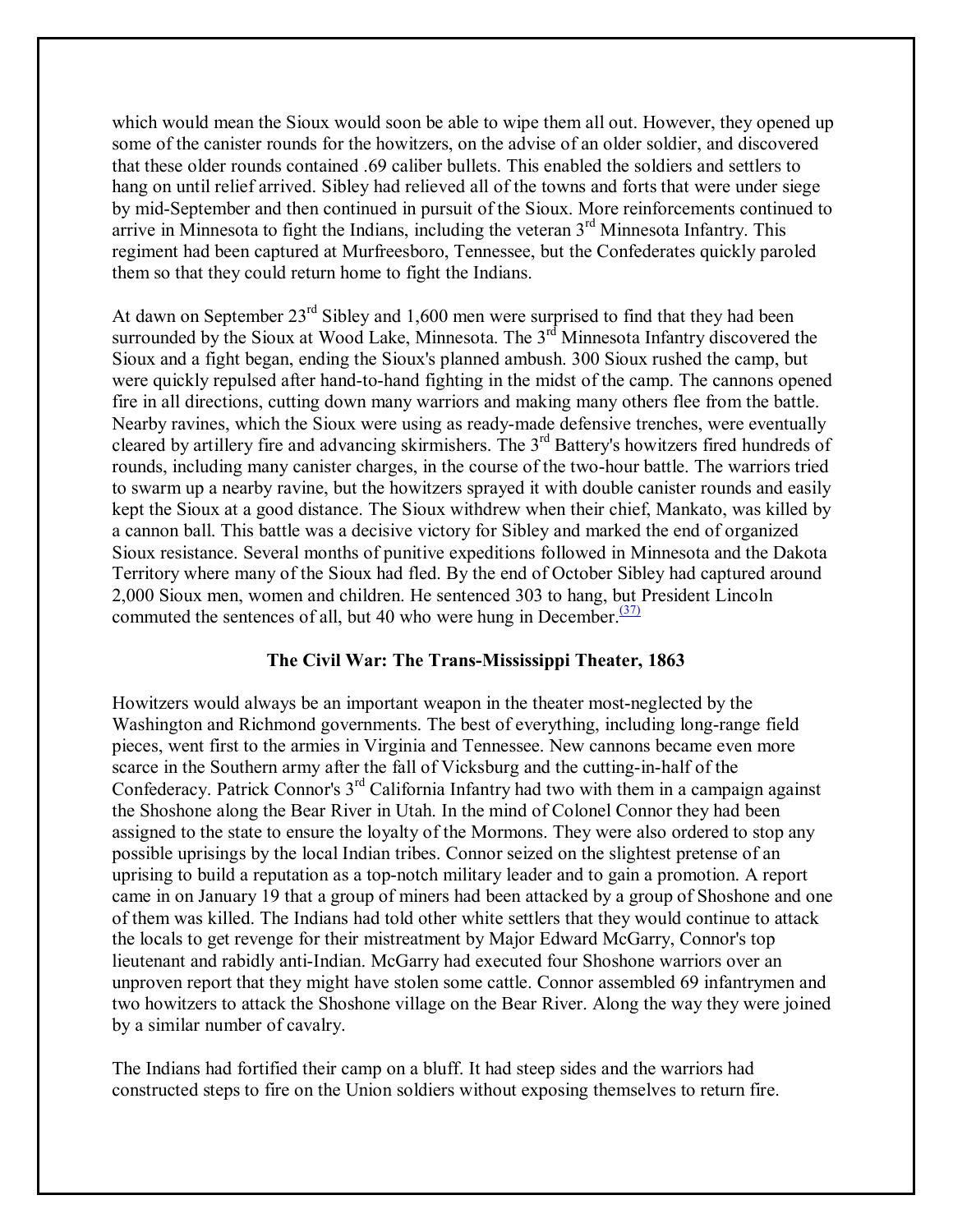Connor left behind his wagons and artillery in his desire to win a quick and decisive fight over the Shoshone. He ordered his men to make a head-on assault, and they were easily repulsed by the entrenched warriors. Connor then sent the cavalry to attack from both flanks. After four hours of hard fighting they succeeded in routing the warriors from their defensive line. The village was destroyed with many women and children killed in the fighting. Connor claimed that his men had killed between 250 and 300 Indians, probably not that high, and suffered 21 killed and 46 wounded. The howitzers could have easily blasted the warriors out of their positions, but due to Connor's rush to gain fame the artillery had been left behind with the wagons. Thus many of Connor's men paid the ultimate price for their leader's ambition. The evening of the  $29<sup>th</sup>$  the soldiers had to camp on the sub-zero battlefield, and then trek back many miles to Salt Lake City through a large, fresh snowfall. $\frac{(38)}{2}$ 

In the Trans-Mississippi most of the fighting was done by large forces of cavalry. Cavalry raids continually moved behind the front lines destroying the supplies of both sides. The newly formed militia battery, the Arkansas (U. S.) Light Artillery, participated in a Union raid through northwest Arkansas in March. They attacked supply depots, wrecked river-boats, destroyed bridges, killed livestock, and generally forced large numbers of Confederates to chase them all over Arkansas trying to stop their raid. The howitzers easily moved with the cavalry and shelled Confederate garrisons throughout the region, helping to drive away many Southern soldiers and making it much easier for the cavalry to continue on their raid unimpeded. $(39)$ 

The 2<sup>nd</sup> Missouri (U. S.) Cavalry and several attached howitzers fought at Chalk Bluff, near St. Francis, Missouri on March 10<sup>th</sup>. The "Missouri Swamp Fox" M. Jeff Thompson had been raiding Union towns all over southeastern Missouri, so a large Federal force was sent to stop his raids. Thompson planned to attack the Union garrison at Cape Girardeau, but put off the plan when he learned that a large Union force was chasing him. Thompson moved to Chalk Bluff, near St. Francis on the Missouri/Arkansas border, to try and stop the advancing Federals. The Yankees tried to seize the ferry to get over to the other side of the river. Thompson with only 16 men, kept up a constant fire on the Federals and held them at bay. The Yankees brought forward two mountain howitzers, and with his men's rifles, they opened a heavy fire on Thompson's men. The Swamp Fox withdrew only after his men had exhausted all of their ammunition. They had slowed the Yankees down and were able to safely withdraw deeper into the swamps that they operated with relative impunity from. $\frac{(40)}{6}$ 

Howitzers were always part of the arsenals of the under supplied Confederate Missouri forces, but from time to time the Missourians actually had better artillery pieces than their Federal opponents. In mid-March Missouri General John Bowen dispatched part of his division to assist Louisiana Confederates against Yankee forces pushing them back towards the last Southern bastion on the Mississippi River, Vicksburg. They found the Louisianans quickly falling back before the advancing Federals. Colonel Francis Marion Cockrell decided to attack the Yanks who were disorganized and divided as they moved through the swampy, flooded region. He found the Union soldiers at Joshua James's Ione Plantation near New Carthage, Louisiana. This was one of the few pieces of dry, solid land found for many miles. The Federals had spent their time fortifying the plantation, which they were using as a base for raids east towards Vicksburg, and throughout northeastern Louisiana. On April 8<sup>th</sup> the Missourians and Louisianans attacked the Yankees. The Yankees quickly responded with fire from two mountain howitzers. The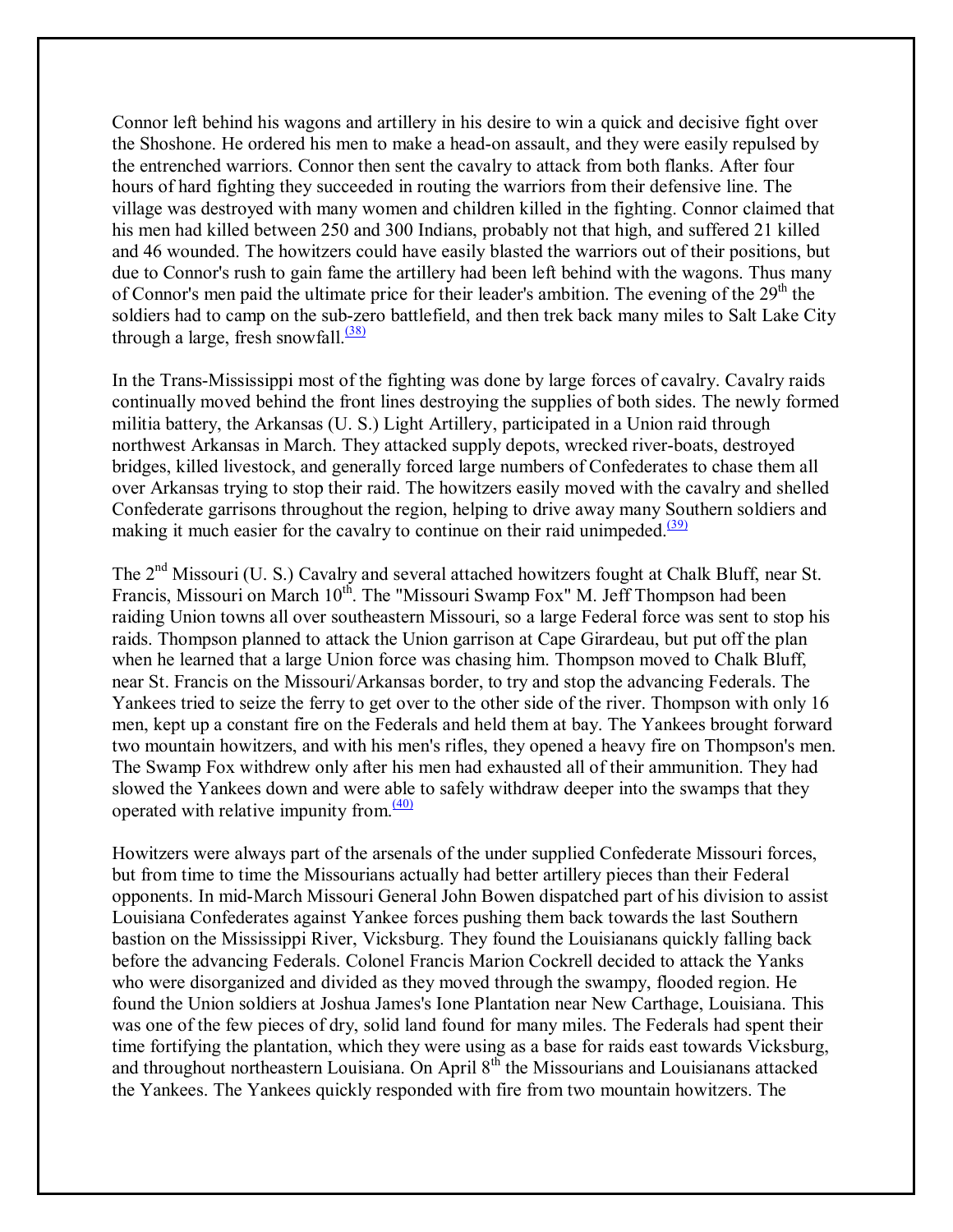Federals held on for a while, but the devastating fire from the Southern field howitzers was too much for them. The Northern mountain howitzers were unable to take out the Southern guns, and soon had to retire from the field. The Federal infantry quickly broke and ran, and the Confederates occupied the plantation. Cockrell set up an ambush south of the battlefield for any counterattacking Yanks. Late in the day Federal soldiers returned and the Southerners left the plantation luring them towards the ambush. However, darkness quickly fell and the Union reoccupied the plantation without a fight. The Southerners had retaken a Federal advance post, but had then given it up without a fight. $\frac{(41)}{2}$ 

In the Indian Nations the Cherokee Legislature was planning to meet at Webber's Falls along the Arkansas River to coordinate the efforts of their warriors with the rest of the Confederacy's soldiers. Stand Watie's brigade was assembled to protect the legislators. Colonel Phillips led his brigade of Kansas and Indian cavalry and a battery of small howitzers to attack Watie and prevent the legislature from meeting. At dawn on April 25<sup>th</sup> he attacked Watie's men. The howitzers opened fire and the Union cavalry charged the Southern camp. Within a few minutes Confederate Indians were routed, fleeing for their lives, and the legislators fled, having never started their assembly. Phillips kept the Assembly from coordinating and streamlining their efforts on behalf of the Confederacy. He then moved his command to the Lee's Creek Road to prevent Confederate forces in Arkansas from joining Watie's men to attack him. $\frac{(42)}{2}$ 

On the same day Battery D of the 2<sup>nd</sup> Missouri (U. S.) Artillery fought at Cape Girardeau, Missouri. John S. Marmaduke had led a large force of Southern cavalry and ten artillery pieces, including two mountain howitzers, on a raid into Union-held Missouri. Many Southern details were sent to pick up recruits and supplies or to destroy many Yankee depots, which they did with very little resistance. One of Marmaduke's targets was Cape Girardeau, held by around 500 men and a few artillery pieces. The Federals sortied out to meet the advancing horsemen on April  $24<sup>th</sup>$ . Three-quarters of a mile from Cape Girardeau they drew up to await the Southerners. At dawn on the  $26<sup>th</sup>$  Marmaduke's men attacked. The Northern field pieces and the larger guns of the Union fort opened fire on the Confederates. Many men were cut down and their assault stalled for a long while. They then tried to attack the Yankee's right flank, but here too they were stopped by well directed artillery fire. An attacking force on the Union left was also driven away. Two mountain howitzers on the left even drove off a Confederate battery. The Federals had taken only a few casualties and they held the field until nightfall ended the fighting. During the night Union reinforcements arrived and Marmaduke's men continued their raid, leaving the town's garrison behind them. The garrison and a number of other units pursued Marmaduke's men until May  $2<sup>nd</sup>$ . They skirmished the whole way with the howitzers of both sides being continually in use. The Southern mountain howitzers were too small to do any damage to the Union fortifications and the men sheltered behind them. However, the Yankee howitzers had helped an outnumbered Northern force stop the advance of the Southern raiders and hold out until reinforcements could arrive. $\frac{(43)}{2}$ 

In late April Marmaduke's horsemen began returning to Arkansas after this relatively successful raid behind Union lines. They had captured a large number of Federal soldiers, seized weapons and supplies, burned forts and bridges, and they brought back a number of recruits and a large stock of desperately needed horses. Federal forces from all over Missouri had tried to run Marmaduke down and destroy him. On several occasions they fought with his rear guard. The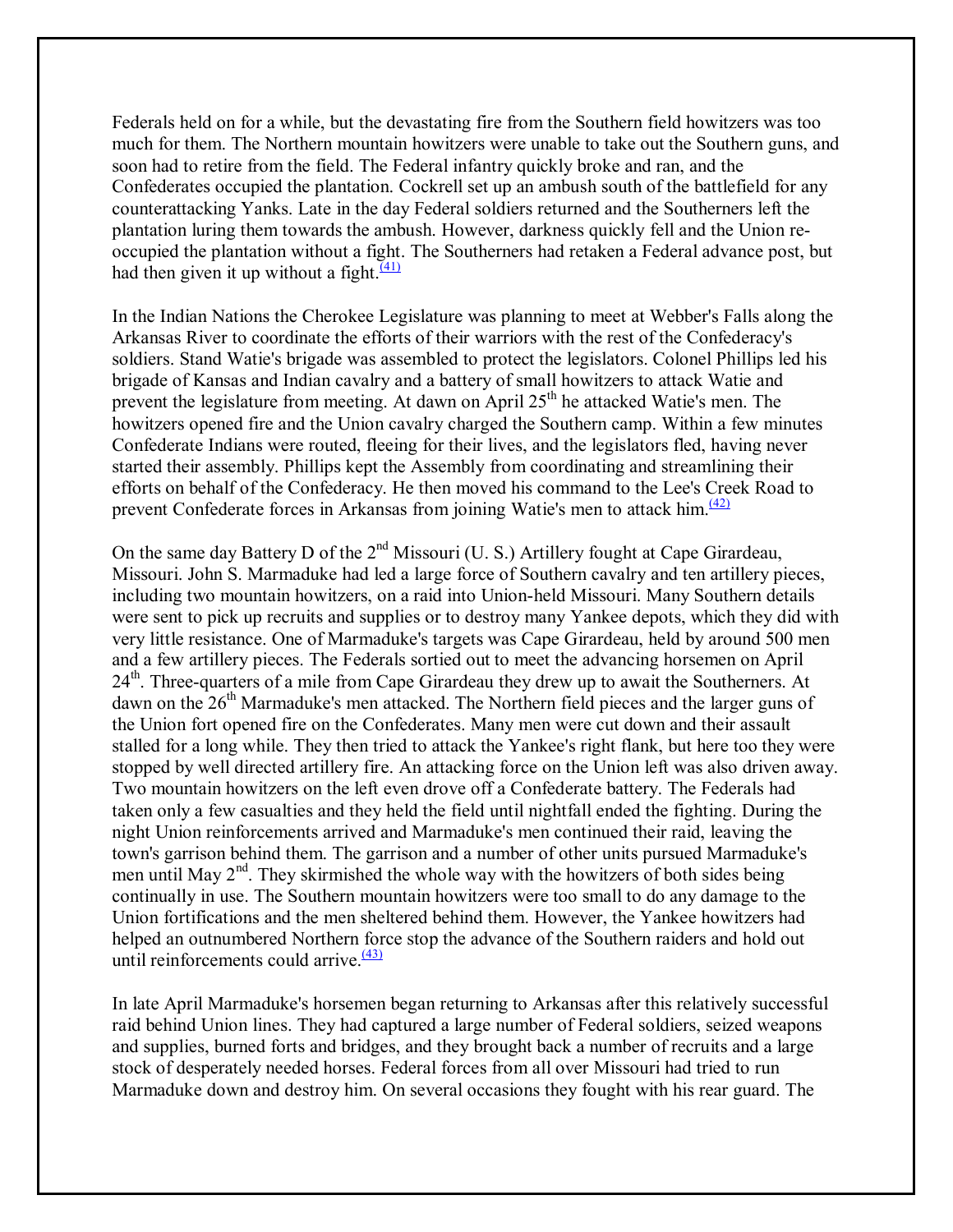Southerners first stopped at Crowley's Ridge, a few miles south of Bloomfield, Missouri. Yankee horsemen caught up and attacked the Rebels, quickly driving them from their camp. The guns of the  $2<sup>nd</sup>$  Missouri (U. S.) Light Artillery forced them to abandon three positions over several miles. Two mountain howitzers joined a mounted charge by a Union regiment that forced them from one of these positions. The howitzers moved rapidly, stopping every little bit to fire of the Confederates. The pursuit continued for many miles, but they ended up doing very little damage to Marmaduke's division and he soon was safely back within Confederate lines. $\frac{(44)}{(44)}$ 

On June  $26<sup>th</sup>$  a small Union brigade of infantry, cavalry, and four artillery pieces was sent to accompany a supply train from Baxter Springs, Kansas to Fort Blunt in the Cherokee Nation. On July  $1<sup>st</sup>$  they found a Southern force posted to stop them across Cabin Creek in the Indian Nations. A 12-pound field howitzer of the 1<sup>st</sup> Kansas Colored Volunteers and two mountain howitzers of Major Foreman's 3<sup>rd</sup> Indian Home Guards opened fire on the entrenched Rebels. The artillery fire allowed Union scouts to check and see if the train could cross the river. Finding it too deep to ford the Yankees dug in and waited on its level to subside. Early on July  $2<sup>nd</sup>$ , having discovered that the river's level had gone down enough to allow the men to cross the creek they prepared to attack. The Confederates, including Stand Watie's and James McIntosh's Indian brigades and two Texas regiments. The Union howitzers were posted in the center and far right of the line. At 8:00 a.m. the Union artillery opened a brisk fire to cover the assaulting Federal soldiers. It continued for forty minutes without letup. The artillery stopped shooting and the men moved to attack. At first the Yankees thought the Rebels had already left their positions, but as they reached the far shore the Southerners suddenly rose up and delivered a devastating volley. Major Foreman of the 3<sup>rd</sup> Indian Home Guards was seriously wounded in the opening volley and the Yankees pulled back in some disorder.

The Federals opened a heavy fire with rifles and all of the artillery for twenty minutes, and then kept up the fire to cover the assaulting column. The Yankees suffered only three or four wounded, and drew up in line of battle. The Southerners drew up 400 yards away to await the Yankees. Colonel Williams ordered one company of the 1<sup>st</sup> Kansas to attack the center to determine the size and disposition of the Rebels. Surprisingly the one-company attack not only penetrated the Southern line, but also broke it and put the whole Confederate force to flight. They pursued the Rebels for five miles, killing a number and dispersing the rest. The artillery had shaken up the enemy who lacked any artillery of their own, and played a big part in helping a small number of Yankees to easily disperse a much larger force of Southern and Indian infantry. The Yankees only suffered one killed and twenty wounded. While the Rebs probably suffered many more killed, wounded and captured. $(45)$ 

In Louisiana on March  $30<sup>th</sup>$  a Yankee force was ordered to explore the possibility of securing a road connecting Richmond and New Carthage on the Mississippi River. They hoped then to have an easier access to supplies. As the force moved towards Richmond they encountered a strong, mounted Confederate force, which they soon drove away. However, the Yankee commander felt he was not strong enough to hold the town so he retreated. A second, stronger Union force, consisting of the  $6<sup>th</sup>$  Missouri Cavalry and its two mountain howitzers, was sent out on April 2<sup>nd</sup> to permanently occupy Richmond. On the  $3<sup>rd</sup>$  the Missourians were sent toward New Carthage, along with two Illinois cavalry regiments and two mountain howitzers attached to them. The Rebels burned every bridge before the Federals and slowed them down, but by dawn of April 6<sup>th</sup>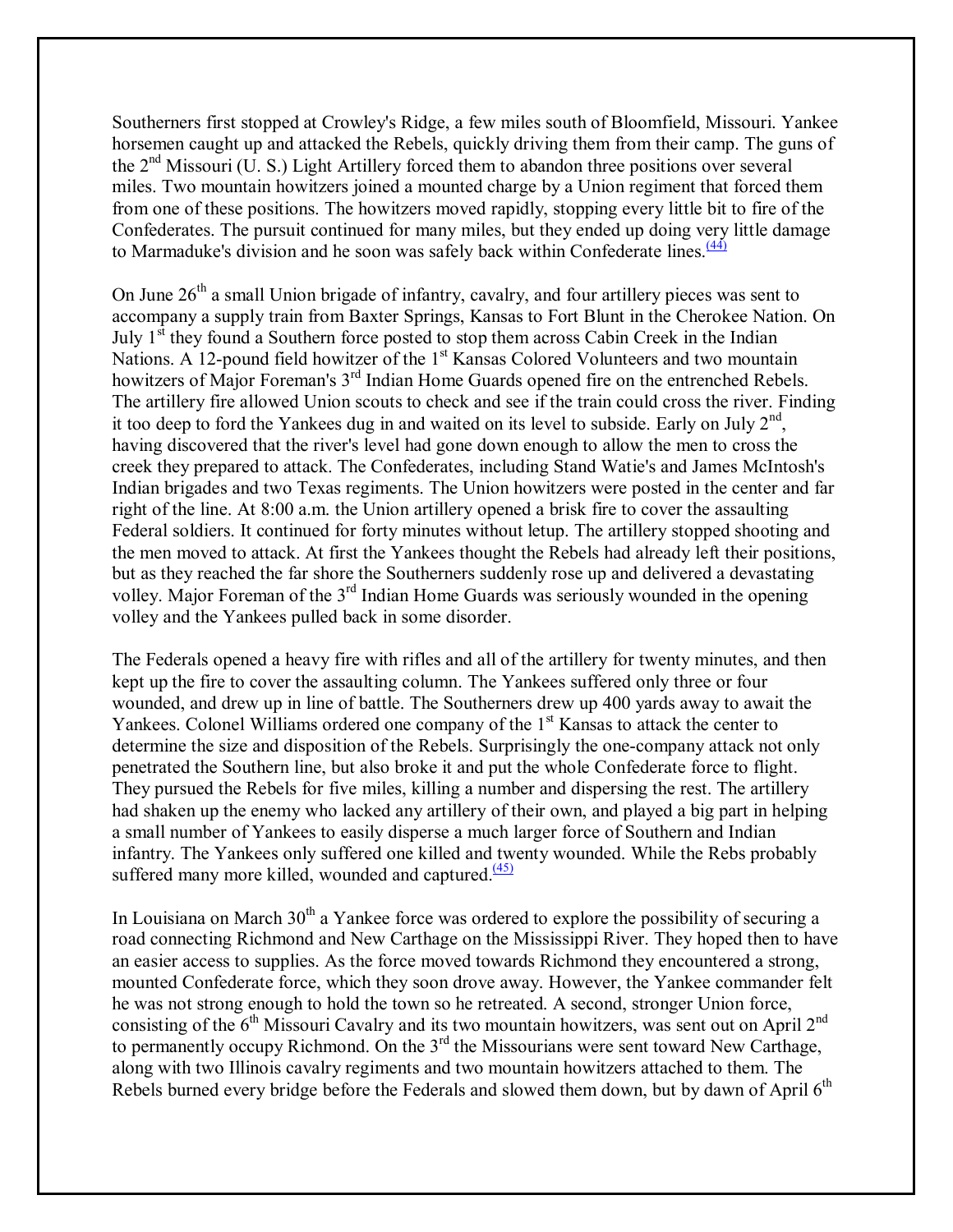the Federals were approaching the town. At James's Plantation, a mile and a half from New Carthage, they ran into a small Southern force. The plantation was the only dry land for a ways around so the Yankees had to have it to continue their advance. The two Illinois mountain howitzers joined the 69<sup>th</sup> Indiana Infantry in driving away the Confederates after an hour of fighting. They were left behind to hold the important plantation. The Missouri howitzers continued forward as the only remaining Union artillery. On the  $7<sup>th</sup>$  they shelled a Confederate force at Dunbar's Plantation and easily drove it away. By the  $10<sup>th</sup>$  of April more Union divisions were sent to assist General Osterhaus in securing the route. Infantry skirmishing continued every day until the  $17<sup>th</sup>$ . So many Union soldiers were in the area that the Southern soldiers had to abandon New Carthage without any more resistance. The howitzers performed well moving through the marshy region without bogging down, and providing artillery support which drove off many Confederate soldiers from in front of Osterhaus's division.<sup>(46)</sup>

The Confederate's Valverde (Texas) Battery, captured from McRae at the Battle of Valverde in New Mexico, fought Union forces at Fort Bisland, Louisiana on April 12-13. They had taken many months to move east from New Mexico to San Antonio, and they stayed there for several months resting and recruiting more cannoneers. In late 1862 they were sent to Louisiana to stop any Union invasion of Texas from the east. On April  $12<sup>th</sup>$  Union commander of Louisiana, Nathaniel P. Banks, dispatched 12,000 men to attack the Confederate's Fort Bisland on the Teche River. By nightfall they were close to the fort and began shelling it. The Valverde Battery was posted in the trenches around the fort and fired back at the Yankee artillery. One section was heavily damaged, but they helped to repulse the infantry assault on April  $13<sup>th</sup>$ . The Federals were cut down in large numbers, and never got closer than 60 yards to the fort. After darkness the Union force retreated back down the river. $(47)$ 

The 39<sup>th</sup> Mississippi Infantry used mountain howitzers in its defense of Port Hudson, Louisiana on May 27<sup>th</sup>. As a part of U. S. Grant's campaign to take the Confederate Gibraltar, Vicksburg, a second force was sent north from New Orleans to besiege and take another Southern bastion on the River, the river town of Port Hudson. Among the Union force moving towards the fortified city was a thousand-man Black regiment. They surrounded Port Hudson on May 25<sup>th</sup> and the siege continued until July  $7<sup>th</sup>$ , three days after the fall of Vicksburg. Two days after surrounding the Port Hudson-Confederates General Banks ordered the first assault on their works. The Black soldiers were placed on the extreme right of the Union line. The battle began early in the morning and continued until well after dark. The Yankees advanced over a 600 yard wide clearing, continually under fire from Southern rifles and cannons. Two mountain howitzers were in the stretch of works held by the  $39<sup>th</sup>$  Mississippi Infantry. They served on the guns, which could put out more balls in one shot than if the men had been using their rifles. The howitzers fired hundreds of canister rounds into the advancing Federals and cut many down. The Blacks suffered over 40% casualties. The regiment was wrecked, and did not participate in any other assaults on the Southern fortifications. Over the four week siege Nathaniel Banks attacked the Confederate works three times, and cost the Union army 4,363 casualties with nothing to show for it. The Confederates lost 623 in the course of the siege, but they surrendered the entire of garrison of 6,300 men and 51 cannons. The fall of Port Hudson completely severed the Confederacy and reopened the Mississippi to Union armies and traders. $\frac{(48)}{(48)}$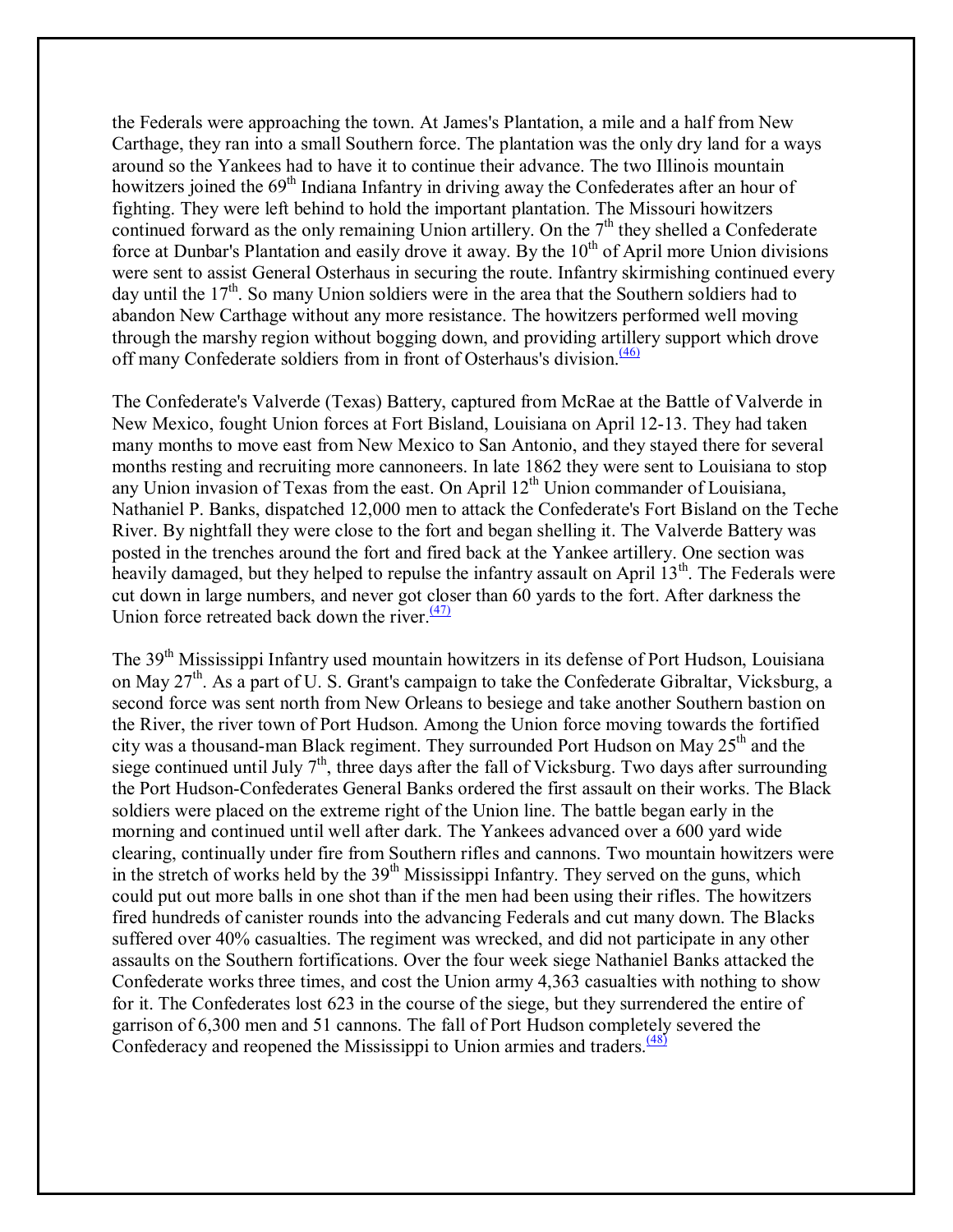In Texas the Southern leaders were cobbling together a naval force to try and fend off the much more numerous Union fleet. Some were gunboats that they captured from the Yankees or bought in Europe and Mexico. Mostly they took common steamboats and re-equipped them with steel or cotton armor and whatever artillery happened to be available at the time of the conversion. Mountain howitzers were not used for ship-to-ship fighting by the Union navy, but the Southern navy often had no choice but to use the small guns. Two mountain howitzers on the *C. S. S. Josiah H. Bell* and the *C. S. S. Uncle Ben* participated in fending off Union attempts in the region near Sabine Pass, Texas on June 24<sup>th</sup>. They did not fight pitched naval battles, but their presence ended the previously constant naval raids by the blockading fleet. $\frac{(49)}{(49)}$ 

On July  $17<sup>th</sup>$  one of the most important battles in the far west occurred at Honey Springs in the Indian Nations. Mountain howitzers used by the  $6<sup>th</sup>$  Kansas Cavalry and Lee's (C. S.) Light Battery both saw action. At daybreak on the  $17<sup>th</sup>$  a force of Union cavalry, infantry and artillery ran into Douglas Cooper's brigade of Southern Indians and Texans posted under the cover of a stand of timber along Elk Creek. Skirmishers of the  $6<sup>th</sup>$  Kansas drove the Southerners from the trees after a difficult fight of an hour and a half. They turned the right of the Rebel line and forced them to pull back. The howitzers of the  $6<sup>th</sup>$  Kansas and three howitzers in Lee's Light Artillery fired continually, but the artillery were not much of a factor in the fight. The cavalry drove the Southerners from the tree-line, then mounted and pursued the retreating soldiers. Stand Watie's Indians and the Texans did not pull back far. They tried to make another stand in the same woods, but the mountain howitzers and some other artillery opened fire and quickly routed them. Cooper lost 200 men killed, wounded and captured, and one of Lee's mountain howitzers. The Southerners fled in some disorder and the Yankees gave up their pursuit after a few miles. Two Southern brigades neared the area and the Union army soon retreated. The war in the Indian nations had degenerated into a series of raids and counter-raids by the opposing armies. $\frac{(50)}{20}$ 

The fighting against various Indian tribes had moved from Minnesota into North Dakota in late 1862. Nearly 4,200 men, mostly from Minnesota and Iowa, had assembled under Brigadier Generals Alfred Sully and Henry H. Sibley. Sibley led several Minnesota infantry regiments out on July 26<sup>th</sup> in an attempt to run down the warring Indians. The  $7<sup>th</sup>$  Minnesota Militia Infantry marched with a battery of mountain howitzers. On the  $27<sup>th</sup>$  the Yankees skirmished with Indian warriors trying to steal or kill the teams pulling their wagons. They encamped near Stony Lake and began marching early on the  $28<sup>th</sup>$ . The  $7<sup>th</sup>$  was at the rear of the Union line. Indians appeared south of the lake and quickly circled to attack the  $7<sup>th</sup>$  and the Union rear. The  $7<sup>th</sup>$  occupied broken ground south of the lake, and posted a section of mountain howitzers on the nearest elevation. A few shots from the howitzers caused the Indians to withdraw quickly and quite a distance. Two other mountain howitzers and two 6-pounders fired from other points on the Union line, cutting down many warriors and chasing off many others. The Yankee column was able to continue its march and the Indians stopped attacking them for a little while. Neither side had the energy to continue fighting at this time.  $\frac{(51)}{2}$ 

Later in the campaign the  $3<sup>rd</sup>$  Minnesota Battery fought at Killdeer Mountain almost continuously from July 28<sup>th</sup> to August  $12^{th}$ . Brigadier General Alfred Sully had led a separate column of Minnesota and Iowa militiamen in pursuit of the warring Indians at the same time as Sibley's force. At the same time Sibley was under assault Sully's force was also attacked on July  $28<sup>th</sup>$  at Killdeer mountain, by a very large force of Indian warriors. The Indians claimed a force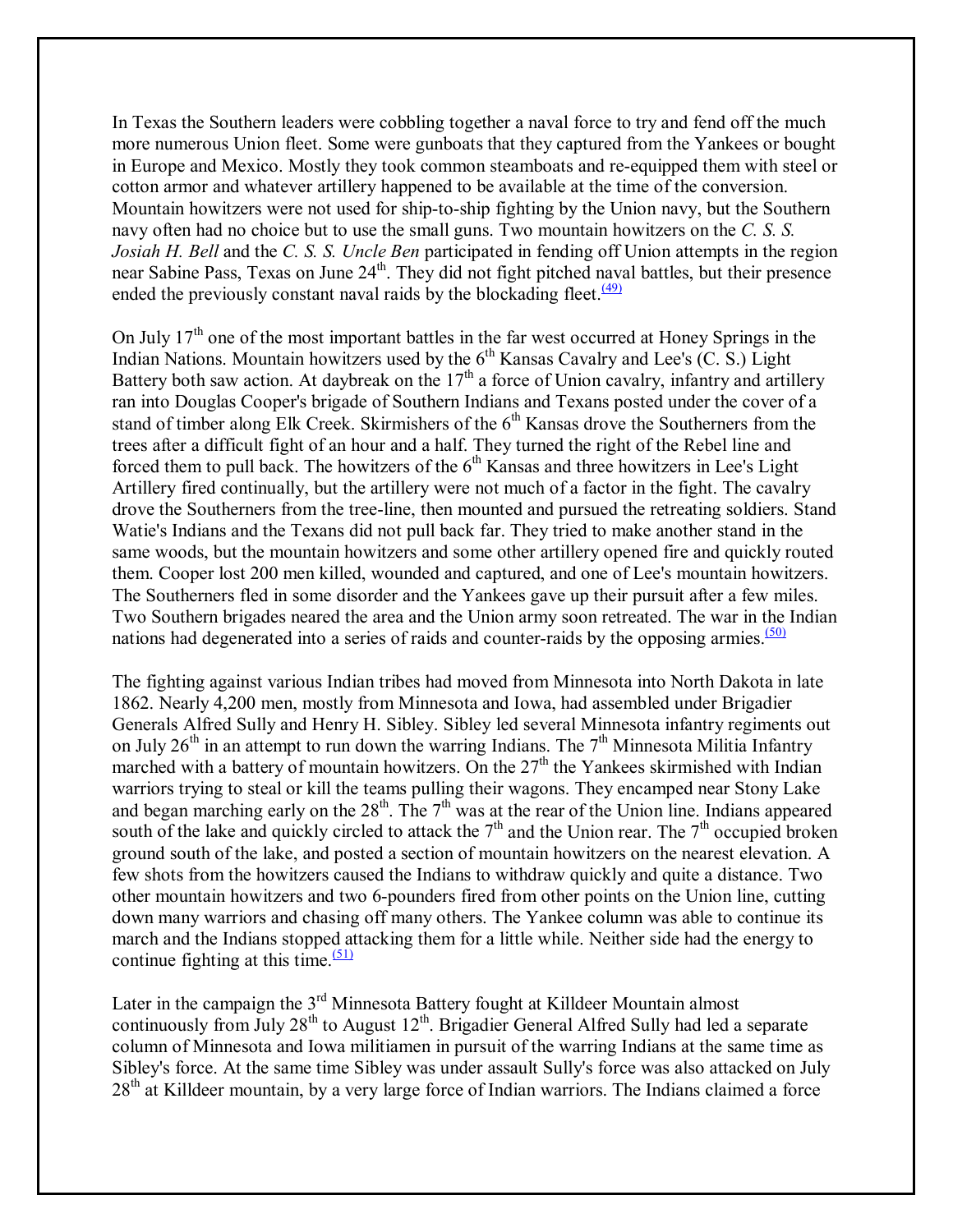of only 1,600 while Sully said he was attacked by 6,000. No matter which estimate was correct it was one of the largest forces of attacking warriors ever seen in the entire course of the Indian Wars. Sully formed a square with his men and placed the artillery, including four mountain howitzers, in the middle of the square. Each edge of the Union square was reported to be a mile long. The square marched 75 miles and by August  $12<sup>th</sup>$  they had reached a new supply base on the Yellowstone River. The artillery often fired exploding shot and canister to keep the Indians away and allow the square to move unimpeded. Artillery often saved outnumbered army forces throughout the course of the Indian Wars. $(52)$ 

In late July the Union Army of the Frontier began moving forward to try and capture the Arkansas capital of Little Rock. Throughout the first week of August they pursued elusive Confederate detachments, but could rarely even encounter them, much less fight the Rebels. The cavalry division skirmished with a large Southern cavalry force at Brownsville on the 23<sup>rd</sup>, and easily pushed the outnumbered Confederates out of the way. They continued pushing southward and pursuing the Rebel horsemen. On the  $29<sup>th</sup>$  a small Union force skirmished 12 miles south of Brownsville. On the  $30<sup>th</sup>$  Colonel J. F. Ritter's larger brigade and Stange's  $2<sup>nd</sup>$  Missouri (U. S.) Light Artillery, Battery M, made up of four mountain howitzers, were sent out in the same direction to drive off the Rebels. They fought at Bayou Meto, Arkansas only 8 miles from Brownsville. The howitzers blew gaping holes in the Southern lines and disheartened many others. Ritter's dismounted horsemen pushed forward and forced the Confederate cavalrymen to retreat. The Federals had only five wounded and the Rebels left nine dead on the field. The fire of the howitzers and the rapid attacks of Ritter's men enabled the Yankees to capture intact three bridges and the railroad over the Bayou Meto. The Federal horsemen continued to push southward, learning that the Southerners were entrenched north of Little Rock awaiting the Federals. The Yankee infantry pushed forward slowly and eventually took the capital after a series of short sieges and rapid maneuvers. $(53)$ 

On August  $31<sup>st</sup>$  the Arkansas (U. S.) Light Artillery was called up to Federal service to help the Yankees fight Southern guerillas and it was equipped entirely with mountain howitzers. They were the only Arkansas Federal Battery formed in the course of the war. They served for almost a year and were mustered out on August 10, 1864. 25 members of the battery had died in their year of Union service. $(54)$ 

The Union cavalry division had spearheaded the attempt to seize the Arkansas capital of Little Rock. They had a number of artillery pieces, including six mountain howitzers of Stange's 2<sup>nd</sup> Missouri, Battery M and Lovejoy's Merrill Horse Artillery. Two of Stange's howitzers were sent to accompany the lead regiment of the Union advance. Outside of Arkadelphia they continued to find abandoned equipment, destroy arms and ammunition, and to capture a large number of Confederate stragglers. On September  $10^{th}$  the lead regiment, the  $8^{th}$  Missouri (U. S.) Cavalry, encountered stiffening resistance in the hard-to-cross Bayou Fourche, just a few miles from Little Rock. They found two artillery pieces and a large Confederate force, mostly Marmaduke's Cavalry Division, dug-in and awaiting them. Stange's two howitzers were brought forward and opened fire on the Southern guns. The fighting surged back and forth for a while, with the Confederates claiming they had captured Stange's two guns. However, after a bit the Confederates were forced to retreat again and leave behind the two Union guns. The Federals continued to pursue the Rebels ever closer to the capital. On the  $11<sup>th</sup>$  four mountain howitzers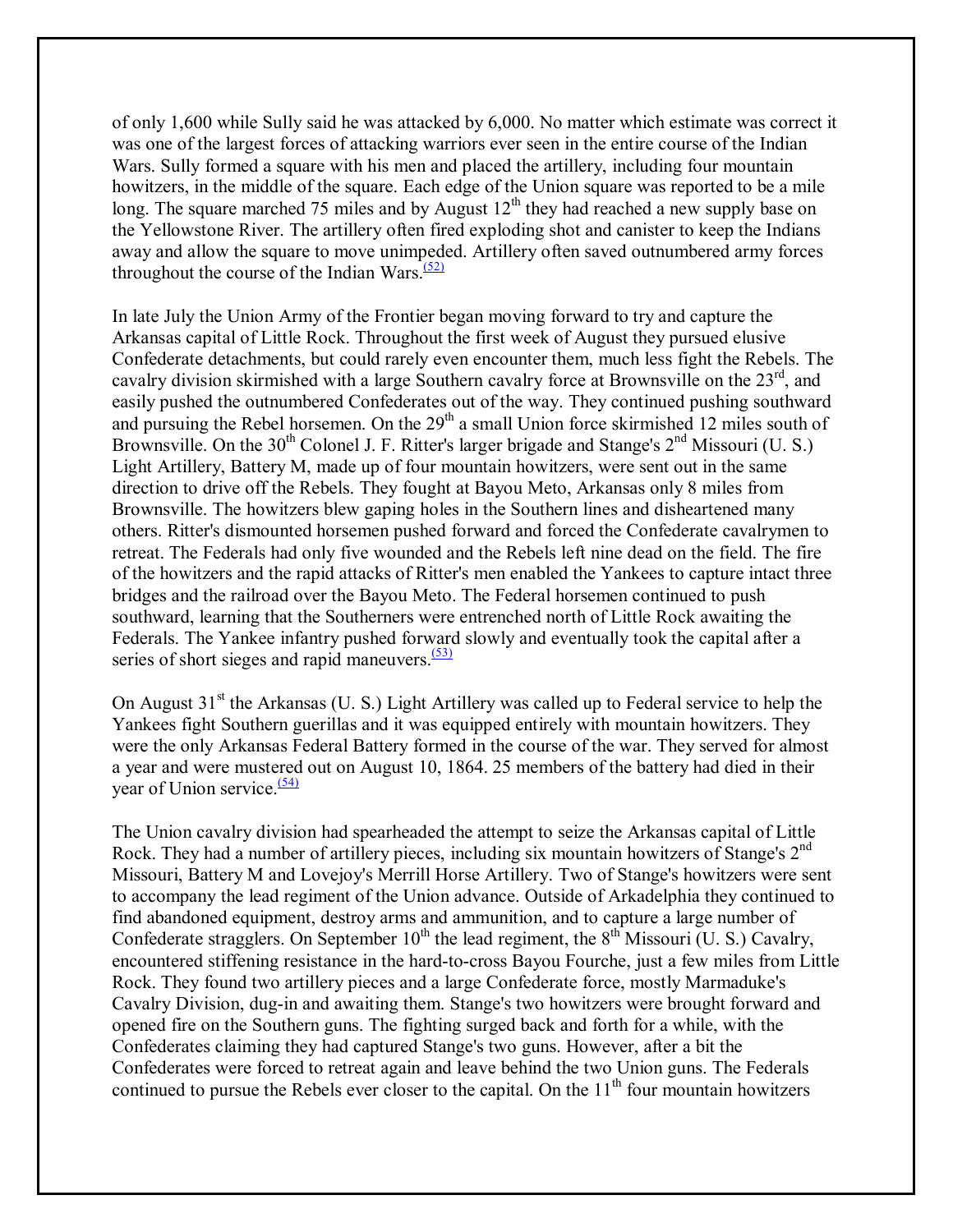were sent along with the lead horsemen to continue the pursuit, but they found that the Southerners had not stopped retreating from the fight at the Bayou the night before. The Confederates had pulled out of the works before Little Rock without a fight and continued to head south. On the 12<sup>th</sup> the horsemen continued to pursue the Rebels, picking up a large number of prisoners. Every time that the Southern rear-guard tried to make a stand Stange's mountain howitzers quickly broke up their resistance. $(55)$ 

On October 4<sup>th</sup> Major General James G. Blunt, his staff, and two companies of cavalry left Fort Scott, Kansas for Fort Blunt in the Cherokee Nation. At dawn on the  $7<sup>th</sup>$  as they neared a fortified camp at Baxter Springs, Kansas they were attacked by Missouri guerillas under the notorious William Clarke Quantrill. The camp and the column were attacked at the same time. The column was wiped out quickly and easily by the tough horse raiders, with only 10 of the 100 men and General Blunt escaping to the camp. Many of the corpses were later found scalped, castrated and with single bullets through their heads. The camp was attacked, but the fire of the black garrison, the dismounted white cavalry, and the mountain howitzer of the 3rd Wisconsin Cavalry killed a lot of the guerillas and ended any chance of the garrison being slaughtered. The first attack before dawn on the  $7<sup>th</sup>$  actually got some of Quantrill's men through the breastworks of the camp, but they were driven off after some hard hand-to-hand fighting. After being repulsed Quantrill reformed his men for a second assault. This was to be a more careful assault by the raiders. Quantrill formed his men in a more-traditional line of battle, but before they could move forward the garrison opened fire with its cannon. The howitzer had been quickly rolled outside of the camp and its fire broke Quantrill's men and ended the attack. The fighting in Missouri and Kansas was some of the most vicious of the entire Civil War and Quantrill's men were some of the toughest and meanest. But the fortitude of the black garrison and the fire of the howitzer decimated William Clarke Quantrill's attack and saved the lives of most of the garrison.<sup>(56)</sup>

Union corps and armies made repeated forays into Louisiana throughout the fall. The Confederate cavalry was pushed back in late October by one such Federal advance. Washington, Louisiana fell to the Yankees on October 23rd and Richard Taylor rushed infantry and artillery to help his hard-pressed horsemen. Among the forces rushed to the area was the Valverde Battery, which included in its arms a pair of mountain howitzers. The Valverde Battery and the remnants of Sibley's Texas Brigade from New Mexico had reported to Louisiana in early March, some of the few reinforcements that Richard Taylor had ever received. Taylor formed his 11,000 or so men in line-of-battle near Moundville and dug in to await the expected Federal advance. The Southern artillery was planted to cover the road that the Yankees would have to take to move their wagons and cannons. They also wanted to fire on any large, solid pieces of land where infantry could form to attack him. After waiting for a while Taylor sent two infantry regiments forward to Washington with the cavalry. Here they found that the Yankees were already retreating towards Opelousas, rather than futilely attacking Taylor in a strong, prepared position. Taylor was a genius at maneuvering his outnumbered men so that the Federals had to attack him on ground he had chosen and had dug tough, defensive trenches. Many Yankee generals learned not to attack Taylor, even when they outnumbered him, unless they had no choice, or both sides had blundered into each other and were not already entrenched. $(57)$ 

In late 1863, General Frederick Steele occupied the Confederate Arkansas capital of Little Rock. The Confederates were driven many miles south of the town by the superior numbers and arms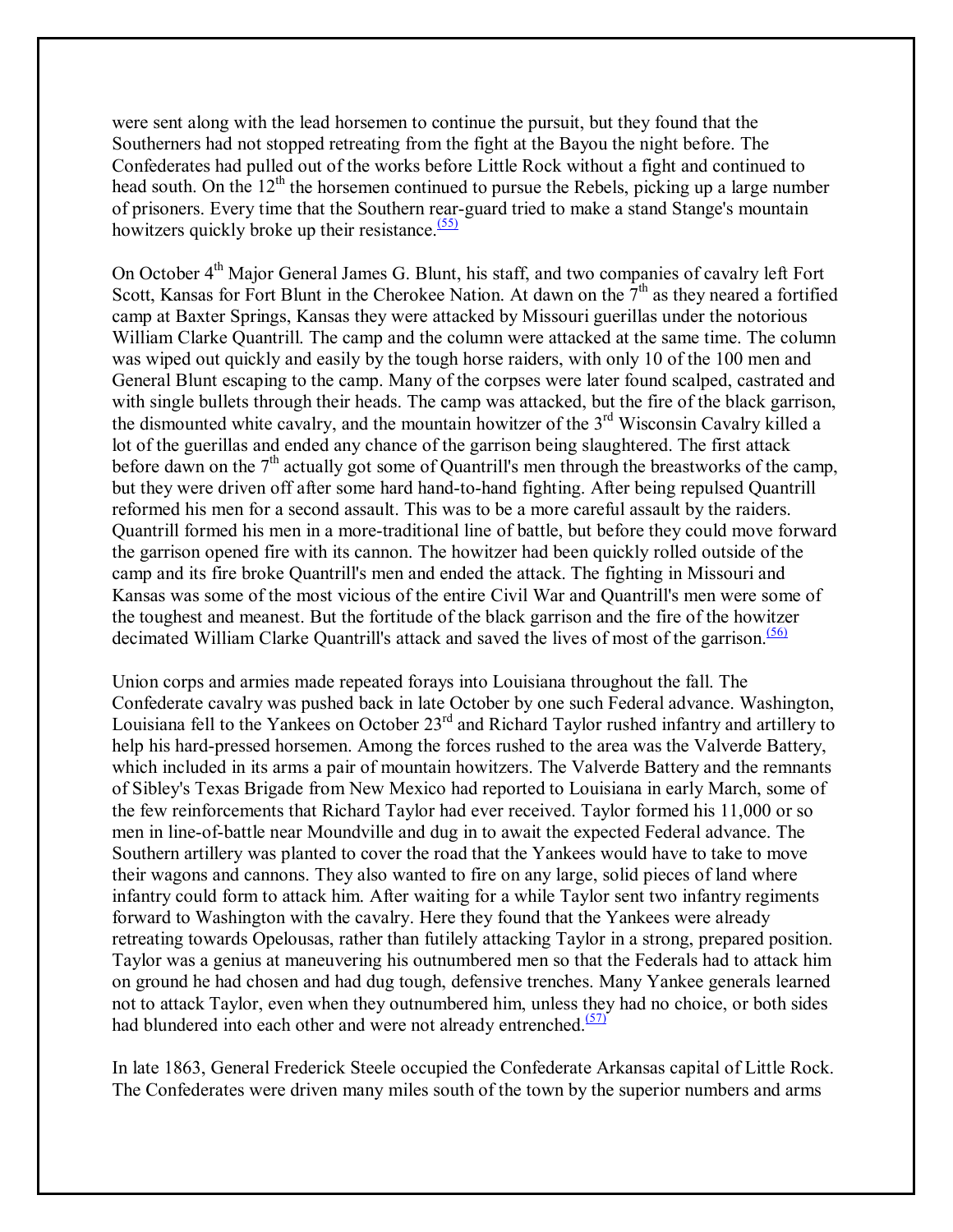of the Federals. The Southern cavalry division of John Marmaduke, always one of the best Confederate units in the Trans-Mississippi, was sent to attack the large Union advance post at Pine Bluff. This would hopefully encourage other Yankees to retreat if it fell. The division crossed the Saline River between their base at Princeton and the targeted town. Soon after dawn Marmaduke sent a demand for surrender to the town's garrison, but the 600 Yankees showed their defiance by fortifying the public square at the middle of the town. They placed cotton bales as defensive walls to fight behind, and they planted six mountain howitzers and three steel rifled guns so that they commanded every street leading into the square. Marmaduke's 2,000 men and eight cannons hastily occupied the Yankee's camp and all the rest of the town. The brick courthouse in the square was filled with sharpshooters and the Confederates discovered that in combination with the nine Federal guns the square could only fall to a massed assault. The Southerners exchanged fire for a while with the Yankees, but the Union guns kept them at bay.

By 2:00 p.m. Marmaduke decided the cost of overwhelming the Yankees would not be worth the gain. As they pulled back the garrison advanced from their works and attacked the Southern horsemen, but were quickly and easily driven off. The Yankees reported 11 killed and 27 wounded, and the Southerners suffered 40 casualties in the brief skirmish. Marmaduke failed to capture the garrison, but he showed the Yankees that the Southern army still had the ability to mount a major attack. Steele ended the random, widely scattered Union forays southward. Instead, he kept his army more concentrated and left more of the farmlands of Arkansas in Confederate hands. $(58)$ 

Richard Taylor's army continued its pursuit of the various Yankee divisions raiding Louisiana throughout late October and early November. General Thomas Green led his cavalry division and an infantry brigade in pursuit of the Yankees who had attacked Washington, Louisiana just a week previously. Early on November 3<sup>rd</sup> Green's force continued moving on the Federal camp eight miles south of Opelousas. The Federals were 5,000-6,000 men of the XIII Corps serving as the Union rearguard and awaiting the Southerners, while the rest of the Union army was four miles farther south. Green planned for one brigade to move from the east and distract the Yankees, while other units, including the Valverde Battery, attacked from the northwest. The infantry began the battle by driving down the only road and clearing it for the movement of artillery. The dismounted horsemen and the infantry continued their assault on the main Union lines, while all of the Confederate guns, including the two mountain howitzers of the Valverde Battery, opened fire on the Yankees who were using a nearby ditch for a defensive trench. Green had unknowingly stumbled upon a much larger Federal force than he thought. His men attacked the blue coats several times, but the numbers told and the Yankees forced them back little by little.

For a time the soldiers of both sides halted and an artillery duel ensued, but neither side's guns did much damage to their enemy. Union cavalry got behind the Confederates and tried to cut them off so that they could capture or destroy Green's infantrymen. Green's cavalry kept the road open and allowed the infantry to successfully leave the field. The Yankees pursued the Rebels, but were held at arms length by the fire of the light batteries. In all the infantry lost 21 killed, 82 wounded and 38 captured out of 950 men, but they captured 600 and killed or wounded 200. The short, little battle was a tactical draw, and the artillery never had a chance to produce a victory $\frac{(59)}{2}$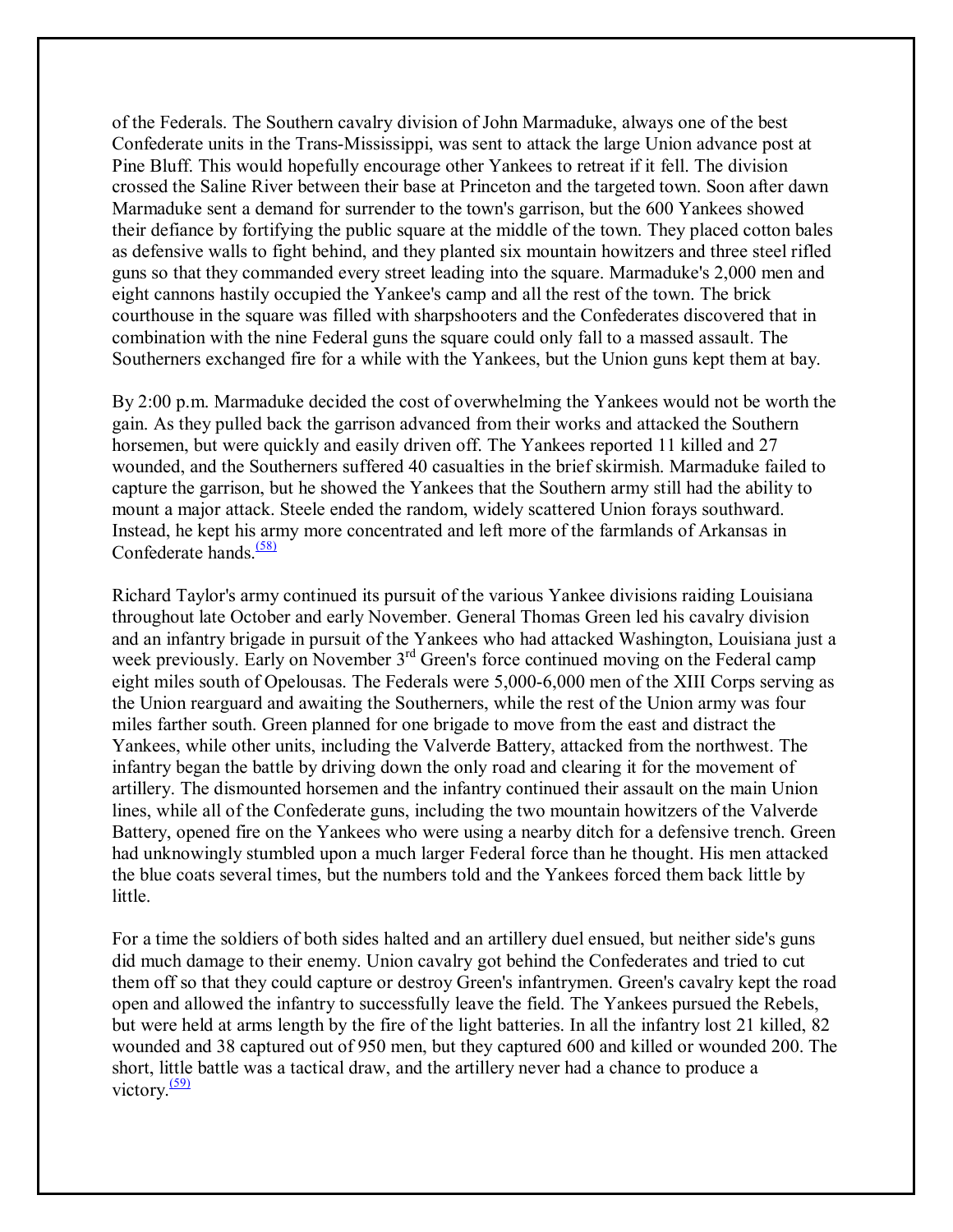At Fayetteville, Arkansas on November  $7<sup>th</sup>$  the 1<sup>st</sup> Arkansas (U. S.) Cavalry and its two mountain howitzers were sent out to rout a Southern brigade at nearby Yellville. The Union horsemen moved quickly, skirmishing several times with guerillas. On the  $9<sup>th</sup>$  they learned that the Rebels had moved towards Huntsville and they raced off in pursuit. Around noon they encountered the Confederates. The howitzers and the dismounted Yankee horsemen moved forward to attack. The Southerners beat them to the punch and attacked first, but were easily driven off. Five exploding case rounds from the guns and three volleys from the horsemen caused the Confederates to flee in great panic from the field. The  $1<sup>st</sup>$  Arkansas raced after them for many miles. An hour after sunrise on November  $10<sup>th</sup>$  they attacked the Rebels again. Five rounds from the guns again sped the Southerners on their way. Seven miles below Kingston the Confederate horsemen attempted to make a stand near the base of a mountain. They skirmished for a while, but when the howitzers came up the Rebels left without waiting to be shelled again. The Yankees pursued them until dark. On the  $11<sup>th</sup>$  the Union horsemen stopped and fed the men and the horses. Early on the  $12<sup>th</sup>$  they pursued the Rebels again. The command was split up, with 136 men and one howitzer continuing the pursuit. The pursuit went on for a couple more days, but they only caught some scattered stragglers. The rapid pursuit of the  $1<sup>st</sup>$  Arkansas and the destructive fire of the howitzers demoralized this Southern force and ended their ability to fight the Yankees for a long time. $\frac{(60)}{60}$ 

Fighting in the Indian Territory had descended into a series of retaliatory hit-and-run raid by Union or Southern Indian forces in late 1863. In mid-December the  $1<sup>st</sup>$ ,  $2<sup>nd</sup>$  and  $3<sup>rd</sup>$  Indian (U. S.) Regiments headed, and one mountain howitzer, into Southern-held parts of the Territory. Early on December 18<sup>th</sup> the Yankees found Stand Watie's men formed up in line-of-battle to receive their attack. The Union force quickly brought their howitzer to the front. After a couple of shots by the howitzer the Southern line broke. The Yankees pursued them for a mile or so, but the Confederates soon rallied and launched a counter-attack. The rebels were easily driven off by the howitzer, but the Southern soldiers stayed on a nearby hill and sniped at the Union soldiers for several hours with no real damage being done to either side. The Union commanders acted like they were retreating to lure the Southerners out into the open. They then rushed up the howitzer, and after a couple of rounds the Confederate Indians again broke and ran. However, this time they made no appreciable attempt to rally. In spite of driving off Watie's raiders the Union had little to show for the affair. The raids by Watie, and others, continued without letup. The war descended from this point into a series of strategically useless, but almost unstoppable, raids and would continue this way throughout the rest of the Civil War in the Indian Territory.<sup>(61)</sup>

Howitzers were used constantly against various Indian tribes during the course of the Civil War. Mostly because their light weight allowed them to keep up with cavalry chasing the fast moving Indians and required few horses or men to move them. Also, the bigger guns were mostly reserved for the more vital theaters of the war, not for attacking rebellious Indians. In California several tribes used the distractions of the war in the east to allow them to attack the white settlers. California officers learned where a large number of these raiding warriors were encamped in mid-December. On December  $25<sup>th</sup>$  one company of the  $1<sup>st</sup>$  California Mountaineers, from Fort Gaston, was sent against the Indians. The volunteers moved to surround the warriors, but they pulled back after one of their men was seriously wounded. A mountain howitzer and another company were sent to reinforce them on the  $26<sup>th</sup>$ . The Indian warriors were holed up in several log-cabins in a forest clearing 25 miles north of the fort. They kept up a heavy fire on the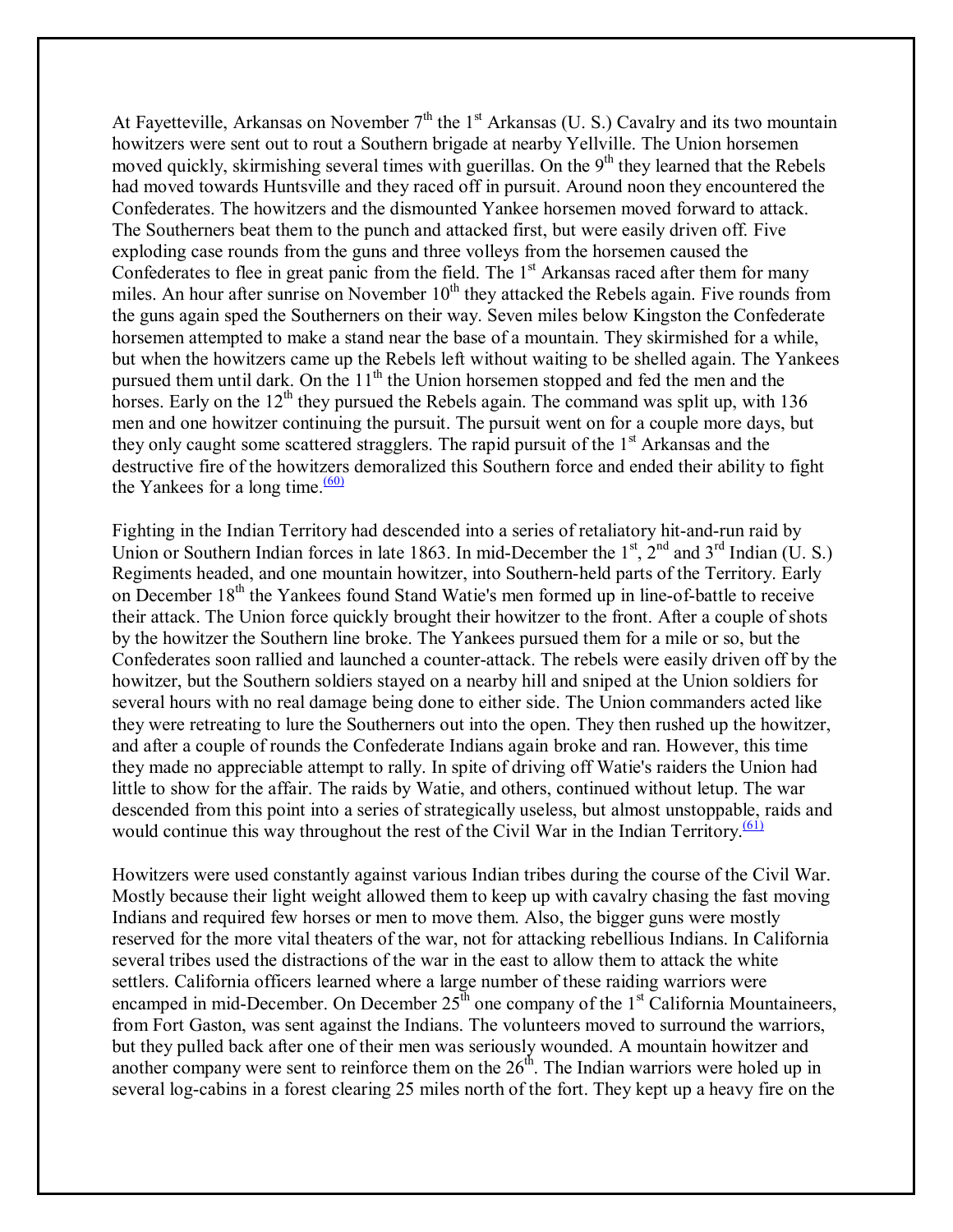soldiers and the thick log wall prevented the Volunteers from doing much damage Wto the Indians.

The howitzer was rushed forward, and after a couple of practice rounds it began to play with great effect on the cabin walls. The soldiers decided to use the howitzer to destroy the Indians, rather than take the cabins by storm, which would have resulted in many of them being injured or killed. Overnight, while the soldiers awaited more howitzer ammunition, many of the Indian warriors escaped in the darkness. Two Indians were found dead in the houses, and evidence indicating that several more were wounded. The Californians found horses and mules, saddles, rifles, swords and numerous other objects stolen in raids in all of the cabins. The howitzer's fire taught the Indians that thick walls could not protect them from the fire of American soldiers, so they were forced to turn increasingly to hit-and-run raids and ambushes. $\frac{(62)}{2}$ 

# **The Civil War: The Trans-Mississippi Theater, 1864**

One of the strangest and most unique uses of a mountain howitzer came in Montana. Vigilantes started rounding up and hanging any criminals they found around Bannack, Montana in January 1864. On one day alone they hung three members of the Plummer Gang, including its leader. When no more of Plummer's men were found the Vigilante Committee started looking for other criminals. On the  $13<sup>th</sup>$  the townspeople learned that Jo Pizanthia, a Mexican that they believed was a wanted bank robber, was holed up in a log cabin built against the base of a hill above the town. A large group headed for the cabin, and two leaders went up and demanded that Pizanthia surrender himself. They got no answer and decided to go into the cabin to look for him. Just after the two men entered the cabin shots rang out and they both came stumbling out with gunshot wounds. One man soon died of his wound. This enraged the citizens and they wanted Pizanthia's head. The cabin had thick walls which would stop bullets and the people were unwilling to risk themselves in storming the place. Several years before all of this a mountain howitzer barrel had been left behind by a wagon train when its carriage broke. The townspeople drug it close to Pizanthia's house and set it on a box. The first round they loaded was exploding shot, but they forgot to cut the fuze and it went completely through the cabin before burying itself in the ground without exploding. The second exploding shot also went all the way through without exploding.

The exasperated citizens decided to try solid shot to drive the wanted man out. The would-be cannoneers aimed at the chimney of the cabin which they believed was where the man was hiding. The shot knocked a large hole in the side of the house, and the citizens poured their fire through the hole, but there was no return fire. A small party rushed the cabin, where they found an unconscious Jo Pizanthia pinned under the door which the cannon had knocked loose. One vigilante emptied his pistol into the unfortunate criminal, and then the crowd drug his body outside and hung it from the nearest telegraph pole. They then turned back and completely demolished the cabin. It was then set on fire and Pizanthia's corpse was tossed on the impromptu pyre. It is surprising that the vigilantes did not injure themselves, firing a cannon with heavy recoil sitting loose on top of a box, or that they did not kill someone on the far side of the cabin as their shells punched through it. $\frac{(63)}{2}$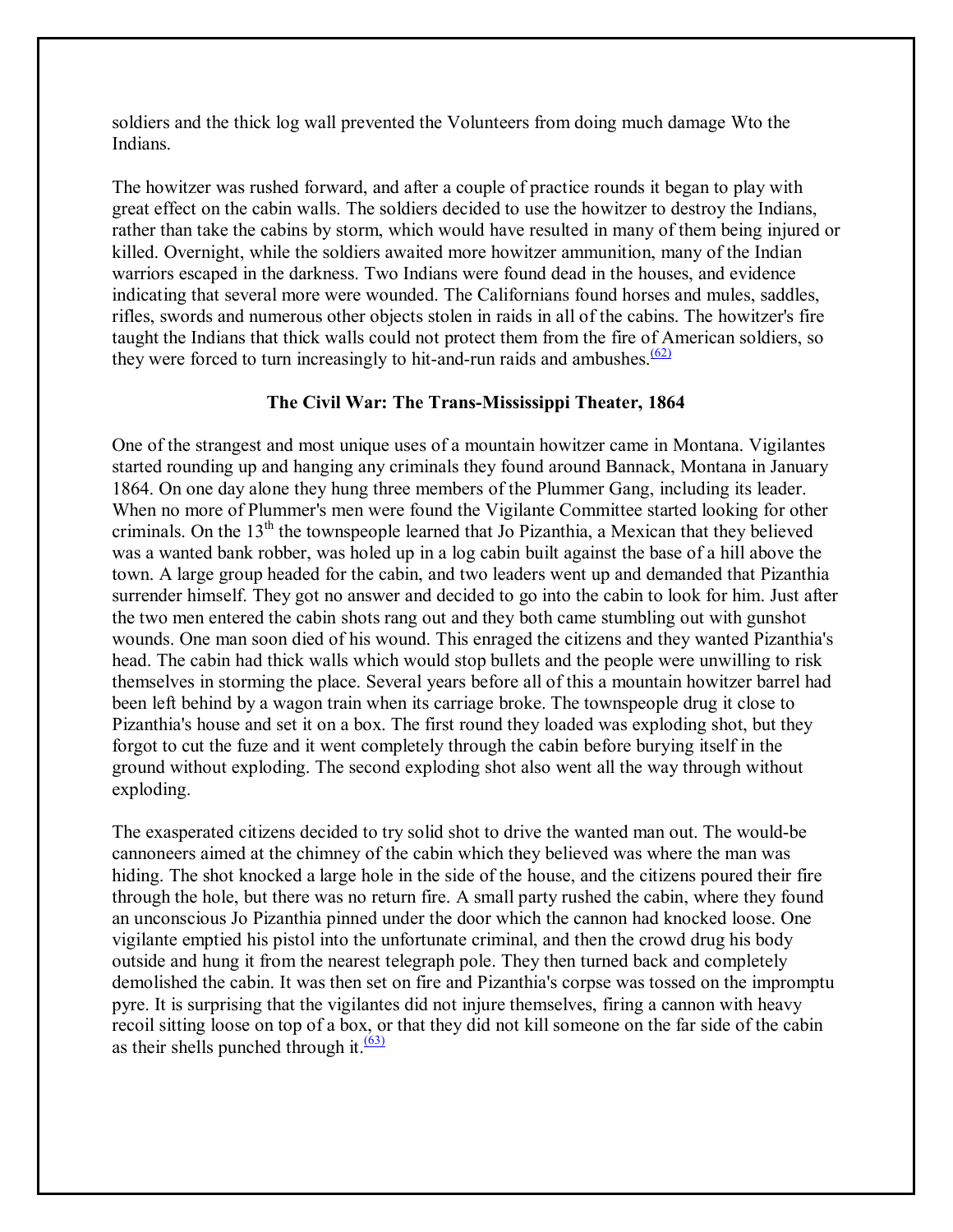Mountain howitzers were a common sight in the various Indian conflicts that occurred during the Civil War. The better guns were mostly reserved for the Civil War fighting, and the short range howitzers were shunted off to the less important theaters of battle, especially to units fighting rebellious Indian tribes. From mid-1863 to mid-1865 the  $7<sup>th</sup>$  Iowa Cavalry was one of the regiments assigned to protect Americans from Indian attacks. For most of their service in the West they had two or more mountain howitzers assigned to posts they were stationed at. They rarely used them in any battles, but the mere presence of the howitzers often served to scare off any potential attacks by hostile Indian warriors. Captain Eugene Ware worked his men on the guns often so that they would know how the howitzers worked, and how to gauge distances and flight times for their shells. The guns were set up to be visible to any tribesman and used as a veiled warning to Sioux and Pawnee chiefs during 1864 peace negotiations. The cavalrymen appreciated the light weight of the howitzer, which enabled it to move quickly, and the added firepower it gave outnumbered soldiers defending a fort against hostile Indian warriors.<sup> $(64)$ </sup>

From March  $10^{th}$  to May  $22^{nd}$  a large number of mountain howitzers served on both sides in the Red River Campaign in Louisiana. Major General Nathaniel Banks led portions of the XIII, XVI, XVII and XIX Corps, and a huge flotilla of ironclads and transports, from New Orleans, intending to cut Louisiana off from Arkansas and to eventually invade Texas from the newly captured heart of Louisiana. At the same time Major General Frederick Steele was leading his army deeper into Arkansas so that the Confederates could not concentrate their scattered garrisons to try and stop Banks's invasion. Early on Banks's men encountered only small Southern garrisons and quickly captured many key Red River forts, such as Fort De Russy. By April  $2<sup>nd</sup>$  the Federals had arrived at Natchitoches, Louisiana, in the northwestern part of the state. As they neared the Grand Ecore area the river began falling threatening to trap the boats, especially the deeper-draft gunboats.

On April 7<sup>th</sup> at Carroll's Mill the Confederates had finally concentrated enough manpower that they made their first serious stand against Banks. The Southern horsemen and the Valverde Battery, with its mountain howitzers, stopped along the Ten Mile Bayou. The Union cavalry attacked. The artillery of both sides poured shot and shell into their enemy. Twice the Yankees pushed the Confederates across the stream, and twice the Southerners pushed them back, with the help of the Valverde Battery. When darkness fell the Confederates held the only source of drinkable water for miles around. The Union cavalry suffered a number of casualties, and its failure to secure the water forced many Yankee soldiers to fight the next day with no water to drink. Richard Taylor used the time that this battle bought him to assemble all of his available forces, including reinforcements from Arkansas and Texas, to stop Banks's advance on Shreveport and eventually  $T$ exas.<sup> $(65)$ </sup>

On April 8th Union howitzers were used at the Battle of Pleasant Hill or Mansfield. Several batteries of Iowa and Missouri howitzers accompanied Bank's Union forces. They were opposed by several Confederate howitzers, including those of the Valverde Battery. Once again the Yankees finally pushed the Rebels from the field of battle. Late in the day the Yankees were pushing for the vital Sabine Cross-roads, but here the Confederates dug in to stop them. The Union soldiers were rushing for the junction when the Southerners opened a hail of lead on them from the infantry and cavalry, as well as from all the cannons that could be placed to stop the Union push. The rapid fire of the men and the artillery cut huge wholes through the ranks of the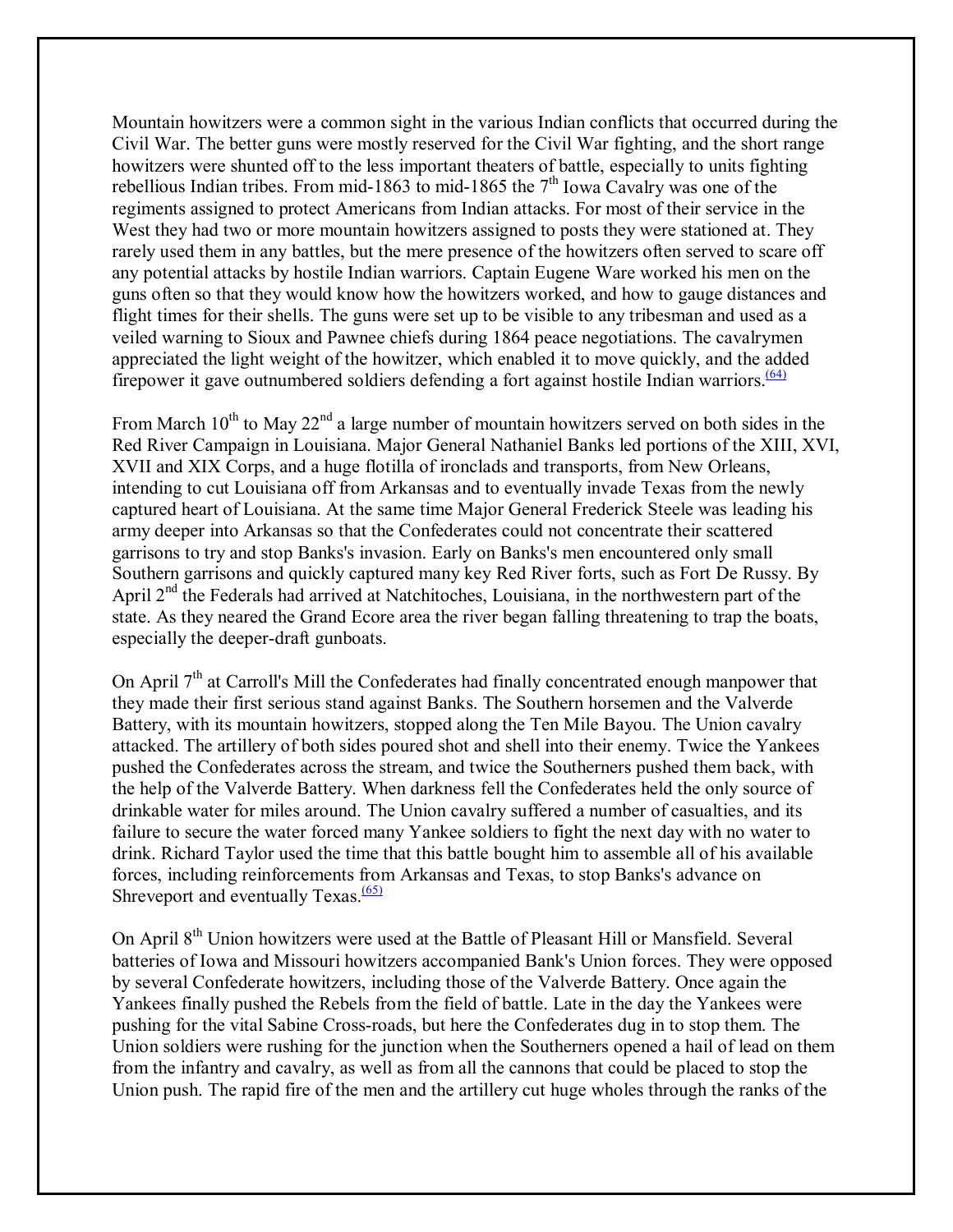Yankee soldiers. This time it was the Yankees who were forced to retreat, pursued the whole way by Taylor's men. Banks decided erroneously that he was opposed by the whole 22,000- 25,000 Confederate army in the Trans-Mississippi theater. He decided to retreat to New Orleans. The Federal army's steamboats were trapped by the falling water and Banks almost had to lose or destroy them. Eventually Union engineers dammed off part of the river, raising the water level so that the ships could escape the shallows.

By mid-May Banks's army had returned to New Orleans, but with nothing to show for it other than a large number of casualties. They had captured 23 cannons and 1,500 Confederate soldiers He had not succeeded in any of the campaigns objectives and held no new portions of the state. He also lost a large amount supplies and ammunition, a number of cannons and wagons, including two mountain howitzers and 16 larger guns lost with the cavalry's wagon train. The mountain howitzers used by both sides proved their worth in this campaign. The howitzer was light and small, so it fit better into Union transports than bigger guns did. Its light weight allowed it to move through the dense forests and swampy marshes of northwestern Louisiana where bigger artillery pieces would have been prohibited from going or easily trapped. The best service the guns did was in the close-in fighting of early April. The thick stands of trees in the battlefields prohibited much long range shelling of the enemy. The howitzers discharged a hail of 150 or more .58-caliber musket balls when they were firing double-canister. This load was devastating to the soldiers it was aimed at. Howitzers helped Banks's cavalry push rapidly through any Southern resistance early in the campaign and they helped Richard Taylor blunt Banks's advance, and save northern Louisiana and east Texas for the already beleaguered Confederacy. $\frac{(66)}{66}$ 

While Richard Taylor was defeating Banks in Louisiana, the Confederates were forcing Union General William Steele to retreat northward rather than keep pushing south to link up with Bank's army. Steele, desperately in need of supplies, had sent out a number of expeditions around Camden, Arkansas to gather all the food and forage they could find. The Southern cavalry worked to stop these expeditions and starve Steele out of middle Arkansas. On April 18th the Rebel horsemen lay in ambush for the Union foragers at Poison Spring. A Union cavalry force, with a battery of four mountain howitzers, advanced to attack the house that spies had told them was Jo Shelby's headquarters. Shelby expected them and had prepared an ambush.

Collin's Battery was masked in the trees and the howitzers set up in front of it at almost pointblank range. The Yankees opened fire on Shelby's headquarters, but were greatly surprised when Collin's guns opened up on them. The howitzers were facing the worst fears of every artillery battery, but especially of any battery of short-range mountain howitzers. They were driven off so quickly that they never even had a chance to respond. According to John Edwards, Shelby's chief of staff, "There never was a fire more effective, and never a battery more rapidly silenced and driven away." Union infantry attempted to break Shelby's men, but Shelby's hard-fighting horsemen and Collin's surprisingly accurate battery decimated the Federals and drove them away. Steele was forced to return to Camden without his much needed food, and soon he gave up the campaign and returned to Union positions in northern Arkansas. $(67)$ 

In late March the 5<sup>th</sup> Kansas Cavalry and its two mountain howitzers were sent to scout the Confederates in the area around Camden and Monticello, Arkansas. A small detachment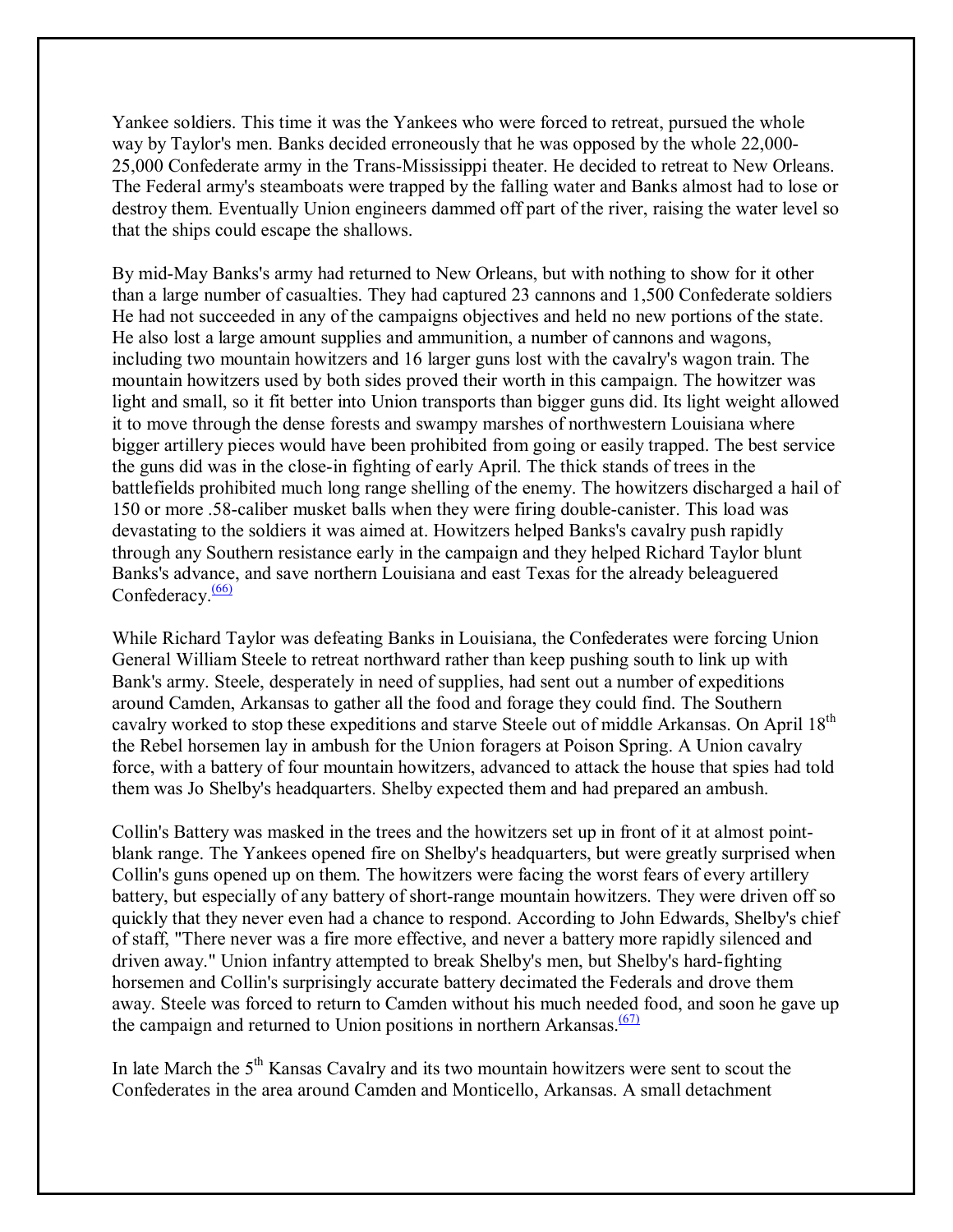discovered that the Southerners were making preparations to leave Monticello. The 5<sup>th</sup>'s commander, Colonel Powell Clayton, planned to move to Mount Elba, Arkansas to block the Confederate movement. On March  $28<sup>th</sup>$  he had assembled a force of 500 infantry, 600 cavalry, four mountain howitzers and two steel rifled guns to oppose any Rebel movement. The entire Yankee force arrived near Mount Elba around 4:00 p.m. and drove off their pickets. At dawn on the 29<sup>th</sup> Clayton took most of the cavalry and three of the cannons, at least one being a howitzer, and advanced in the direction of Camden and Monticello, leaving the infantry and three of the guns at Mount Elba. Various detachments of horsemen were sent out to destroy any of the Southerners's depots, pontoon bridge and wagon trains that they might encounter. The raiders returned by the next day having successfully destroyed a large number of wagons and capturing over 250 prisoners.

Early on the 30<sup>th</sup> the Southern horsemen assaulted the infantry at Mount Elba and demonstrated against a small Union force left to watch them near Monticello. Realizing the Monticello detachment was in no danger, Clayton immediately rushed reinforcements to the Mount Elba force, but found that the infantry and artillery had easily repulsed the Confederates. He massed all of his artillery, and a few rounds sped the retreating Rebels on their way. The Southerners broke and raced away in "the wildest confusion," according to Colonel Clayton. They pursued the Rebels for five miles, capturing a number of prisoners, but the Confederates tore up a bridge over the Big Creek and halted their pursuers. Two Confederate brigades were involved in the fighting and lost over 400 men killed, captured or wounded. The Yankees had destroyed 35 wagons loaded with stores and ammunition, a pontoon bridge over the Saline River and captured 300 horses and mules. All the while they lost only two killed and eight missing. The howitzers and the rest of the artillery broke the attack on the infantry at Mount Elba, and demoralized the Southerners so that their retreat turned into a total rout. $\frac{(68)}{68}$ 

After this rout of the Southern brigades the Union army kept up continual pressure on the rest of the Southern army in northern Arkansas. From April  $10<sup>th</sup>$  through the  $15<sup>th</sup>$  the two armies were continually fighting with each other from Prairie D'Ane to White Oak Creek. Among the Union forces engaged was the cavalry and Captain Gustave Stange's 2<sup>nd</sup> Missouri Light Artillery, Battery M, both equipped with mountain howitzers. On the  $12<sup>th</sup>$  the Federals outflanked the Confederates and forced them out of their works on the Prairie, and pursued them as they retreated several miles to the White Oak Creek. Early on April 15<sup>th</sup> the Yankees attacked the Southerners again. The Rebels opened fire with five artillery pieces on the advancing Federals, and the Union mountain howitzers of Stange and the cavalry were among those that replied to the fire with impressive accuracy. The cavalry moved to attack the Southerners flanks. The combined pressure of the frontal assault and the flank movements forced the Confederates back. The fire of the mountain howitzers, which advanced with the infantry skirmishers, pushed the Southerners back two miles. The Yankees pursued the Confederates the rest of the day until they came to Camden. The pursuit was halted when night fell. The Federal mountain howitzers helped to drive the Confederates from many miles of fertile and important Arkansas farmlands and hay fields with a relatively small number of casualties. $\frac{(69)}{699}$ 

In late August Sterling Price mounted a large-scale invasion of Missouri. He destroyed large stretches of railroads, numerous bridges, and captured many, scattered Federal garrisons. He also wanted to recruit men and gather horses to replenish his depleted brigades. It took the Union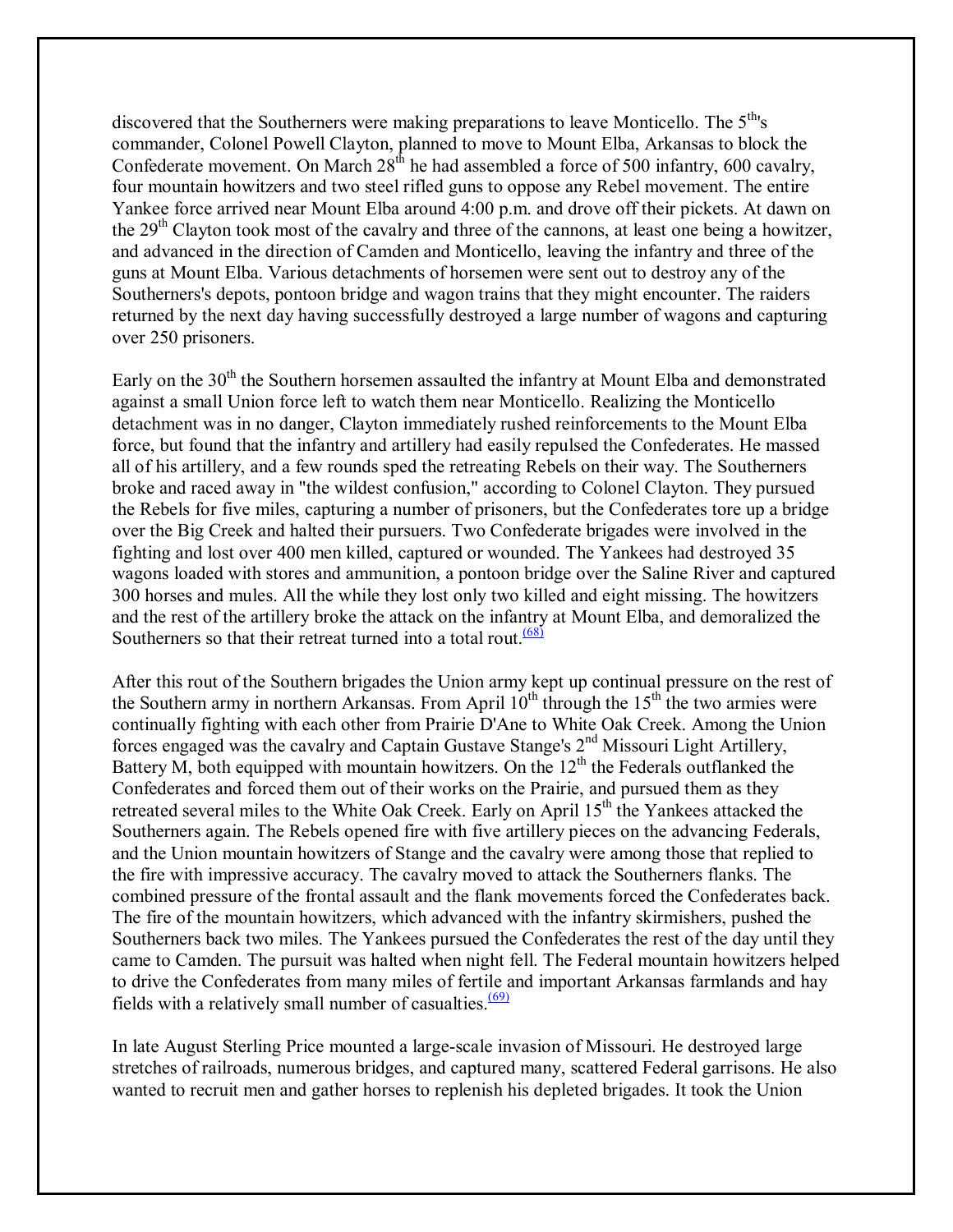leaders a while to make a concerted effort to destroy the Southern raiders. By mid September they began moving to encircle and destroy Price's horsemen. On October  $12^{th}$  the  $5^{th}$  Missouri (U. S.) State Militia Cavalry was sent to scout the Confederate-held town of Boonville, Missouri. A few miles from the town he ran into 300 Southern cavalry, and after a short fight drove them back on their second line which had 800-900 more men. The  $5<sup>th</sup>$  had two mountain howitzers and brought them up to the battle line. After a few rounds the Confederates withdrew to a third line, where they had two artillery pieces of their own. The 5<sup>th</sup> held up and awaited reinforcements, but were soon ordered to rejoin the rest of their division at California, Missouri. They only lost 2 killed and 4 wounded, while the Southerners reportedly suffered a lot worse in the fighting. The pursuit of Price would continue for a long while.<sup> $(70)$ </sup>

Cavalry raids deep behind enemy lines depend on rapid movement and the surprise it brings. However, Sterling Price had encumbered himself with a huge train of captured wagons, refugees and unarmed recruits. All of these greatly slowed down his column. He refused to destroy the wagons so that they could move faster, until it was too late to save many of his men.

Jo Shelby's Iron Brigade led the advance of Price's army on the Union bastion at Lexington, Missouri. In the afternoon of October  $19<sup>th</sup>$  they discovered 2,000 cavalry and eight mountain howitzers drawn up to stop them, several miles from the town. The veteran Southerners slammed into the inexperienced garrison and militia force. The fight was brisk for a while, with many men being cut down in the flying storm of shot and shell, but the Yankees were soon broken and pursued for many miles.<sup> $(71)$ </sup> On October 21<sup>st</sup> the 11<sup>th</sup> Kansas Cavalry rushed with its two howitzers to rescue a the remnants of this force at the Little Blue River. The Confederates were attacking this small force to destroy them and to gain the vital ford so that they could delay their pursuers. The four howitzers of the  $11<sup>th</sup>$  Kansas and the  $10<sup>th</sup>$  Missouri opened fire on the attackers, and soon drove them back. The  $11<sup>th</sup>$ 's guns were pulled back from an open position in a field because the Southern sharpshooters were killing many of the cannoneers. In spite of their losses the larger Confederate force kept coming and eventually flanked the garrison, forcing it to retreat once again. The howitzers were often moved by hand, keeping up a continual hail of lead on Price's men. The fire of the small cannons allowed the Union soldiers to escape from what might have been their encirclement and capture.  $(72)$ 

The Federal pursuers were able to catch up to Price's men because of this and other stands made by small garrisons at all of the possible river fords. The  $5<sup>th</sup>$  Missouri fought at the Big Blue River on October  $22<sup>nd</sup>$ . They caught up to the retreating Confederate column and attacked its rearguard. The howitzers opened fire on the Southerners, and demoralized the defenders at the river. The fire of the cavalrymen's repeating rifles and the canister of the mountain howitzers soon broke the rear-guard and chased them for five miles. They captured a large number of prisoners and a couple of artillery pieces, including a mountain howitzer. Samuel Curtis withdrew the rest of his army to Westport and allowed the Confederates to pass.  $\frac{(73)}{(73)}$ 

On October 23<sup>rd</sup> the single largest battle west of the Mississippi River was at Westport, Missouri. Samuel Curtis marched his massed army out of the town to attack the Confederate rear-guard and try to destroy Price's force. Twenty-nine thousand men on both sides collided in battle. The redoutable Jo Shelby was acting as Price's rear-guard once again. Although outnumbered, the rapid fire of the cavalry's artillery and the accuracy of the veteran Southerners soon drove off the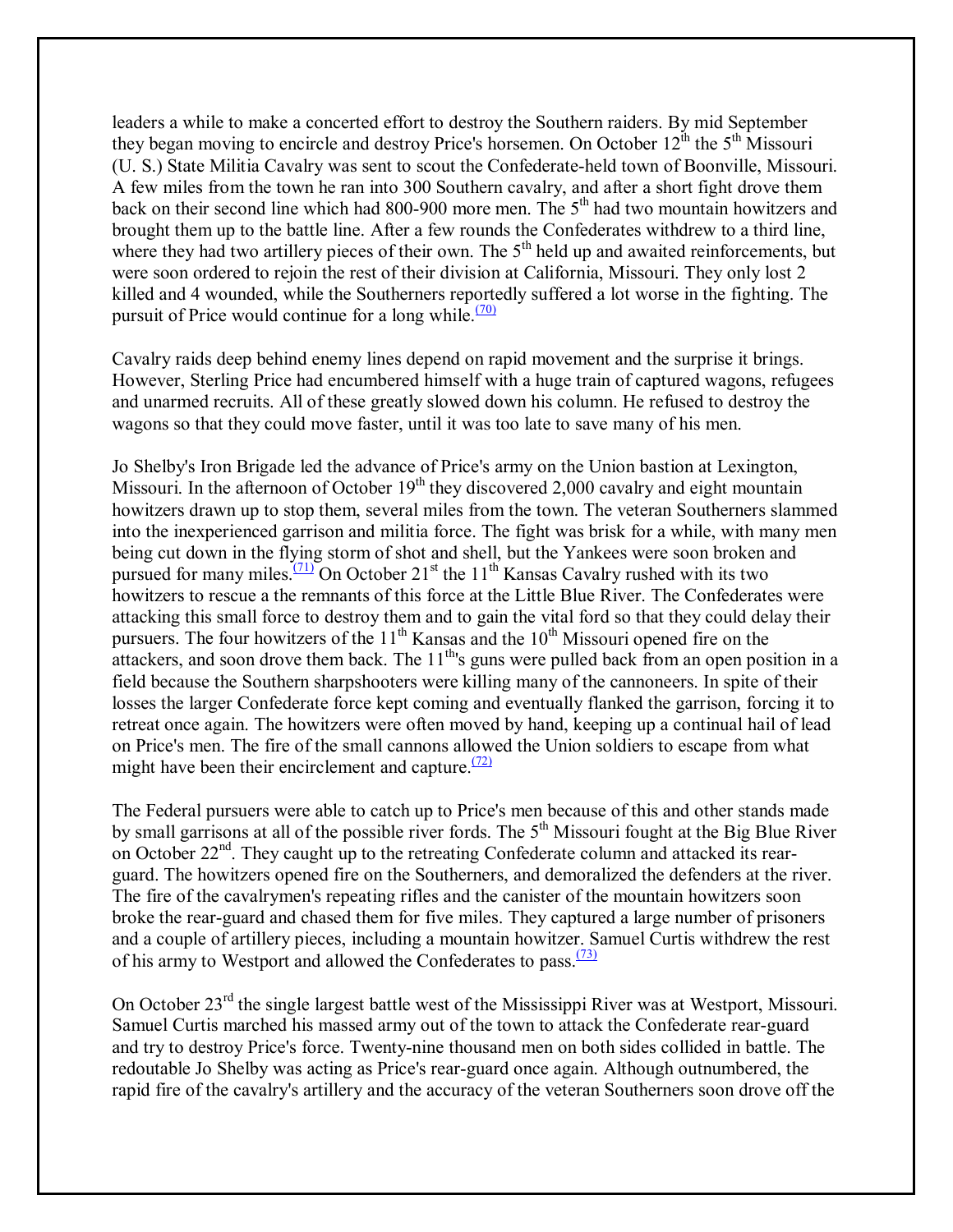Federals, killing and wounding a large number of them. Shelby and Fagan's men won this battle, but elsewhere Sterling Price's other units were losing the war. At the Big Blue River, Alfred Pleasanton attacked John Marmaduke's division and quickly routed it. Shelby and Fagan raced southward to save the rest of Price's wagon train and the army. They slowed Pleasonton and allowed the army to continue its escape. As the days wore on the Federal commanders tightened the noose around Price's three divisions. Sterling Price's refusal to burn the 500 or more slow wagons or leave behind the horseless recruits only helped the Union's efforts to catch him.

As the force made its way back to Texas Jo Shelby's division led the way, because he was the best fighter and was expected to quickly brush aside any Yankees that got in the way. John Marmaduke's and James Fagan's divisions brought up the rear. Price had only around 13 artillery pieces, several of which were mountain howitzers. Two much-larger divisions of Samuel Curtis's Army of the Border chased the Missourians. In all Curtis had about 8,000 men and 38 artillery pieces, of which 22 were mountain howitzers. Price's forces stopped to rest about 20 miles into the southwestern corner of Missouri. They planned to move again at midnight, but the continually troublesome train took many hours to get sorted out and start moving. The slow train would allow the Yankees to soon catch Price's army again, and almost led to its annihilation.<sup> $(74)$ </sup>

On October 25<sup>th</sup> at the Battle of Mine Creek, near Charlot Prairie, Missouri just a few miles from the Missouri/Kansas border, the Federal cavalry again closed with Price's retreating army. James Fagan's and John Marmaduke's divisions were attempting to stop the Yankees for the rest of the army to continue fleeing. Part of the wagon train got across Mine Creek, but some wagons overturned and hopelessly blocked the crossing. Fagan and Marmaduke dug in to try and stop the Yankee cavalry. Twenty-six hundred Federals hit the Confederates like a tidal wave, and quickly routed them. 500 Confederates were killed or wounded and another 560 captured, including Generals Marmaduke and Cabell. Jo Shelby's division had been leading Price's advance and they were rushed to the rear to save the day. The Southern horsemen dug in behind a stone wall two miles north of the Marmaton River and awaited the Union attack. Around 3:30 p.m. the Union soldiers attacked without artillery support and were repulsed easily. A section of mountain howitzers and one of 3-inch Rodman rifles soon arrived and began shelling the Southern lines. Shelby had only three cannons remaining after the numerous earlier skirmishes in the campaign, and he was slow to use them for fear that they would be captured like most of the rest of the Southern artillery. Many of Shelby's tough veterans began leaving the field on their own, including his own celebrated Iron Brigade. The Federal horsemen received no reinforcements since they were so far ahead of the rest of the army and in spite of the demoralization of many of his men, Shelby had succeeded in holding up the Yankees for the rest of the day. By midnight the wagon train finally got across the Marmaton River. It was at this point that Price ordered the train destroyed, further demoralizing the men who had bled to save it.<sup> $(75)$ </sup>

On October  $28<sup>th</sup>$  a small part of James Blunt's  $1<sup>st</sup>$  Cavalry Division used mountain howitzers at Newtonia. He had only a 1,000 men, two large artillery pieces and two mountain howitzers, but the Rebels were not expecting to be attacked and panicked. The howitzers were placed in Blunt's front line. Jo Shelby was once again called on to save Price's army. His force outnumbered Blunt, and was moving on both of his flanks. However, the rapid and destructive fire of the cannons stopped the Rebels. Shelby sent a massed charge against the center of Blunt's thin line, but the fire of the cavalrymen's repeaters and the canister of the 1<sup>st</sup> Colorado Battery's howitzers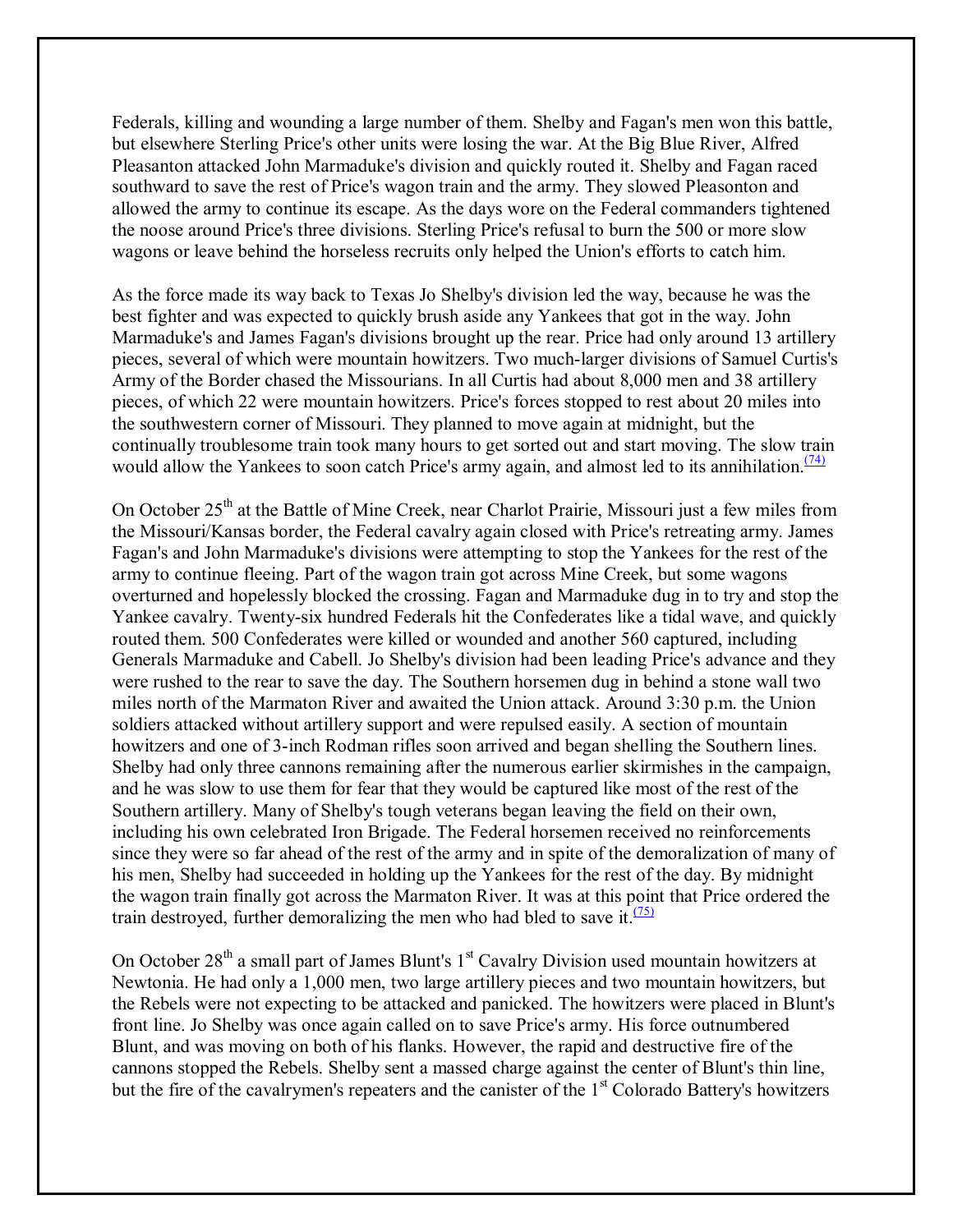broke the charge. Both sides had suffered a large number of casualties in the fight, and that evening the Southerners withdrew into northwest Arkansas. This was the last major battle of Price's disastrous Missouri Campaign. By November 7<sup>th</sup> Sterling Price led what was left of his command across the Arkansas River in the Indian Territory and later on to Texas. At the river the Yankees stopped their pursuit, but Price was never much of a threat to them again. By December 15th Sterling Price had only 3,500 of his original 12,000 men remaining. Price had taken some of the elite units of the Confederate Army of the Trans-Mississippi with him, and by the time the expedition was done many of his men were either captured, killed, or too burned out to fight any more. $\frac{(76)}{2}$ 

In the pursuit of Price the Federals hounded him out of northwestern Arkansas and into the Indian Territory. A mountain howitzer was used by the  $1<sup>st</sup>$  Arkansas (U. S.) Cavalry in an attack on Fayetteville, Arkansas on October 28<sup>th</sup> by some of Price's men trying to get into southern Arkansas. Several hundred rebels moved in on the eastern side of the town and dug in on the steep bluffs of the East Mountain. Several companies of the  $1<sup>st</sup>$  were sent to attack the heights, and the howitzer supported them by shelling the Confederates and forcing them to change their positions several times. On the third assault the Yankees drove the Rebels from the heights, finding 12 dead Southerners that had been left behind. The Confederates gave up and headed southwest, towards Texas. $\frac{(77)}{77}$ 

The 1<sup>st</sup> California Infantry used its howitzers against the Comanches at Adobe Walls, Texas on November 25<sup>th</sup>, and Colonel Kit Carson credited the small guns with saving their lives. Kit Carson led 400 men, and two howitzers, into northern Texas to pacify several of bands of the Kiowa and Comanche tribes. On November 24<sup>th</sup> Carson's Ute and Apache scouts discovered that the Kiowas and Comanches were encamped nearby. Kit Carson's men attacked a relatively small encampment of Kiowas on the Canadian River and quickly routed or captured most of the Indians. Unbeknownst to the soldiers there was a large Comanche village, missed by the scouts, just a few hundred yards down the river. Carson had his men unsaddle their horses and prepare for breakfast, planning to destroy the Kiowa village and then rejoin his wagon train and its infantry escort. Around 1,000 Comanche and Kiowa warriors attacked the soldiers and chased them to a nearby hill that served as a natural fort. At this time the howitzers came up and opened fire on the Indians. The accurate fire of the guns stopped several massed, mounted charges by the Comanche on the Yankee soldiers. The warriors soon began to stay out of their range and stay spread out, so that they would not make an easy target for the "guns that shot twice," as the Indians referred to the use of exploding shells. The gunners loaded them at the base of a nearby hill and then rolled them up to the top. Only a gunner remained with the pieces, aiming them and then lying flat on the ground to avoid the Indians's fire.

When the howitzers were fired they would roll, sometimes flipping over and over, all the way back to the bottom of the hill. Carson marched upon the second village to try and keep the Indians from saving their horses, shelters and supplies. The warriors set fire to the grass behind Carson's men, and it forced him to retire to a nearby hill. The Indians soon attacked the soldiers again, but the howitzers cut down many of them and forced them to leave the soldiers alone. The howitzers also kept the Kiowas from being able to rescue very much of their tents and supplies. The fire of the howitzers kept the Indian warriors at bay, and eventually caused them to give up and retreat once the rest of their tribes had gotten a safe distance away. Carson lost two killed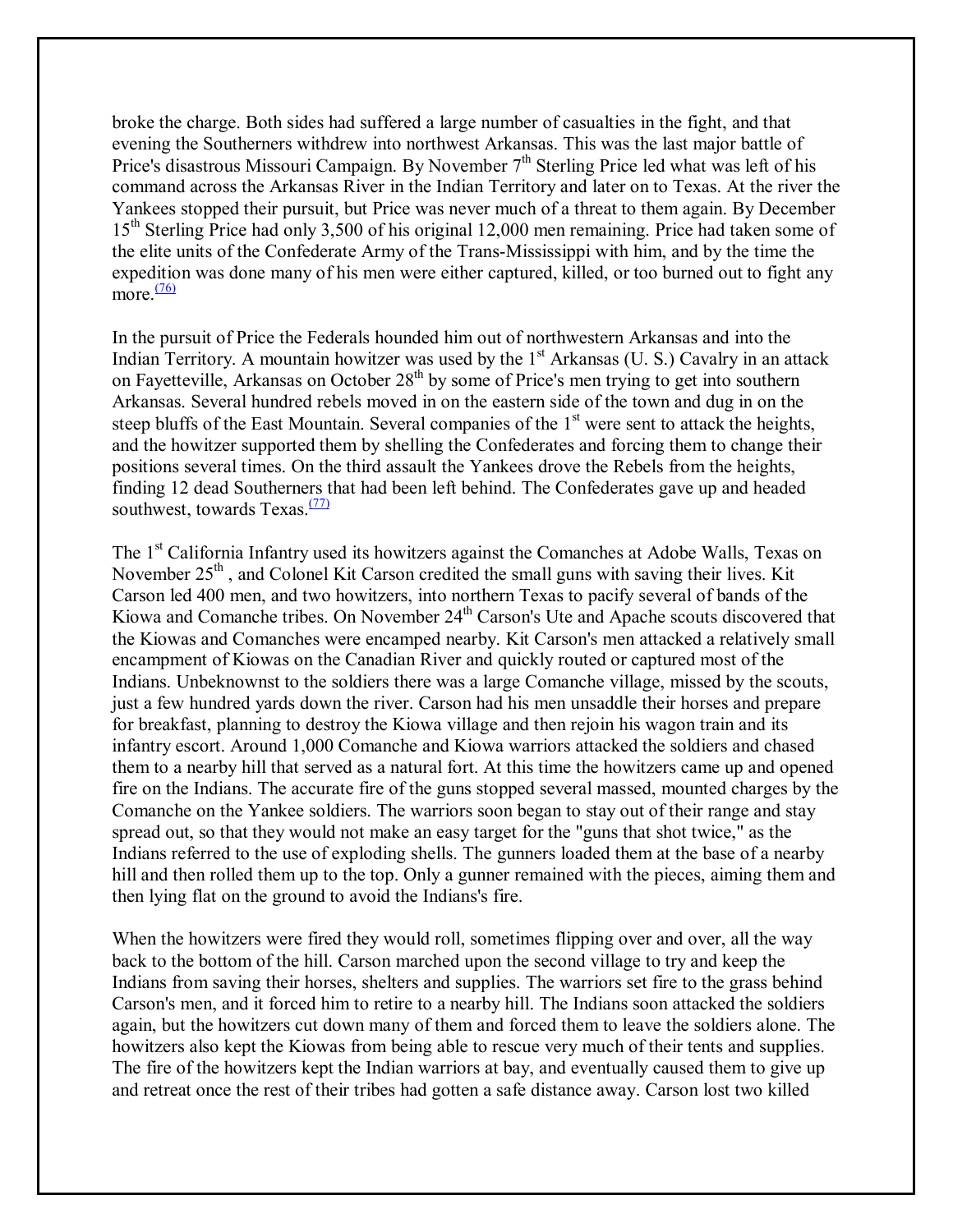and 10 wounded, and the Kiowa and Comanches probably losing quite a few more. The soldiers had destroyed a large amount of tents and supplies of the Kiowa, which eventually forced them to accept a treaty and go onto a reservation. $\frac{(78)}{2}$ 

As soldiers had been pulled east to more vital theaters of war various Indian tribes saw this as their chance to drive off the white settlers who were taking their lands. The Cheyennes and Arapahoes, among others, killed large numbers of settlers all over the western territories. Local Union forces were too small to do much good against them. Governor John Evans of Colorado forced the United States government to let Colonel John M. Chivington lead a large force of Colorado volunteers out to destroy several warring Indian tribes in late October. The troops moved out in a driving snowstorm. When they got to Fort Lyon in southeastern Colorado they learned of a nearby Cheyenne encampment. At dawn on November 28<sup>th</sup> what would come to be known as the infamous Sand Creek Massacre began. The men rushed the village from all sides while four mountain howitzers used by Company C of the  $3<sup>rd</sup>$  Colorado Cavalry and the  $1<sup>st</sup>$ Colorado Cavalry dropped shells among the Indians. The warriors were surprised, but they did not panic and run as expected. The warriors formed a line along the bluffs beyond the creek in crudely-made rifle pits. Their fire cut down many of the Colorado soldiers for a while, but they were soon driven off when the howitzers began dropping shells on top of them.

The Cheyenne warriors kept up their resistance alone or in small groups, but none of it was as massed or as destructive to the soldiers as the line on the bluffs. The soldiers went through the camp killing or capturing a large number of old men, women and children. They also destroyed much of the tribe's horses, shelters and supplies intended to see them through the winter. Around 500 Cheyenne were killed, mostly non-combatants, such as women, children or old people. The Coloradans suffered nine killed and 38 wounded. The settlers of the region mostly applauded Chivington's expedition and many wanted all of the warring tribes to receive a similar treatment if they would not stop attacking the settlers. American newspapers in the east disdainfully described Chivington's massacre of a peaceful group of Cheyenne. The Joint Committee on the Conduct of the War called him before them. John Chivington was censured for not bothering to find out that this tribe was already at peace and under the government's protection, but no other punishment was handed out for this shameful and needless episode. $(79)$ 

# **The Civil War: The Trans-Mississippi Theater, 1865**

Even in the far west the war was beginning to wind down. Sterling Price's men had been used up in his disastrous raid in late 1864. In Arkansas and Louisiana the war settled down to a series of raids with few large battles being fought. Most of the fighting done in this theater for the rest of the war was against rebellious Indian tribes. The *C. S. S. Josiah H. Bell* used howitzers in its defense of the Sabine River throughout the last months of the war. The converted steamer was armed with two mountain howitzers and one 32-pound howitzer, and it helped to keep the Union navy from attacking the area. $\frac{(80)}{60}$ 

An unidentified U. S. regular infantry force used mountain howitzers at Julesberg, Colorado on January  $7<sup>th</sup>$  and again on February 18, 1865. Warring Cheyenne and Arapahoe attacked the small town in January, mostly in revenge for the Sand Creek Massacre. The settlers and a detail of soldiers quickly withdrew to the nearby Camp Rankin, later renamed Fort Sedgwick. The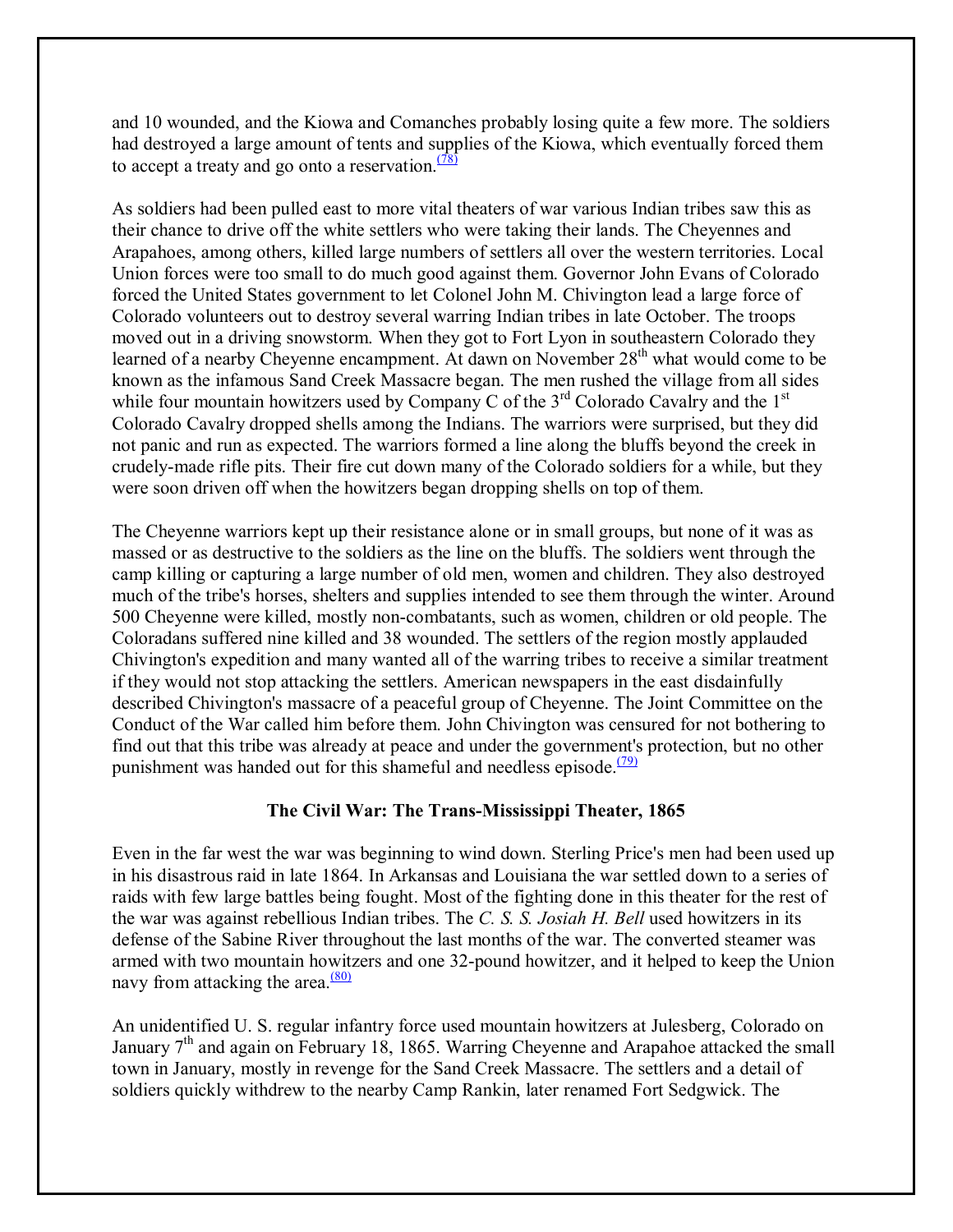warriors assaulted the fort, but were driven off by the fire of two mountain howitzers assigned to the fort. Fourteen soldiers were killed in the fighting that day. The Indian warriors had learned early on not to assault an American fort that had artillery support. In mid-February most of Sedgwick's garrison was sent to Fort McPherson, Nebraska, and the Indians unknowingly had their best chance to attack the town again. One group attacked the town while two others waited to fall on any relief column from the fort. The remaining garrison was too small to come to the town's assistance. Once again the townspeople fled to the fort, and this time the warriors torched the town. Fifteen men of the McPherson detail returned to the fort during the fighting, and using a mountain howitzer they cut their way through the warriors to get into the fort. The Cheyenne and Arapahoe surrounded the fort and tried to set it on fire with flaming arrows. During the evening the Indians gave up and withdrew. The town was gone, but the mountain howitzers had helped to save the lives of the townspeople and they soon rebuilt their town. $\frac{(81)}{21}$ 

On June 2nd at Fort Rice, North Dakota the 1<sup>st</sup> U. S. Volunteer Infantry, ex-Confederates who were better known as Galvanized Yankees, used howitzers. At dawn the fort was surrounded and attacked by hostile Indian warriors. Colonel Dimon led part of his men out of the fort to occupy some bluffs behind the fort, and the warriors offered no resistance. They withdrew from the area and Colonel Dimon sent his mounted infantry, 60 allied Indians, and a mountain howitzer in pursuit. At the Crystal Palace Bluff, a couple of miles from the fort, the Indians tried to make a stand. The howitzer rushed up, threw a few shells their way and the Indians fled in a panic. For several miles small groups of hostiles opened fire, without doing much damage, while losing a small number of their own warriors killed or captured. Colonel Dimon respected the usefulness of the howitzer. He also realized it could save an outnumbered fort without having to fire at Indians who knew the damage it could do to them. $\frac{(82)}{2}$ 

The 11<sup>th</sup> Kansas Cavalry used them on June  $3<sup>rd</sup>$  along the Platte River in the Dakota Territory, now a part of Wyoming. Six Indians appeared on the opposite side of the Platte River from the small outpost, hoping to lure soldiers out after them. Instead of chasing them the  $11<sup>th</sup>$  opened fire with its mountain howitzer. After a few rounds, and the loss of two horses, the warriors withdrew behind some nearby bluffs. Then a group of the soldiers left the post to speed them on their way. This post was on a main army supply route and the fort was to be the scene of some of the hardest fighting of the Indian Wars. $\frac{(83)}{2}$ 

Fort Rice was attacked a second time on July  $28<sup>th</sup>$ . The 1<sup>st</sup> and 4<sup>th</sup> United States Volunteers were still stationed at the fort with two mountain howitzers. When the infantry discovered early in the morning that they were surrounded the two cannons were quickly rolled outside the walls of the fort. Lieutenant Colonel John Pattee knew that attacking Indians would have no chance against the walls of a fort defended by artillery and rifles. The fighting was heavy for three hours, but the fire of the mountain howitzers quickly drove off the hostile, Sioux warriors. By late in the morning the Sioux withdrew from sight, suffering a heavy number of casualties while the fort had only one killed and a few wounded. The soldiers kept on guard throughout the evening. Around midnight Pattee ordered the guns to fire "fireballs," an early version of flares consisting of saltpeter, sulphur and antimony, out over the prairie. They saw no hostiles, and at 2 a.m. the battle was declared officially over and most of the men were allowed to return to their quarters. $\frac{(84)}{84}$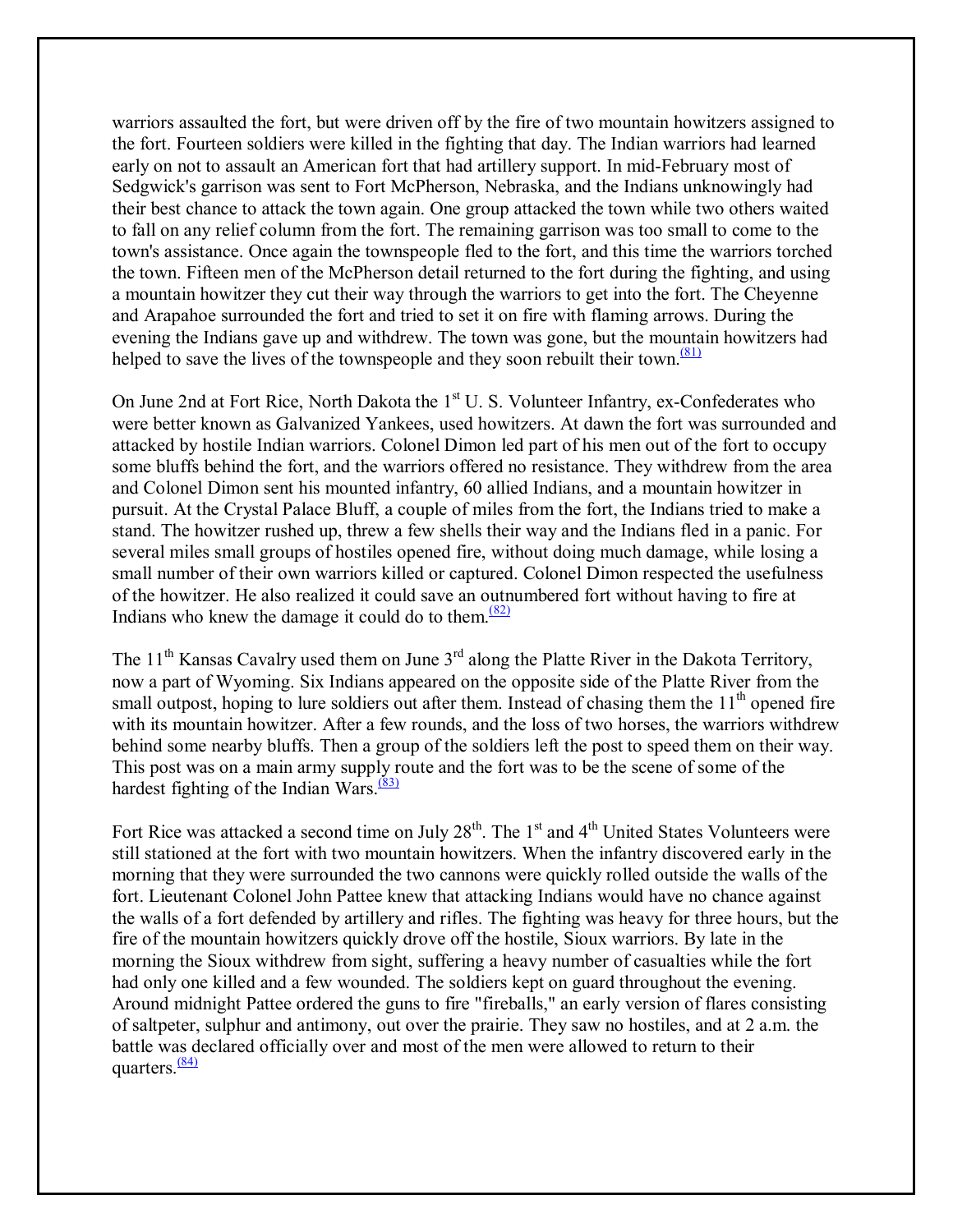On July 25<sup>th</sup> a force of Cheyenne again attacked the Platte Bridge Station garrison. Once again the soldiers refused the attempt to lure them from the safety of their fortifications and instead opened fire with the 11<sup>th</sup> Ohio Cavalry, Company G's howitzer. The soldiers soon learned that a small wagon train was surrounded about 25 miles from the fort. At 7:30 a.m. Lieutenant Caspar Collins led only 25 men of the  $11<sup>th</sup>$  Kansas, about a fifth of the fort's manpower, out to relieve the train. A second group of 10 men went to the far side of the bridge to keep it open in case the detail had to return quickly. Collins's detail never got near the train. They were surrounded by the Cheyenne and attacked him on all sides. After several of the soldiers were wounded Collins ordered a retreat. Three men were killed as they raced for the safety of the main garrison. Collins was killed trying to buy time for his men to escape. The 10-man detail at the end of the bridge kept up a brisk fire to cover Collins's retreating men and then they all raced for the protection of the fort. Later in the morning a detail was sent to repair the telegraph lines, but the howitzer soon fired to warn them to return quickly to the fort. The Indians attacked any scattered soldiers they found, killing the few they found. The wagon train was soon seen nearing the fort from the west, but its 20 remaining men were soon surrounded and wiped out.

By early evening the soldiers had suffered 28 killed and many wounded, but they got word out to a nearby post and by the next afternoon a relief column of 50 men had arrived. By nightfall the Indians had withdrawn from the area. The 11<sup>th</sup> Kansas's commander had not used the howitzer to its best advantage and many of the Federals paid the ultimate price for his poor tactics. The gun should have at least been advanced where its canister rounds could have played on the massed Indians chasing Collins's detail and the wagon train. It might have been able to save some of the men killed by the Cheyenne and Sioux. The fort would continue to see numerous skirmishes until it was abandoned in October,  $1867 \cdot \frac{(85)}{25}$ 

Several columns were sent out to pacify the warring tribes centered in Montana in mid-August. It was one of the largest campaigns against hostile Indians since the Sibley-Sully campaigns in 1863-1864. The "Left Column" was made up of the  $7<sup>th</sup>$  Iowa and  $11<sup>th</sup>$  Ohio Cavalries, 200 allied Indians, part of the  $6<sup>th</sup>$  Michigan Cavalry and a portion of the  $2<sup>nd</sup>$  California Cavalry with its two mountain howitzers. They were accompanying 184 wagons to set up a new fort on the Powder River. By August  $11<sup>th</sup>$  the column had reached the upper Powder, and three days later they began building Fort Connor along the Bozeman Trail. On August  $22<sup>nd</sup>$  part of the column, with the howitzers, moved out to attack any Indians they could find. Early on August  $29<sup>th</sup>$  they attacked an Arapahoe village of around 300 lodges along the Tongue River in Montana. The Arapahoes fled, but soon attacked the soldiers who were destroying their village. The outnumbered soldiers would have been over-run except the two howitzers kept up a brisk fire and forced the Indians to stay at a safe distance. The Arapahoe gave up and the column returned to Fort Connor. The Arapahoe reportedly lost 35 killed, and the howitzers kept the column's losses at only seven wounded. The campaign continued for a number of months, with several new forts being built, but it would be over a decade before the northern tribes were pacified.<sup> $(86)$ </sup>

One of the new forts being built was Fort Philip Kearney, Wyoming. Unattached U. S. mountain howitzers were used in October near the fort. A wagon train coming from Fort Laramie was attacked by the Sioux as it neared Fort Philip Kearney. A company of infantry was placed in wagons and a mountain howitzer were sent to their relief. The Sioux withdrew after only a few rounds from the soldiers and the cannon, and the train was brought safely to the fort. The train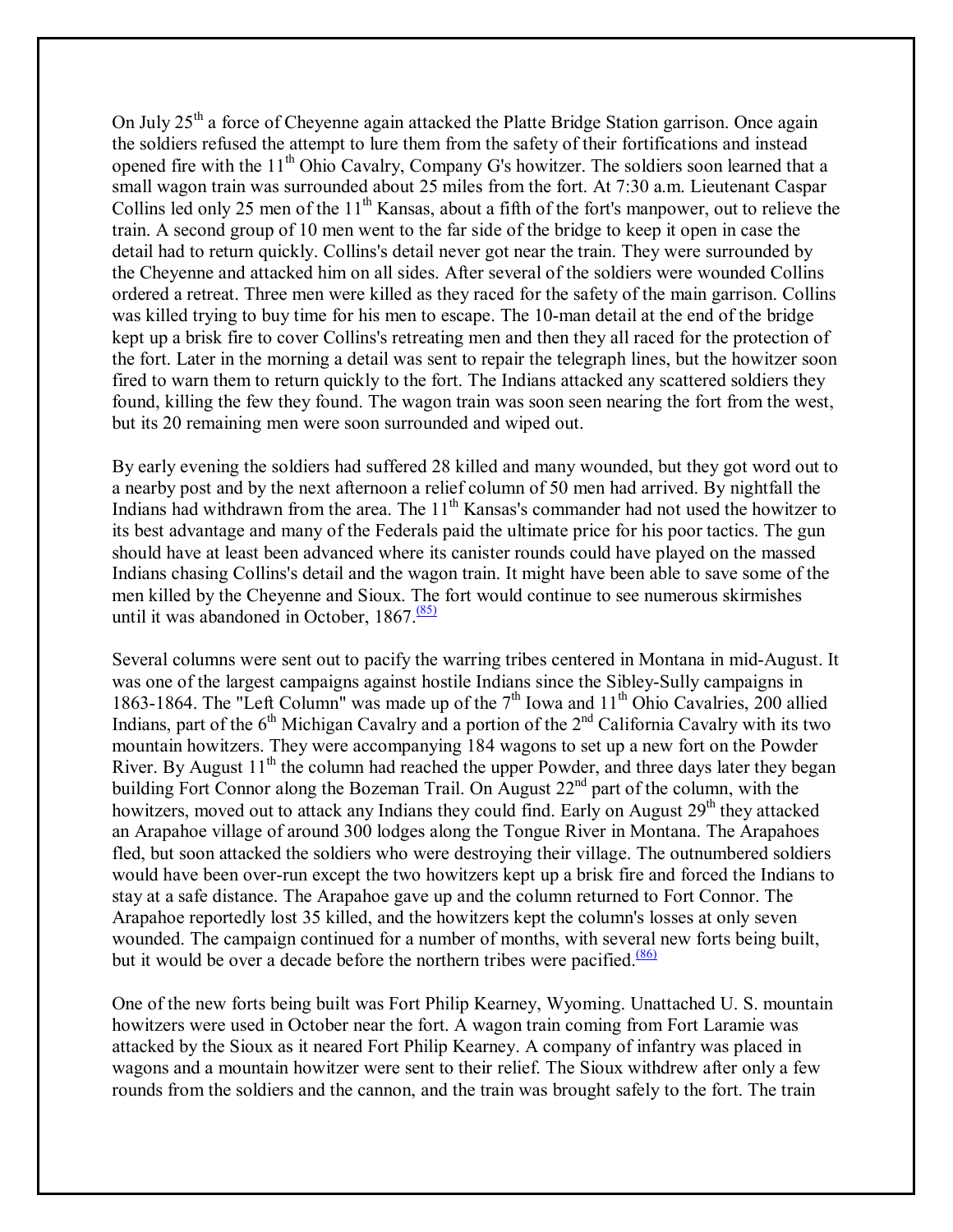proved to be carrying the announcement of a peace treaty signed with all of the tribes of the Northwest, and assuring the fort's commander that the hostilities with the nearby tribes were ended. $\frac{(87)}{2}$ 

1. Report of Captain C. H. McNally, OR, ser. I, vol. 4 (Washington, DC: U. S. GPO, 1882), pp. 13-14.

2. Report of Major Isaac Lynde, 7 August 1861, OR, ser. I, vol. 4, p. 5.

3. Report of Major Isaac Lynde, 7 August 1861, OR, ser. I, vol. 4, pp. 5-6.

4. Christopher Phillips, Damned Yankee: The Life of General Nathaniel Lyon (Columbia, MO: University of Missouri Press, 1968), pp. 240-41.

5. Brigadier General Samuel R. Curtis to Captain J. C. Kelton, 12 February 1862, OR, ser. I, vol. 8 (Washington, DC: U. S. GPO, 1883), p. 554-55.

6. Brigadier General Samuel R. Curtis to Captain J. C. Kelton, 16 February 1862, OR, ser. I, vol. 8, p.558.

7. Lieutenant Colonel S. N. Wood to Colonel J. B. Wyman, 26 February 1862, OR, ser. I, vol. 8, pp. 66-68.

8. Gen. Samuel R. Curtis to Captain N. H. McLean, 1 April 1862, OR, ser. I, vol. 8, pp.195-205.

9. William Watson, Life in the Confederate Army, Being the Observations and Experiences of an Alien in the South During the American Civil War (Baton Rouge: Louisiana State University Press, 1995), pp. 283-84.

10. Major William D. Bowen to Gen. Samuel R. Curtis, 10 March 1862, OR, ser. I, vol. 8, pp.270-71.

11. William L. Shea and Earl J. Hess, Pea Ridge: Civil War Campaign in the West (Chapel Hill: University of North Carolina Press, 1992), p. 179.

12. Gen. Samuel R. Curtis to Captain N. H. McLean, 1 April 1862, OR, ser. I, vol. 8, p.201.

13. Elmo Ingenthron, Borderland Rebellion: A History of the Civil War on the Missouri-Arkansas Border (Branson, MO: The Ozarks Mountaineer, 1980), pp.271-73.

14. Gen. Samuel R. Curtis, 24 April 1862, OR, ser. I, vol. 13 (Washington, DC: U. S. GPO, 1885), p. 59.

15. Major Robert Allen to Major General Henry W. Halleck, 14 June 1862, OR, ser. I, vol. 13, p. 116.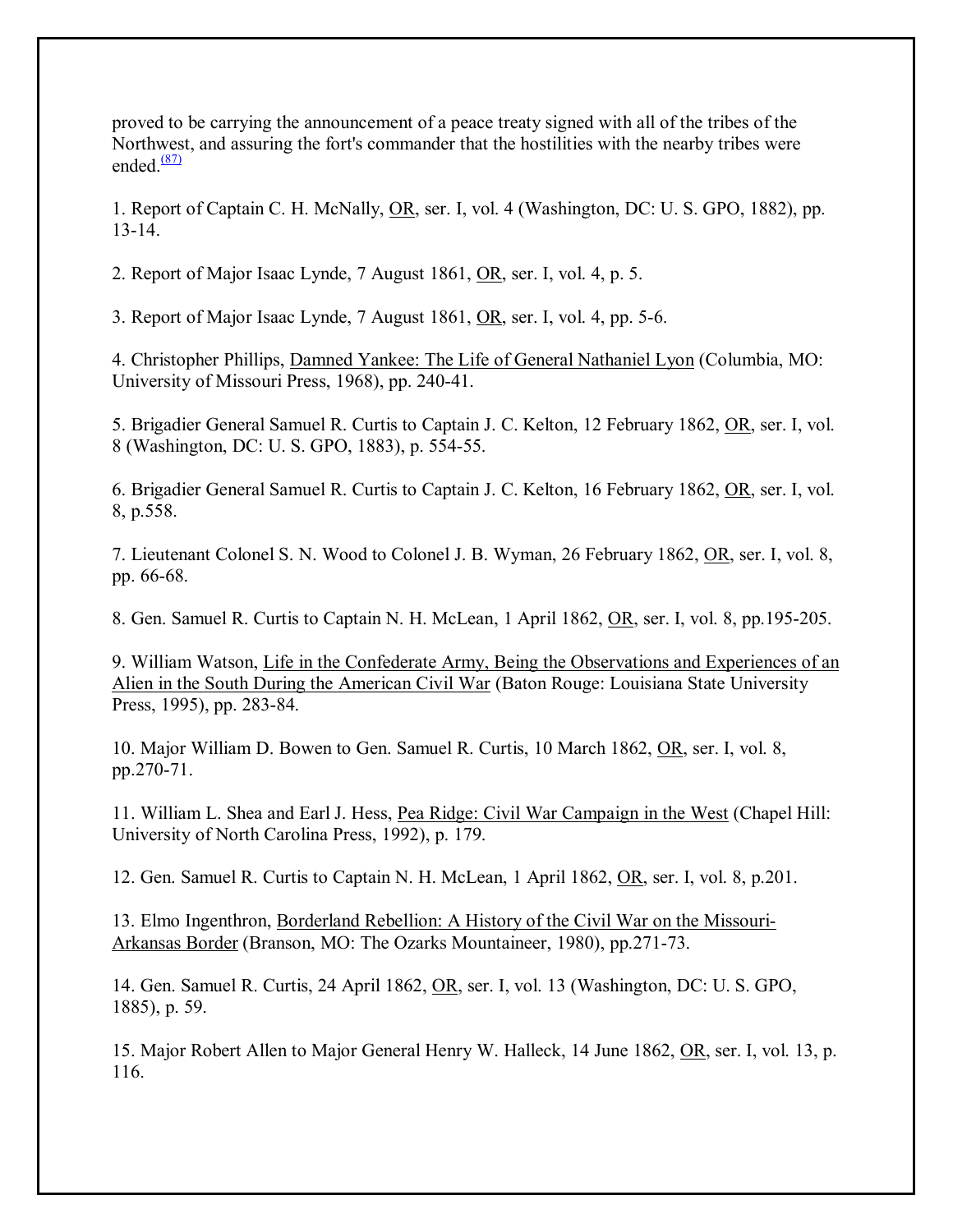16. E. B. Quiner, Military of Wisconsin, found in the Second Wisconsin Infantry web site. Available: http://www.secondwi.com/11th.htm. 11 February 1998. Also, Colonel Charles E. Hovey to Captain J. W. Paddock, 7 July 1862, OR, ser. I, vol. 13, pp. 144-46. The web site discusses the role of the 11<sup>th</sup> and the fighting around the howitzer. Hovey's report looks at the overall battle and the final tally of Confederate and Union losses.

17. Brigadier General Egbert B. Brown to Major General James Schofield, 17 July 1862, OR, ser. I, vol. 13, p. 163.

18. Colonel Robert J. Rombauer to Major General Samuel R. Curtis, 27 July 1862, OR, ser. I, vol. 13, pp. 176-78.

19. Colonel William D. Bowen, 27 August 1862, OR, ser. I, vol. 13, pp. 243-45.

20. Brigadier General Frederick Salomon to Brigadier General James Schofield, 1 October 1862, OR, ser. I, vol. 13, pp. 287-89. Also, Report of Colonel William R. Judson, undated, OR, ser. I, vol. 13, pp. 291-92.

21. William S. Burke, The Official Military History of Kansas Regiments During the War for the Suppression of the Great Rebellion. Found at the 2<sup>nd</sup> Kansas Cavalry Web Site. Available: http://www2.dtc.net/~balocca/1862.html. 1 July 1997. Also, Brigadier General James G. Blunt to Brigadier General John M. Schofield, 28 October 1862, OR, ser. I, vol. 13, pp. 326-29.

22. Burke, The Official Military History of Kansas Regiments During the War for the Suppression of the Great Rebellion. Found at the 2<sup>nd</sup> Kansas Cavalry Web Site. Available: http://www2.dtc.net/~balocca/1862.html. 1 July 1997.

23. John M. Harrell and John Dimitry, Confederate Military History, Vol. X: Louisiana And Arkansas (Secaucus, NJ: The Blue & Grey Press, 1974), pp. 137-42. Also, Brigadier General James G. Blunt to Major General Samuel R. Curtis, 3 December 1862, OR, ser. I, vol. 22, pt. 1 (Washington, DC: U. S. GPO, 1888), pp. 44-47.

24. Brigadier General James G. Blunt to Major General Samuel R. Curtis, 20 December 1862, OR, ser. I, vol. 22, pt. 1, pp. 72-78. Also, Lieutenant Colonel Owen A. Bassett to Colonel William F. Cloud, 12 December 1862, <u>OR</u>, ser. I, vol. 22, pt. 1, pp. 95-97.

25. Brigadier General James G. Blunt to Major General Samuel R. Curtis, 28 December 1862, OR, ser. I, vol. 22, pt. 1, pp. 168-69.

26. Tom O'Brien and John Taylor, "Battle for the Rio Grande," Civil War Times, October, 1995, pp. 56-68.

27. Report of Lieutenant Colonel Samuel F. Tappan, 21 May 1862, OR, ser. I, vol. 9 (Washington, DC: U. S. GPO, 1883), pp.537-39. Also, Report of Captain John F. Ritter, 16 May 1862, OR, ser. I, vol. 9, pp. 540-41. Tappan describes the overall course of the battle and Ritter discusses the part played by the two Union batteries.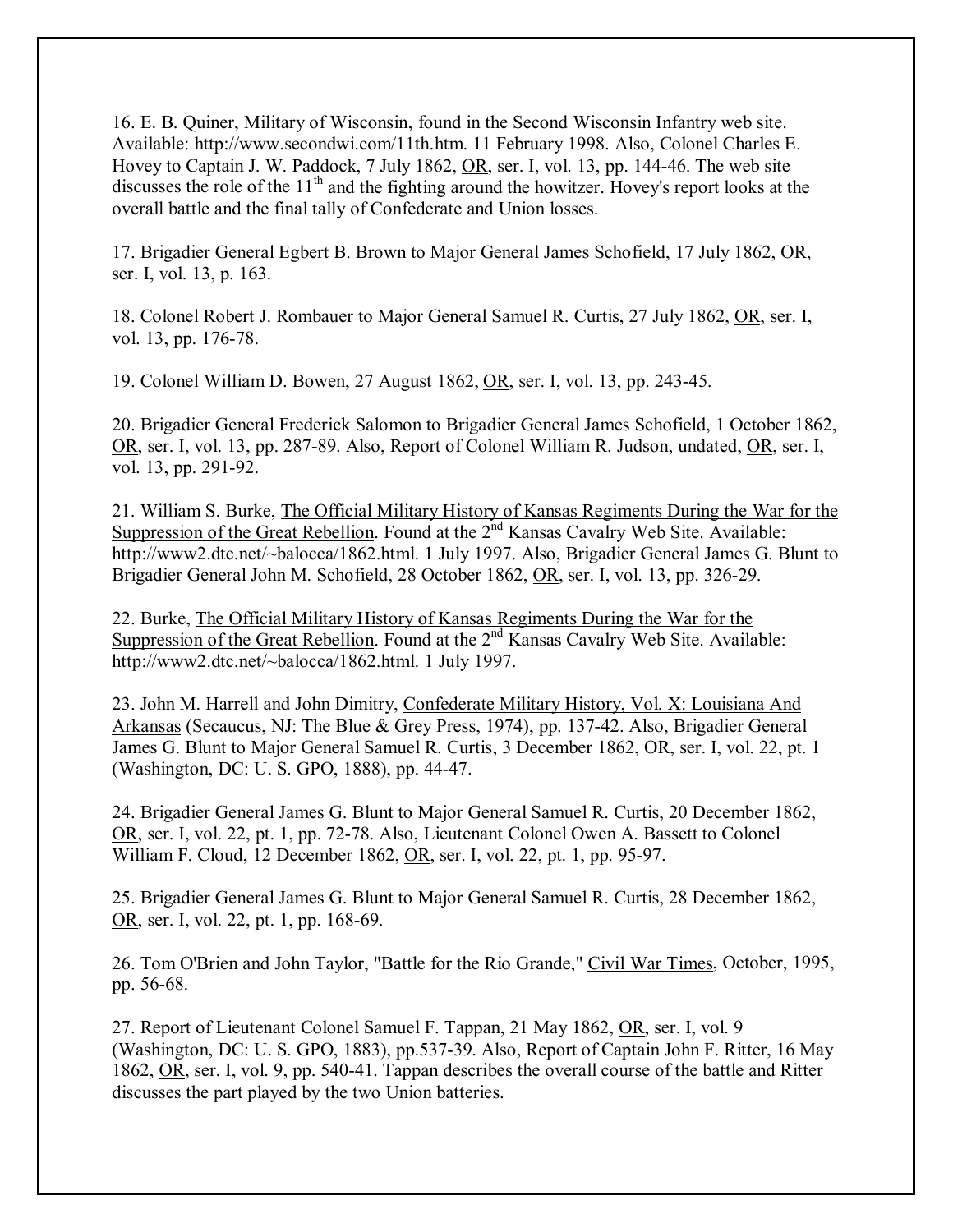28. Kupke, The Indian & The Thunderwagon, pp. 24-25.

29. Report of Colonel Edward R. S. Canby, 23 April 1862, OR, ser. I, vol. 9, pp. 551-52.

30. Captain James Graydon to Colonel Paul, 14 May 1862, OR, ser. I, vol. 9, pp. 672-73.

31. George Hand, The Civil War in Apacheland: California, Arizona, West Texas, New Mexico 1861-1864, ed. by Neil B. Carmony (Silver City, NM: High-Lonesome Books, 1996), pp. 35-36.

32. Jane Eppinga, "War's Westernmost Battle," America's Civil War, July, 1993, pp. 27-32.

33. L. Boyd Finch, "Yanks and Rebs Fight Side by Side," America's Civil War, July, 1996, pp. 33-37 & 80-81.

34. Hand, The Civil War in Apacheland, pp. 97-98.

35. Lieutenant Colonel A. W. Spaight to Lieutenant R. M. Franklin, 3 November 1862, OR, ser. I, vol. 15, pp. 181-82.

36. John B. Kachuba, "Sioux Terror on the Prairie," America's Civil War, March, 1997, pp. 30- 38.

37. Kachuba, "Sioux Terror on the Prairie," America's Civil War, March, 1997, pp. 30-38. Kupke, The Indian & The Thunderwagon, p. 13. Also, Brigadier General Henry H. Sibley to Minnesota Governor Alexander Ramsey, 23 September 1862, OR, ser. I, vol. 13, pp. 279-80. And Robert M. Hart, Old Forts of the Northwest, (Seattle: Superior Publishing Company, 1966), p. 86. Kachuba describes the overall campaigns by both sides. Kupke talks about the 3rd Minnesota Battery and Hart talks about the siege of Fort Abercrombie. Sibley describes the Battle of Wood Lake in detail.

38. Quig Nielsen, "Harsh Vengeance at Bear River," Wild West Magazine, February, 1997. Found at The Historynet Web Site. Available: http://www.thehistorynet.com/WildWest/articles/1997/0297\_text.htm. 21 May 1998.

39. Robert L. Kerby, Kirby Smith's Confederacy: The Trans-Mississippi South, 1861-1865 (Tuscaloosa, AL: The University of Alabama Press, 1972), pp. 124-25.

40. M. Jeff Thompson, The Civil War Reminiscences of General M. Jeff Thompson (Dayton, OH: Morningside House, Inc., 1988), pp.186-89.

41. Phillip T. Tucker, The South's Finest: The First Missouri Confederate Brigade From Pea Ridge to Vicksburg (Shippensburg, PA: White Mane Publishing Co., 1993), pp. 110-12.

42. Harrell and Dimitry, Confederate Military History, Vol. X: Louisiana And Arkansas, p. 173.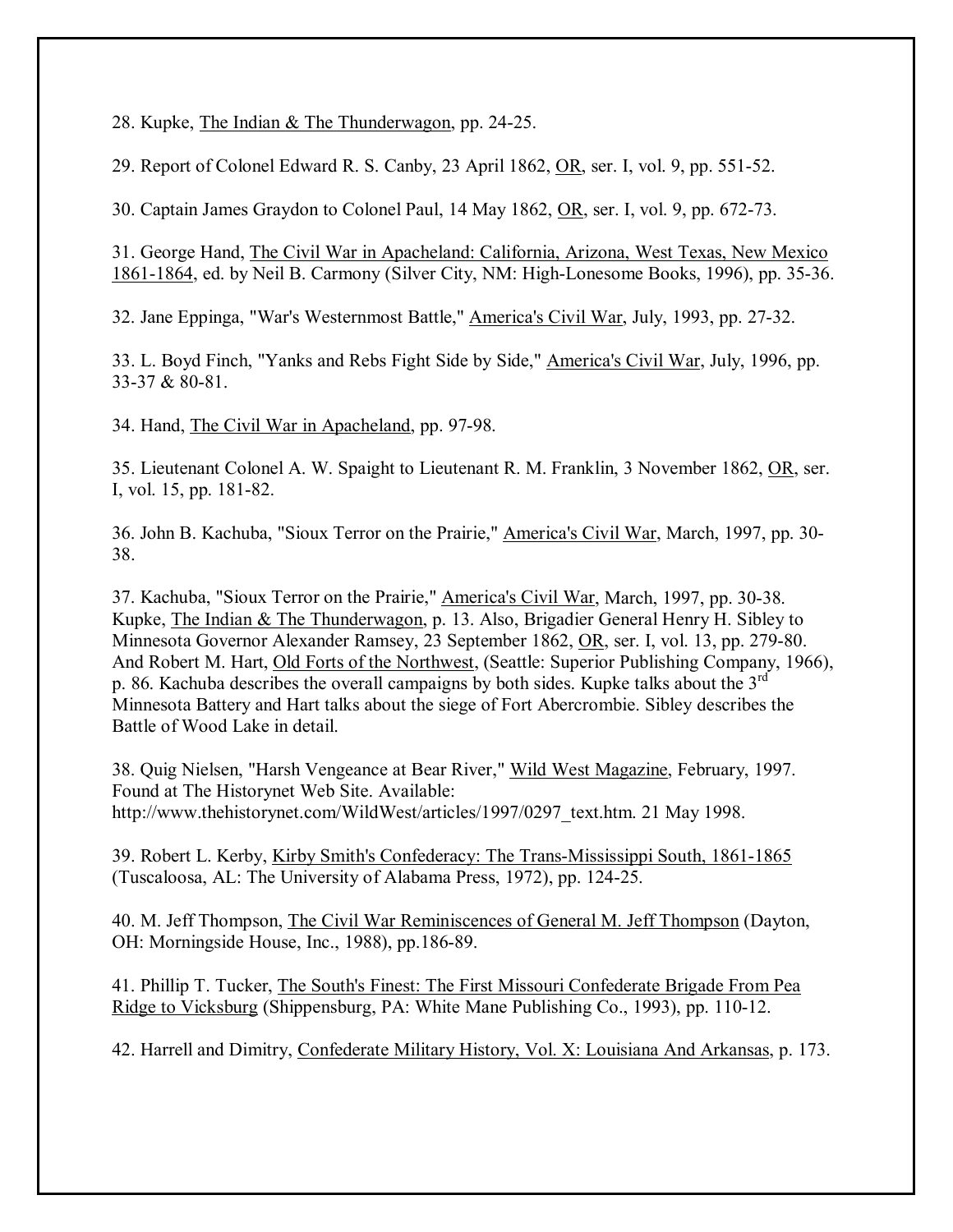43. Lieutenant Colonel William Baumer to Captain William R. Strachan, 28 April 1863, OR, ser. I, vol. 22, pt. 1 (Washington, DC: U. S. GPO, 1888), pp.268-70. Also, Captain Charles Meisner to Brigadier General John McNeil, 9 May 1863, ibid., pp. 260-61. Ingenthron, Borderland Rebellion, pp. 274-81. The Official Records show the campaign from the Union view, while Ingenthron details it from the Southern side.

44. Captain Charles P. Meisner to Brigadier General John McNeil, 9 May 1863, OR, ser. I, vol. 22, pt. 1.

45. Colonel James M. Williams to Colonel William A. Phillips, July 1863, OR, ser. I, vol. 22, pt. 1, pp. 380-82.

46. Brigadier General Peter J. Osterhaus to Lieutenant Colonel Walter B. Scates, 18 April 1863, OR, ser. I, vol. 24, pt. 1(Washington, DC: U. S. GPO, 1889), pp.491-97.

47. Kerby, Kirby Smith's Confederacy, pp. 98-100.

48. Shelby Foote, The Civil War, A Narrative: Fredericksburg to Meridian (New York: Vintage Books, 1986), pp. 395-405 and 614-16. Foote describes the overall Union campaign to take Port Hudson. Also, the Louisiana Native Guards Home Page. Available: http://www2.netdoor.com/~jgh/porthud.html. 1 June 1997. The web site contains several diaries by participants on both sides of the battles and siege.

49. Major C. M. Mason to Captain Edmund P. Turner, 24 June 1863, OR, ser. I, vol. 26, pt. 2 (Washington, DC: U. S. GPO, 1889), p. 81.

50. Lieutenant Colonel William T. Campbell to Colonel William R. Judson, 19 July 1863, OR, ser. I, vol. 22, pt. 1, pp.453-54. Also, Brigadier General William Steele to Lieutenant Colonel S. S. Anderson, 15 February 1864, OR, ser. I, vol. 22, pt. 1, pp. 33-37.

51. Lieutenant Colonel William R. Marshall to Captain R. C. Olin, 5 August 1863, OR, ser. I, vol. 22, pt. 1, pp. 367-70. Also, Report of Brigadier General Henry H. Sibley, 7 August 1863, OR, ser. I, vol. 22, pt. 1, pp. 356-58.

52. Kupke, The Indian and The Thunderwagon, p. 13-14.

53. Brigadier John W. Davidson to Colonel F. H. Manter, 1 September 1863, OR, ser. I, vol. 22, pt. 1, pp. 484-87.

54. Phillip W. Steele and Steve Cottrell, The Civil War in the Ozarks (Gretna, LA: Pelican Publishing Company, 1993), p. 101.

55. Report of Colonel Lewis Merrill, undated, OR, ser. I, vol. 22, pt. 1, pp. 497-501. Also, Report of Colonel William L. Jeff, 3 December 1863, OR, ser. I, vol. 22, pt. 1, pp. 534-35. Merrill describes the pursuit from the Federal viewpoint, without any mention of losing two cannons at any time. Jeff states the retreat from the Southern view.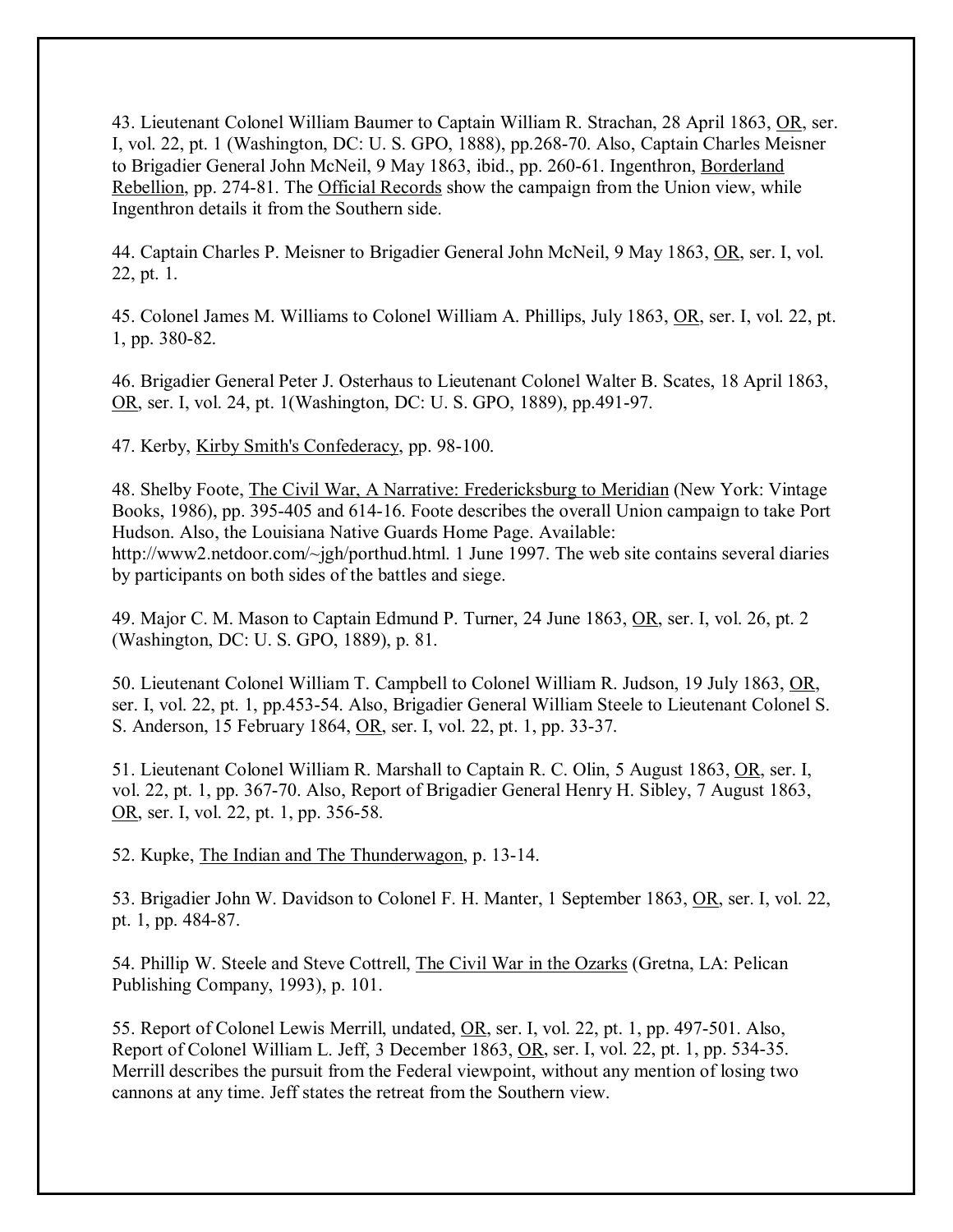56. Lieutenant Colonel Charles W. Blair to Colonel Oliver D. Greene, 15 October 1863, OR, ser. I, vol. 22, pt. 1, pp.691-92.

57. J. P. Blessington, The Campaigns of Walker's Texas Division (Austin: State House Press, 1994), pp. 135-36. Also, Richard Taylor, Destruction and Reconstruction (New York: Bantam Books, 1992), pp. 142-44.

58. Harrell, Confederate Military History: Vol. X, pp. 227-30.

59. Blessington, Walker's Texas Division, pp. 138-44.

60. Colonel M. La Rue Harrison to Brigadier General John Sanborn, 13 November 1863, OR, ser. I, vol. 22, pt. 1, pp. 750-52.

61. Frank Cunningham, General Stand Watie's Confederate Indians (Norman, OK: University of Oklahoma Press, 1998), pp. 112-114.

62. Lieutenant Colonel Stephen G. Whipple to Lieutenant Colonel R. C. Drum, 30 December 1863, OR, ser. I, vol. 50, pt. 1 (Washington, DC: U. S. GPO, 1897), pp. 236-37.

63. Nathaniel Langford, Vigilante Days and Ways. Found at Montana Vigilantes Web Site. Available at: http://www.montana-vigilantes.org/langford/chapters/chap36.html. 21 May 1998.

64. Eugene F. Ware, The Indian War of 1864 (Lincoln, NE: University of Nebraska Press, 1994), pp. 53-55, 61-63, 158-165 and 368-92.

65. William R. Brooksher, War Along the Bayous: The 1864 Red River Campaign in Louisiana (Washington: Brassey's Books, 1998), pp. 85-87.

66. Major General Nathaniel P. Banks to Lieutenant General U. S. Grant, 13 April 1864, OR, ser. I, vol. 34, pt. 1 (Washington, DC: U. S. GPO, 1891), pp. 182-86. Also, Kupke, The Indian & The Thunderwagon, p. 24.

67. John N. Edwards, Shelby and His Men or The War in the West (Waverly, MO: General Joseph Shelby Memorial Fund, 1993), 265-69.

68. Colonel Powell Clayton to Major W. D. Green, 1 April 1864, OR, ser. I, vol. 34, pt. 1, pp. 768-71. Also, Colonel Clayton to Major Green, 6 April 1864, ibid., pp. 671-72.

69. Brigadier General Samuel Rice to Captain A. Blocki, 17 April 1864, OR, ser. I, vol. 34, pt. 1, pp. 695-96.

70. Lieutenant Colonel Joseph A. Eppsteen to Brigadier General John McNeil, 18 November 1864, OR, ser. I, vol. 41, pt. 1 (Washington, DC: U. S. GPO, 1892), pp. 382-85.

71. Kerby, Kirby Smith's Confederacy, pp. 344-45.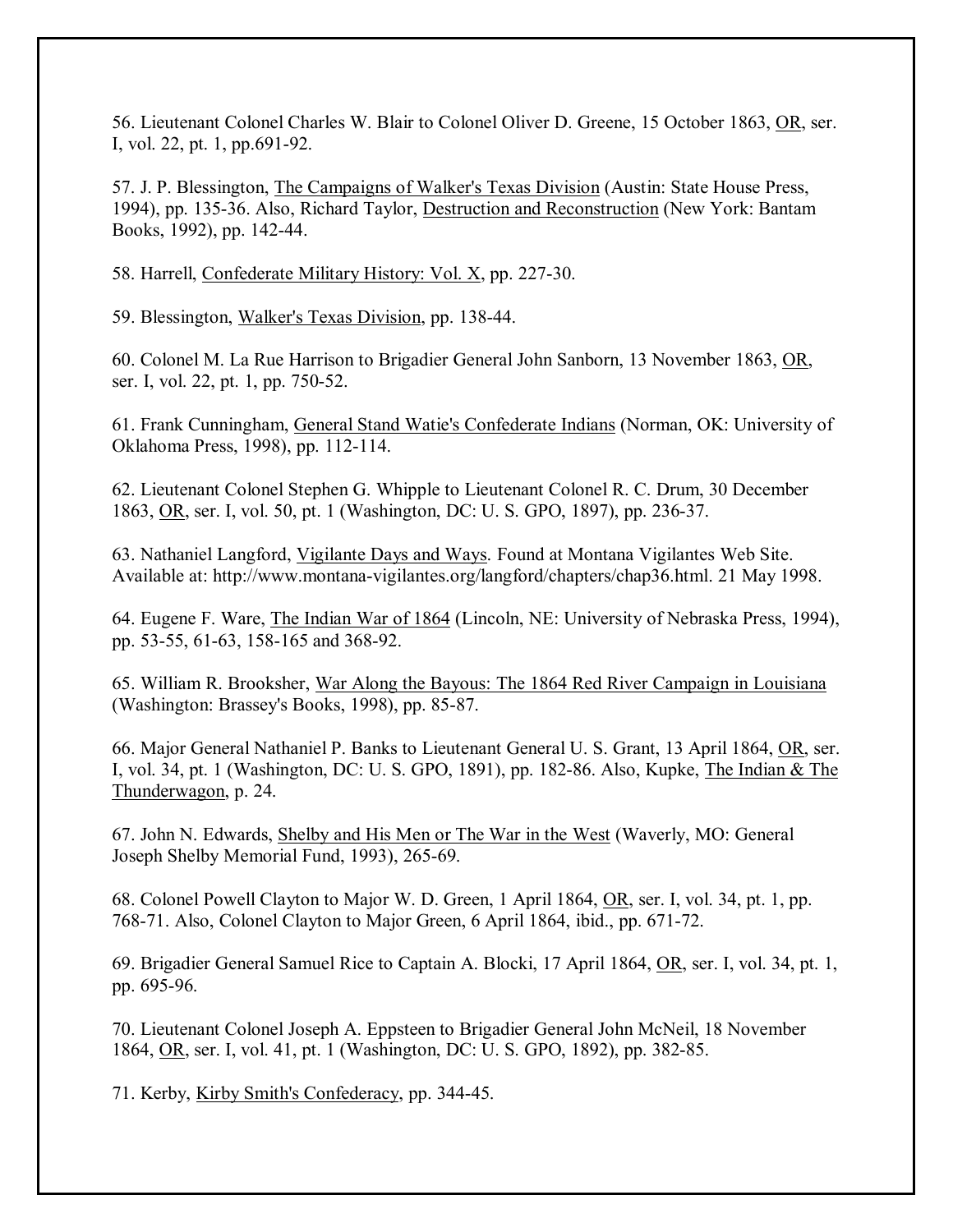72. Report of Major General Samuel R. Curtis, January 1865, OR, ser. I, vol. 41, pt. 1, pp. 477- 78.

73. Lieutenant Colonel Eppsteen to Brigadier General McNeil, 18 November 1864, OR, ser. I, vol. 41, pt. 1, pp. 382-85.

74. Alvin M. Josephy, Jr., The Civil War: War on the Frontier-The Trans-Mississippi West (Alexandria, VA: Time-Life Books, 1986), pp. 160-61.

75. Lumir F. Buresh, October 25<sup>th</sup> and the Battle of Mine Creek (Kansas City, MO: The Lowell Press, 1977), pp. 175-79.

76. Buresh, October 25<sup>th</sup> and the Battle of Mine Creek, pp. 55-59 and 188-89.

77. Report of Colonel M. La Rue Harrison, 28 October 1864, OR, ser. I, vol. 41, pt. 1, pp. 398- 99.

78. Colonel Christopher Carson to Captain Benjamin C. Cutler, 4 December 1864, OR, ser. I, vol. 41, pt. 1, pp. 940-43. Also, David A. Norris, "Confederate gunners affectionately called their hard-working little mountain howitzers 'bull pups,'" America's Civil War, September, 1995, pp. 10-16, 20 and 90.

79. Reports of Colonel John M. Chivington, OR, ser. I, vol. 41, pt. 1, pp. 949-52. The Sand Creek Massacre Documents. Found at the PBS Archives of the West Web Site. Available at: http://www.pbs.org/weta/thewest/wpages/wpgs640/sandcrk.htm. 1 June 1997.

80. Captain Stephen M. Eaton to Lieutenant Colonel C. T. Christensen, 20 January 1865, OR, ser. I, vol. 48, pt. 1 (Washington, DC: U. S. GPO, 1896), p. 591.

81. Hart, Old Forts of the Northwest, p. 77.

82. Colonel C. A. R. Dimon to Major General Alfred Scully, 2 June 1865, OR, ser. I, vol. 48, pt. 1, pp. 305-06. Also, Dee Brown, The Galvanized Yankees (Lincoln, NE: University of Nebraska Press, 1963): pp.89-94.

83. Sergeant S. B. White to Colonel T. Moonlight, 13 June 1865, OR, ser. I, vol. 48, pt. 1, p. 296.

84. Brown, Galvanized Yankees, pp. 102-07.

85. Doris Soule, "Fighting the odds at the Platte Bridge," Wild West Magazine, December, 1996. Found at The History Net Web Site. Available at: http://www.thehistorynet.com/WildWest/articles/12961\_text.htm. 18 January 1997.

86. Utley, Frontiersmen in Blue, pp. 324-27.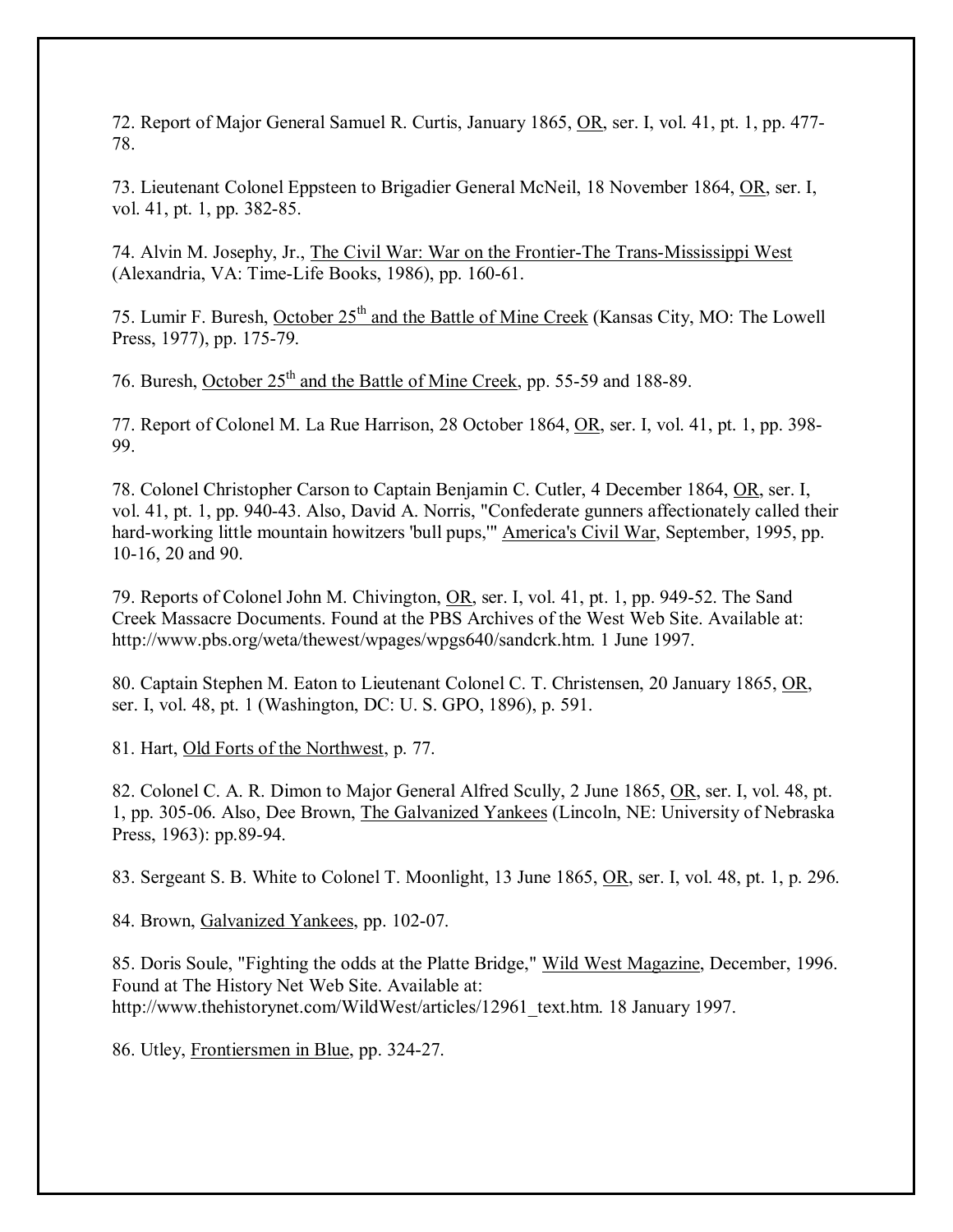87. Cyrus T. Brady, The Sioux Indian Wars: From the Powder River to the Little Big Horn (New York: Indian Head Books, 1992), pp. 14-15.

### **CHAPTER 10: POST-CIVIL WAR INDIAN WARS**

As the Civil War died down more resources and troops were available to clamp down on the numerous Indian tribes attacking American settlers in the Western frontier. The howitzers stationed at Fort Philip Kearney, Wyoming almost saw action on December 21, 1866, in one of the more famous battles of the Indian Wars era, the Fetterman Massacre. A wood train was under attack by the Sioux. A rescue party made up of 81 men of the  $18<sup>th</sup>$  Infantry and  $2<sup>nd</sup>$  Cavalry went out under Captain Fetterman to rescue the train. Fetterman, disdainful of the Sioux, was surrounded and cut off far from the fort. 94 additional men were sent out, under Captain Ten Eyck, to try and rescue Fetterman's command. He reported the far valley as being full of Indians, and requested a mountain howitzer to help rescue Fetterman. General Carrington could not send one because there were no horses left to move it. The howitzer was light enough that it could be rolled by hand, but there were not enough men to spare to be able to take one out to by hand, and none knew how to work it anyway.<sup>(1)</sup> The howitzer kept that Sioux from trying to overrun the fort, but it could do nothing to help Fetterman's command, which was completely wiped out.

At the same time that Fort Kearny was under constant attack, the Sioux and their allies also attacked nearby Fort C. F. Smith. The hay party was protected by an unimposing stockade-style fort, with brush and thin logs for the walls. The Indian warriors first attacked the hay detail that was 2½ miles north of the fort at 10:00 a.m. The Sioux went with the standard tactic of provoking a volley and then attempting to overwhelm the defenders before they could reload their muzzle-loading rifles. But they got a rude shock when they found that the twenty-man infantry guard was equipped with the new Springfield breechloader-rifle. The soldiers easily stopped several assaults and inflicted heavy casualties on the attackers. All the while only suffering three dead, the lieutenant commanding the detail, a private, and a civilian haycontractor, and three wounded. The fort was unable to move to their aid until a wood detail to the south had returned in the early afternoon. At noon a mountain howitzer was run outside the walls, and after a few shots forced the Indians to pause, allowing the wood detail to return relatively easily to the fort. At 4:00 p.m. a platoon was sent to rescue the hay detail, which had been fighting continually for six hours. A large group of Indians blocked the platoon, and an additional two companies and the howitzer were sent to assist them. The enlarged rescue force was able to force its way through the warriors to relieve the hay detail. They brought back all the survivors and the bodies of the dead, and all the animals of the hay party. The mountain howitzer was used to its full advantage in this fight. The gun's lightness enabled it to be repositioned rapidly so that it was firing almost continually, and most Indians rarely attacked any group of soldiers that had artillery support. $\frac{(2)}{2}$ 

The howitzers of Fort Philip Kearny were used again on August 2, 1867. In what would come to be known as "The Wagon Box Fight," on August  $2^{nd}$  a wood detail was again surrounded by the Sioux. This detail hid inside the bodies of the wagons, which were detached from the axles and sitting on the ground. They held off several assaults, but were beginning to run low on ammunition. As the last assault that would have overran the defenders began reinforcements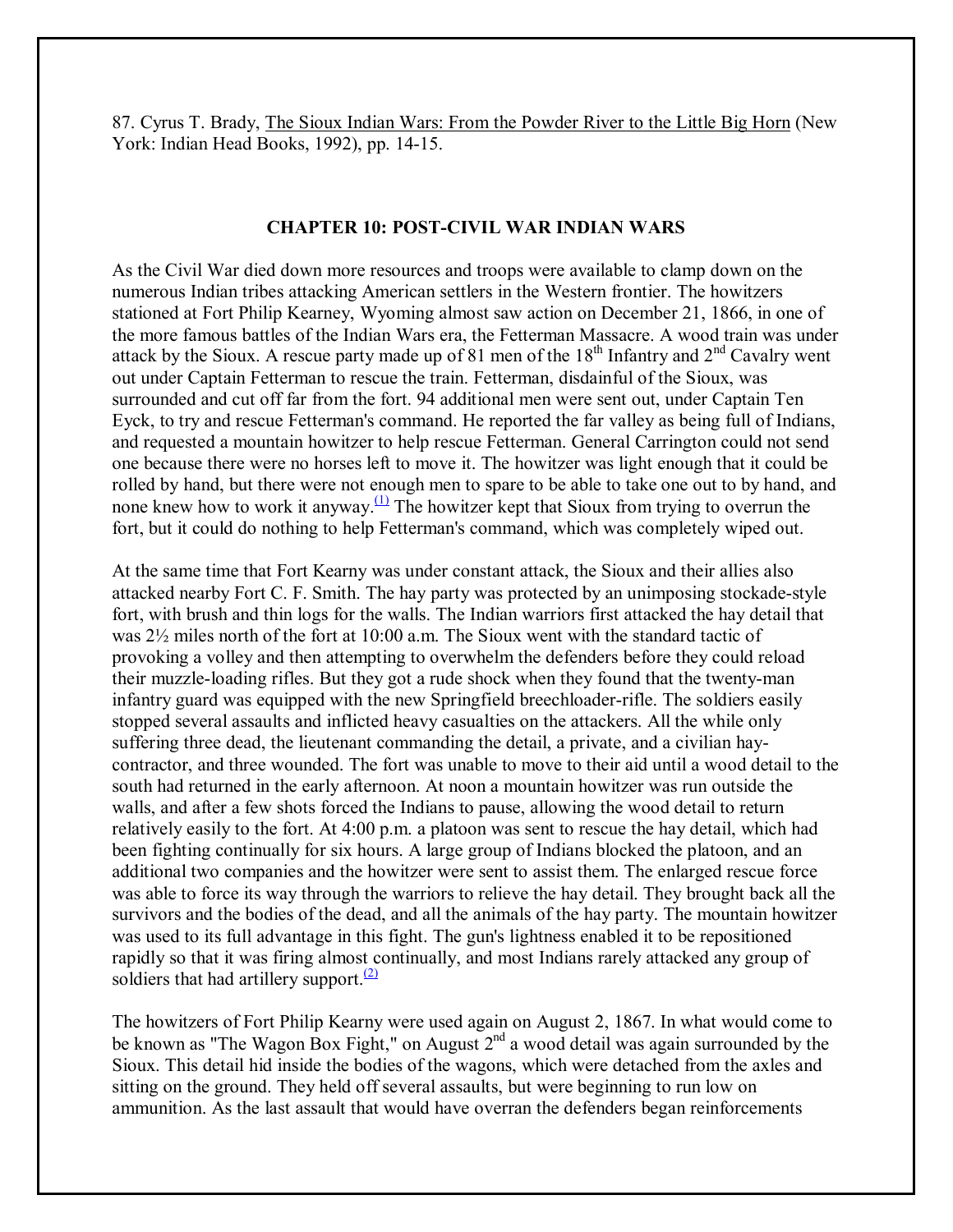arrived. These included a mountain howitzer. Red Cloud had sustained heavy losses in the battle, and the fire of the cannon and the approach of fresh U. S. forces forced him to flee. The Sioux were forced to leave many of their dead and wounded on the field.<sup> $(3)$ </sup> A howitzer was often stored in forts for just such an emergency as a detail under attack. It was light enough that one or two horses, or a detail of a few men, could move it over any terrain and it was simple to aim and fire for untrained personnel.

The  $10^{th}$  Cavalry had one with them as they went into combat on August 2, 1867, along the Saline River in Kansas. An Indian raiding party had attacked the Kansas Pacific Railroad, killing five or six men, and running off with one hundred or so horses and mules. A company of the  $10<sup>th</sup>$ under Major Arms, with one howitzer was sent in pursuit. They were accompanied by Buffalo Bill Cody as its scout. A large group of Indians was discovered along the Saline River and an attack was launched by the Buffalo Soldiers. The howitzer was placed on a knoll with 20 men to guard it while the rest of the company advanced. Suddenly, the guards were seen racing towards the rest of the command with a large number of Indians in pursuit, while more celebrated around the captured howitzer. The Indians treated it like a powerful, magical totem which they had no idea how to use, and according to Buffalo Bill they made no attempt to leave with it or to use it against the soldiers. Arms quickly recaptured the piece, but not before the Indians destroyed its carriage, rendering it useless. The  $10<sup>th</sup>$  was under attack from two directions by larger forces, so they had to abandon the barrel of the howitzer and retreat to Fort Hays. The howitzer was sent out by the army in this instance to scare the Indians by its very presence alone. Cody indicated that the  $10<sup>th</sup>$ 's men were not trained in how to work the piece and it was a waste of time to take it with them. $\frac{4}{4}$  In the post-civil war era the army rarely trained any of its men to use the artillery pieces stored at the frontier forts. Unless a unit had trained artillerymen or an officer who forced the men to learn to use cannons they were rarely much use in an engagement with fast-moving Indian raiding parties.

A Wells Fargo freight train stopped at Fort Phil Kearny on October 29, 1867 and picked up an escort of 42 soldiers and a mountain howitzer. Three days later, only 32 miles from the fort, they were attacked by a party of Sioux. The Sioux reportedly wanted the howitzer to use in their battles with United States forces. The siege would last from November 2-5 at what would be called the Battle of Goose Creek. 300 Indians made repeated attacks on the Americans, but the howitzer's fire decimated their warriors and broke every assault. Eventually help arrived from the fort, with only 9 of the besieged being killed. Without the howitzer all of them probably would have died. $(5)$ 

An unattached howitzer was involved in lifting a siege at Beecher's Island, Kansas on September 22-23, 1868. A force of scouts under Lieutenant Forsyth was surrounded by 700 Cheyenne warriors, under the famous war chief Roman Nose, on an island in the middle of the Republic River in Kansas. 100 troopers of the  $10<sup>th</sup>$  Cavalry were dispatched with two mountain howitzers to relieve the scouts. Detachments eventually reached the surrounded scouts, but the Indians had already left. The relief and their howitzers never fired a shot at the Cheyenne. However, the Cheyenne reportedly left because of the approaching reinforcements. The relief column brought along desperately needed medical assistance for the wounded scouts.<sup>(6)</sup> As a result of the fight at Beecher's Island, and other such raids by the Cheyenne, General Phil Sheridan decided to come down hard on several tribes by attacking their winter camps.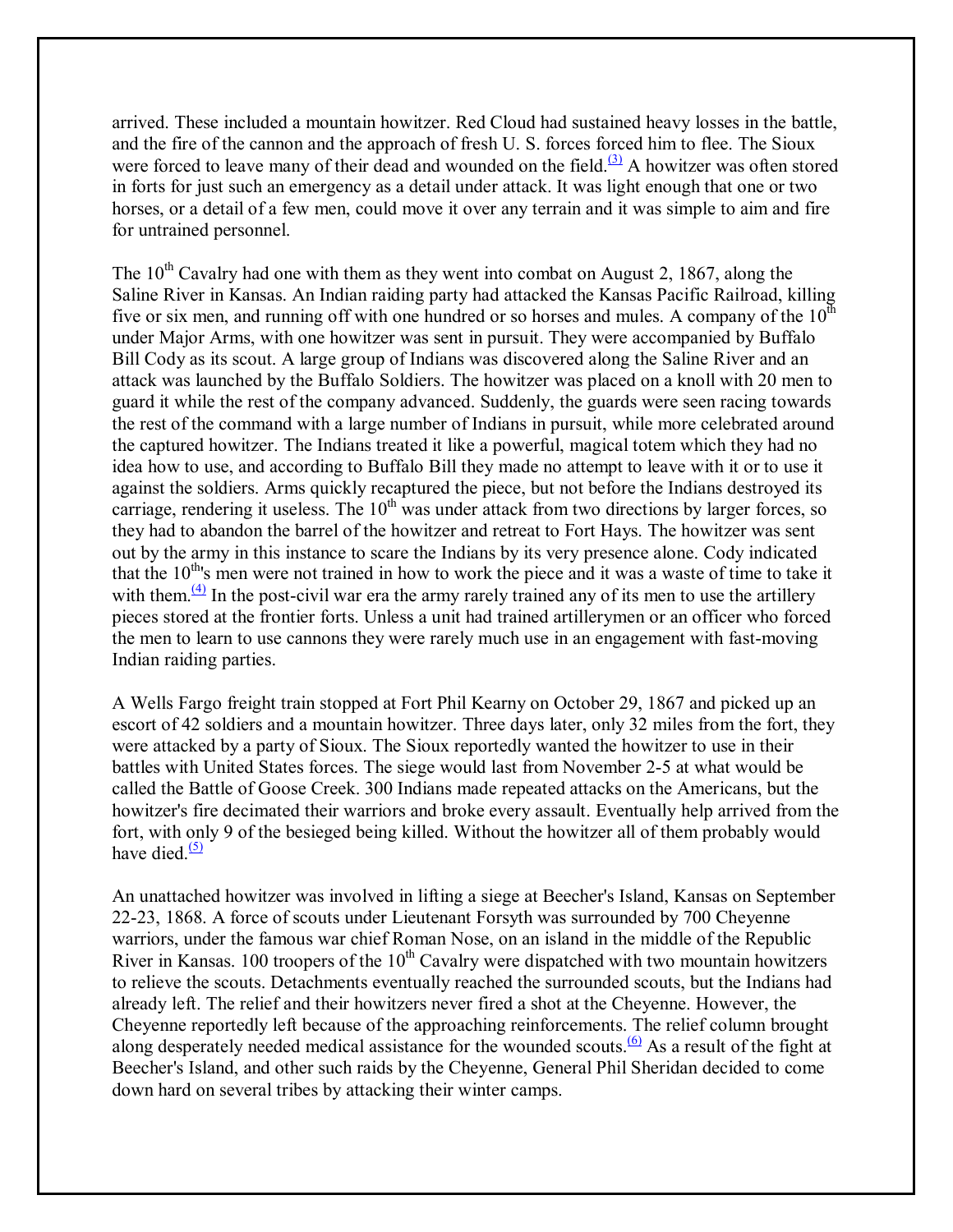As a part of the campaign to crush the unpacified tribes, George Custer and the  $7<sup>th</sup>$  Cavalry led one column south to find hostile Sioux, and Cheyenne. They attacked the Cheyenne at the Washita in November. A second column was dispatched from New Mexico. Brevet Major General George Getty led 563 men, including four troops of the 3<sup>rd</sup> U. S. Cavalry under Major Evans, two companies of the 37<sup>th</sup> Infantry and four mountain howitzers. They were to head east along the South Canadian River in northern Texas. A third column moved east from Colorado into the Indian Territory. They were pursuing Kiowa and Comanche bands that had not surrendered. Mostly they did not encounter any Indians until late December, 1868. On Christmas Day, Getty's column came upon a village of Comanche and a village of Kiowa at Soldier Spring on the North Fork of the Red River in southwestern Indian Territory. Evans began the battle by using the howitzers to shell the Comanche's village. The Comanche and Kiowas counterattacked and drove him back. Both sides fought throughout the day. In the end the Indians withdrew and the soldiers held the village. They burned a large number of shelters, but even more important to the Indians was the loss of most of their supplies. Several tons of buffalo meat alone were destroyed by the 3<sup>rd</sup> Cavalry. The battle did not end the resistance of these tribes, but it did hurt them greatly by taking the food and shelter that was intended to see them through the winter. This loss physically weakened them and forced many to stop resisting the rule of the Americans. $\frac{7}{2}$ 

Wheaton's  $21<sup>st</sup>$  U. S. Infantry used howitzers in a protracted campaign against the Modoc Indians in northern California. The Modocs had turned a region called the Lava Beds into an impressive stronghold. They had taken a natural field of lava-made hills and then set up towers, breastworks, and bombproofs. Animals were even brought in to feed the tribe through any siege by the U. S. army. The Modocs were continually fighting with the Anglo residents of northern California and southern Oregon for control of the region. In late December, 1872, settlers and Indians battled near Tule Lake, with the Modocs retreating into the Lava Beds. The settlers called on the army for help. By the end of the year 225 regulars and 100 Oregon and California militia had assembled to clean out the Modocs. On January 17, 1873, the army advanced into the lava field with two mountain howitzers firing to cover their movement. They stopped firing because of fog making their fire more dangerous to their fellow soldiers than to the Indians. Eventually the soldiers were pinned down by the Modocs, and forced to retreat.

The Battle of the Stronghold ended with seven Regulars killed and nineteen wounded, and 2 militiamen killed and nine wounded. The army did not use the howitzers to their full advantage, leaving them behind when their ability to move where other guns could not would have allowed them a chance against the entrenched Indians. The Lava Beds had enabled 60 or so warriors to defeat almost 350 U. S. soldiers. A second attempt to defeat the Modocs occurred on April 15- 17, 1873. Once again two forces moved into the lava field, while the howitzers and several mortars bombarded Indian positions. This combination of an infantry assault and artillery fire forced the Modocs to abandon the immediate area, leaving behind three dead men and eight women. They retreated farther into the fields, but eventually were forced completely out of the lava fields. The Modocs were not as difficult for the army to deal with once they had lost their fortress $\frac{(8)}{8}$ 

Company D, 5th U. S. Infantry used a howitzer at McClellan Creek, Kansas in November, 1874. The family of an ex-Confederate soldier had been moving west since 1870. They had worked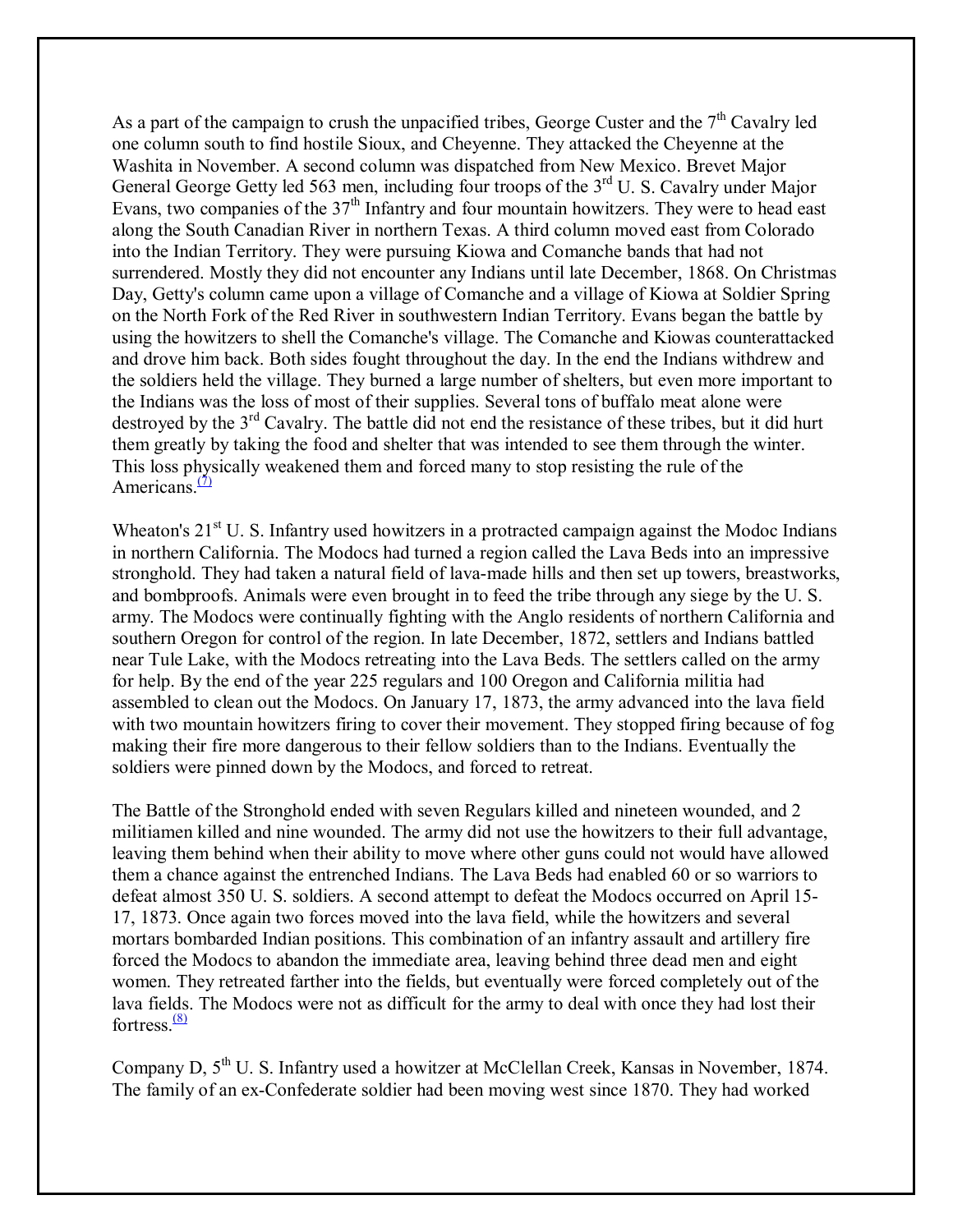their way to Kansas by August, 1874. It had taken them four years to make it to Kansas, and when they were only a few days from their destination they were attacked by a party of 19 or so Indians. The father, mother, 14 year old son, and two girls were killed in the attack, and four other girls were taken captive. Lieutenant Frank Baldwin was dispatched to stop these raiders with Company D,  $5<sup>th</sup>$  Infantry, Company D,  $6<sup>th</sup>$  Cavalry, 12 Indian scouts and one mountain howitzer. Near McClellan Creek, Kansas he came across a group of one hundred or so Indians and their families. Baldwin moved forward to attack the Indians who had occupied a ravine. The howitzer was used to clear stretches of the ravine which would have allowed the Indians a tough defensive position, and a chance to attack the flanks and rear of the U. S. soldiers. The Indians retreated and stopped to fight. The howitzer was used two more times to break their lines and force them to flee. The warriors held out long enough to allow their families to escape, but they lost most of their supplies and tepees. The two youngest girls captured in August were found and freed. The older two girls were eventually returned to the army later in the winter at Fort Sill by these same Indians, who were forced onto the reservation by the loss of their shelters and supplies. $\frac{(9)}{9}$ 

One hundred and twenty five Nez Perce warriors and almost 700 others moved 1,300 miles as they fled from the control of the United States in the summer of 1877. General Oliver O. Howard pursued them with orders to force the Nez Perce onto a reservation. The Nez Perce stopped to rest in the Big Hole Valley, Montana in August. They did not notice the approach of 162 men of the  $7<sup>th</sup>$  Infantry under Colonel John Gibbon. The men of the  $7<sup>th</sup>$  drug a mountain howitzer with them through the thick forest as they approached the Indians' camp on August  $8<sup>th</sup>$ . The men of the  $7<sup>th</sup>$ , and 34 civilian volunteers, attacked the camp before dawn on the  $9<sup>th</sup>$ . They soon held the south end of the camp, but the warriors assumed sniper positions and forced the soldiers to retreat. The soldiers were pinned down on Battle Mountain for 24 hours. The mountain howitzer was able to fire two rounds at the Nez Perce before it was captured and dismounted by them. The Indians kept a small contingent to force the soldiers to stay on the hillside, while the rest helped with the retreat southward. The Nez Perce had "won" the fight, but they lost 60-90 killed, of whom two-thirds were old people, women and children. The  $7<sup>th</sup>$  lost 29 killed and 40 wounded in the Battle of the Big Hole, but they had destroyed the fighting ability of the Nez Perce. The resistance of the tribe would now be in their attempt to flee to Canada rather than in battles with U. S. soldiers. $\frac{(10)}{10}$ 

Oliver O. Howard continued his war against the Nez Perce and other rebellious tribes in the Bannack War of June-September 1878. With 900 men and nine mountain howitzers he pursued, skirmished on a few occasions with some small bands, and eventually forced them all onto reservations. The howitzer was still proving its worth in the late 1870s. It could keep up with the fast-moving columns through heavily wooded regions, and be there to give them a vital source of artillery support.

1. Brady, The Sioux Indian Wars, pp. 24-33.

2. John S. Gray, Custer's Last Campaign: Mitch Boyer and the Little Bighorn Reconstructed (Lincoln, NE: University of Nebraska Press, 1991), pp. 68-71.

3. Brady, The Sioux Indian Wars, pp. 50-57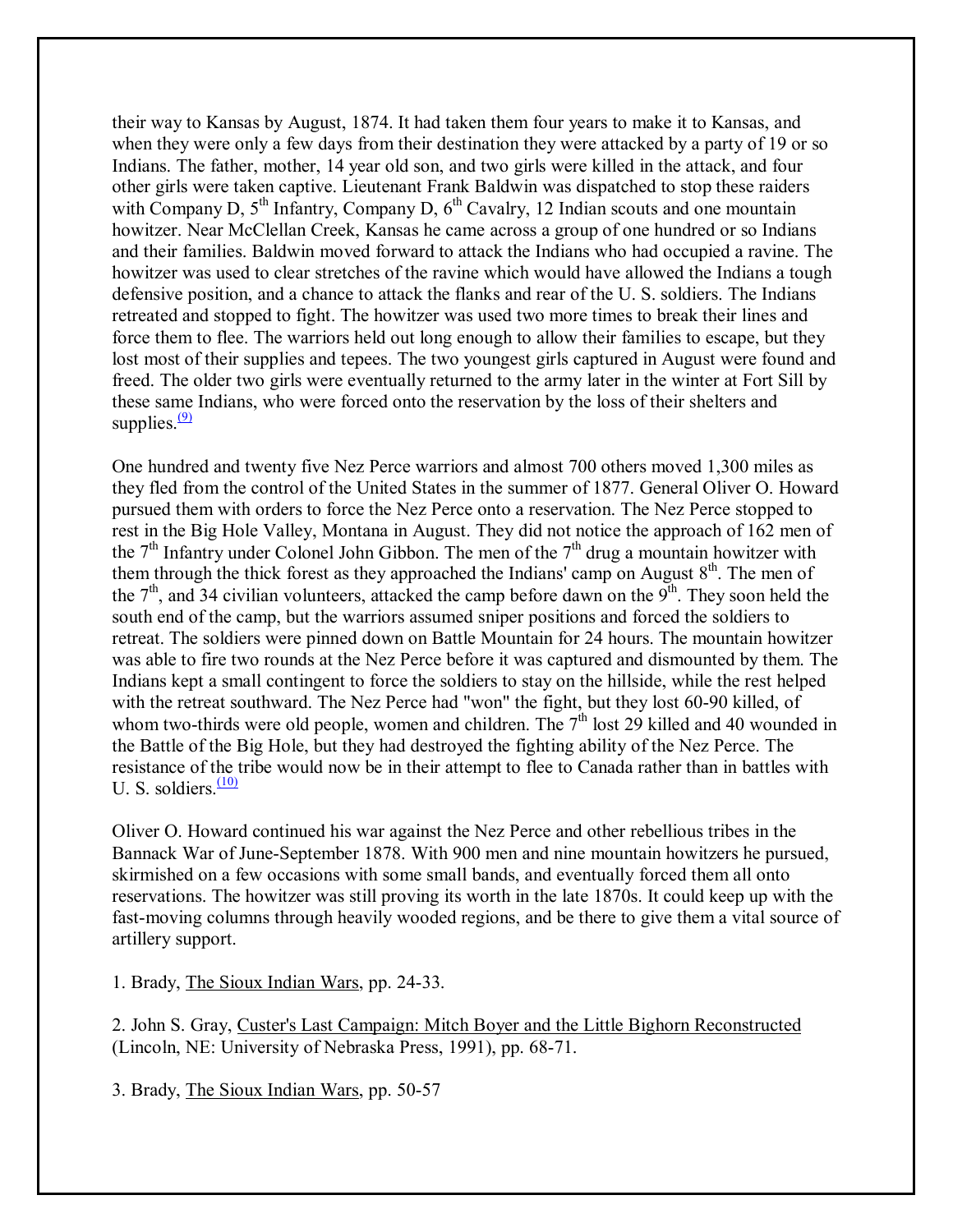4. William Cody, The Life and Adventures of Buffalo Bill. Available at the PBS Archives of the West at http://www.pbs.org/weta/thewest/wpages/wpgs670/w67bbauto/w67bb07.htm. 21 May 1998.

5. Kupke, The Indian and The Thunderwagon, p. 29.

6. Brady, The Sioux Indian Wars, pp. 96-108

7. Robert M. Utley, Frontier Regulars: The United States Army and the Indian, 1866-1891 (Bloomington, IN: Indiana University Press, 1969), pp. 149-54.

8. Utley, Frontier Regulars, pp. 200-10.

9. White Deer Land Museum, Brief Summary of the Battle of McClellan Creek, pp. 1-4. Found at http://www.pan-tex.net/usr/p/pampa-hist/red.htm. 11 February 1998.

10. The Big Hole National Battlefield web site. Found at http://www.halcyon.com/rdpayne/bhnbbattlefield.html. 11 February 1998.

# **CHAPTER 11: OTHER POST-CIVIL WAR ENGAGEMENTS**

Two mountain howitzers are an important part of the heritage of the Louisiana National Guard, and even today they are on display in their main headquarters in New Orleans. The Reconstruction Era was a period of high tensions and political violence by the former combatants of the Civil War trying to establish their separate control of the local and state governments. In September, 1874, the Republican governor, William P. Kellogg, sent Federal troops and the Republican-dominated Metropolitan Police to establish the local government that he wished for New Orleans. On the 14<sup>th</sup> local citizens, mostly ex-Confederate soldiers, fought the police at the foot of the Canal Street, and during the fight they stole two mountain howitzers from the policemen. The guns were quickly hidden somewhere in the city. Governor Kellogg offered a large cash reward for the return of the two guns, but no information about their whereabouts was forthcoming. When the first free election installed the Nicholls's government and ended Reconstruction the mountain howitzers miraculously reappeared. Redemption and Resurrection, as the two guns were known, were placed in the arsenal of the Louisiana National Guard and remain today a symbol of the heroism of both sides in the war and the harsh post-war occupation of the South  $\frac{11}{2}$ 

A mountain howitzer was a non-firing, but influential, part of the Lincoln County War in July 1878. Major Dudley was asked to come to the aid of people in Lincoln by the Dolan-Murphy-Peppin faction. He decided to go to Lincoln and separate the two factions to save the innocent non-combatants. On July 19<sup>th</sup> Dudley led a force from Fort Stanton of four other officers, eleven men of the 9<sup>th</sup> Cavalry, 24 men of the 15<sup>th</sup> Infantry, a Gatling gun and a mountain howitzer, both manned by the infantrymen. When they approached Lincoln they discovered the two factions were each holding large sections of the town and sniping at each other. Dudley informed both factions not to shoot at his men or he would open fire on that faction. The Montano store was a bastion of the Tunstall-McSween faction in Lincoln. Dudley pointed the howitzer at it and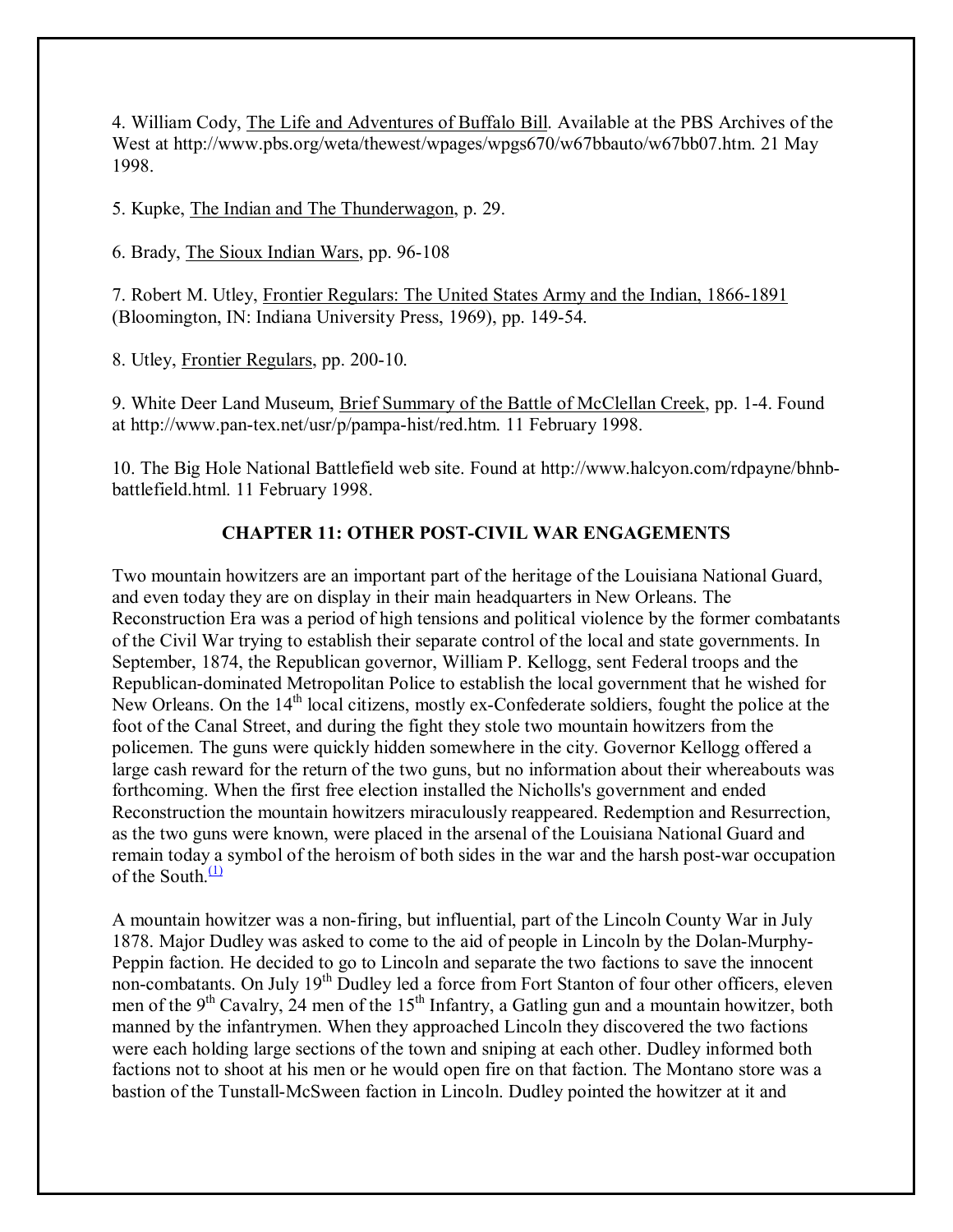threatened to open fire if any bullets were fired from the store. The men inside fled to the Ellis store. Here too Dudley used the howitzer to force the men to abandon a strong defensive position. Dudley, and the howitzer, played an important role in the eventual victory of the Dolan faction, and their backers of the Santa Fe Ring.

Two-thirds of the McSween men fled from Lincoln, decisively shifting the balance of power in the fight for the town. Dudley placed his men between the two factions, but in such a way that Dolan's men could fire without coming near hitting any soldiers. While McSween's men could not return fire for fear of Dudley opening fire on them. Eventually, because of Dudley's interference, Dolan's men attacked the McSween house and set it on fire. Some of the men who had fled from the Montano and Ellis stores attempted to come to McSween's aid, but Dudley aimed the Gatling gun and the howitzer at them and forced them to stay away. In the end McSween was killed and the Dolan-Peppin faction was in control of much of the cattle trade throughout southeastern New Mexico. Dudley's howitzer was a big part of why they were victorious $(2)$ 

The usefulness of mountain howitzers did not end at the turn of the twentieth century. A mountain howitzer was supposedly stolen from El Paso, Texas around 1910 by a group of locals who donated it to the Madero faction in the Mexican Revolution. It was reportedly smuggled across the river at Fabens, and given to Colonel Antonio Villareal. After this it is said to have been hauled over 200 hundred miles and to have seen action at Ojinaga and Camargo. At Ojinaga it was used to knock down the walls of an adobe church which Diaz loyalists were using as a defensive post. The howitzer was returned to El Paso in 1917 or so. This is a local tale, but no one is sure if a Civil War-era cannon was truly used or even as to exactly which type of cannon was used. The mountain howitzer would have been the perfect gun for the rebels to have used though. Its light weight would have enabled it to keep up with a minimum number of horses to pull it. It would have been better able to cross the deserts of northern Mexico than any heavier guns. No one will probably ever be able to prove or refute whether a howitzer truly served in the Mexican Revolution. $\frac{(3)}{2}$ 

1. Evans J. Casso, Louisiana Legacy: A History of the State National Guard (Gretna, LA: Pelican Publishing Company 1976), pp. 262-64.

2. Robert M. Utley, High Noon in Lincoln: Violence on the Western Frontier (Albuquerque: University of New Mexico Press, 1987), pp. 96-104.

3. Kupke, The Indian and the Thunderwagon, pp. 19-21. Also, M. Belding DeWitter, "Revolutionary El Paso, 1910-1917," Password: Journal of the El Paso County Historical Society, vol. 11-12 (El Paso, TX: Texas Western Press, 1968), pp. 46-59, 107-19 and 145-59. Ms. DeWitter talks about the McGinty Cannon, a brass 6-pound field piece that served in Mexico. However, this does not mean that it was the only Civil War era cannon to be used in the Mexican Revolution.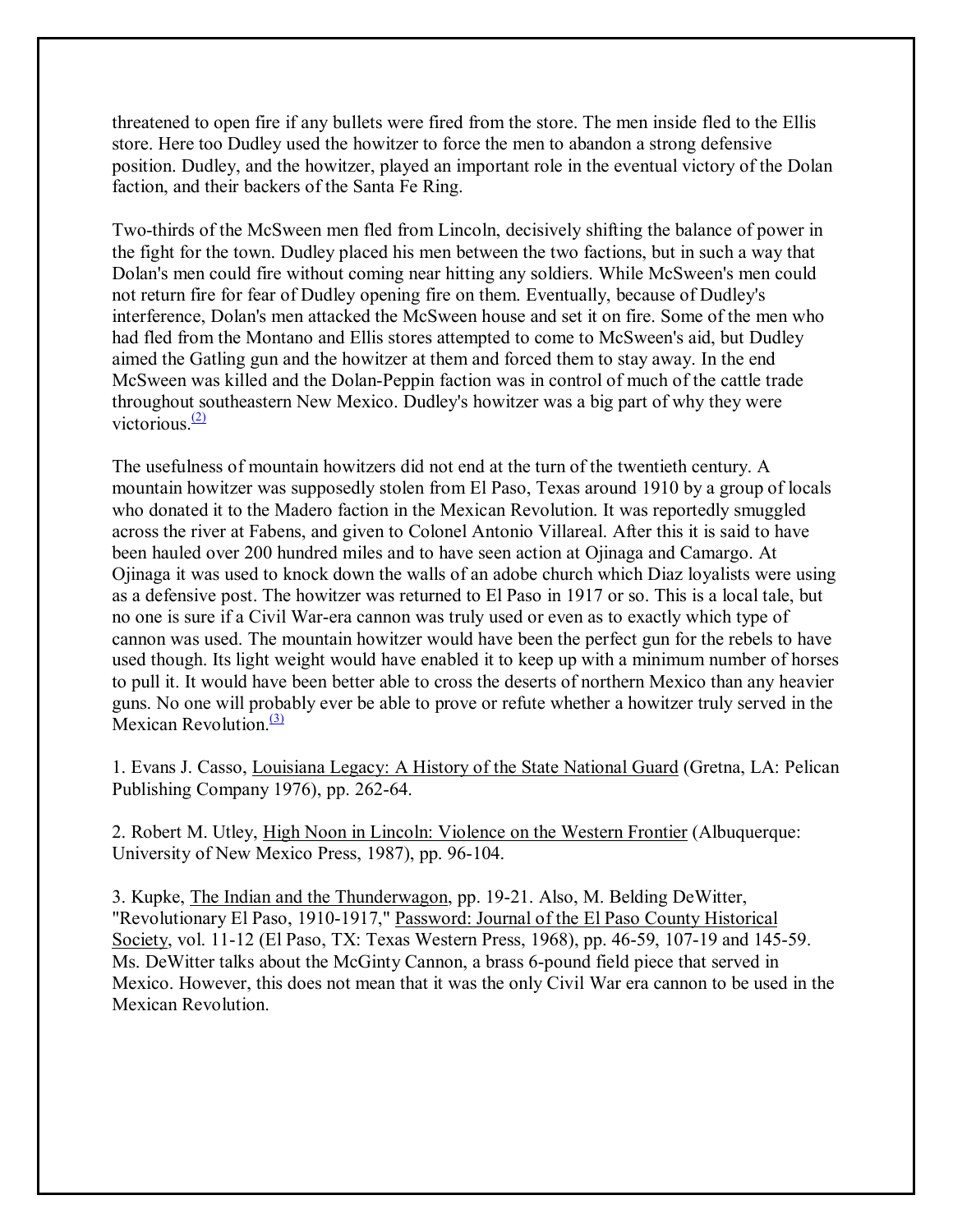## **CHAPTER 12: CONCLUSION**

When the mountain howitzer was used within the limits of its design it could be a very effective artillery weapon. It needed to be used at close range, such as Nathan Bedford Forrest placing it among his front-line riflemen. Also, it was at its best when it was used in lightning-quick artillery raids where the howitzer was set up, fired, and moved before larger guns could be brought to bear on it. The howitzer was never meant to get into artillery duels with longer range guns. Many artillery units soon replaced it with bigger guns, but the howitzer would always remain popular with infantry and cavalry units that triumphed over their enemies because of its added firepower.

It served all over the United States, in Mexico and even in Central and South America. The howitzer was used from the early 1840s almost to the end of the nineteenth century. This was wider service than almost any gun in the Federal arsenal during this period. Indians learned not to attack any unit that had accompanying artillery. The fierce Apaches of southern Arizona learned this lesson at the hands of two mountain howitzers at Apache Pass, Arizona. In fact a few tribes even tried to capture some pieces for their own use. It played a role in almost all of the conflicts with the major tribes. The howitzer helped U. S. soldiers to take Mexico City, and it caused Billy the Kid's faction to lose the Lincoln County War. It served along the American/Mexican border against bandits from both sides, and it even lived on to see action in the 1910-1920 Mexican Revolution. The mountain howitzer provided very effective artillery support for fighting units in every war, units which might otherwise have had to go into battle with just their rifles. It ease of movement allowed the howitzer to stay with the groups it was assigned to and it saved many lives by supporting them in their battles.

The idea of a light, easy-to-move howitzer that could move with front-line troops did not die when the model-1841 Mountain Howitzer was finally retired from United States service. Muleborne pack artillery was used by the American army in the 1898 Spanish-American War and the ensuing Philippine Insurrection. Also, modern mountain howitzers were in use by several major powers in World War One, and even by the American army in the Philippines in 1942 against the Japanese.<sup>(1)</sup> During the brutal fighting in Italy mountain guns were often the only artillery support that could accompany Allied armies deep into the rugged mountain ranges that were used as defensive positions by Axis forces. With few, or no, roads only lightweight guns could keep up with the troops. Also, the distances between hillsides were often so small that a mountain gun could be more effective than bigger artillery pieces. They were closer to the front lines so they could see where their rounds were most needed, and often the artillerymen could see where their fire was landing and shift it accordingly much quicker than bigger guns far behind the lines. The mountain howitzer had proven to the world that in many cases a light gun was more useful than heavier, longer-range guns. Even today the small howitzer lives on in the arsenals of many of the world's major powers.

First-hand accounts of many soldiers contain references to the uses of the mountain howitzer, and it is highly likely that for every mention of the howitzers there are likely many other incidents where it was used that were omitted or lost. Soldiers who used the howitzer within its limitations loved the cannon and fought to keep it with them.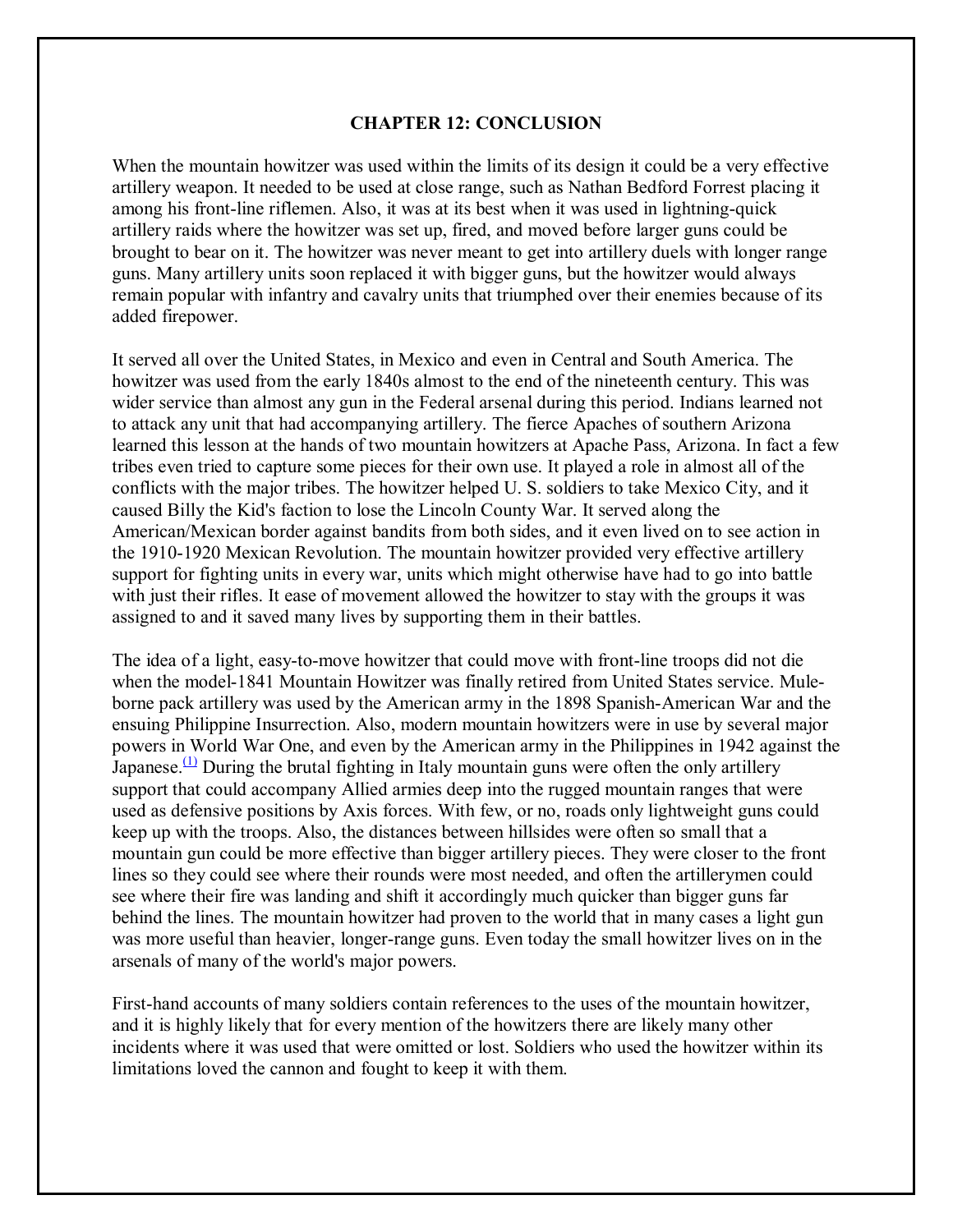The mountain howitzer helped to show military leaders, and historians, that bigger is not always better. This gun kept up with fast-moving infantry and cavalry where bigger guns would have been left far behind. It saw as long a period of service as any cannon of its era, and the ideas it embodied are still in use by many militaries of today. For all of its influence the howitzer has long been ignored by historians, and its deserves more respect and attention.

1. David A. Norris, "Confederate gunners affectionately called their hard-working little mountain howitzers 'bull pups,'" pp. 20, 90.

# **SELECTED BIBLIOGRAPHY**

#### **Primary Sources**

#### **Primary Documents**

Alexander, E. Porter. Military Memoirs of a Confederate. Bloomington, IN: Indiana University Press, 1962.

Battle of Port Gibson. Found at the Louisiana Native Guards Web Site. Available: http://www2.netdoor.com/~jgh/porthud.html. 1 June 1997.

Birkhimer, William. Historical Sketch of the Organization, Administration, Materiel and Tactics of the Artillery, United States Army. New York: Greenwood Press, Publishers, 1968.

Blessington, J. P. The Campaigns of Walker's Texas Division. Austin: State House Press, 1994.

Cist, Henry M. Campaigns of the Civil War; Vol. VII: The Army of the Cumberland. New York: Charles Scribner's Sons, 1883.

Clark, M. Lewis. Official Report of the Battle of Sacramento. March 2, 1847. University of Kansas Alexander Doniphan Web Site. Available at: http://kuhttp.cc.ukans.edu/carrie/kancoll/books/edwards/eapp.html. 19 January 1997.

Cody, William. The Life and Adventures of Buffalo Bill. Available at: http://www.pbs.org/weta/thewest/wpages/wpgs670/w67bbauto/w67bb07.htm. 21 May 1998.

Cogley, Thomas. History of the Seventh Indiana Cavalry Volunteers. Dayton, OH: Morningside House, Inc., 1991.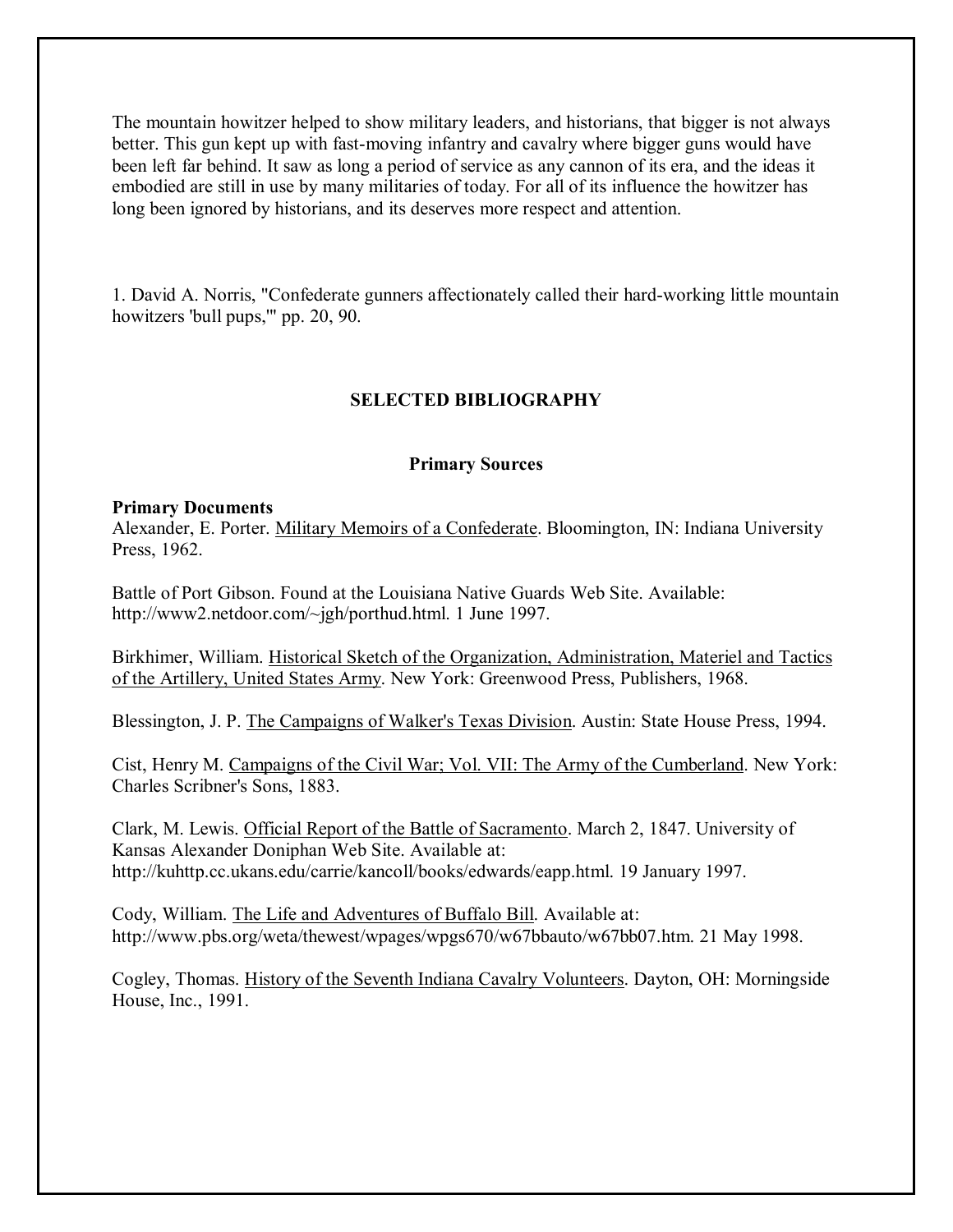Dillon, Richard H., ed. A Cannoneer in Navajo Country: The Journal of Private Josiah M. Rice, 1851. Denver: The Old West Publishing Company, 1970.

Edwards, John N. Shelby and His Men: The War in the West. Waverly, MO: General Joseph Shelby Memorial Fund, 1993.

Grant, Ulysses S. Memoirs and Selected Letters: Personal Memoirs of U. S. Grant, Selected Letters 1839-1865. New York: The Library of America, 1990.

Hand, George. The Civil War in Apacheland: California, Arizona, West Texas, New Mexico 1861-1864. Edited by Neil B. Carmony. Silver City, NM: High-Lonesome Books, 1996.

Harrell, John M. and Dimitry, John. Confederate Military History; Vol. X: Louisiana and Arkansas. Secaucus, NJ: The Blue & Grey Press, 1974.

Jamison, James C. With Walker in Nicaragua: Reminiscences of an Officer of the American Phalanx. Columbia, MO: E. W. Stephens Publishing Company, 1909.

Longstreet, James. From Manassas to Appomattox: Memoirs of the Civil War in America. Philadelphia: J. B. Lippincott Company, 1903.

McClellan, Henry B. The Life and Campaigns of Major-General J. E. B. Stuart, Commander of the Cavalry of the Army of Northern Virginia Secaucus, NJ: The Blue and Grey Press, 1993.

McCrady, Edward. "Gregg's Brigade in the Second Battle of Manassas." The Blue and the Gray: The Story of the Civil War as Told by Participants. Vol. 1. Ed. by Henry S. Commager. Indianapolis, IN: The Bobbs-Merrill Company, Inc., 1950.

Morton, John W. The Artillery of Nathan Bedford Forrest's Cavalry. Marietta, GA: R. Bemis Publishing, Ltd., 1995.

Sand Creek Massacre Documents. Found at the PBS Archives of the West Web Site. Available: http://www.pbs.org/weta/thewest/wpages/wpgs640/sandcrk.htm. 1 June 1997.

Shotwell, Randolph A. "The Yankees Suffer Disaster at Ball's Bluff." The Blue and the Gray. Vol. 1. New York: The Bobbs-Merrill Company, Inc., 1950, pp. 115-19.

Smith, Francis H. Letter to Major General William H. Richardson. Found at Virginia Military Institute Web Site. Available: http://www.vmi.edu/~archtml/cwhr\_ltr.html. 18 January 1997.

Taylor, Richard H. Destruction and Reconstruction. New York: Bantam Books, 1992.

Taylor, Walter H. General Lee: His Campaigns in Virginia, 1861-1865, With Personal Reminiscences. Lincoln, NE: University of Nebraska Press, 1994. Thompson, M. Jeff. The Civil War Reminiscences of General M. Jeff Thompson. Dayton, OH: Morningside House, Inc., 1988.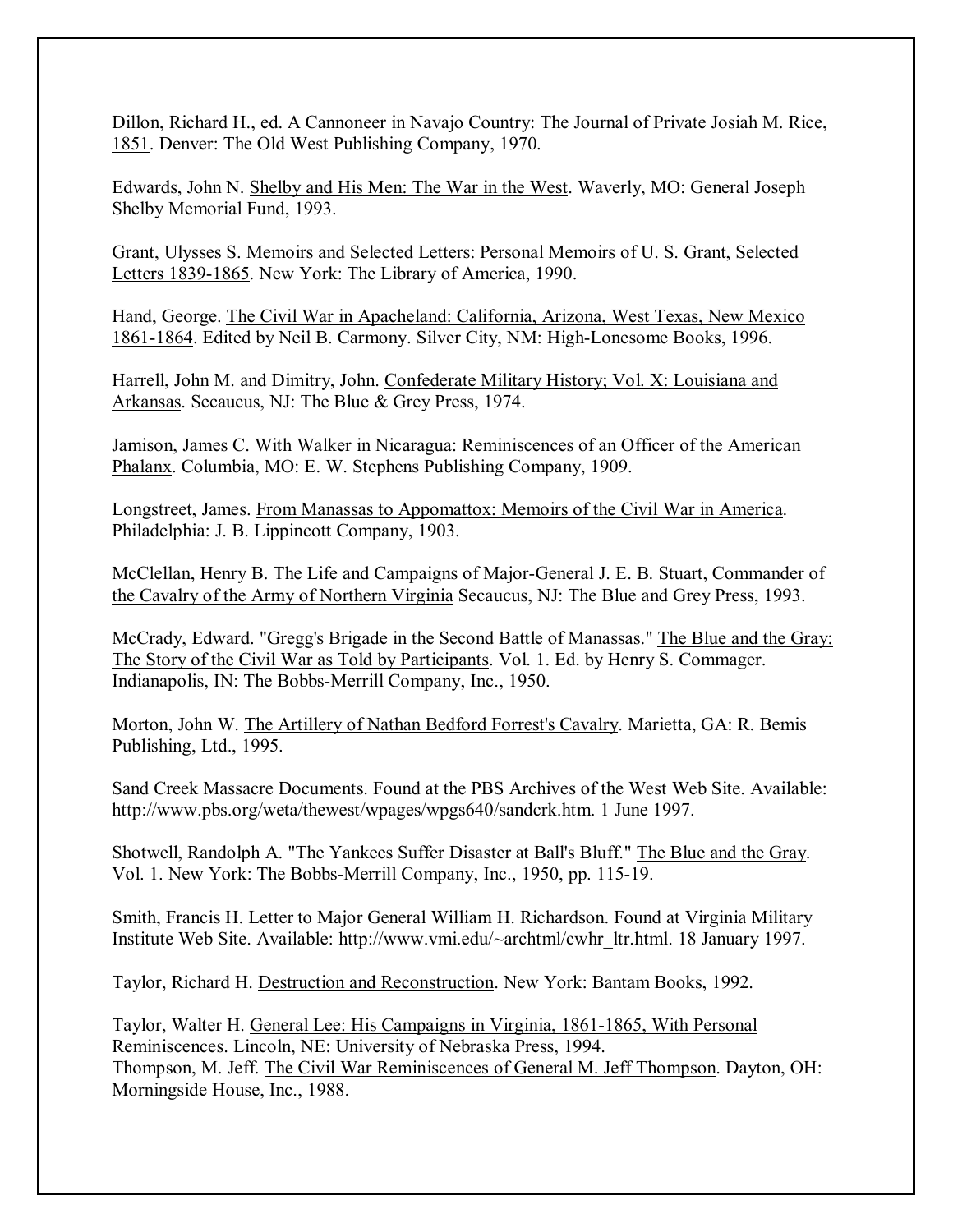Underwood, Albert. Albert Underwood Civil War Diary. Found at the Albert Underwood Civil War Diary Web Site. Available: http://dcwi.com/~dave/underwood3.html. 21 May 1998.

Ware, Eugene F. The Indian War of 1864. Lincoln, NE: University of Nebraska Press, 1994.

Watson, William. Life in the Confederate Army, Being the Observations and Experiences of an Alien in the South During the American Civil War. Baton Rouge: Louisiana State University Press, 1995.

# **U.S. Government Documents**

U.S. War Department. The War of the Rebellion: A Compilation of the Official Records of the Union and Confederate Armies. Ser. I. Vol. 1. Washington, DC: U. S. Government Printing Office, 1880.

- . . Ser. I. Vol. 2. Washington, DC: U. S. Government Printing Office, 1880.
- . . Ser. I. Vol. 3. Washington, DC: U. S. Government Printing Office, 1881.
- . . Ser. I. Vol. 4. Washington, DC: U. S. Government Printing Office, 1882.
- . . Ser. I. Vol. 5. Washington, DC: U. S. Government Printing Office, 1882.
- . . Ser. I. Vol. 8. Washington, DC: U. S. Government Printing Office, 1883.
- . . Ser. I. Vol. 9. Washington, DC: U. S. Government Printing Office, 1883.
- . . Ser. I. Vol. 10. Pt. 1. Washington, DC: U. S. Government Printing Office, 1884.
- . . Ser. I. Vol. 11. Pt. 1. Washington, DC: U. S. Government Printing Office, 1884.
- . . Ser. I. Vol. 12. Pt. 2. Washington, DC: U. S. Government Printing Office, 1885.
- . . Ser. I. Vol. 13. Washington, DC: U. S. Government Printing Office, 1885.
- . . Ser. I. Vol. 14. Washington, DC: U. S. Government Printing Office, 1885.
- . . Ser. I. Vol. 15. Washington, DC: U. S. Government Printing Office, 1886.
- . . Ser. I. Vol. 16. Pt. 1. Washington, DC: U. S. Government Printing Office, 1886.
- . . Ser. I. Vol. 18. Washington, DC: U. S. Government Printing Office, 1887.
- . . Ser. I. Vol. 19. Pt. 1. Washington, DC: U. S. Government Printing Office, 1887.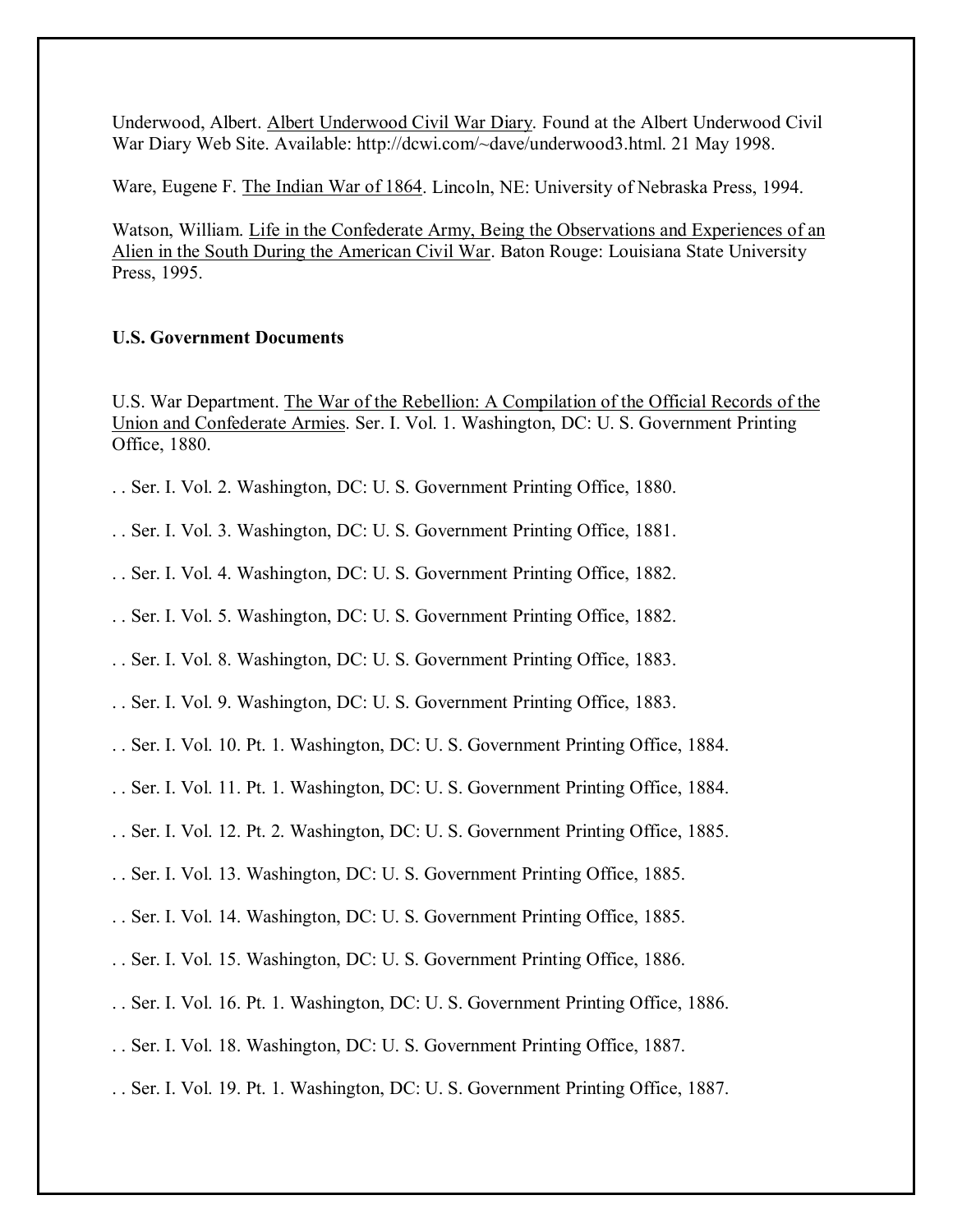. . Ser. I. Vol. 19. Pt. 2. Washington, DC: U. S. Government Printing Office, 1887.

- . . Ser. I. Vol. 20. Pt. 1. Washington, DC: U. S. Government Printing Office, 1887.
- . . Ser. I. Vol. 22. Pt. 1. Washington, DC: U. S. Government Printing Office, 1888.
- . . Ser. I. Vol. 23. Pt. 1. Washington, DC: U. S. Government Printing Office, 1889.
- . . Ser. I. Vol. 24. Pt. 1. Washington, DC: U. S. Government Printing Office, 1889.
- . . Ser. I. Vol. 24. Pt. 2. Washington, DC: U. S. Government Printing Office, 1889.
- . . Ser. I. Vol. 25. Pt. 1. Washington, DC: U. S. Government Printing Office, 1889.
- . . Ser. I. Vol. 26. Pt. 2. Washington, DC: U. S. Government Printing Office, 1889.
- . . Ser. I. Vol. 28. Pt. 1. Washington, DC: U. S. Government Printing Office, 1890.
- . . Ser. I. Vol. 30. Pt. 1. Washington, DC: U. S. Government Printing Office, 1890.
- . . Ser. I. Vol. 30. Pt. 2. Washington, DC: U. S. Government Printing Office, 1890.
- . . Ser. I. Vol. 30. Pt. 3. Washington, DC: U. S. Government Printing Office, 1890.
- . . Ser. I. Vol. 31. Pt. 1. Washington, DC: U. S. Government Printing Office, 1890.
- . . Ser. I. Vol. 32. Pt. 1. Washington, DC: U. S. Government Printing Office, 1891.
- . . Ser. I. Vol. 33. Washington, DC: U. S. Government Printing Office, 1891.
- . . Ser. I. Vol. 34. Pt. 1. Washington, DC: U. S. Government Printing Office, 1891.
- . . Ser. I. Vol. 36. Pt. 2. Washington, DC: U. S. Government Printing Office, 1891.
- . . Ser. I. Vol. 37. Pt. 2. Washington, DC: U. S. Government Printing Office, 1891.
- . . Ser. I. Vol. 39. Pt. 1. Washington, DC: U. S. Government Printing Office, 1892.
- . . Ser. I. Vol. 40. Pt. 1. Washington, DC: U. S. Government Printing Office, 1892.
- . . Ser. I. Vol. 41. Pt. 1. Washington, DC: U. S. Government Printing Office, 1892.
- . . Ser. I. Vol. 43. Pt. 1. Washington, DC: U. S. Government Printing Office, 1893.
- . . Ser. I. Vol. 44. Washington, DC: U. S. Government Printing Office, 1893.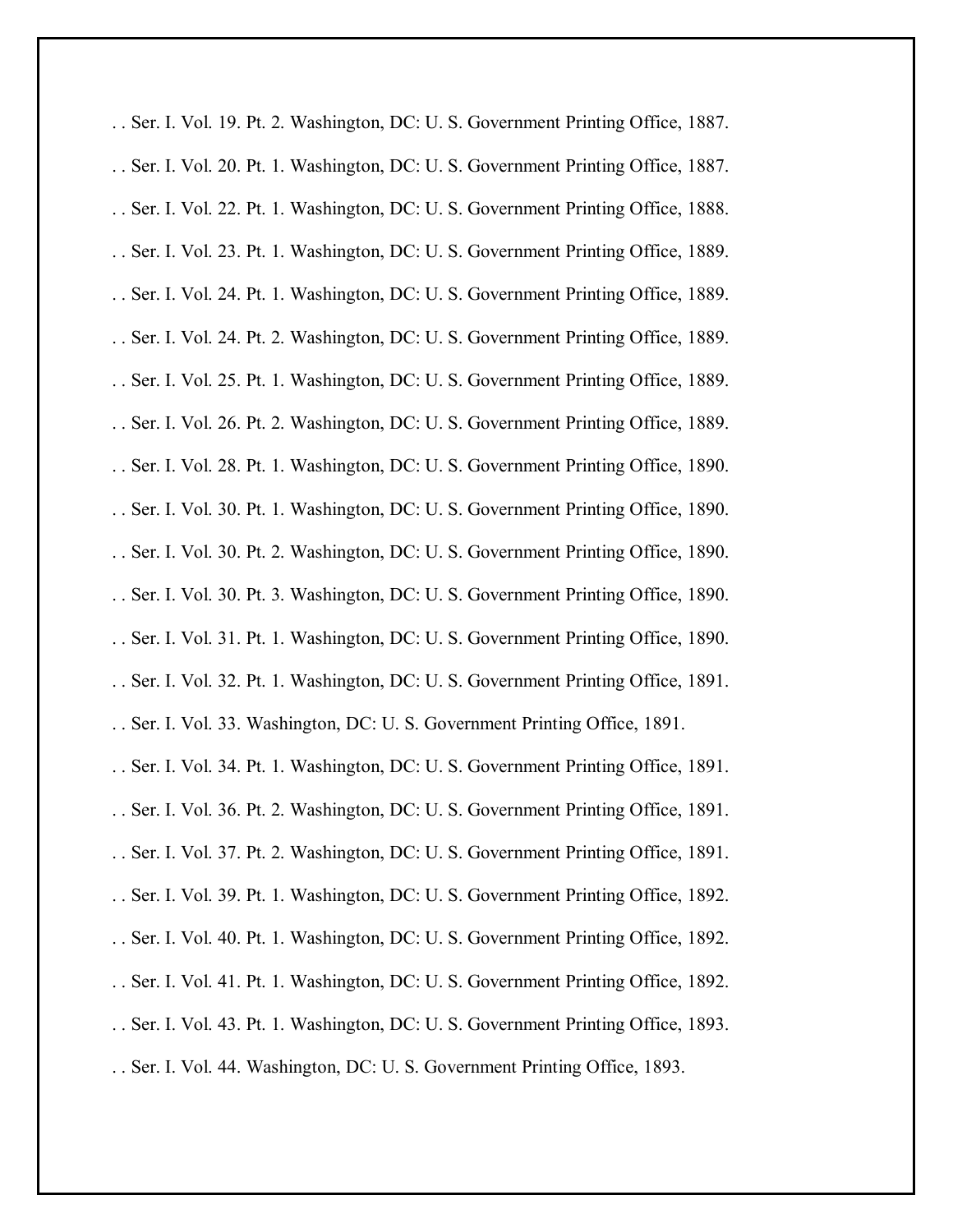- . . Ser. I. Vol. 48. Pt. 1. Washington, DC: U. S. Government Printing Office, 1896.
- . . Ser. I. Vol. 50. Pt. 1. Washington, DC: U. S. Government Printing Office, 1897.
- . . Ser. I. Vol. 51. Pt. 1. Washington, DC: U. S. Government Printing Office, 1897.
- . . Ser. III. Vol. 5. Washington, DC: U. S. Government Printing Office, 1900.

### **Secondary Sources**

### **Articles**

Cheeks, Robert C. "The 16<sup>th</sup> Virginia 'Border Rangers' Used all Their Backwoods Guile to Capture a Union Steamer Without Firing a Shot." America's Civil War, January, 1998, pp. 18-24.

DeWitter, M. Belding. "Revolutionary El Paso, 1910-1917," Password: Journal of the El Paso County Historical Society. Vol. 11-12. El Paso, TX: Texas Western Press, 1968, pp. 46-59, 107- 19 and 145-59.

Dietz, Heinrich. "Guns of Interest." The Artilleryman, Spring 1997, pp. 10-12.

Dodd, James. "The Indians Have An Inning: To-Hoto-Nim-Me." Great Western Indian Fights. Lincoln, NE: University of Nebraska Press, 1960, pp. 50-60.

Eppinga, Jane. "War's Westernmost Battle." America's Civil War, July, 1993, pp. 27-32.

Finch, L. Boyd. "Yanks and Rebs Fight Side by Side." America's Civil War, July, 1996, pp. 33- 37 & 80-81.

Kachuba, John B. "Sioux Terror on the Prairie." America's Civil War, March, 1997, pp. 30-38.

Munkres, Robert. "The Grattan Massacre." *The Tombstone Epitaph*. Available at: http://bobcat.etsu.edu/httpd/octa/grattan.htm. 19 January 1997.

Nielsen, Quig. "Harsh Vengeance at Bear River." Wild West Magazine, February, 1997. Found at The Historynet Web Site. Available: http://www.thehistorynet.com/WildWest/articles/1997/0297\_text.htm. 21 May 1998.

Norris, David A. "The Gallant but Ill-Fated  $12<sup>th</sup>$  New York Cavalry Paid a Steep Price for its Fidelity to the Union." America's Civil War, January, 1997. Available: http://snycorva.cortalnd.edu/~woosterk/Norris.html. 11 February 1998.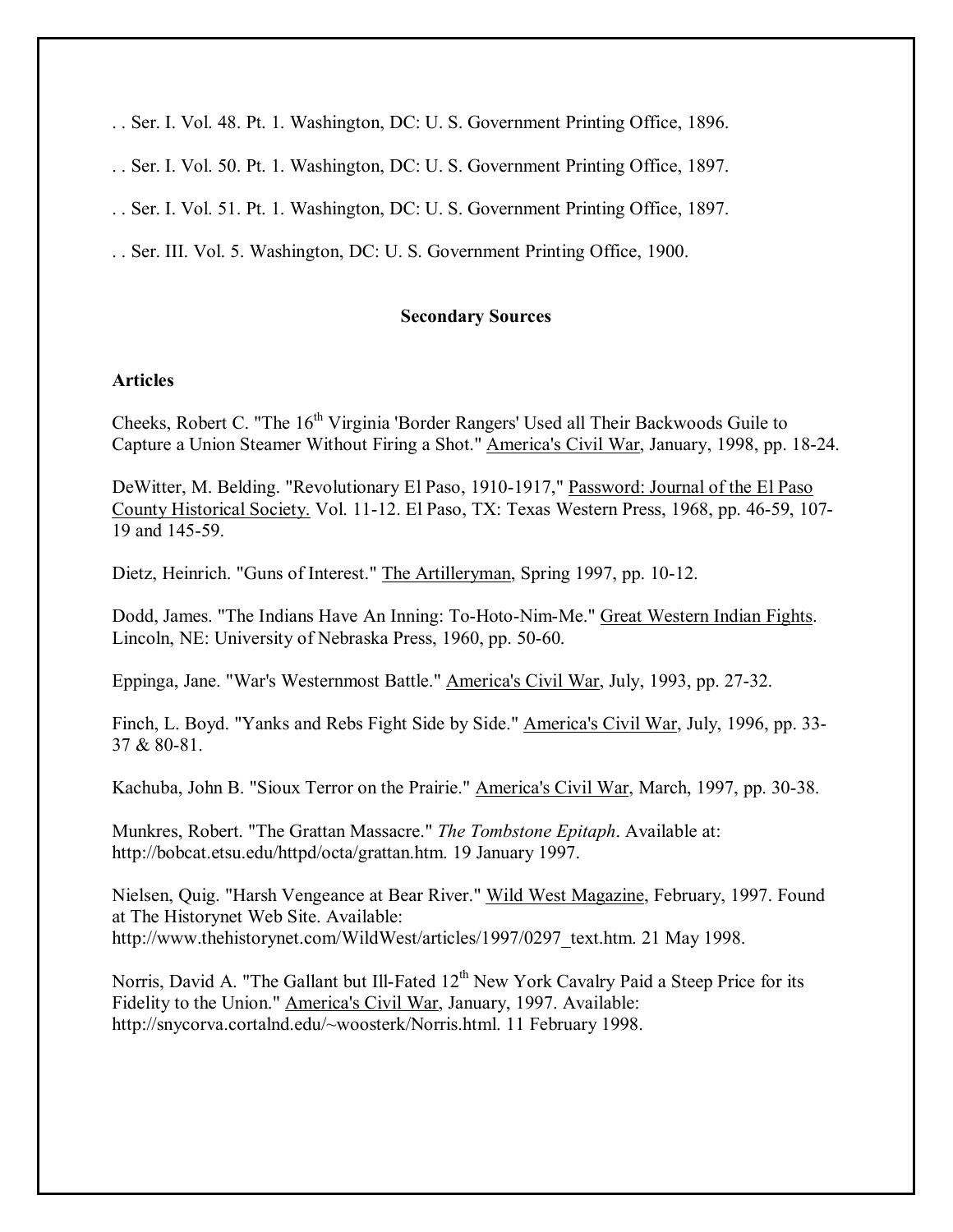Norris, David A. "Confederate Gunners Affectionately Called Their Hard-Working Little Mountain Howitzers 'Bull Pups.'" America's Civil War, September, 1995, pp. 10-16, 20 and 90.

O'Brien, Tom and Taylor, John. "Battle for the Rio Grande." Civil War Times, October, 1995, pp. 56-68.

Soule, Doris. "Fighting the Odds at Platte Bridge." Wild West Magazine, December, 1996. Available: http://www.thehistorynet.com/WildWest/articles/12961\_text.html. 18 January 1997.

Weller, Cornelia and Weller, Jac. "Effective Pursuit: How Forrest Captured Streight, 30 April - 3 May 1863." Confederate Veteran, September - October, 1994, pp.23-34.

## **Books**

Bailey, Ronald H. Forward to Richmond: McClellan's Peninsular Campaign. Alexandria, VA: Time Life Books, 1983.

Big Hole National Battlefield Web Site. Found at http://www.halcyon.com/rdpayne/bhnbbattlefield.html. 11 February 1998.

Bowden, J. J. The Exodus of Federal Forces From Texas, 1861. Austin, TX: Eakin Press, 1986.

Brady, Cyrus T. The Sioux Indian Wars: From the Powder River to the Little Big Horn. New York: Indian Head Books, 1992.

Brooksher, William Riley. War Along the Bayous: The 1864 Red River Campaign in Louisiana. Washington: Brassey's Books, 1998.

Brown, Dee A. The Galvanized Yankees. Lincoln, NE: University of Nebraska Press, 1963.

Brown, Dee A. Morgan's Raiders. New York: Konecky & Konecky, 1959.

Buresh, Lumir F. October 25<sup>th</sup> and The Battle of Mine Creek. Kansas City, MO: The Lowell Press, 1977.

Burke, William S. The Official Military History of Kansas Regiments During the War for the Suppression of the Great Rebellion. 2<sup>nd</sup> Kansas Cavalry Web Site. Available: http://www2.dtc.net/~balocca/1862.html. 1 July 1997.

Carmichael, Peter S. Lee's Young Artillerist: William R. J. Pegram. Charlottesville, VA: University Press of Virginia, 1995.

Casso, Evans J. Louisiana Legacy: A History of the State National Guard Gretna, LA: Pelican Publishing Company 1976, pp. 262-64.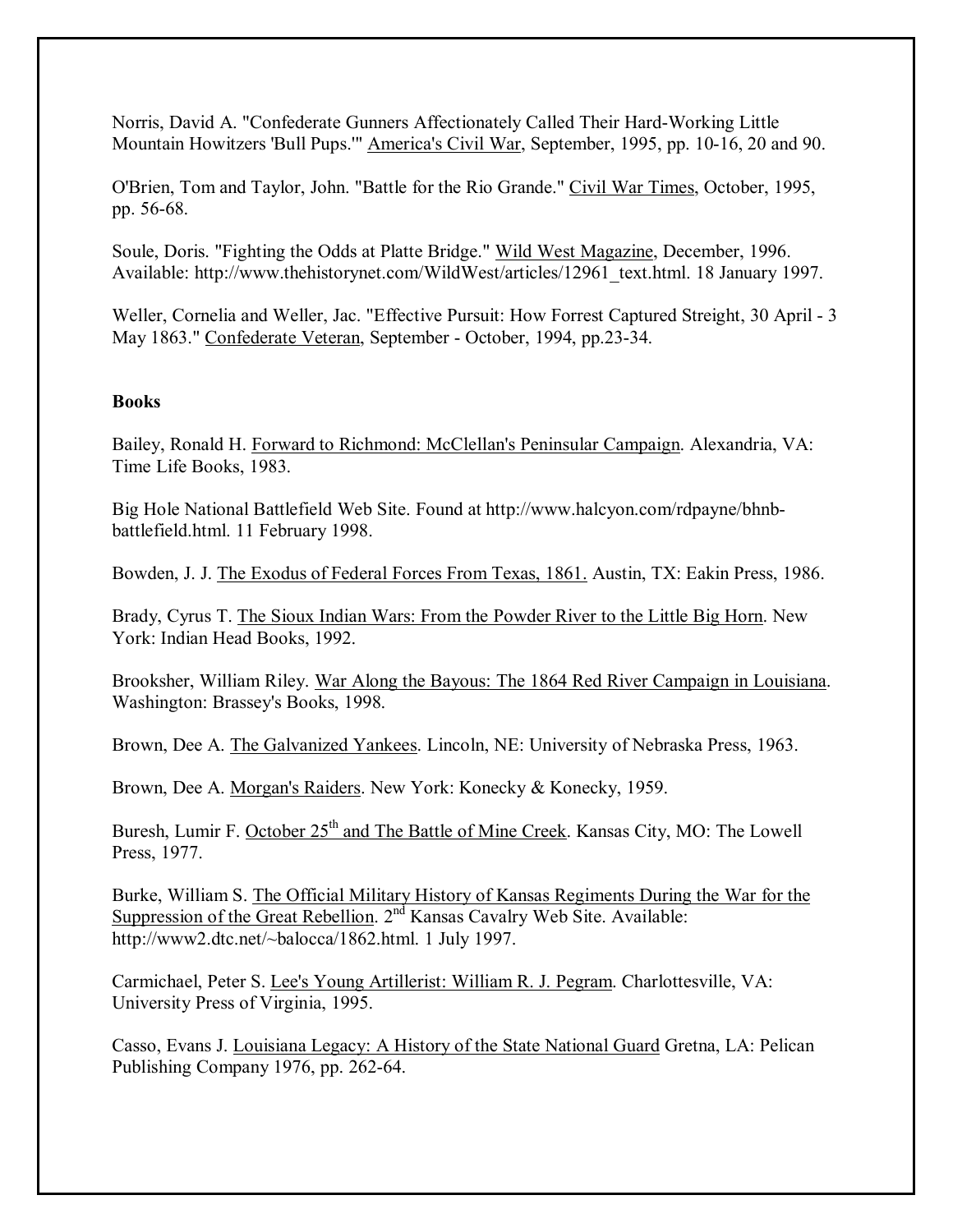Coates, Earl J. and Thomas, Dean S. An Introduction to Civil War Small Arms. Gettysburg, PA: Thomas Publications, 1990.

Cunningham, Frank. General Stand Watie's Confederate Indians. Norman, OK: University of Oklahoma Press, 1998.

Daniel, Larry J. Cannoneers in Gray: The Field Artillery of the Army of Tennessee, 1861-1865. Tuscaloosa, AL: The University of Alabama Press, 1984.

Davis, William C. The Battle at Bull Run: A History of the First Major Campaign of the Civil War. Baton Rouge, LA: Louisiana State University Press, 1977.

Foote, Shelby. The Civil War, A Narrative: Fredericksburg to Meridian. New York: Vintage Books, 1986.

Freeman, Douglas Southall. Lee's Lieutenants, A Study in Command; Vol. 1: Manassas to Malvern Hill. New York: Charles Scribner's Sons, 1946.

Goolrick, William K. The Civil War; Rebels Resurgent: Fredericksburg to Chancellorsville. Alexandria, VA: Time-Life Books, 1985.

Gray, John S. Custer's Last Campaign: Mitch Boyer and the Little Bighorn Reconstructed. Lincoln, NE: University of Nebraska Press, 1991.

Hart, Robert M. Old Forts of the Northwest. Seattle: Superior Publishing Company, 1966.

Hattaway, Herman. General Stephen D. Lee. Jackson, MS: University Press of Mississippi, 1976.

Hazlett, James C., Olmstead, Edwin, Parks, M. Hume, eds. Field Artillery Weapons of the Civil War. Newark, DE: University of Delaware Press, 1988.

Hughes, Nathaniel C. The Life and Wars of Gideon J. Pillow. Chapel Hill, NC: University of North Carolina Press, 1993.

Ingenthron, Elmo. Borderland Rebellion: A History of the Civil War on the Missouri-Arkansas Border. Branson, MO: The Ozarks Mountaineer, 1980.

Jones, Virgil C. Gray Ghosts and Rebel Raiders. New York: Holt Publishing, 1956.

Josephy, Alvin M. The Civil War: War on the Frontier-The Trans-Mississippi West. Alexandria, VA: Time-Life Books, 1986.

Kerby, Robert L. Kirby Smith's Confederacy: The Trans-Mississippi South, 1861-1865. Tuscaloosa, AL: The University of Alabama Press, 1972.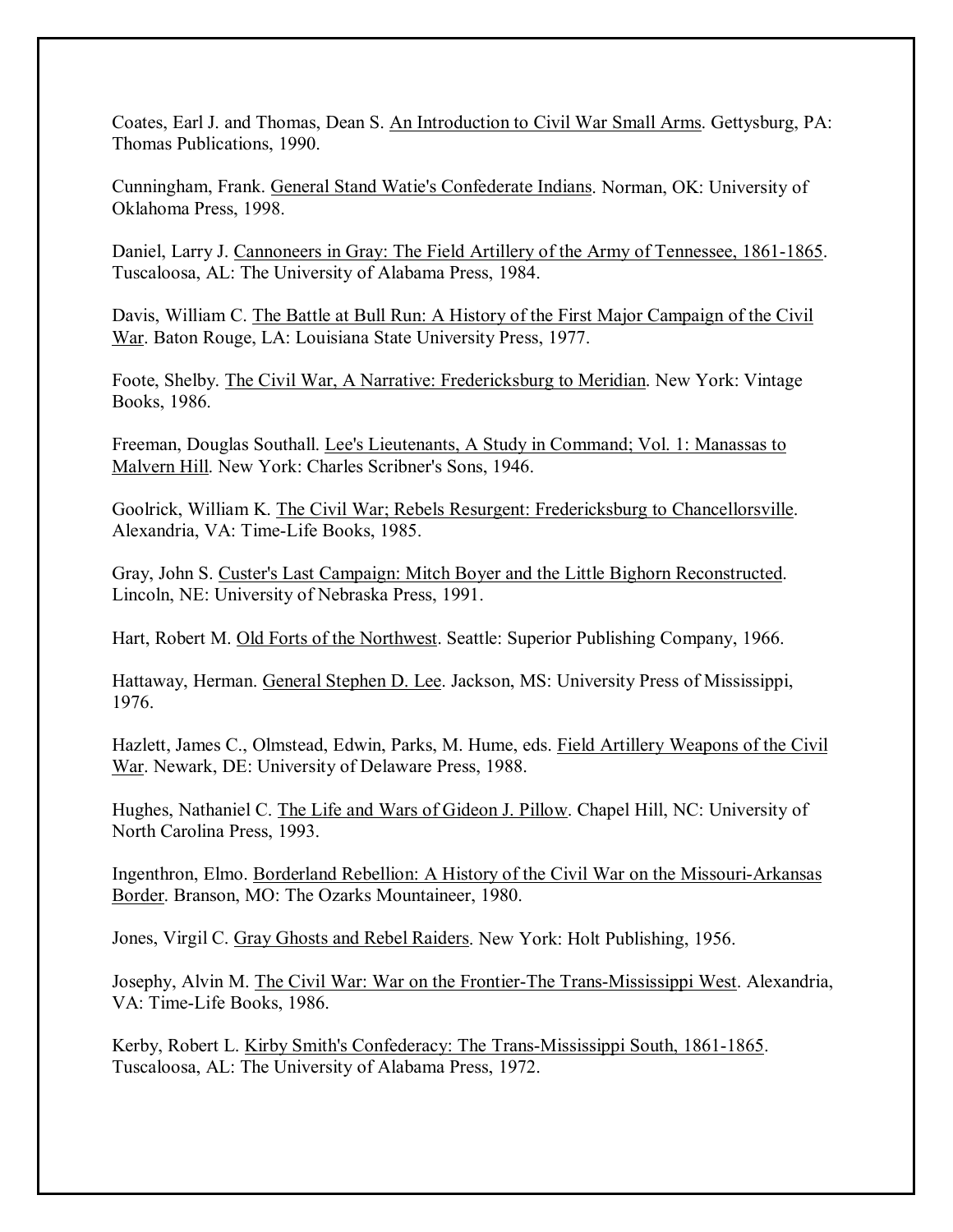Kupke, William A. The Indian and The Thunderwagon: A History of the Mountain Howitzer. Tyrone, NM: Printed by the author, 1996.

Langford, Nathaniel. Vigilante Days and Ways. Found at Montana Vigilantes Web Site. Available at: http://www.montana-vigilantes.org/langford/chapters/chap36.html. 21 May 1998.

Longacre, Edward G. Pickett, Leader of the Charge: A Biography of General George E. Pickett, C.S.A. Shippensburg, PA: White Mane Publishing Company, Inc., 1995.

Martin, Jane, ed. The Civil War; Spies, Scouts and Raiders: Irregular Operations. Alexandria, VA: Time-Life Books, 1985.

Oates, Stephen B. Confederate Cavalry West of the River. Austin: University of Texas Press, 1994.

Perry, Milton F. Infernal Machines: The Story of Confederate Submarine and Mine Warfare. Baton Rouge, LA: Louisiana State University Press, 1965.

Phillips, Christopher. Damned Yankee: The Life of General Nathaniel Lyon. Columbia, MO: University of Missouri Press, 1990.

Quiner, E. B. Military History of Wisconsin. Found at the Second Wisconsin Infantry web site. Available: http://www.secondwi.com/11th.htm

Rowell, John W. Yankee Artillerymen: Through the Civil War with Eli Lilly's Indiana Battery. Knoxville, TN: The University of Tennessee Press, 1975.

Sandusky Bay and Johnson's Island Tourism Web Site. Available at: http://www.sanduskyweb.com/sand\_jonisland.html. 1 May 1997.

Schiller, Herbert M. The Bermuda Hundred Campaign: Operations on the South Side of the James River, Virginia -- May, 1864. Dayton, OH: Morningside House, Inc., 1988.

Sears, Stephen W. George B. McClellan: The Young Napoleon. New York: Ticknor & Fields, Inc., 1988.

Shea, William L. and Hess, Earl J. Pea Ridge: Civil War Campaign in the West. Chapel Hill: University of North Carolina Press, 1992.

Steele, Phillip W. and Steve Cottrell. The Civil War in the Ozarks. Sunbury, OH: Pelican Publishing Company, 1993.

Tanner, Robert G. Stonewall in the Valley: Thomas J. "Stonewall" Jackson's Shenandoah Valley Campaign, Spring 1862. Mechanicsburg, PA: Stackpole Books, 1996.